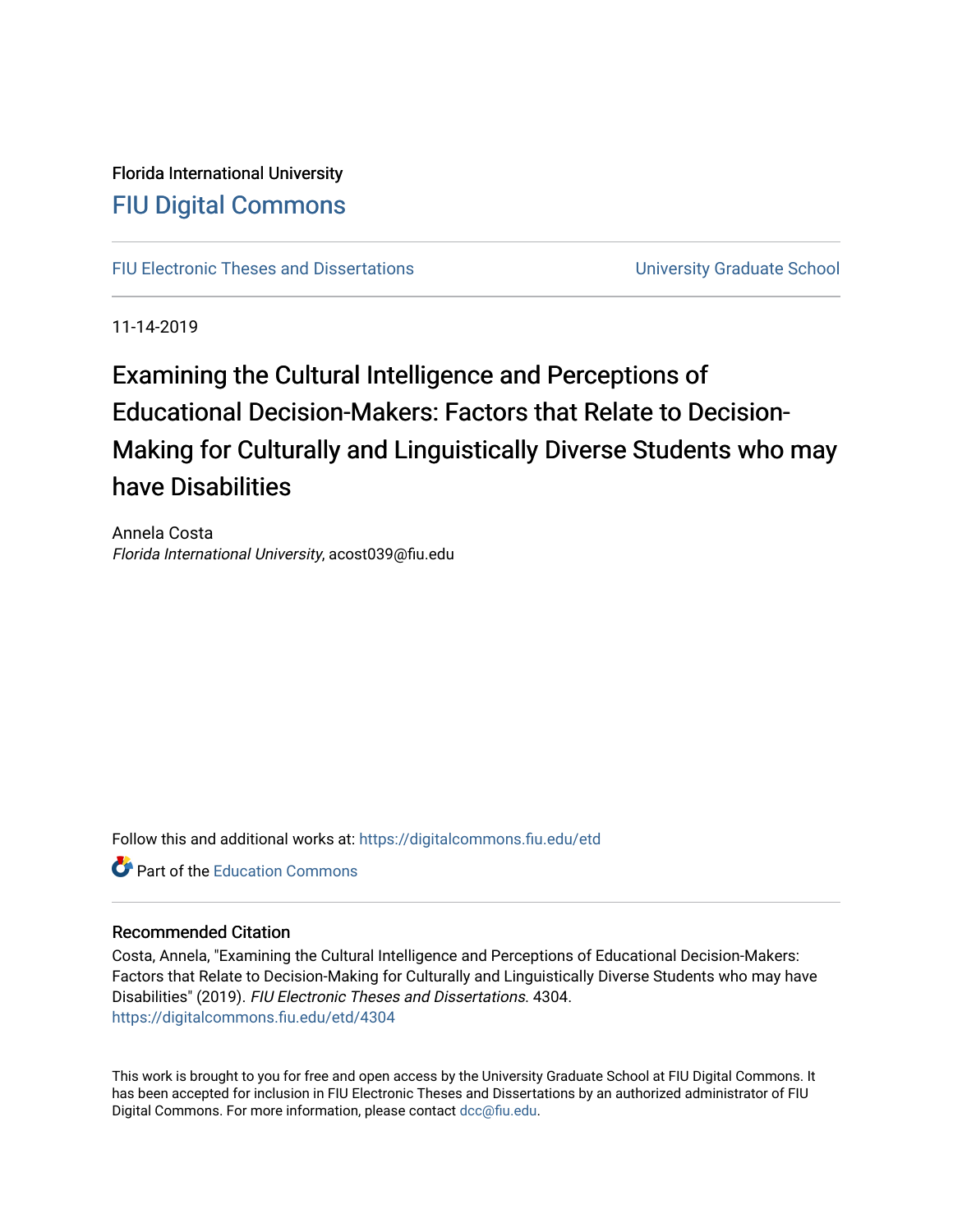# FLORIDA INTERNATIONAL UNIVERSITY

Miami, Florida

# EXAMINING THE CULTURAL INTELLIGENCE AND PERCEPTIONS OF EDUCATIONAL DECISION-MAKERS: FACTORS THAT RELATE TO DECISION-MAKING FOR CULTURALLY AND LINGUISTICALLY DIVERSE STUDENTS WHO MAY HAVE DISABILITIES

A dissertation submitted in partial fulfillment of the

requirements for the degree of

# DOCTOR OF EDUCATION

in

# EXCEPTIONAL STUDENT EDUCATION

by

Annela Costa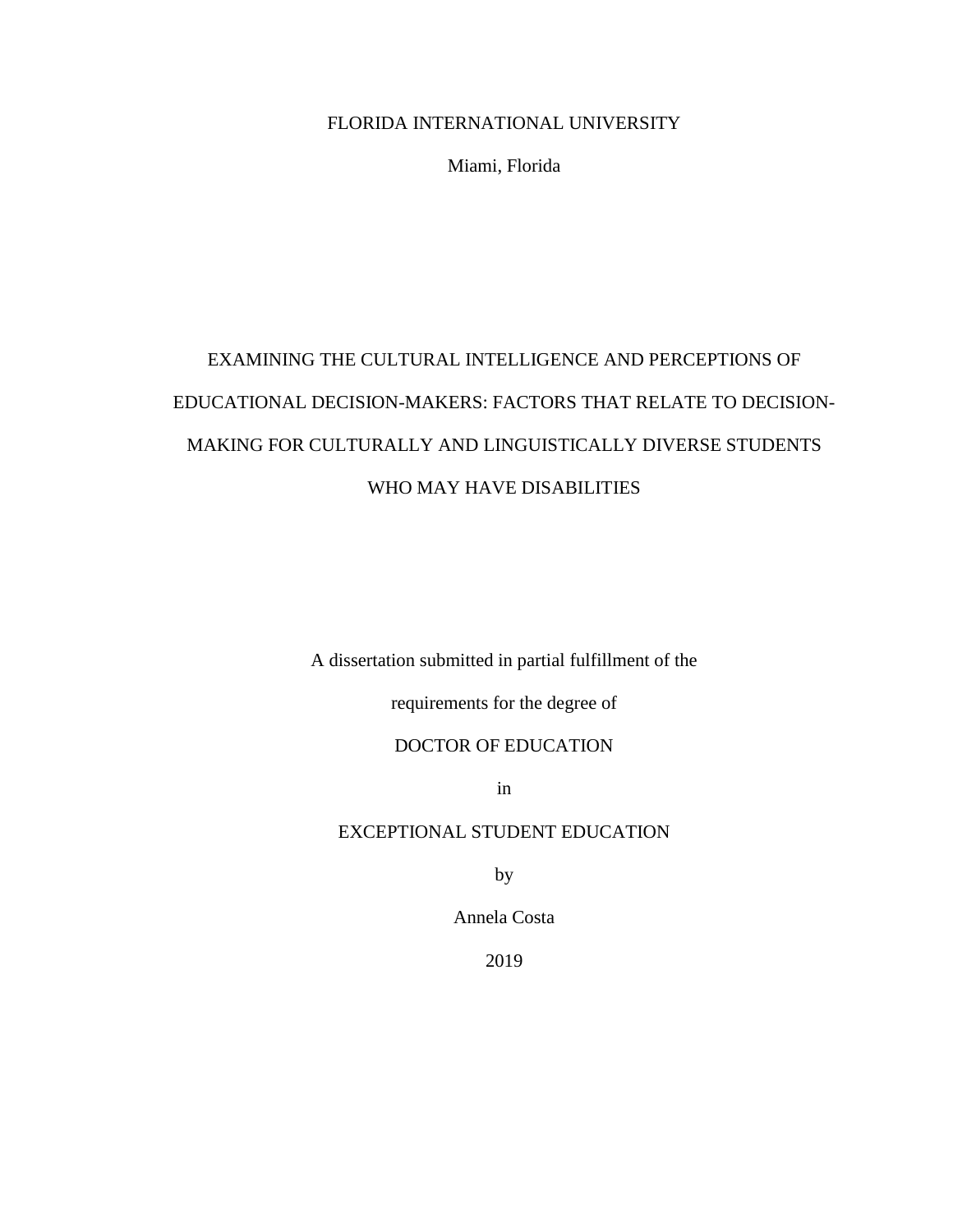To: Dean Michael R. Heithaus College of Arts, Sciences and Education

This dissertation, written by Annela Costa, and entitled Examining the Cultural Intelligence and Perceptions of Educational Decision-Makers: Factors That Relate To Decision-Making for Culturally and Linguistically Diverse Students Who May Have Disabilities, having been approved in respect to style and intellectual content, is referred to you for judgment. We have read this dissertation and recommend that it be approved

We have read this dissertation and recommend that it be approved.

Michelle Cumming

Joanne Sanders-Reio

Andy Pham

Elizabeth Cramer, Major Professor

\_\_\_\_\_\_\_\_\_\_\_\_\_\_\_\_\_\_\_\_\_\_\_\_\_\_\_\_\_\_\_\_\_\_\_\_\_\_\_

\_\_\_\_\_\_\_\_\_\_\_\_\_\_\_\_\_\_\_\_\_\_\_\_\_\_\_\_\_\_\_\_\_\_\_\_\_\_\_

\_\_\_\_\_\_\_\_\_\_\_\_\_\_\_\_\_\_\_\_\_\_\_\_\_\_\_\_\_\_\_\_\_\_\_\_\_\_\_

\_\_\_\_\_\_\_\_\_\_\_\_\_\_\_\_\_\_\_\_\_\_\_\_\_\_\_\_\_\_\_\_\_\_\_\_\_\_\_

Date of Defense: November 14, 2019

The dissertation of Annela Costa is approved.

 Dean Michael R. Heithaus College of Arts, Sciences and Education

\_\_\_\_\_\_\_\_\_\_\_\_\_\_\_\_\_\_\_\_\_\_\_\_\_\_\_\_\_\_\_\_\_\_\_\_\_\_\_

\_\_\_\_\_\_\_\_\_\_\_\_\_\_\_\_\_\_\_\_\_\_\_\_\_\_\_\_\_\_\_\_\_\_\_\_\_\_\_

Andrés G. Gil Vice President for Research and Economic Development and Dean of the University Graduate School

Florida International University, 2019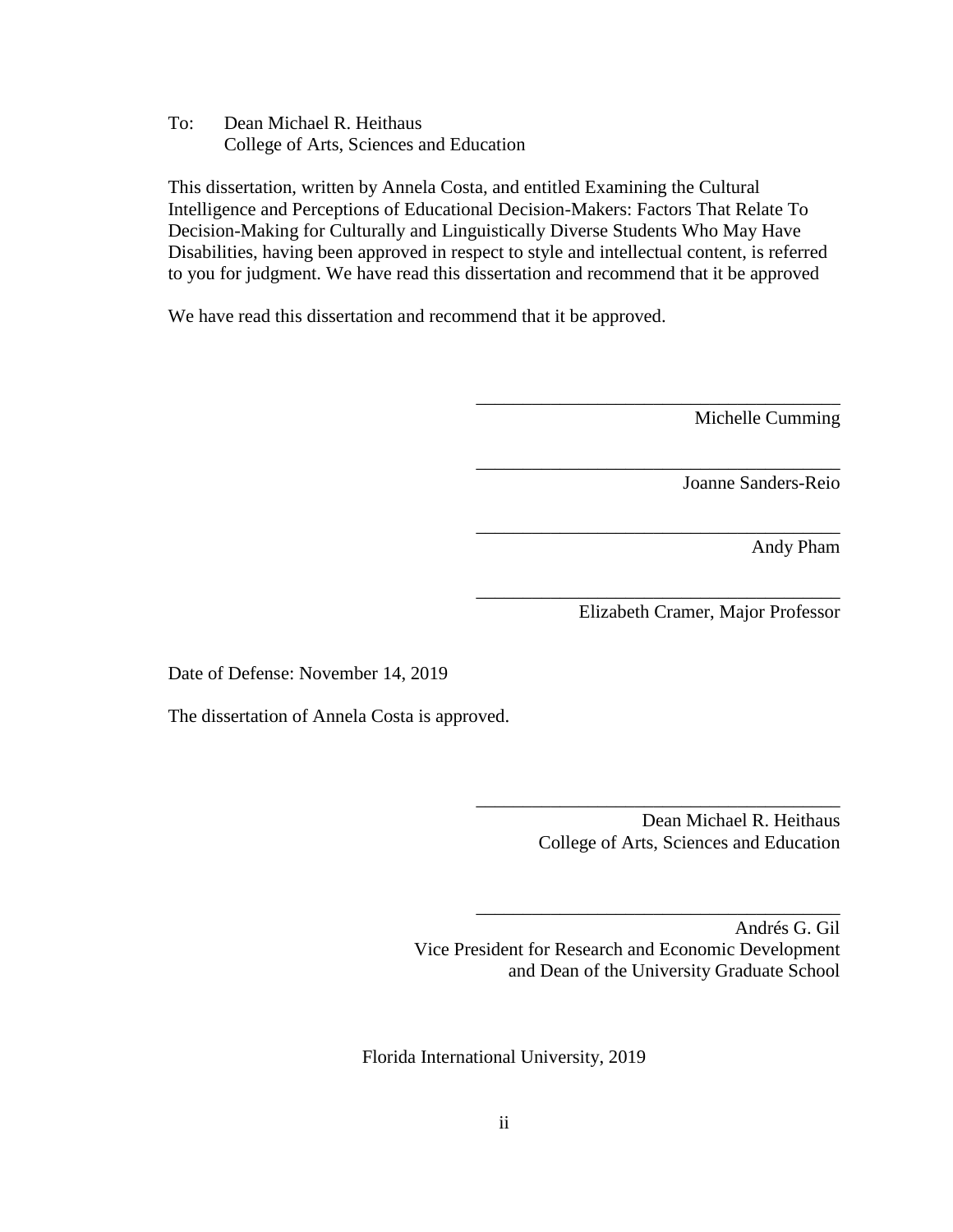© Copyright 2019 by Annela Costa

All rights reserved.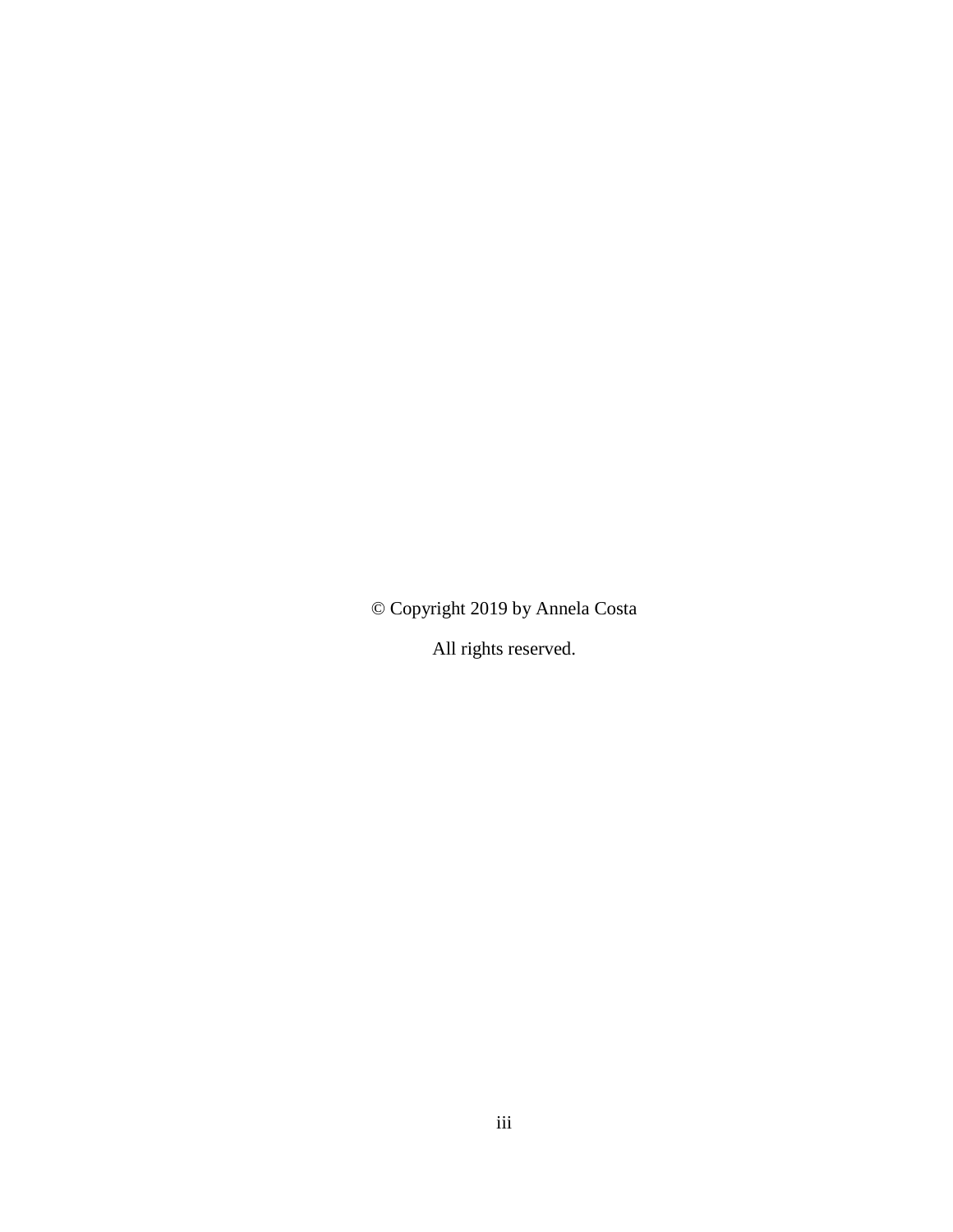## DEDICATION

I dedicate this dissertation to my family whose unconditional support and motivation throughout this endeavor has meant the world to me. To my mom and dad, Tania and Omar, thank you for encouraging me to start and stay on this journey. To my siblings, Omar and Daniel, I also thank you for traveling this journey with me. I would also like to dedicate this dissertation to the students, families, and fellow professionals I have worked alongside of and who have been an invaluable source of inspiration.

Dedico esta disertación a mi familia cuyo apoyo incondicional y motivación a lo largo de este esfuerzo ha significado el mundo para mí. A mis padres, Tania y Omar, gracias por animarme a comenzar y quedarme en este viaje. A mis hermanos, Omar y Daniel, también les agradezco por su apoyo en este viaje. También me gustaría dedicar esta disertación a los estudiantes, las familias y los compañeros profesionales con los que he trabajado y que han sido una fuente de inspiración inestimable.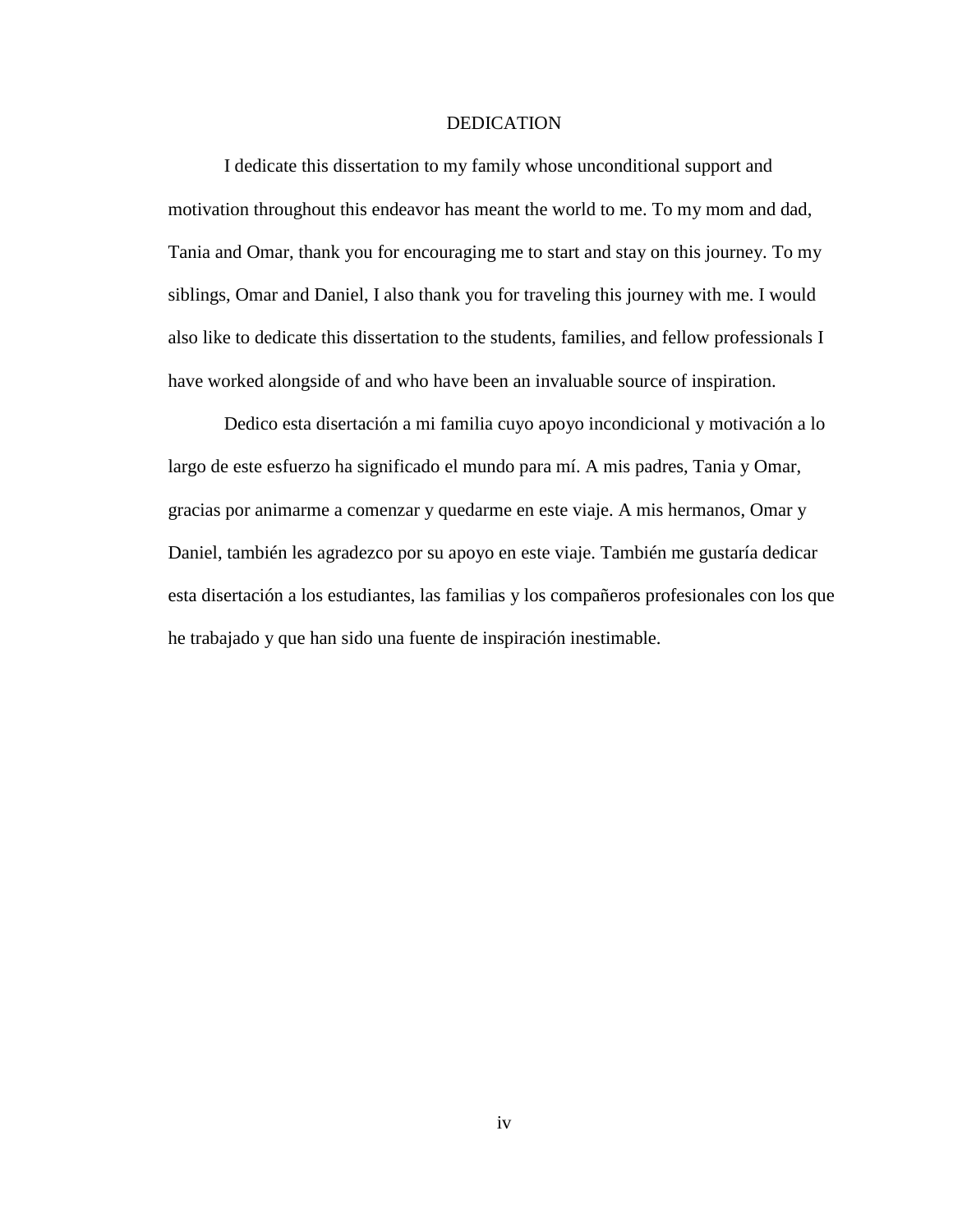# ACKNOWLEDGMENTS

First and foremost, I would like to recognize the members of my dissertation committee who have guided me through this journey. To my major professor, Dr. Elizabeth Cramer, thank you for your unwavering support since the start of this endeavor and for your advisement through this process. To my committee members, Dr. Joanne Sanders-Reio, Dr. Michelle Cummings, and Dr. Andy Pham, thank you for your willingness to be part of my committee and provide your guidance through this dissertation process and many times before.

I would also like to express my gratitude to one of my mentors who have provided invaluable guidance through my years at Florida International University, Dr. Philip J. Lazarus. I would further like to acknowledge the mentors I have had in the field who I have had the opportunity of working with and learning from. A special thank you to Broward County Public Schools for their continuous support and assistance.

The sum of your efforts has helped me grow as a student, researcher, and practitioner. My sincerest and most heartfelt thank you to you all.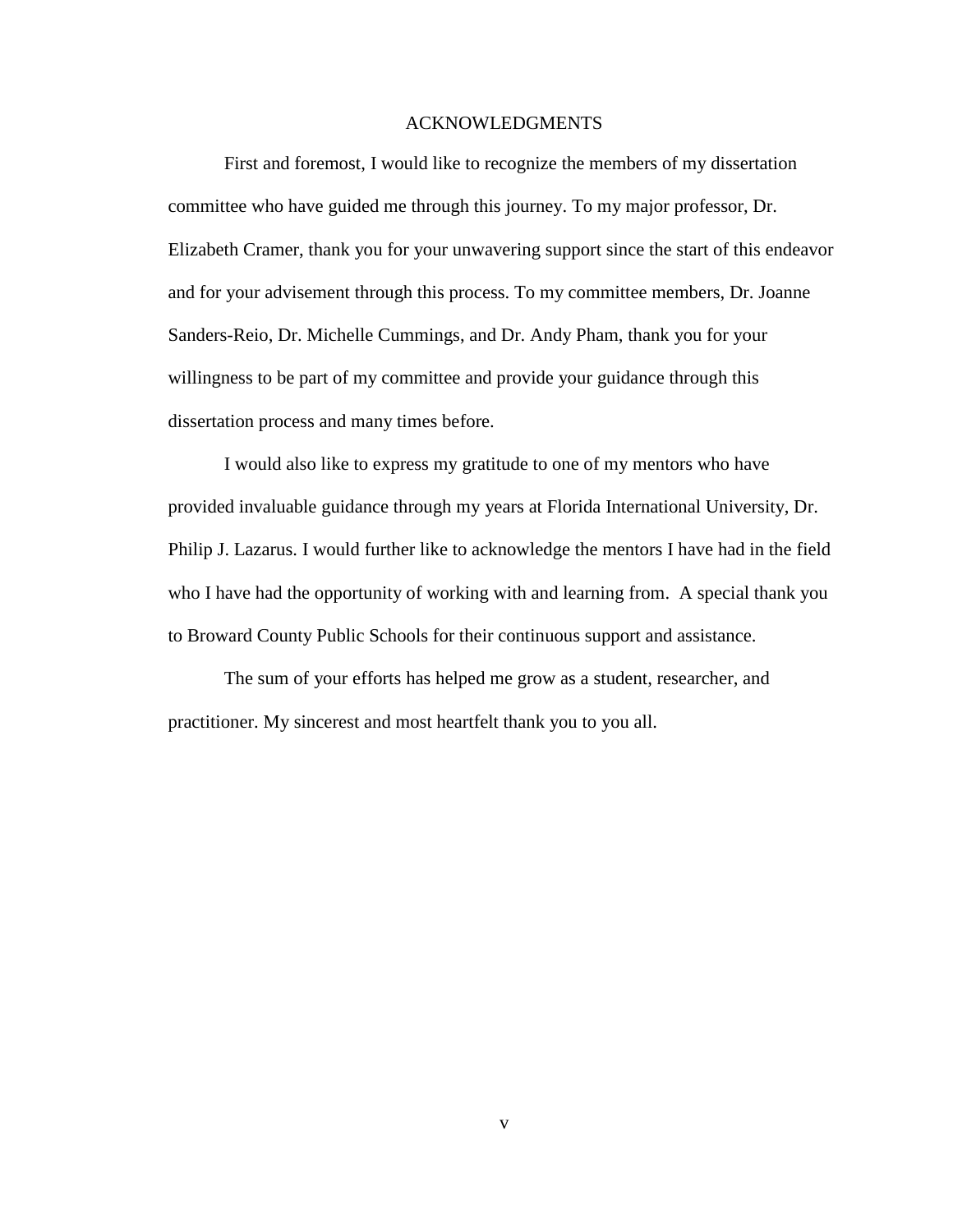# ABSTRACT OF THE DISSERTATION

# EXAMINING THE CULTURAL INTELLIGENCE AND PERCEPTIONS OF EDUCATIONAL DECISION-MAKERS: FACTORS THAT RELATE TO DECISION-MAKING FOR CULTURALLY AND LINGUISTICALLY DIVERSE STUDENTS WHO MAY HAVE DISABILITIES

by

Annela Costa

Florida International University, 2019

Miami, Florida

Professor Elizabeth Cramer, Major Professor

The purpose of the present study was to explore the cultural intelligence of educational decision-makers and their perceptions of the importance of factors that relate to pre-referral/referral and eligibility determination processes for culturally and linguistically diverse (CLD) students who may have disabilities. Participants (*n*=120) included teachers, school psychologists, and local education agents. The results revealed that individual-level factors predicted the cultural intelligence of educational decision-makers. Participants perceived factors related to pre-referral/referral processes to be more important in decisionmaking when compared to factors related to eligibility determination; yet, participants selfreported feeling more confident in making decisions involving eligibility determination. Finally, cultural intelligence was found to be a significant predictor of participants' reported confidence for making such decisions. In closing, the findings from this study may serve to inform special education policies and practice and improve educational decision-making regarding CLD students with diverse educational needs.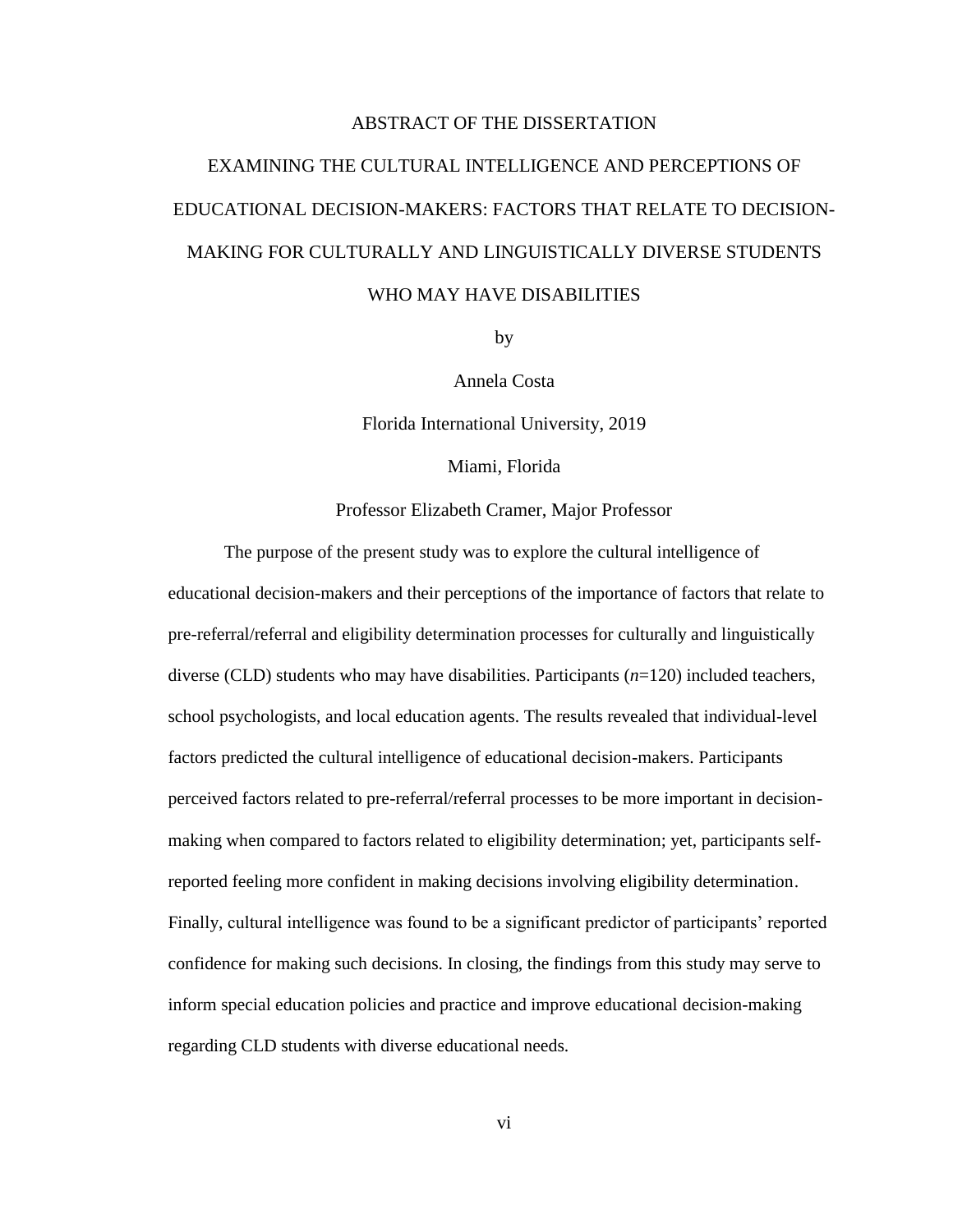| $\mathbf{I}$ .<br>$\Pi$ .<br>Sociocultural Considerations in Special Education Decision-Making 22<br>The Educational Professional in CLD Decision-Making Processes 32<br>Cultural Intelligence and Factors that Relate to Educational Decision-Making 78<br>V. |      |  |
|----------------------------------------------------------------------------------------------------------------------------------------------------------------------------------------------------------------------------------------------------------------|------|--|
|                                                                                                                                                                                                                                                                |      |  |
|                                                                                                                                                                                                                                                                |      |  |
|                                                                                                                                                                                                                                                                |      |  |
|                                                                                                                                                                                                                                                                |      |  |
|                                                                                                                                                                                                                                                                |      |  |
|                                                                                                                                                                                                                                                                |      |  |
|                                                                                                                                                                                                                                                                |      |  |
|                                                                                                                                                                                                                                                                |      |  |
|                                                                                                                                                                                                                                                                |      |  |
|                                                                                                                                                                                                                                                                |      |  |
|                                                                                                                                                                                                                                                                |      |  |
|                                                                                                                                                                                                                                                                |      |  |
|                                                                                                                                                                                                                                                                |      |  |
|                                                                                                                                                                                                                                                                |      |  |
|                                                                                                                                                                                                                                                                | III. |  |
|                                                                                                                                                                                                                                                                |      |  |
|                                                                                                                                                                                                                                                                |      |  |
|                                                                                                                                                                                                                                                                |      |  |
|                                                                                                                                                                                                                                                                |      |  |
|                                                                                                                                                                                                                                                                |      |  |
|                                                                                                                                                                                                                                                                |      |  |
|                                                                                                                                                                                                                                                                | IV.  |  |
|                                                                                                                                                                                                                                                                |      |  |
|                                                                                                                                                                                                                                                                |      |  |
|                                                                                                                                                                                                                                                                |      |  |
|                                                                                                                                                                                                                                                                |      |  |
|                                                                                                                                                                                                                                                                |      |  |
|                                                                                                                                                                                                                                                                |      |  |
|                                                                                                                                                                                                                                                                |      |  |
|                                                                                                                                                                                                                                                                |      |  |
|                                                                                                                                                                                                                                                                |      |  |
|                                                                                                                                                                                                                                                                |      |  |
|                                                                                                                                                                                                                                                                |      |  |
|                                                                                                                                                                                                                                                                |      |  |
|                                                                                                                                                                                                                                                                |      |  |
|                                                                                                                                                                                                                                                                |      |  |

# TABLE OF CONTENTS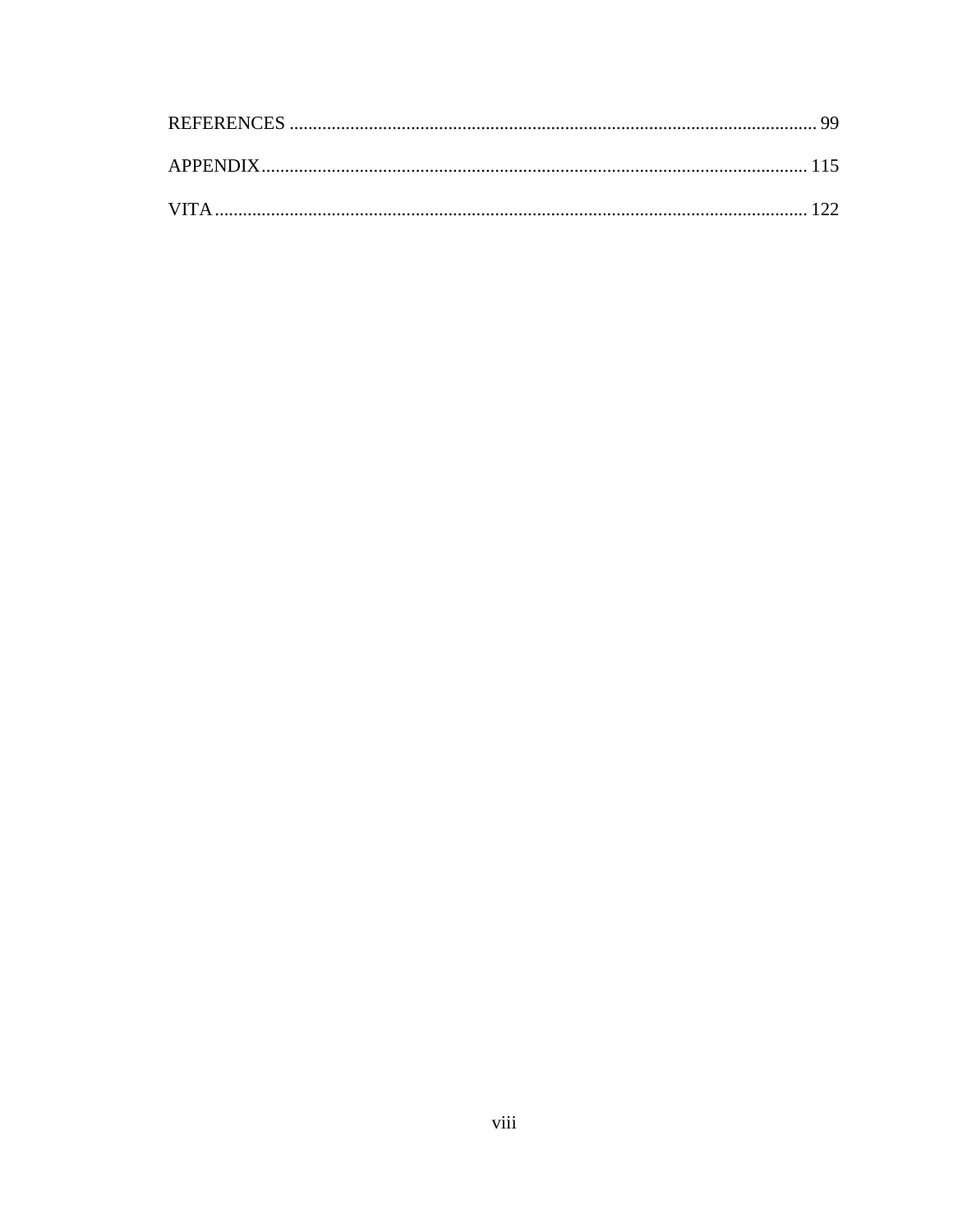# LIST OF TABLES

| <b>TABLE</b><br>PAGE                                                                  |
|---------------------------------------------------------------------------------------|
|                                                                                       |
| 2. Descriptive Analysis of Demographic Factors and Professional Experiences  66       |
|                                                                                       |
|                                                                                       |
| 5. Regression Analysis of Demographic Factors as Predictors of Cultural               |
| 6. Regression Analysis of Professional Experiences as Predictors of Cultural          |
| 7. Descriptive Analysis of Perceptions of Factors in Pre-Referral/Referral            |
| 8. Descriptive Analysis of Perceptions of Factors in Eligibility                      |
| 9. Independent Samples T-Test for Aggregated Factors that Relate to Decision-Making   |
| 10. Independent Samples T-Test for Confidence for Educational Decision-Making 75      |
| 11. Frequency of Themes for Pre-Referral/Referral and Eligibility Determination 78    |
| 12. Pearson R Correlations for Perceived Importance of Pre-Referral/Referral          |
| 13. Pearson R Correlations for Perceived Importance of Eligibility Determination      |
| 14. Regression Analysis of Cultural Intelligence as a Predictor of the Perceptions of |
| 15. Regression Analysis of Cultural Intelligence and Participants' Confidence for     |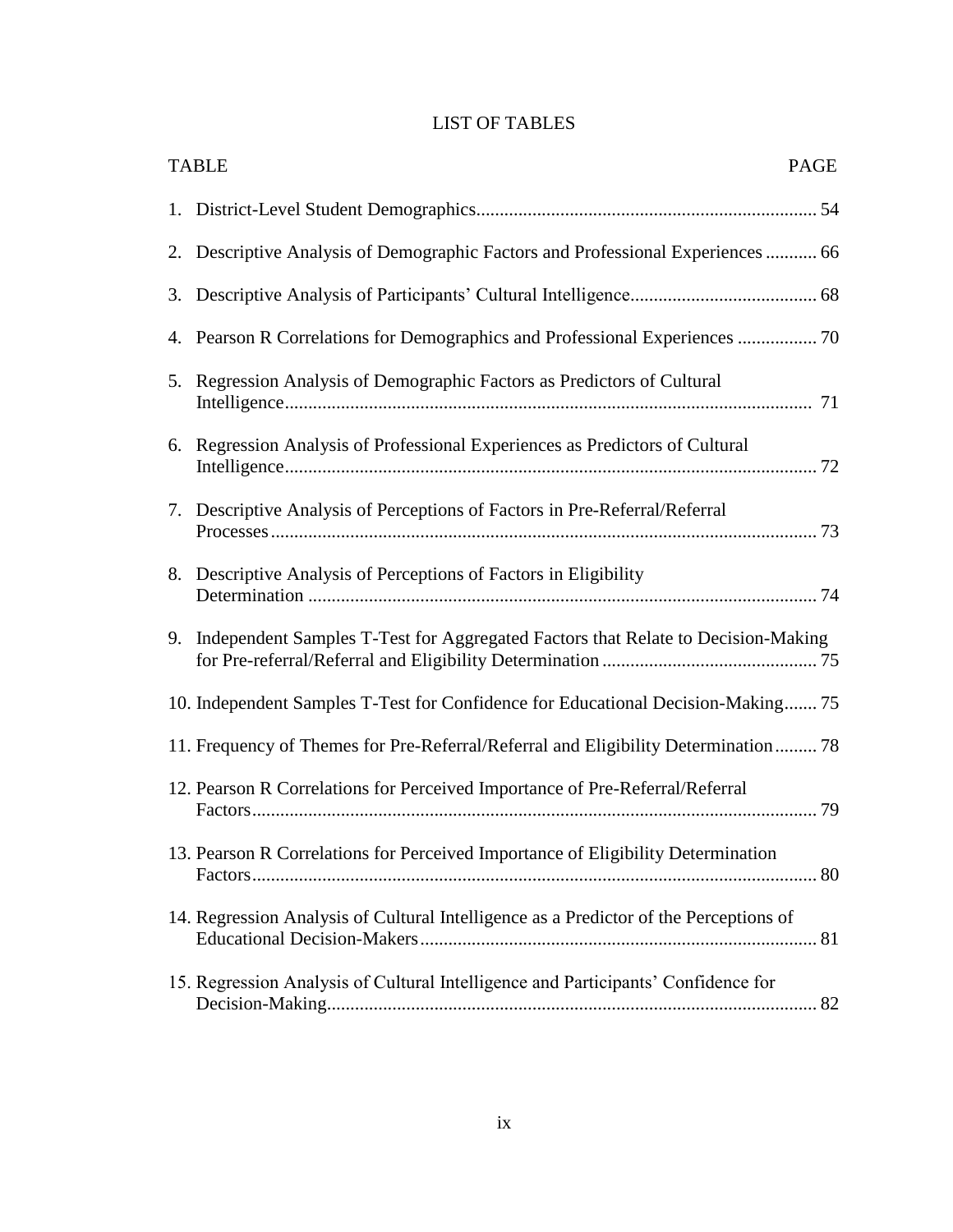## **CHAPTER I**

# **INTRODUCTION**

Culturally and Linguistically Diverse (CLD) learners are a growing population in U.S. classrooms. CLD students are characterized by diverse linguistic, cultural, ethnic, and social backgrounds and as such may present a gamut of educational needs (Bardack, 2010). Data from the National Center for Education Statistics (NCES) projected that between 2008 and 2020, elementary and secondary public school enrollment would experience increases in the percent of students who identify as Asian/Pacific Islander (36%), Hispanic (25%), American Indian/Alaska Native (17%), and Black (1%) while the enrollment of students who identify as White was projected to decrease (1%). Of these students who are considered to be culturally and linguistically diverse, 4.6 million students are also classified as English language learners who speak a language other than English and receive related English language supports thereof (Callahan, 2013; NCES, 2017).

The scholarly discourse surrounding the education of CLD students often centers on the unique needs these students present and the lack of supports and training to address these needs (Trent et al., 2014). The historical result has been the disproportionality of CLD students in special education programs. As outlined by the Individuals with Disability Act, special education involves specialized instruction and services that are appropriate and accessible to students with disabilities in the least restrictive environment and as outlined in individualized education plans (IEP; U.S. Department of Education, 2017). Disproportionality is the overrepresentation or underrepresentation of certain demographic groups (e.g., racial, ethnic, linguistic, gender,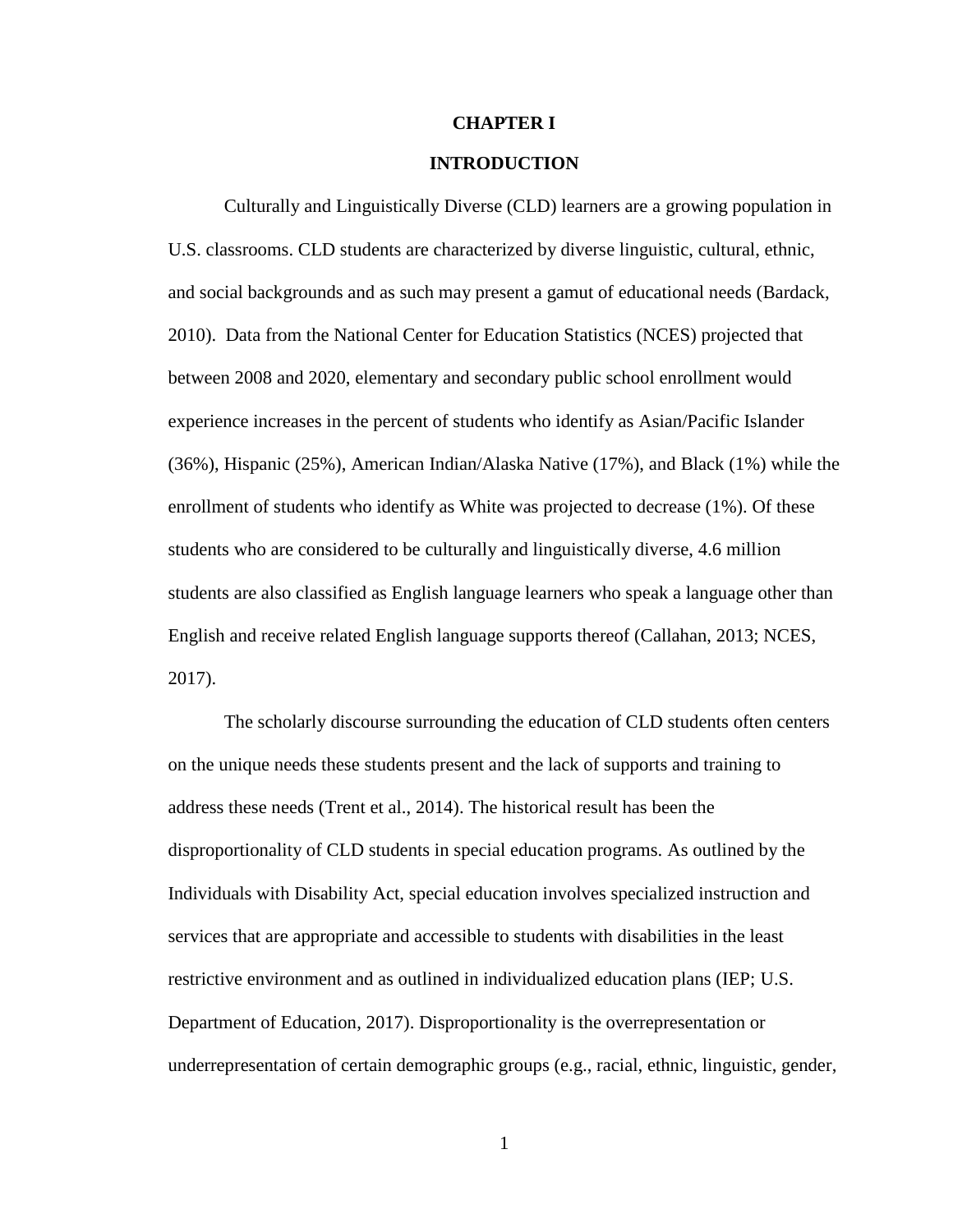or sexual orientation groups) in comparison to the representation of other groups in the same category (Counts, Katsiyannis, & Whitford, 2018; Ford, 2012; Skiba et al., 2008). This disproportionality has been described as the "albatross" of the field of education (Ford, 2012, p.398).

Within the last decade, students of ethnic and cultural minority groups have continued to be overrepresented in special education programs in similar proportions (Zhang, Katsiyannis, Ju, & Roberts, 2014). Predictors of this overrepresentation have included gender, socioeconomic status, ethnicity, and disciplinary suspensions (Sullivan & Bal, 2013). English language learners represent 13.8% of the special education population in the United States and are more likely to have an intellectual disability, a specific learning disability, developmental delay, or speech-language impairment (NCES, 2011; Sullivan, 2011; Zhang, et al., 2014). Hispanic and Native American students are particularly more likely to be identified as having a specific learning disability while African American students are more likely to have an intellectual, emotional-behavioral, or learning disability. African American students are also on average identified as having more co-occurring disabilities (Valenzuela, Copeland, Qi, & Park, 2006). A greater proportion of students who identify as Native American, African American, Hispanic, or who are English language learners are placed in more restrictive special education settings (i.e., separate classrooms) when compared to students who identify as White or primarily English speaking (Valenzuela et al., 2006). To note, the most prevalent disabilities students receive special education supports for include specific learning disability, speech or language impairment, and other health impairment (e.g., Attention Deficit Hyperactivity Disorder; U.S. Department of Education, 2017). Approximately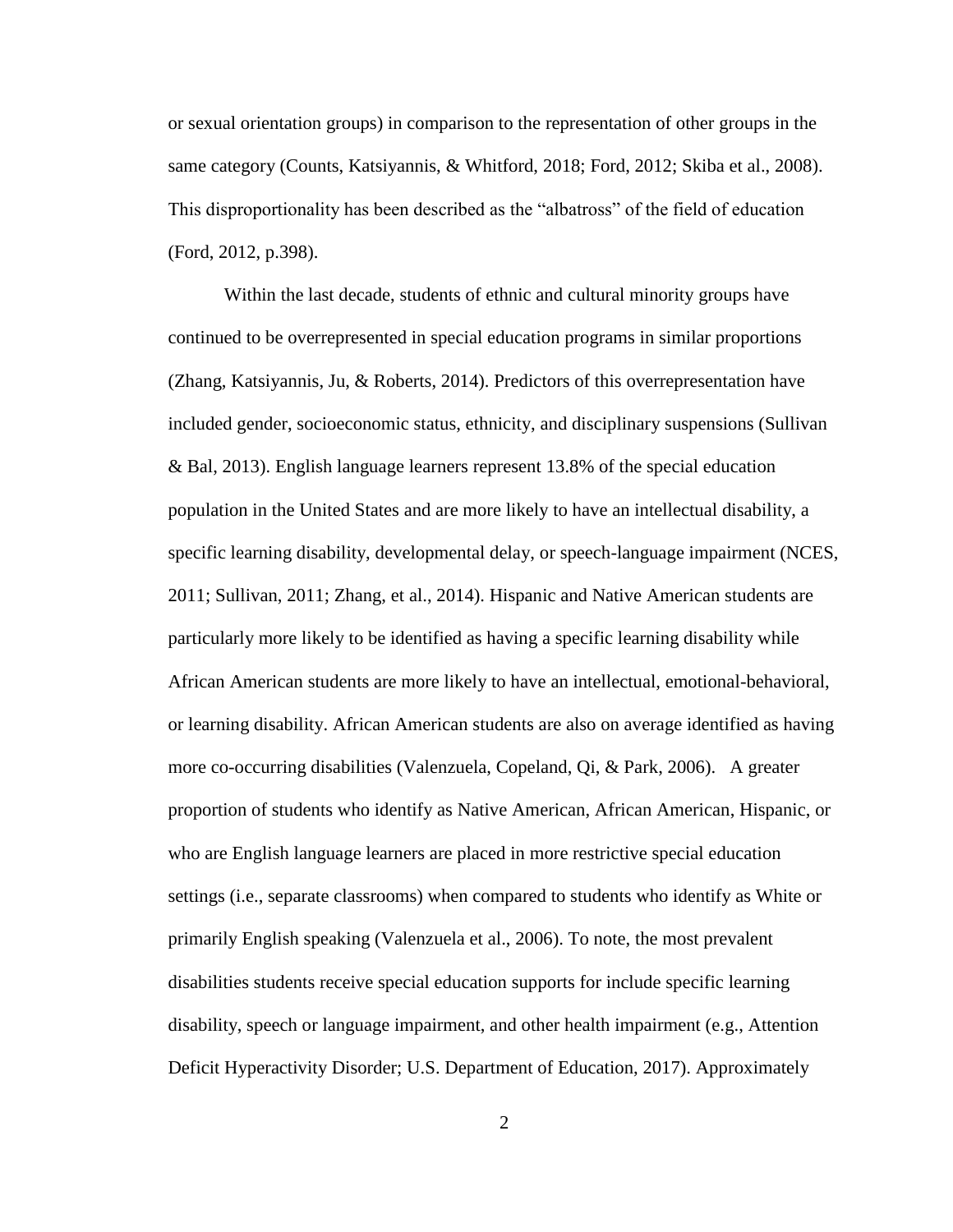13% of students in the United States receive special education services (U.S. Department of Education, 2017).

The educational rights of students with disabilities, including students of diverse backgrounds without disabilities, was founded upon precedents set by landmark cases such *Brown v. Broad of Education* (1954), *Diana v. California State Board of Education*  (1970), and *Larry P. v. Riles* (1979). Subsequent legislations (e.g., Individuals with Disabilities Education Act, 1990; 1997) have furthered the educational rights of students with disabilities and their access to a free, appropriate, and public education. Special education has evolved as a means of meeting the educational needs of students who evidence a disability through a fair, valid, and nondiscriminatory process. It is the outcome of an educational decision-making process in which a student is referred for an evaluation based upon perceived academic and behavioral needs with the objective of determining his or her need for instructional support and accommodations beyond what can be provided within the general education setting. This process involves a range of educationally-relevant decisions that stakeholders, such as teachers, school psychologists, and other professionals, make as part of a collaborative team, including referring a student for an evaluation, determining the presence of a disability, and establishing special education services.

At the forefront of this continuum, particularly as it relates to the special education process, are the professionals who engage in this discourse. Education has historically worked through a team-based approach and the use of group problem solving is not a nascent concept. One of the provisions of the initial authorization of IDEA, passed in 1975 as Public Law 94-142, was the use of multidisciplinary teams for the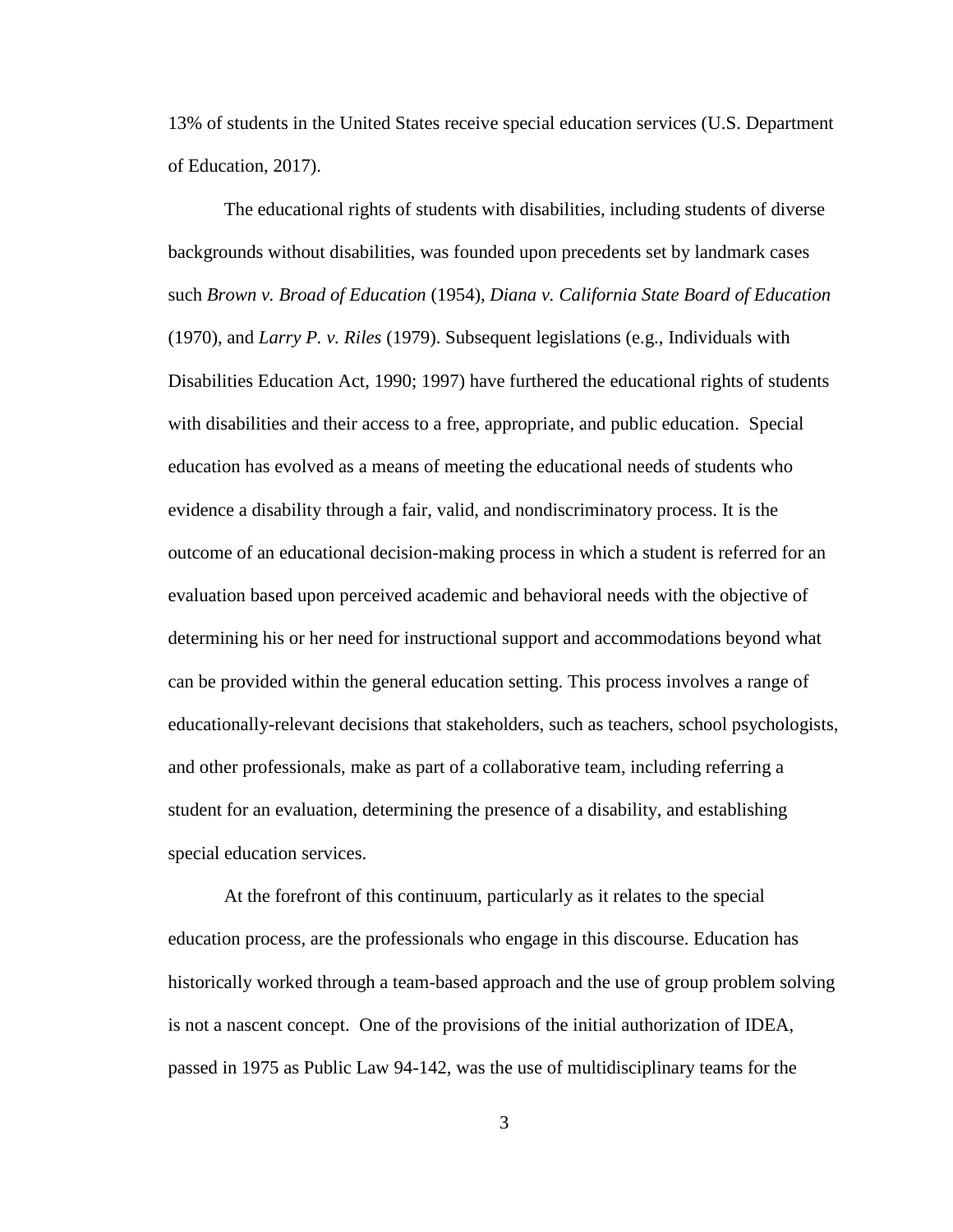evaluation and placement of students in special education (Pfeiffer, 1982; Pfeiffer & Naglieri, 1983). Multidisciplinary teams consist of education professionals working collaboratively across disciplines (e.g., special and teachers, school psychologists, local educational agents, speech language pathologists, occupation/physical therapist). In early studies, this multidisciplinary approach was shown to aid in making placement decisions for students in special education when compared to individual decision-making (e.g., Pfeiffer, 1982; Pfeiffer & Naglieri, 1983). Multidisciplinary teams led to less variability in placement decisions and greater alignment with expert recommendations regarding special education placement. Within the general education setting, Teacher Assistance Teams (TAT) were proposed by Chalfant, Pysh, and Moultrie (1979) as a teacher-led model for problem solving daily classroom concerns and providing immediate support to teachers working with students who were academically or behaviorally at-risk of being referred for special education.

Presently, students who are not able to make academic progress or attain behavioral goals with universal strategies are provided targeted or intensive researchbased interventions within the general education setting through pre-referral or referral processes (e.g., Response to Intervention, Multi-Tiered System of Supports, or Collaborative Problem-Solving Teams). One of the potential outcomes of this process is referral for an evaluation to determine students' needs for special education (Hoover, 2010; Orosco & Klingner, 2010). Navigating these processes for CLD students who may have disabilities can be a complex and in part subjective endeavor (Moreno & Gaytan, 2012; Liu et al., 2008). Given the array of factors that impact the learning of CLD students, scholars in the field have brought to the forefront issues related to these pre-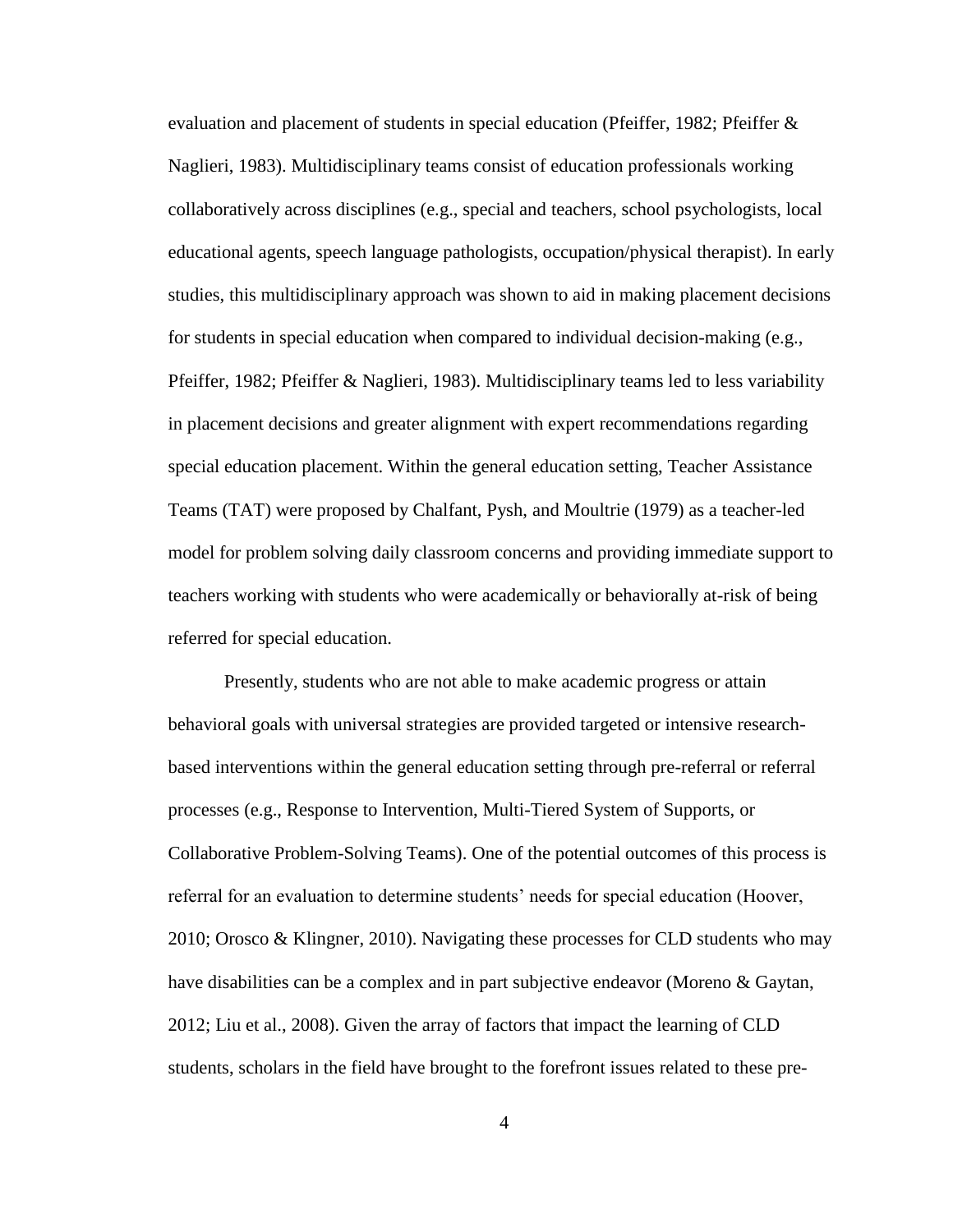referral and referral processes (e.g., Cartledge, Kea, Watson, & Oif, 2016; Cramer, 2015). The literature continues to point towards the inaccurate or delayed identification of CLD students for special education, most notably for learning disabilities, as well as the complexity of eligibility determination (Liu, Ortiz, Wilkinson, Robertson, & Kushner, 2008; Morgan, Farkas, Hillemeier, & Maczuga, 2017). Researchers have noted that this stems from a lack of understanding from education professionals on the factors that influence the achievement of CLD students; deficient referral processes; unclear identification, assessment, and instructional practices; and lacking professional development on these issues (Burr, Haas, & Ferriere, 2015; Park & Thomas; 2012; Shore & Sabatini, 2009). Stakeholders engaged in decision-making must account for additional social, cultural, and linguistic factors that can potentially affect the learning trajectories and performance outcomes of CLD students.

Research in the field has investigated factors specific to the cultural competence of education professionals including attitudes, knowledge, and skills related to CLD students (Larson & Bradshaw, 2017). Other researchers (e.g., Collins, Duyar, & Pearson, 2016) have more recently expanded this lens to include broader constructs associated with cultural competence such as cultural intelligence. Ang and Van Dyne (2015) define cultural intelligence as an "individual's capability to function and manage effectively in culturally diverse settings" (p.3). It is described as a competence needed for functioning in global or culturally diverse settings such as the increasingly diverse U.S. classroom.

Although cultural intelligence is a relatively nascent concept compared to extant theories of intelligence (e.g., Sternberg & Detterman, 1986), recent systematic reviews (e.g., Fang, Schei, & Selart, 2018; Ott & Michailova, 2018; Rockstuhl, & Van Dyne,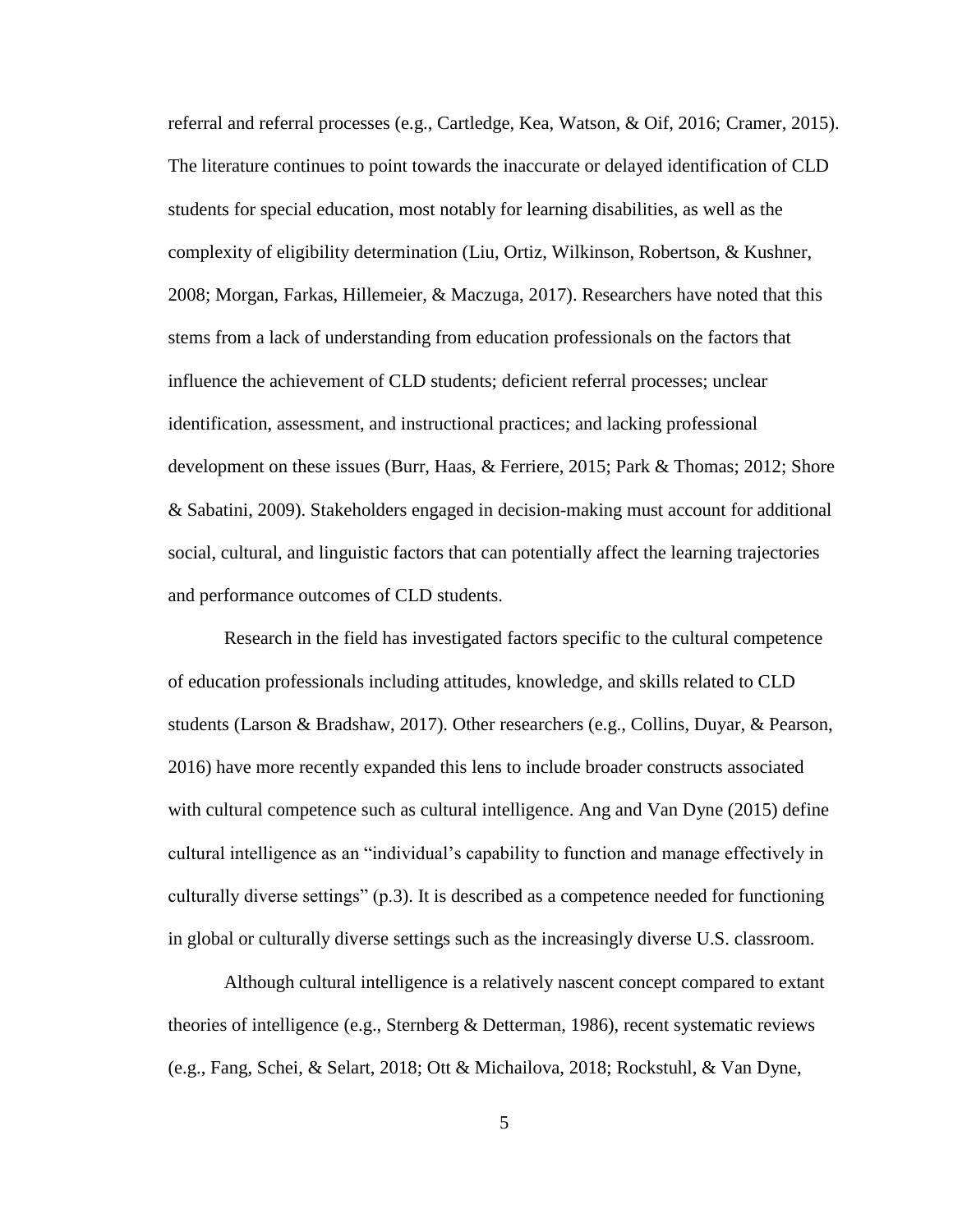2018) have highlighted the expanding and multidisciplinary literature base dedicated to cultural intelligence, including its applicability to disciplines beyond business and management such as education and psychology. Unlike other constructs of cultural competence, cultural intelligence does not assess personality traits and it is not culturespecific (Van Dyne, Ang, & Koh, 2008). It is based on the multi-foci theory of intelligence and as emphasized by scholars it can be improved through cross-cultural training. Most notably, cultural intelligence can influence cultural judgment and decisionmaking, defined by Ang et al. (2007) as the processes involved in making decisions in culturally diverse situations, which is relevant to educational decision-making for CLD students.

## **Statement of the Problem**

As highlighted by statistical trends and emphasized in the literature, the field of education continues to face issues related to the disproportionality of CLD students identified as having a disability and their lack of access to inclusive educational environments. CLD students are impacted by an array of factors (e.g., cultural norms, socialization, parenting styles, and expectations of behaviors across settings) that merit consideration (Ortiz, 1997). The literature indicates that these sociocultural and linguistic differences can impact development, learning, and thus educational practices. National trends in reading and math achievement have indicated that students of ethnic minority, limited English proficiency, lower socioeconomic status, or with disabilities achieve lower in reading and math when compared to their counterparts (Hale et al., 2004). This inequity is reflected in the high dropout rates experienced by students in these respective groups (Callahan, 2013; Stark & Noel, 2015).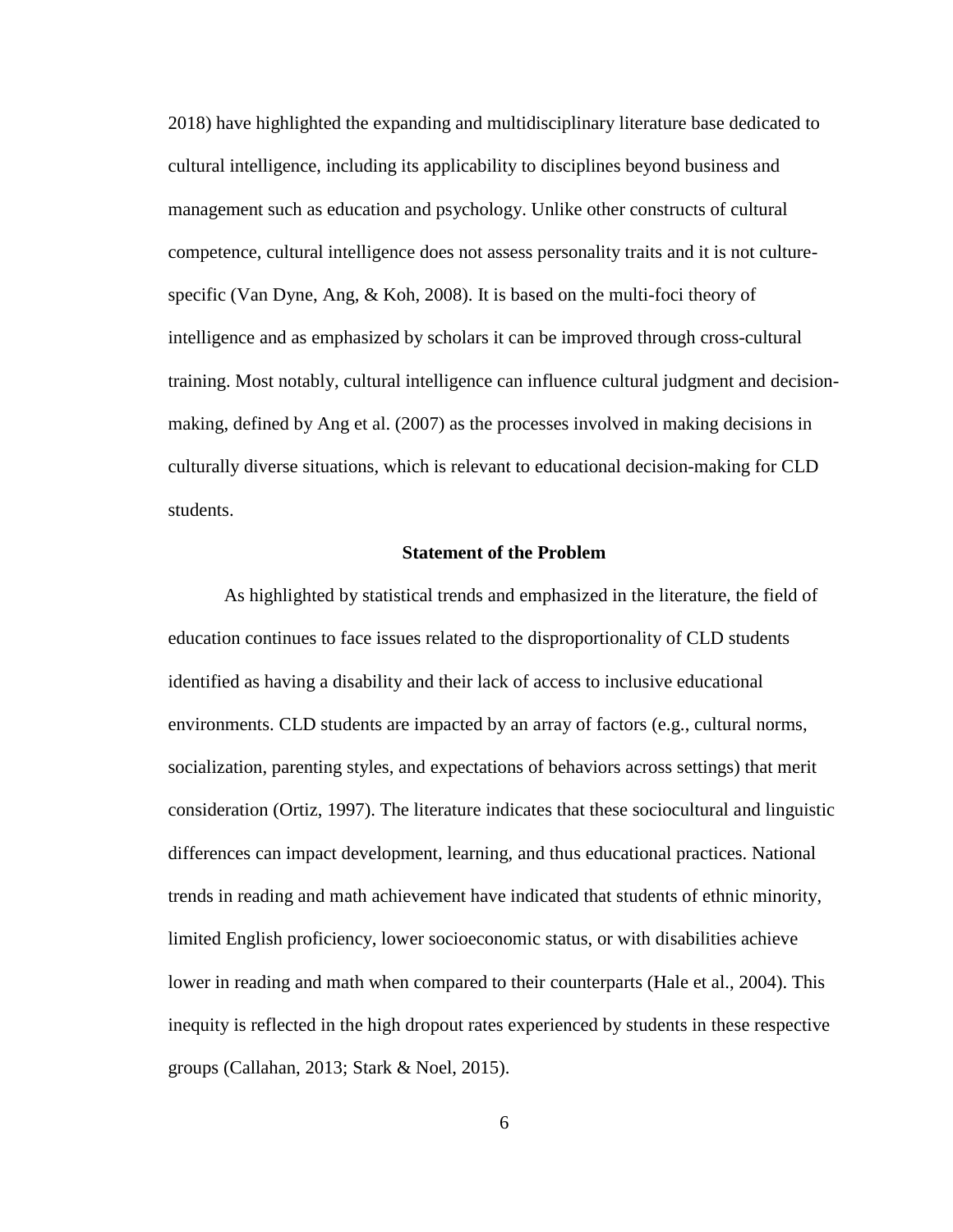According to Ortiz (1997), at the school-level, the source of academic challenges faced by CLD students often stems from lack of effective instruction. Gaps are still present with regard to the cultural responsiveness of education professionals working with students of CLD backgrounds (Cartledge et al., 2016; Cramer, 2015). The extant gaps in the literature have been accentuated with the increase of students of CLD backgrounds represented in U.S. schools, particularly those in urban communities with the greatest CLD representation (Cramer, 2015). Research on the narrative of diversity in schools have explored factors such as culturally responsive pedagogy and cultural competence. Recent studies (e.g., Collins et al., 2016) have broadened the avenues of research on diversity in education by examining broader constructs such as cultural intelligence. Despite its applicability to education, cultural intelligence within this field is promising yet still in need of further development. The extant literature further indicates a need to expand the application of cultural intelligence in the U.S., especially with practicing education professionals engaging in various roles in the educational decisionmaking process. This study purports to investigate the cultural intelligence of educational decision-makers and their perceptions of educational decision-making for CLD students who may have disabilities.

#### **Purpose Statement**

Decades of discourse continue to point toward disproportionality in the identification, placement, and outcomes of children and youth from CLD backgrounds. There is a notable consensus in the literature on the unique needs of CLD students and the impact on their education. There is also an ever-growing research base that points toward barriers and challenges that affect educational decision-making for CLD students,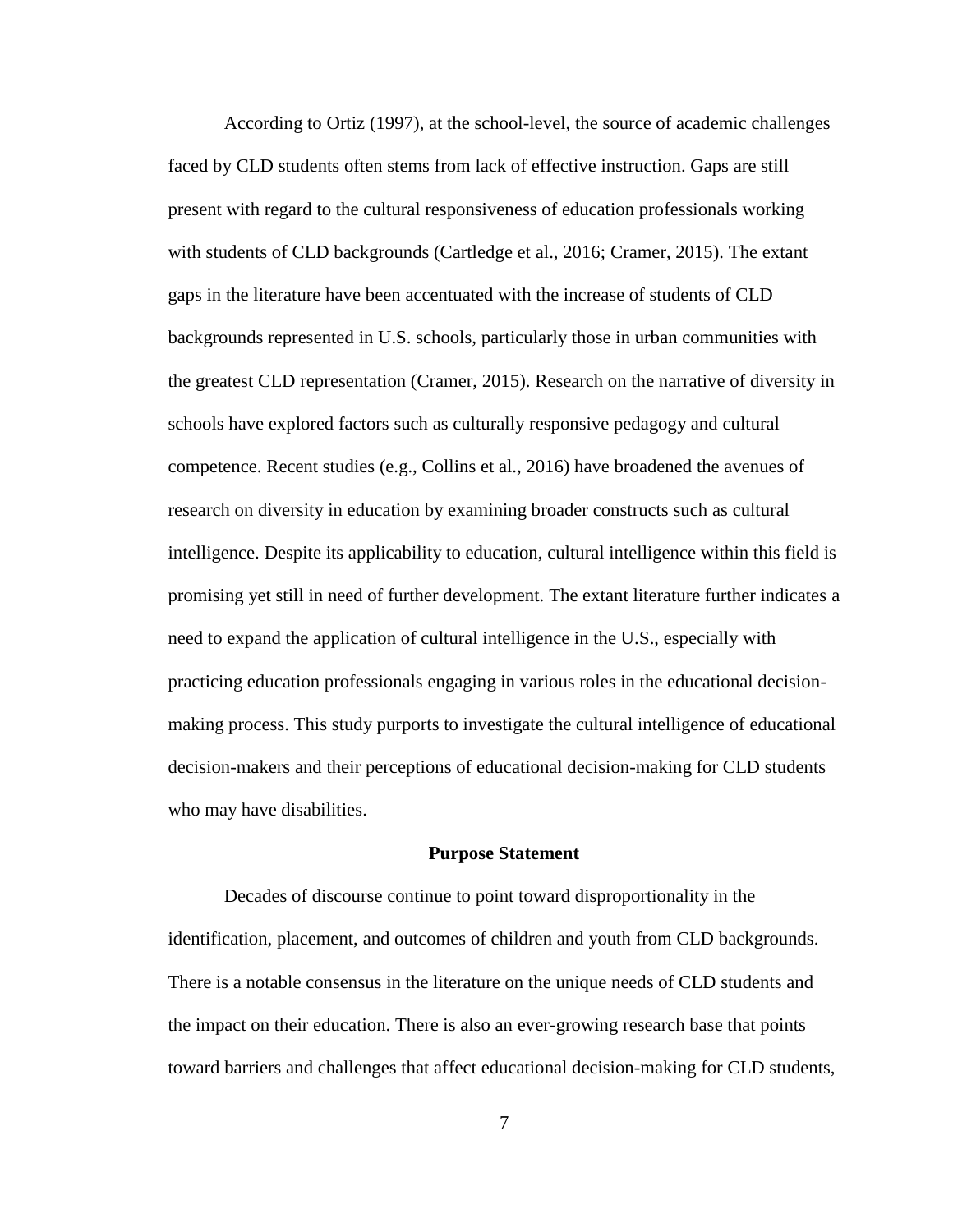including both individual and systemic factors. Although advocates and scholars in the field have made considerable strides towards improving the educational outcomes of CLD students, including students with disabilities, there are still avenues of research that warrant further investigation.

In turn, this study purported to explore the cultural intelligence of educational decision-makers and their perceptions of the importance of factors that relate to educational decision-making for CLD students who may have disabilities. This includes stakeholders who engage in educational decision-making in varying capacities including teachers, school psychologists, and local education agents. This consisted of an examination of individual-level factors that may potentially predict the cultural intelligence of educational decision-makers, individual professional experiences (i.e., type of professional role, educator certification, years of experience in education, and amount of professional development on CLD topics) and demographic factors (i.e., ethnicity/race, gender, multilingual skills). This study further explored the perceptions of educational decision-makers regarding the importance of factors that relate to educational decision-making such as in pre-referral/referral processes and eligibility determination. The hopes of this study are to expand upon the literature on cultural intelligence within the educational arena in order to provide a more comprehensive understanding of the factors that relate to the educational decision-making of CLD students who may have disabilities.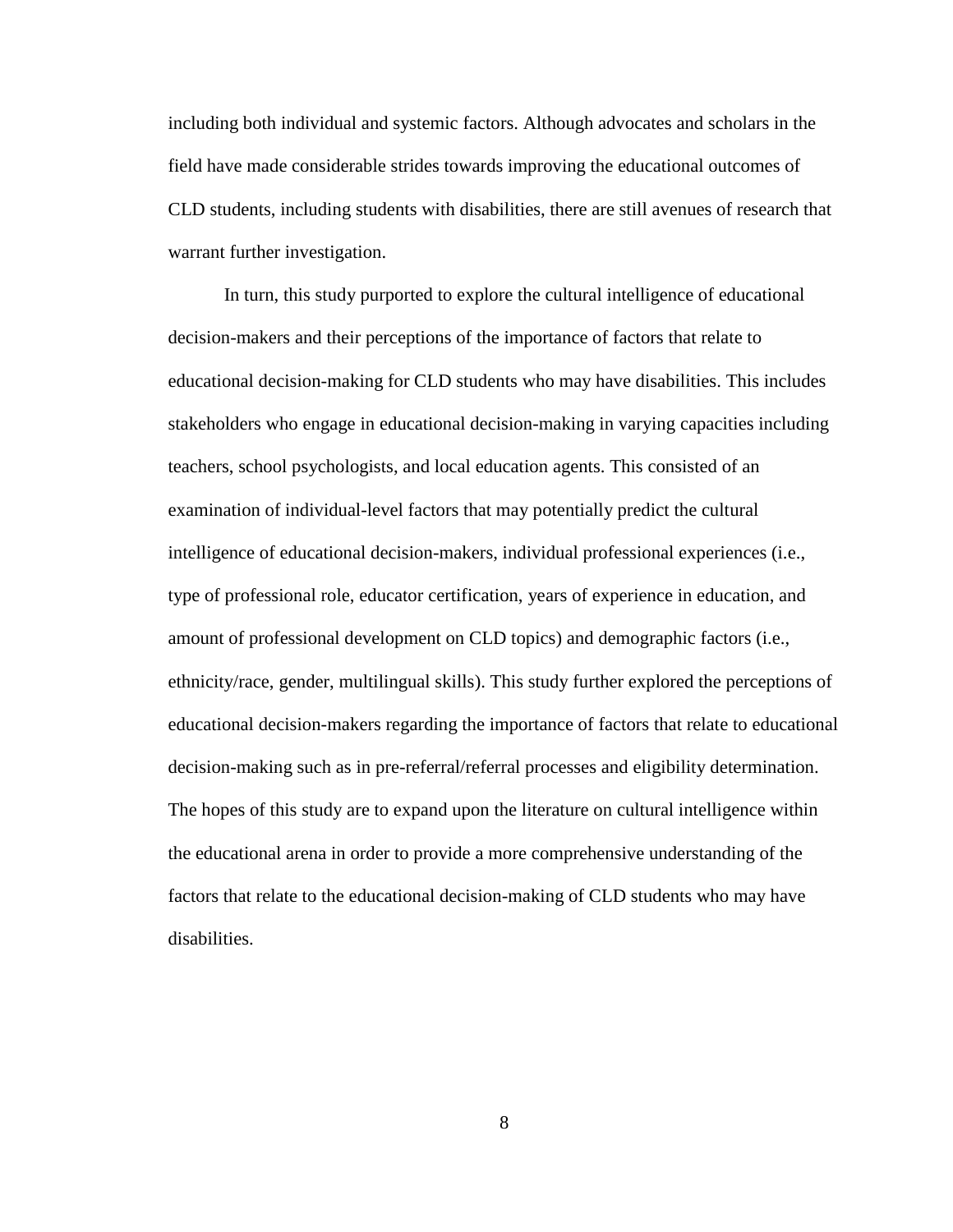#### **Research Questions and Hypothesis**

This study explores factors related to the cultural intelligence and perceptions of educational decision-makers regarding CLD students who may have disabilities. The research questions and hypothesis are as follows:

- 1. To what extent do individual-level factors predict the cultural intelligence of educational decision-makers?
	- a. Do individual demographic factors (i.e., ethnicity/race, gender, multilingual skills, intercultural experiences) predict the cultural intelligence of educational decision-makers?
	- b. Do individual professional experiences (i.e., type of professional role, grade level, educator certification, specialization, years of experience in education, and amount of professional development on CLD topics) predict the cultural intelligence of educational decision-makers?
- 2. How do educational decision-makers perceive factors that relate to educational decision-making processes for CLD students who may have disabilities?
- 3. Is there a relationship between the cultural intelligence of educational decisionmakers and their perceptions of the importance of factors that relate to educational decision-making processes for CLD students who may have disabilities?

As Earley and Ang (2003) state, cultural intelligence can be impacted by individual differences such as personal values and prior learning. In tandem with the conceptual framework and literature reviewed (e.g., Collins et al., 2016; Crowne, 2013; Cui, 2016), for the first research question, it was hypothesized that individual-level factors including professional experiences and demographic factors would predict the cultural intelligence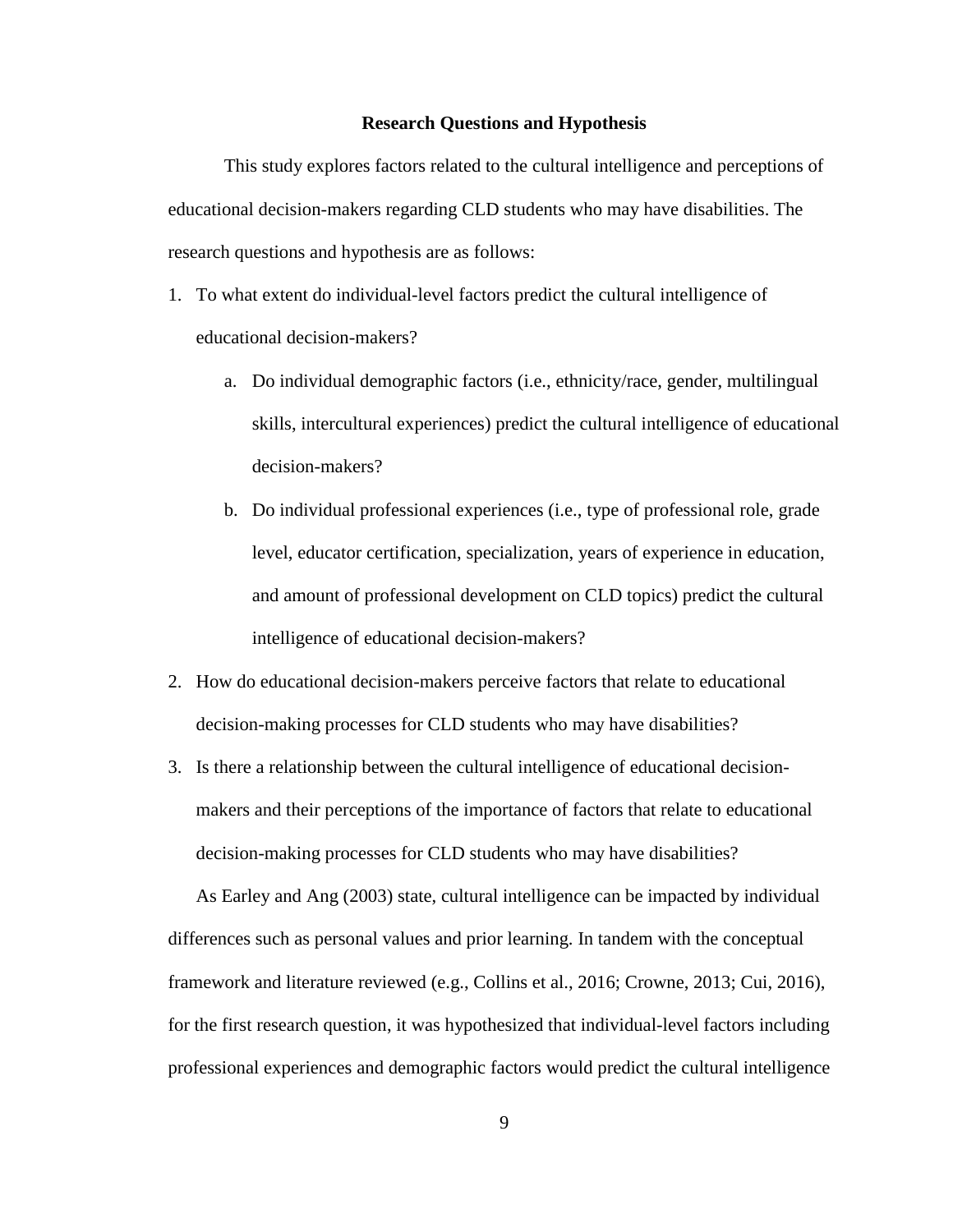of educational decision-makers. The literature also indicates that educational decisionmaking regarding students of CLD backgrounds with suspected disabilities can be impacted by school-level factors as well as individual-level factors related to the competence of educational professionals (e.g., Burr et al., 2015; Flores & Smith, 2008; Greenfield, 2016; Park & Thomas; 2012; Shore & Sabatini, 2009; Cardona-Moltó et al., 2017). For the second research question, it was hypothesized that educational decisionmakers would have different perceptions of the factors that have been identified in the literature as influencing the educational decision-making processes for CLD students with suspected disabilities. The literature further suggests that cultural competence carries implications for educational decision-making for CLD students with suspected disabilities and can influence the perceptions held by educational professionals (e.g., Dunn, 2006; Greenfield, 2016; Mahatmya et al., 2016). Thus, for the third research question, it was hypothesized that there would be a relationship between the cultural intelligence of educational decision-makers and their perceptions of the importance of factors that relate to educational decision-making processes for CLD students who may have disabilities.

#### **Theoretical and Conceptual Framework**

The theoretical and conceptual framework for this study draws upon various theories and models in education and psychology. Given the focus of this study on CLD students, constructivism, particularly as it relates to Vygotsky's sociocultural theory, provides a foundation for understanding the learning needs of CLD students and how social, cultural, and linguistic variables can influence educational decision-making processes. Constructivism is a school of thought in which learners construct their own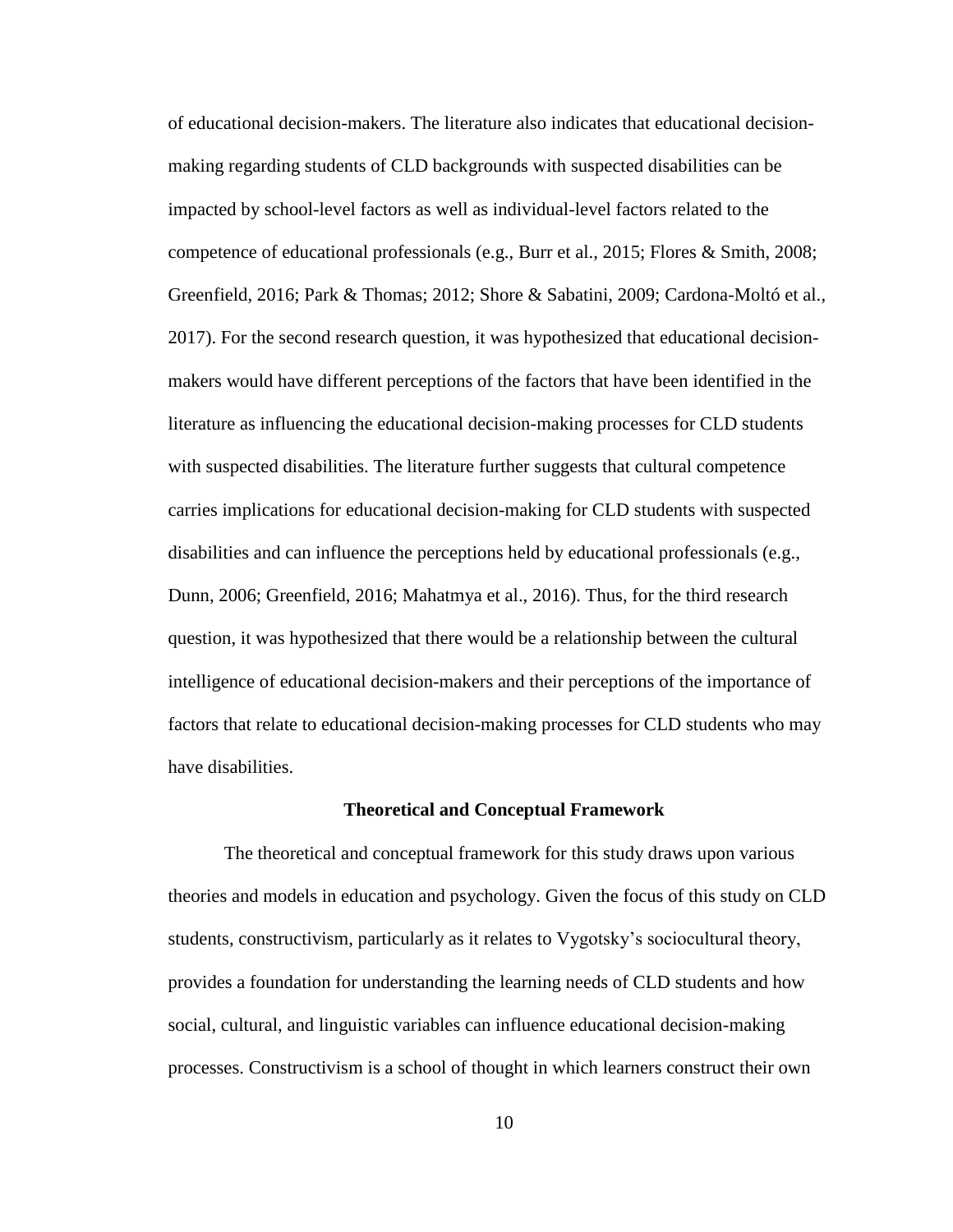learning experiences. It focuses on cognitive development, active learning, and acquisition of a deeper understanding (Fosnot & Perry, 1996). Constructivists view learning as an active and complex endeavor. Among theorists associated with this constructivist approach, Vygotsky's sociocultural theory emphasizes the interplay between social, cultural, and individual factors in development and learning (Fosnot & Perry, 1996). This theory has been previously used a means for understanding professional development in special education (e.g., Valenzuela, Connery, & Musanti, 2000) as well as factors related to CLD students (e.g., Bylund, 2011).

Sociocultural factors provide context to development, which is viewed as a dynamic process influenced by interconnected factors (John-Steiner & Mahn, 1996; Mahn, 1999). As cited in John-Steiner and Mahn, Vygotsky's sociocultural theory emphasizes three main principles: the role of social experiences in development, the semiotic mediation of social experiences such as through language, and the use of genetic analysis. Vygotsky posited that children initially develop culture and meaning within the social context (i.e., interpersonal). These experiences then become internalized processes within the child (i.e., intrapersonal; John-Steiner & Mahn, 1996; Mahn, 1999). Semiotic mediation in social cultural theory is defined as the use of symbols, such as language, to aid in this internalization of culture.

Vygotsky's theory also shaped the assessment and instruction of students, particularly students with disabilities. Vygotsky emphasized that disabilities are not just physical impairments but also social constraints that require education professionals to support students holistically rather than unilaterally (Gindis, 1999). Vygotsky's theory places the emphasis in instruction not only on addressing the physical limitations of a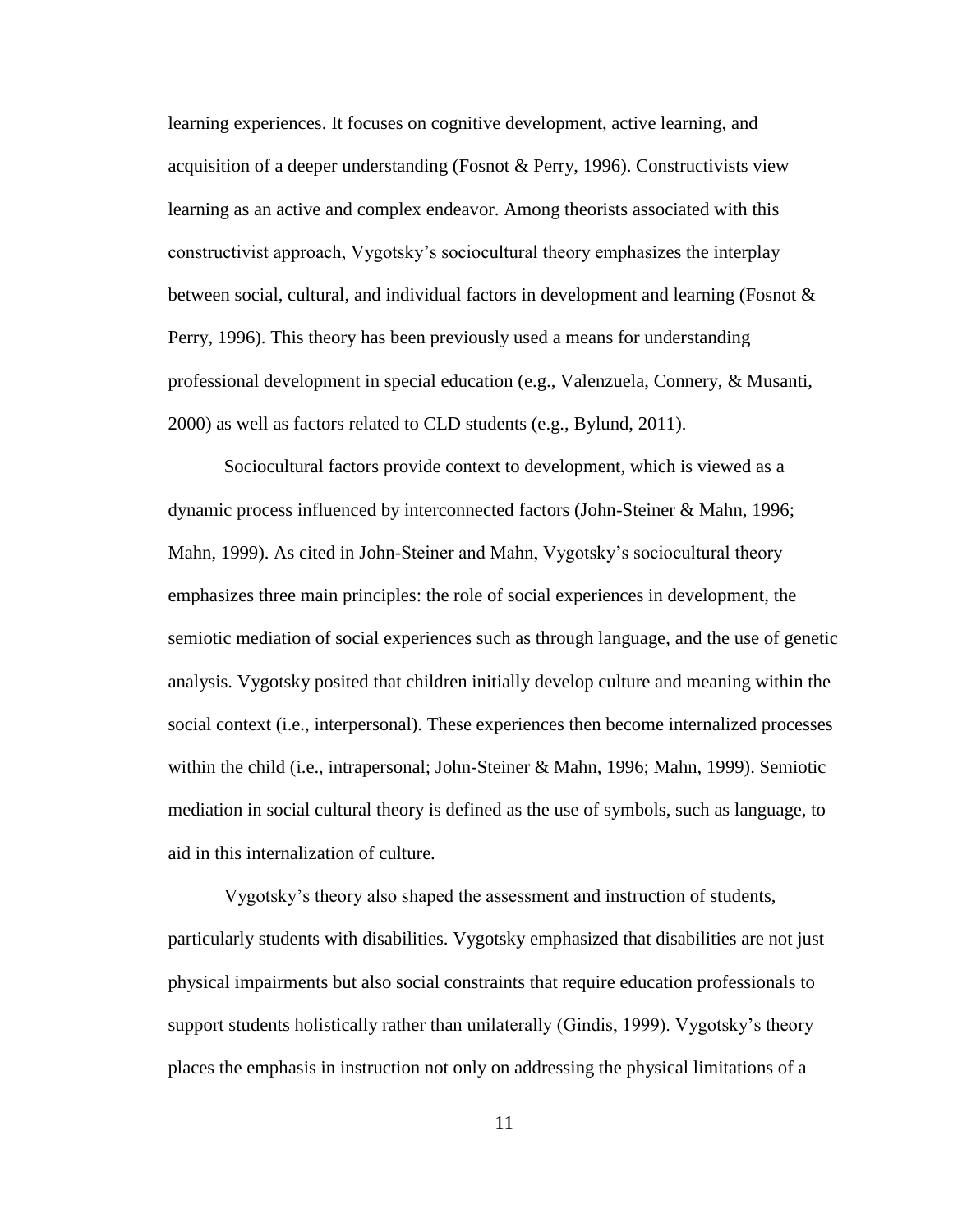disability but also the impact of these limitations on interpersonal and intrapersonal development. Vygotsky advocated a whole-child approach in which all aspects of a child's development and lack thereof is explored. Thus, in the Vygotskian perspective, learning is a shared, collaborative effort that occurs in a socially responsive environment (Mahn, 1999). According to Vygotsky, learning is not confined to what is learned formally in school; students' learning in school has a prior history (Mahn, 1999). The zone of proximal development exemplifies this concept. According to Vygotsky (1978), the zone of proximal development encapsulates emergent skills that a child has not yet developed. With the proper assistance, or scaffolds, these skills emerge and become those that the child can perform independently. The zone refers to the distance between a child's actual independent skill development and the degree of potential development when supported by adults or peers. Vygotsky (1978) emphasizes that the skills that children are developing are as important to understanding learning as the skills that have already developed.

In tandem with this dynamic perspective on development, Vygotsky also pioneered the concept of dynamic assessment. In his work, he illustrated how the true abilities of students could be underrepresented when administered a single assessment (Gindis, 1999). Vygotsky illustrated the case of a CLD student whose true abilities were underrepresented given her underdeveloped language skills and lacking social-cultural knowledge. The assessment of students should thus focus on understanding how they process information and include qualitative observations of how they approach and react to a task. As described by Gindis (1999), current applications of Vygotsky's ideas of dynamic assessment follow a test-intervene-retest model wherein the student's skills are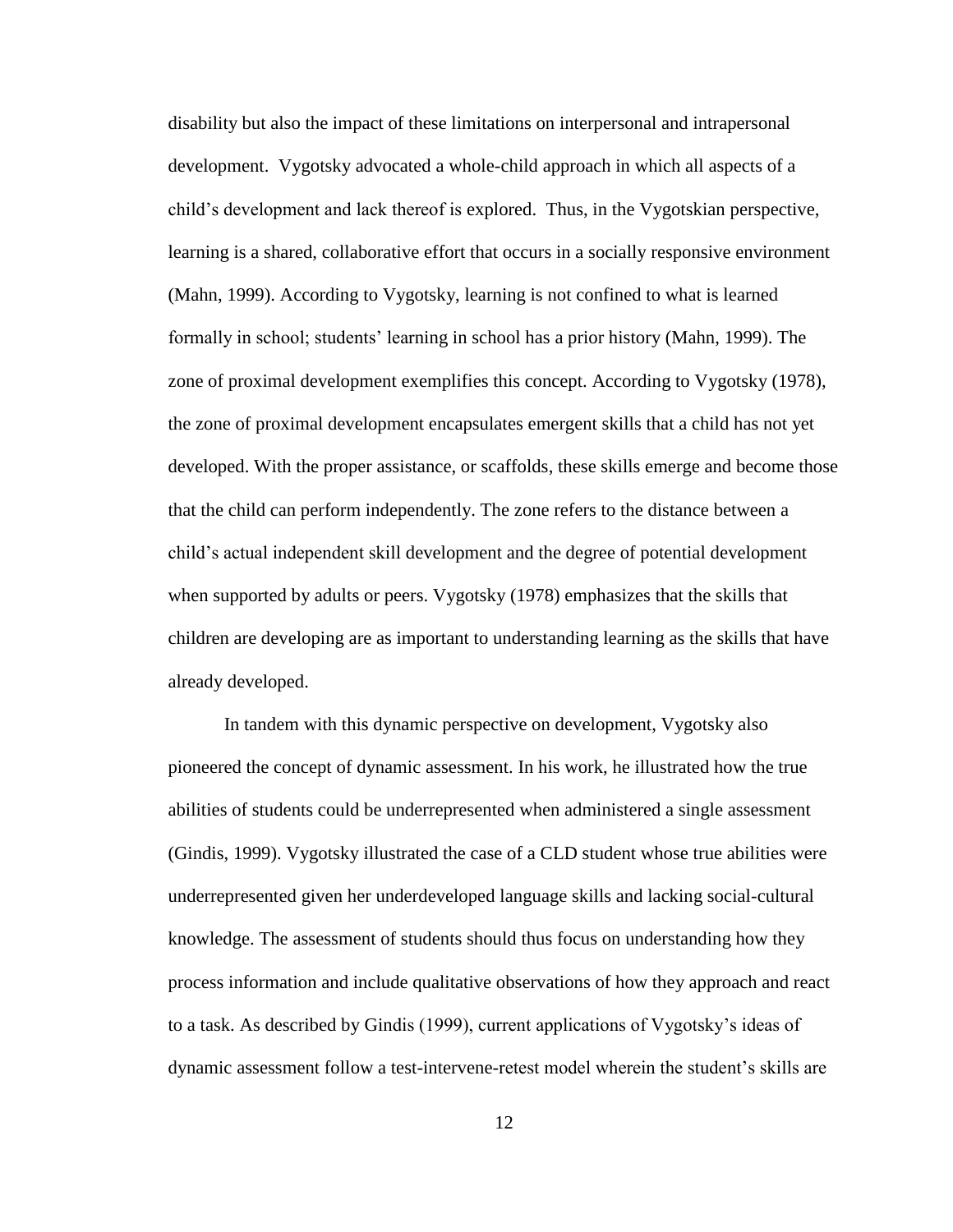initially assessed, the student is instructed, and progress is evaluated. The emphasis is placed on understanding how students learn.

Building from this foundation, this study draws upon the multi-foci theory of intelligence as it relates to cultural intelligence. This theory posits that intelligence is a multidimensional construct focused across several dimensions within the individual, the environment, and the interaction of the individual with the environment (Sternberg  $\&$ Detterman, 1986). Specifically, Sternberg posited that within the individual, intelligence is understood across three levels: biological, molar, and behavioral. The biological level is concerned with aspects such as genetics, brain structure, and neurological processes. The molar level views intelligence in terms of cognition, metacognition, and motivation. The behavioral level is concerned with the behaviors an individual engages in. The locus of intelligence in the environment involves the cultural norms and societal expectations governing intelligence, such as how this construct is assessed and valued in the society. In the multi-foci framework, the interaction between an individual and the environment is also significant since individuals function within the context of the environment and respond to varying expectations and demands driven by environmental factors such as culture and society. A person's intelligence, according to Sternberg, may vary as these environmental contexts change. Thus, Sternberg defines intelligence as "mental abilities necessary for adaptation to, as well as shaping and selection of, any environmental context" (Sternberg, 1997, p. 1030).

Cultural intelligence is framed within this multi-foci theory of intelligence. The construct of cultural intelligence was conceptualized by Earley and Ang (2003) to understand the phenomenon of how certain individuals adapt easier to new cultures than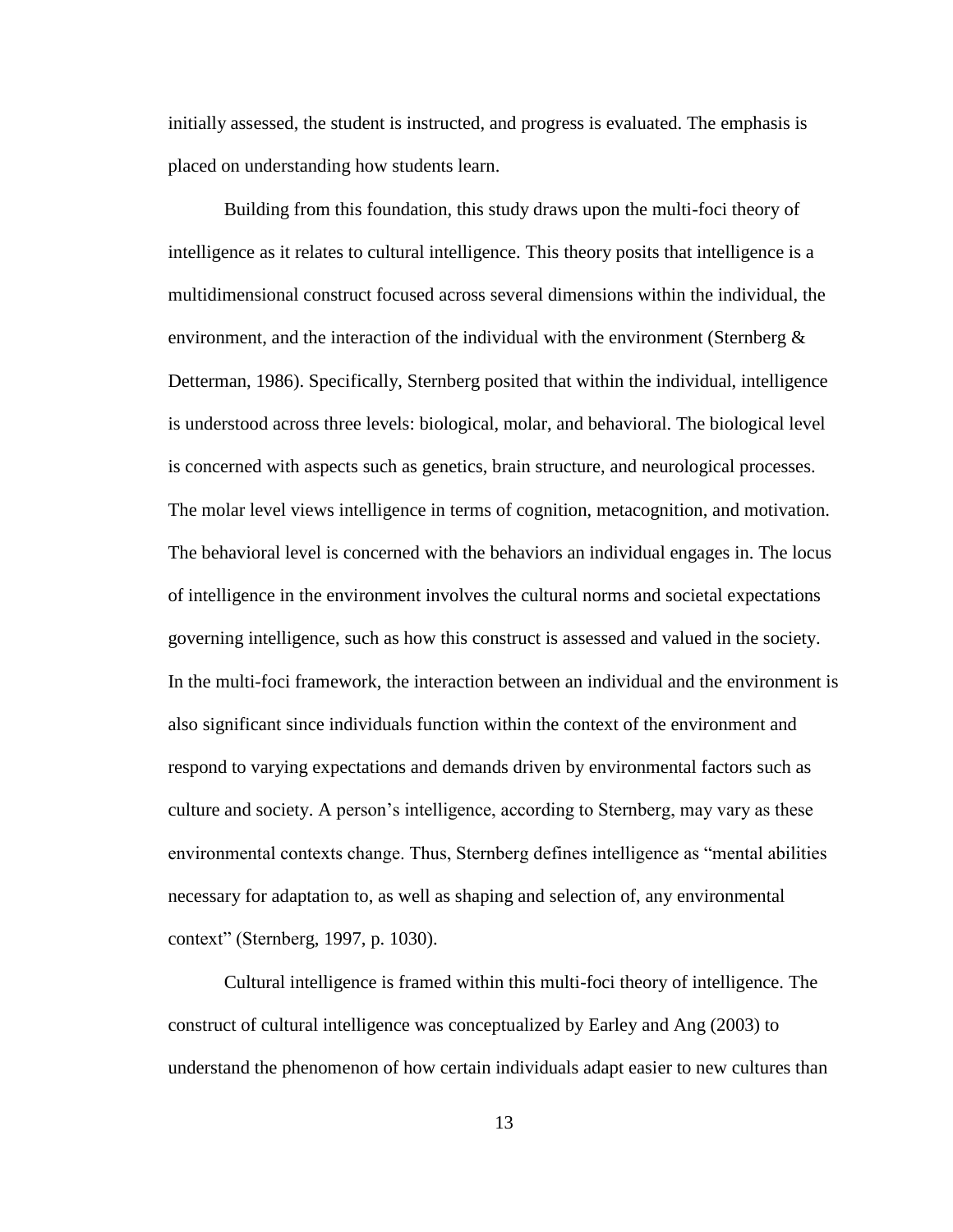others. Cultural intelligence is how individuals are able to effectively adapt to and respond in culturally diverse situations that differ from their own cultural background. In tandem with the work by other scholars in the field, cultural intelligence was conceptualized as a type of intelligence that is domain-specific. It is considered a universal construct of intelligence specifically related to cultural exchanges. It is viewed as distinct from broad cognitive capabilities (e.g., "g") and other domain-specific constructs of intelligence (e.g., emotional intelligence, social intelligence, practical intelligence; Ang et al., 2007; Earley & Ang, 2003).

Earley and Ang (2003) describe four dimensions of cultural intelligence: metacognitive, cognitive, motivational, and behavioral dimensions. These dimensions are viewed as distinct yet summative capabilities that yield an overall cultural intelligence (Ang et al., 2007; Ang & Van Dyne, 2015). Metacognitive cultural intelligence includes the higher-order mental processes involved in an individual's awareness of his or her cultural knowledge when engaged in culturally diverse interactions (Ang & Van Dyne, 2015; Van et al., 2007). Accordingly, individuals with high metacognitive cultural intelligence engaged in a cultural exchange will actively observe the situation, reflect upon their cultural knowledge, and adjust their assumptions. For example, when engaging a parent from a culturally diverse background, an educator with high metacognitive intelligence may be reflecting upon her knowledge about the parent's culture and considering the most appropriate style of communication. Cognitive cultural intelligence refers to the extent of an individual's cultural knowledge. This encompasses an individual's knowledge of cultural values and systems as well as an understanding of cultural differences and common features shared across cultures such as basic needs. This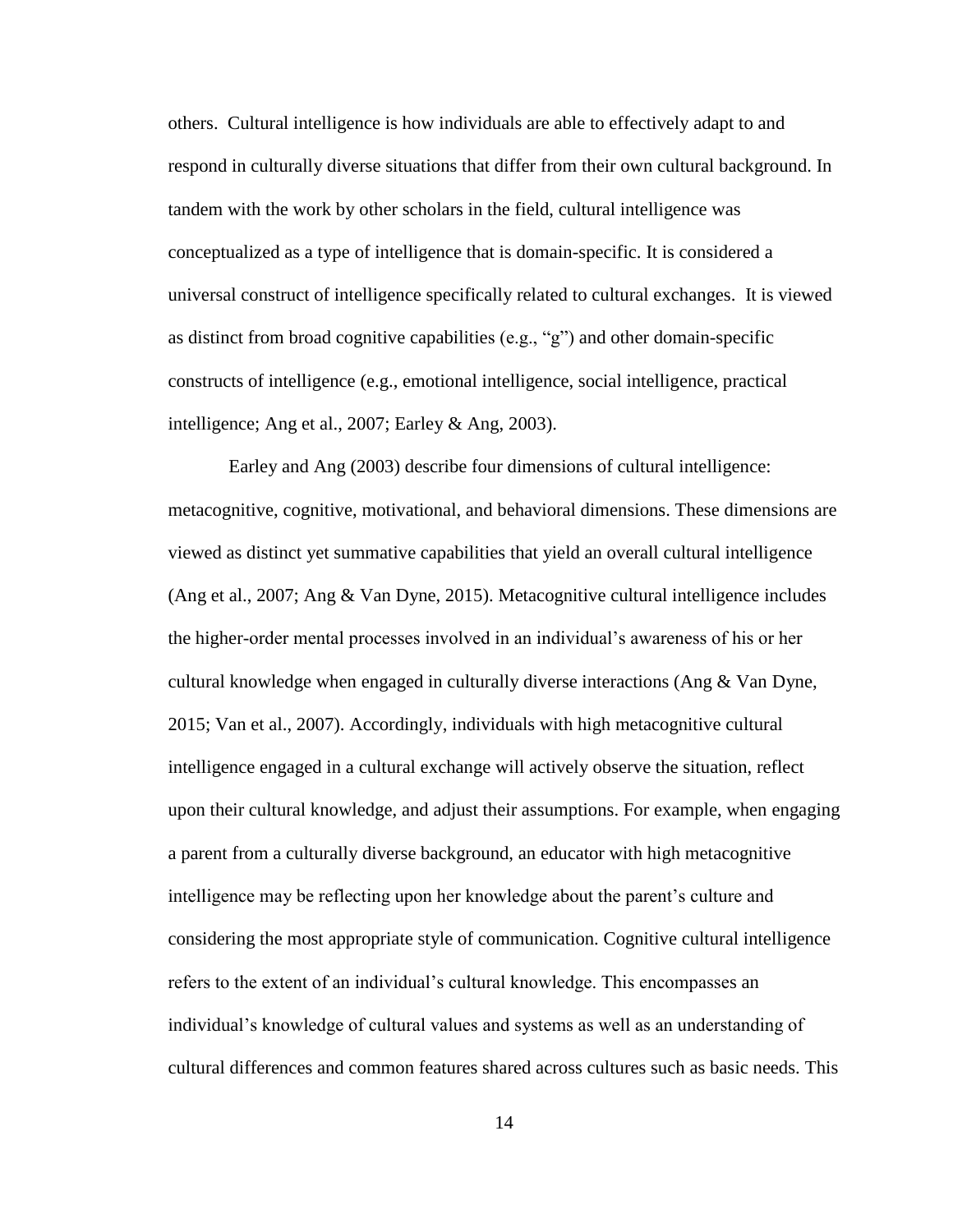may encompass, for example, knowledge of educational systems, parenting styles, and views on disabilities in other cultures. The motivational dimension of cultural intelligence involves an individual's drive to expand his or her knowledge of and engage in culturally diverse situations. Thus, an individual with high motivational cultural intelligence may be more driven to learn about cultural diversity, seek opportunities for intercultural interactions, or engage in professional development. As described in Ang and Van Dyne, an individual's personal interest and perceived confidence in culturally diverse situations contribute to this dimension of cultural intelligence. For example, an educator with high motivational cultural intelligence may be more likely to seek training related to culturally responsive instructional practices or consult with a school-based professional with specialization in English for Speakers of Other Languages (ESOL). The behavioral dimension of cultural intelligence involves an individual's ability to demonstrate verbal and nonverbal behaviors that are considered to be appropriate in a given cultural situation. Earley and Ang note that an individual may have metacognitive, cognitive, and motivational cultural intelligence, yet their overall cultural intelligence is not achieved unless they can demonstrate appropriate behaviors. Thus, an education professional with behavioral cultural intelligence would evidence their competence through culturally responsive instructional practices or interactions with students and families.

Sociocultural theory and the multi-foci theory of intelligence provide a conceptual framework through which to view how the learning needs of CLD students can influence educational processes and the competence of education professionals for functioning and adapting to these diverse needs. These theories intersect on the interplay of the individual with the environment, including sociocultural contexts, and thus contribute to a holistic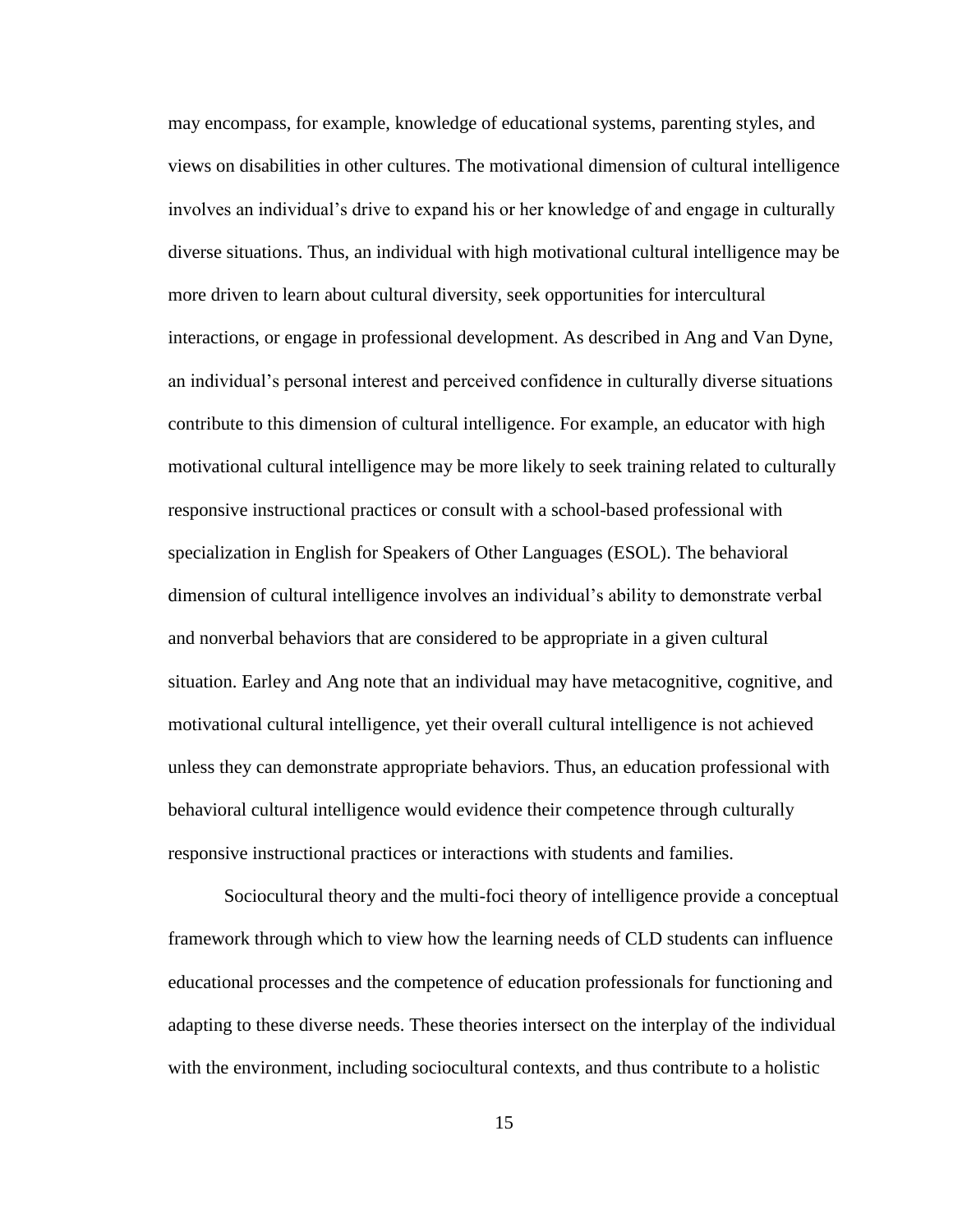understanding of the factors being explored related to the educational decision-making for CLD students who may have disabilities. Exploring these differences though broad constructs such as cultural intelligence is of importance as it provides a premise for understanding how school-based professionals act as agents in their respective fields. The relevance of Vygotsky's sociocultural theory is also two-fold. The emphasis on the interconnectedness of social, cultural, and individual factors of sociocultural theory aid in understanding the interplay of factors that influence the educational needs of CLD students and decisions made thereof. Vygotsky's work further supports the role of special education and the need to assess and instruct students with disabilities in a culturally responsive, holistic, and dynamic manner. The multi-foci theory of intelligence, specifically as it relates to cultural intelligence, states that intelligence is multidimensional and involves the individual, the environment, and the interaction between the individual and the environment. Cultural intelligence is understood within these multiple dimensions and seeks to explain why certain individuals can adapt to cultural demands more effectively than others. Thus, within the realm of education, these theories may serve to understand differences in the cultural competence of education professionals as they adapt to the varying educational needs of CLD students and engage in cultural judgement and decision-making. This may in turn impact the outcomes for students, including school performance, educational attainment, and identification and placement in special education. The conceptual framework for this study is illustrated in Figure 1.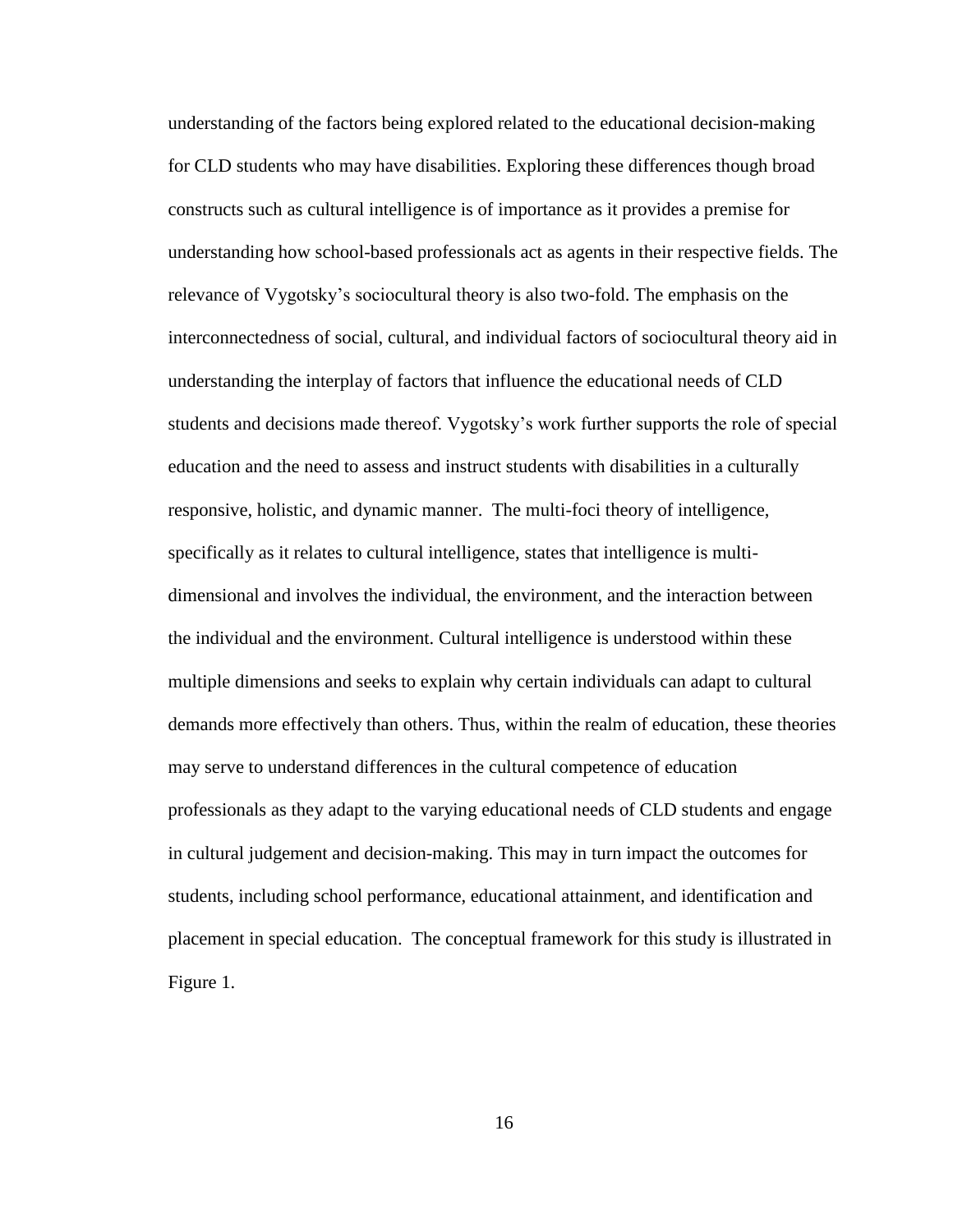

*Figure 1.* Conceptual Framework (Adapted from Ang & Van Dyne, 2008).

#### **Significance of the Study**

In brief, the literature points toward student-level and professional-level factors that can impact educational outcomes and processes for CLD students (Hoover & deBettencourt, 2018). The findings from this study may serve to provide a more comprehensive understanding of the factors that relate to educational decision-making regarding CLD students who may have disabilities as well as expand upon the literature on cultural intelligence. The literature highlights the saliency of developing culturally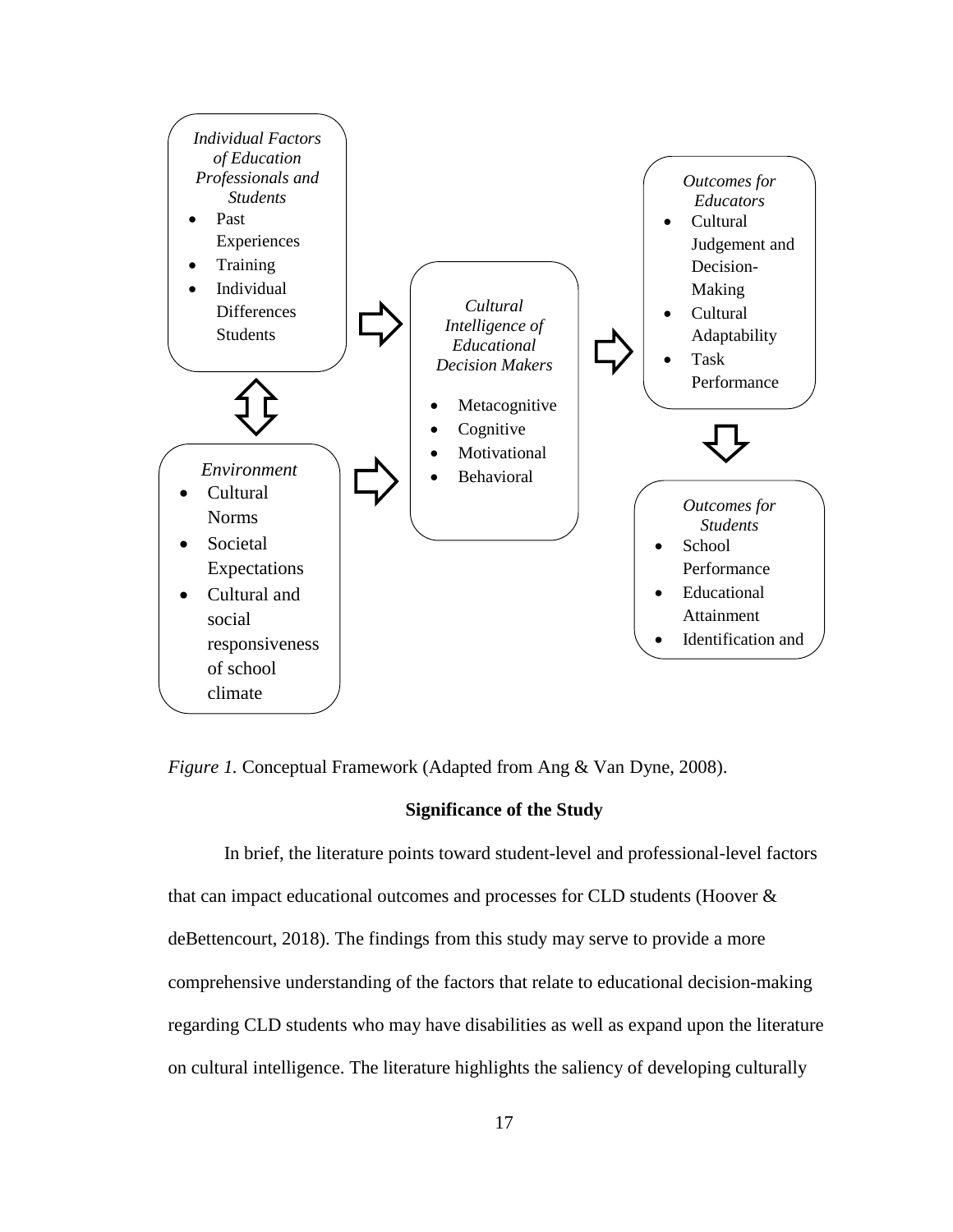competent practices and exploring factors such as cultural intelligence that may provide insight into the decisions stakeholders make regarding CLD students who may have disabilities. These decisions can ultimately affect identification and placement in special education and the educational outcomes of CLD students. Thus, this study may carry implications for special education and related fields and may potentially impact educational practices and student outcomes, including school performance, educational attainment, and identification and placement in special education. Considerations of these findings may ultimately impact the educational opportunities available to CLD students, which may serve to address the disproportionality and achievement gaps highlighted in the literature.

# **Definition of Terms**

## **Culture**

A group's shared behaviors, customs, beliefs, and expectations that may differ from the mainstream culture (Chamberlin, 2005).

#### **Cultural Competence**

Larson and Bradshaw (2017) broadly define cultural competence as the "attitudes and skills practitioners need to effectively work with diverse populations" (p.100).

# **Cultural Intelligence**

An "individual's capability to function and manage effectively in culturally diverse settings" (Ang & Van Dyne, 2015, p.3).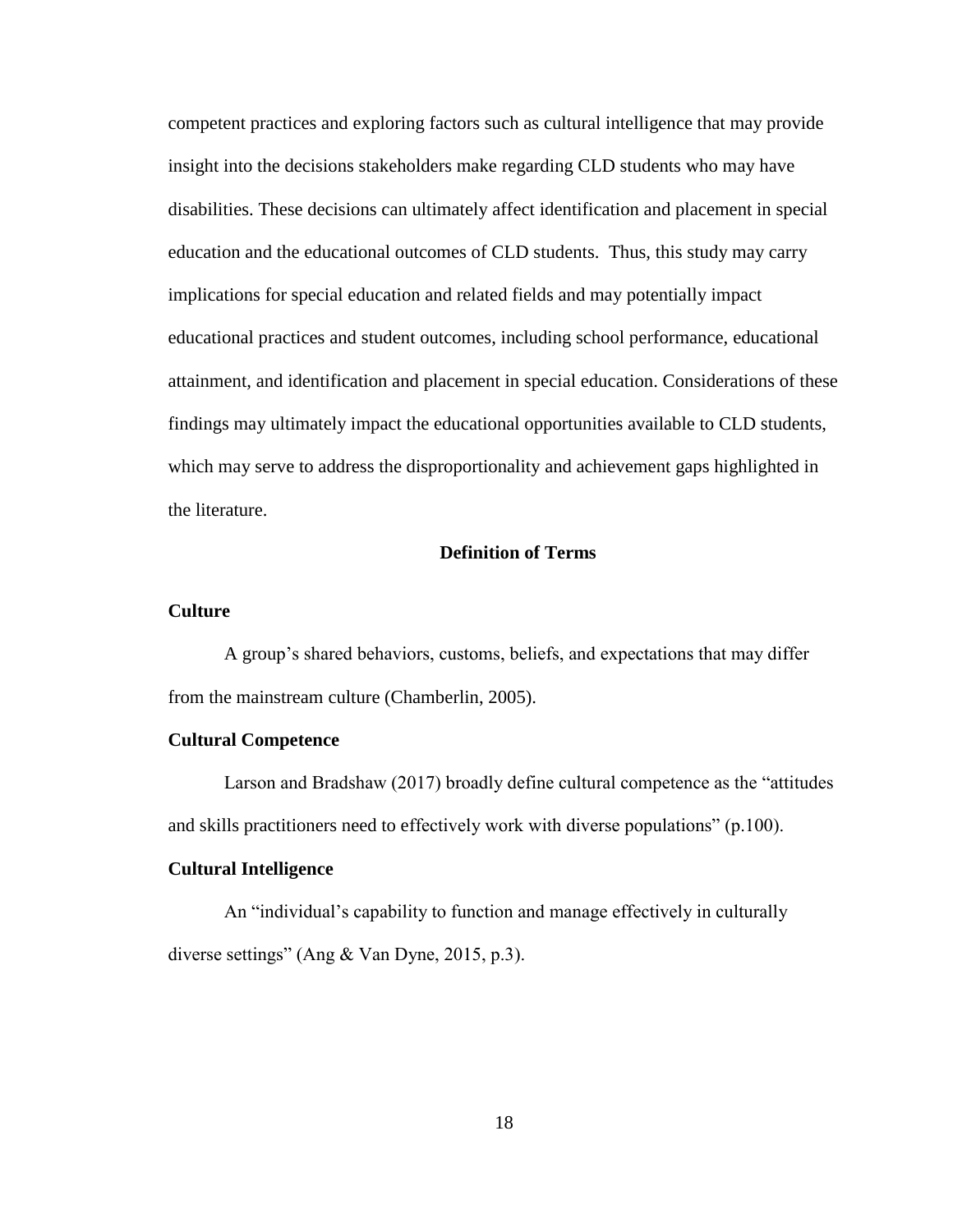# **Culturally and Linguistically Diverse (CLD)**

Individuals who are characterized by diverse linguistic, cultural, ethnic, and social backgrounds (Bardack, 2010).

## **Cultural Responsiveness**

"A pedagogy that empowers students intellectually, socially, emotionally, and politically by using cultural referents to impart knowledge, skills, and attitudes" (Ladson-Billings, 1992, p.386).

## **Disproportionality**

The overrepresentation or underrepresentation of certain demographic groups (e.g., racial, ethnic, linguistic, gender, or sexual orientation groups) in comparison to the representation of other groups in the same category (Counts et al., 2018; Ford, 2012; Skiba et al., 2008).

# **English Language Learners**

Individuals who speak a language other than English and who may receive related English language supports in an educational setting (Callahan, 2013).

# **Individuals with Disabilities Education Act (IDEA)**

Federal special education law that enforces the principles of appropriate education for students with disabilities, individualized instruction, least restrictive placement, nondiscriminatory assessment, parent involvement, and channels for due process (U.S. Department of Education, 2017).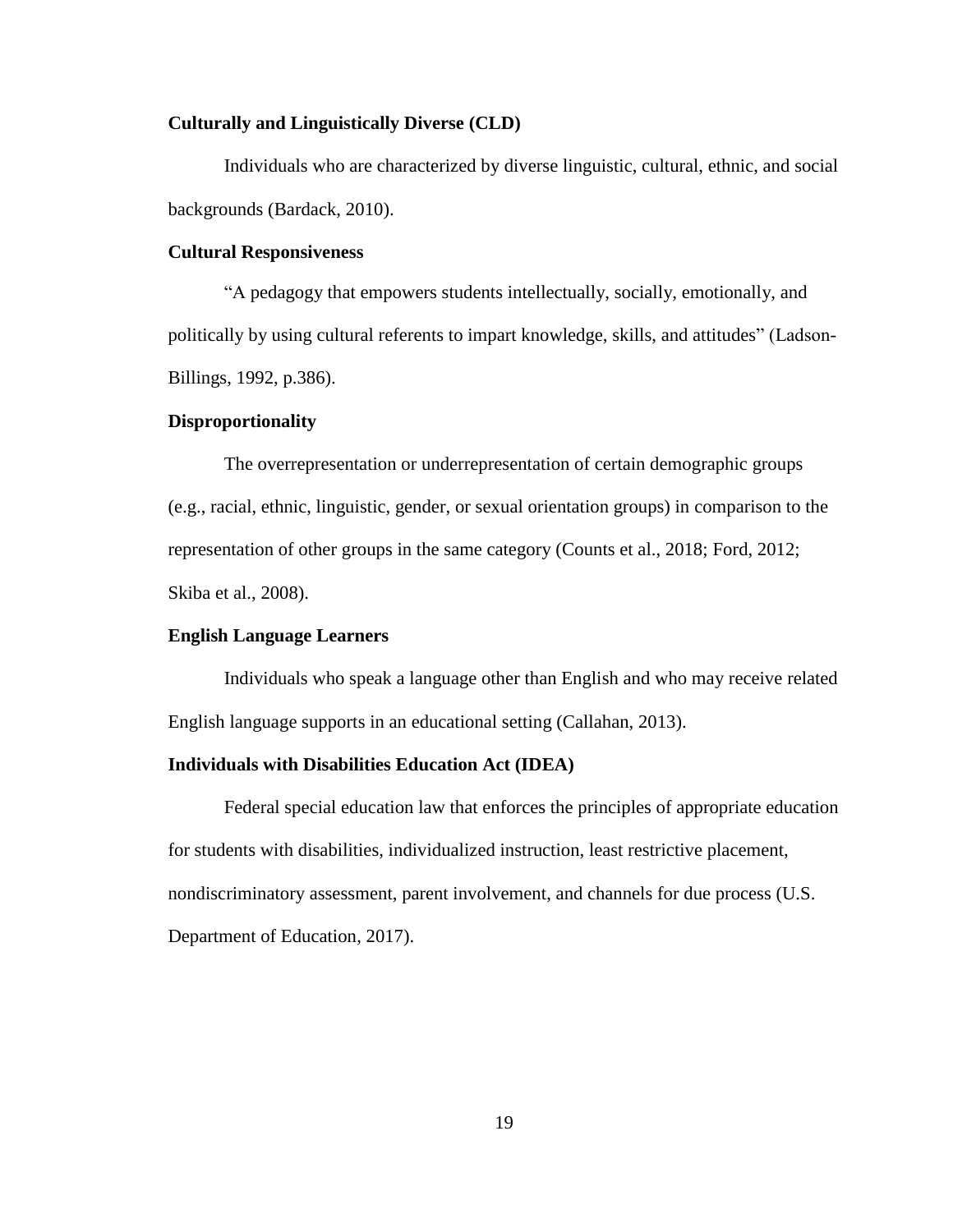#### **Multi-foci Theory of Intelligence**

Theoretical framework that views intelligence as a multidimensional construct focused across several dimensions within the individual, the environment, and the interaction of the individual with the environment (Sternberg & Detterman, 1986).

#### **Response to Intervention (RTI)**

A school-wide, systemic approach for providing students with tiered, researchbased academic and behavioral interventions within the general education setting (Björn, Aro, Koponen, Fuchs, & Fuchs, 2016; Hoover, 2010).

# **Sociocultural Theory**

Theoretical perspective that emphasizes the interplay between social, cultural, and individual factors in development and learning that are viewed a dynamic process (John-Steiner & Mahn, 1996; Mahn, 1999).

## **Special Education**

Specialized instruction and services that are appropriate and accessible to students with disabilities in the least restrictive environment and as outlined in individualized education plans (IEP; U.S. Department of Education, 2017).

#### **Summary**

This chapter introduced the present study, including the problem statement, the purpose of the study, and the research questions. The conceptual framework and the significance of the study was further discussed. A definition of relevant terms was also included. In turn, Chapter 2 involves a review of the literature pertaining to factors that relate to educational decision-making for CLD students, including the construct of cultural intelligence. Chapter 3 delineates the methods that were used to conduct the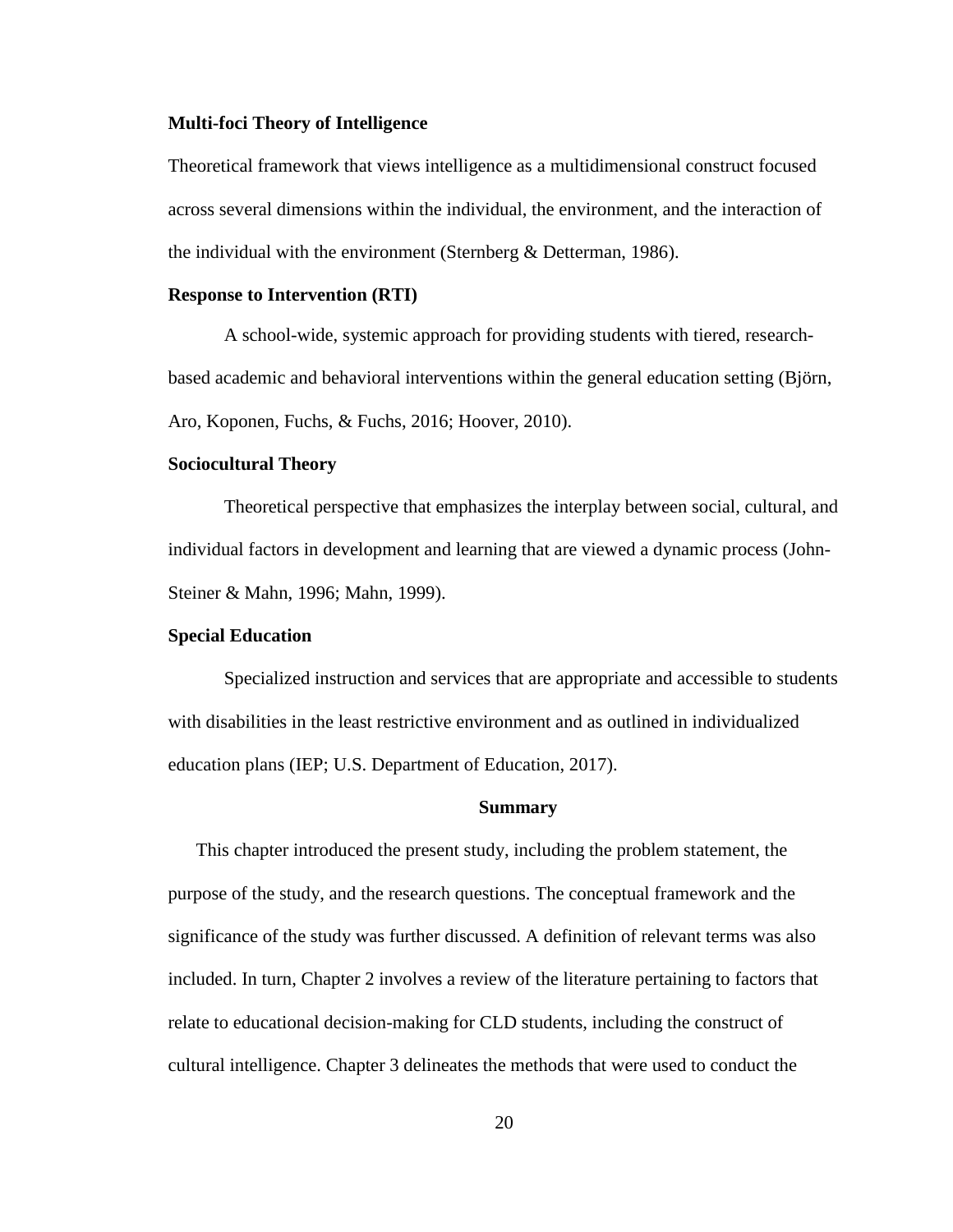study. Chapter 4 outlines the results of the analysis and Chapter 5 discusses these findings in light of its implications for research, theory, and practice.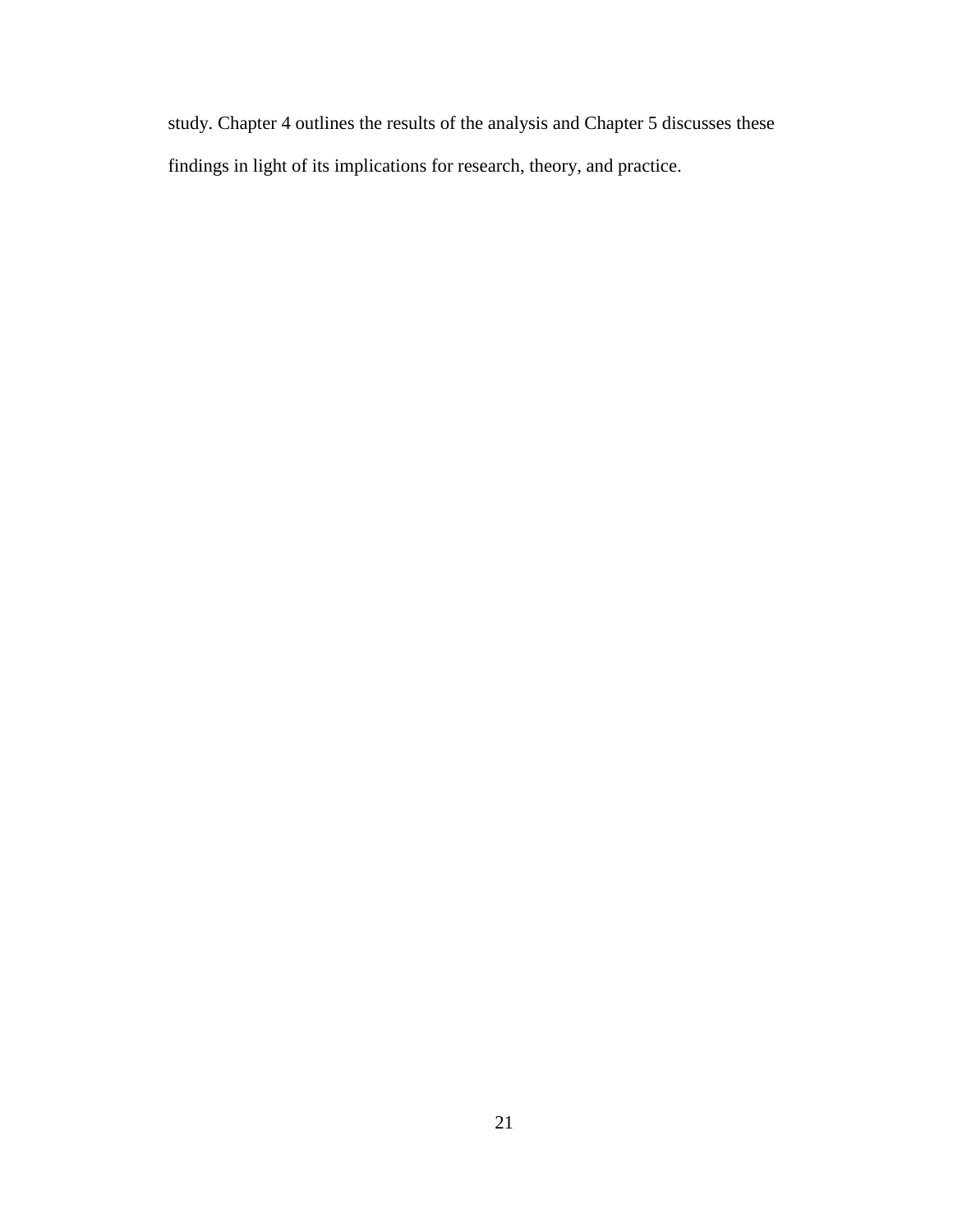# **CHAPTER II**

# **REVIEW OF THE LITERATURE**

In this section, the researcher reviews the relevant literature on CLD students and factors related to educational decision-makers. Initially, the researcher provides an overview of the educational decision-making process as it relates CLD students. This review is two-fold as it addresses relevant factors related to the learner and the educational professional engaging in educational decision-making. The social, cultural, and linguistic differences among CLD students are explored in relation to the impact on development, learning, and thus educational processes. The literature is then reviewed regarding the cultural competence of educational decision-makers, including attitudes, knowledge, and skills. In this discussion, the researcher focuses on the construct of cultural intelligence with an emphasis on its application to the educational arena.

#### **Sociocultural Considerations in Special Education Decision-Making**

Although stakeholders report improved performance for students through schoolbased processes involving multidisciplinary decision-making (e.g., RTI), common barriers to these successful outcomes include lack of time, resources, training, administrative support, understanding of the purpose of pre-referral models, and clear guidelines for implementation as well as deficient team processes and complex social dynamics (Avant & Swerdlik, 2016; Castro-Villarreal, Rodriguez, & Moore, 2014; Fan et al., 2016; Meyer & Behar-Horenstein, 2015; Nellis, 2012). Printy and Williams (2015) found that integrated school-based teams, for example, provided intervention trainings to teachers, promoted trust among collaborators, and shared leadership between administrators and educators. In contrast, disintegrated teams lacked in collaborative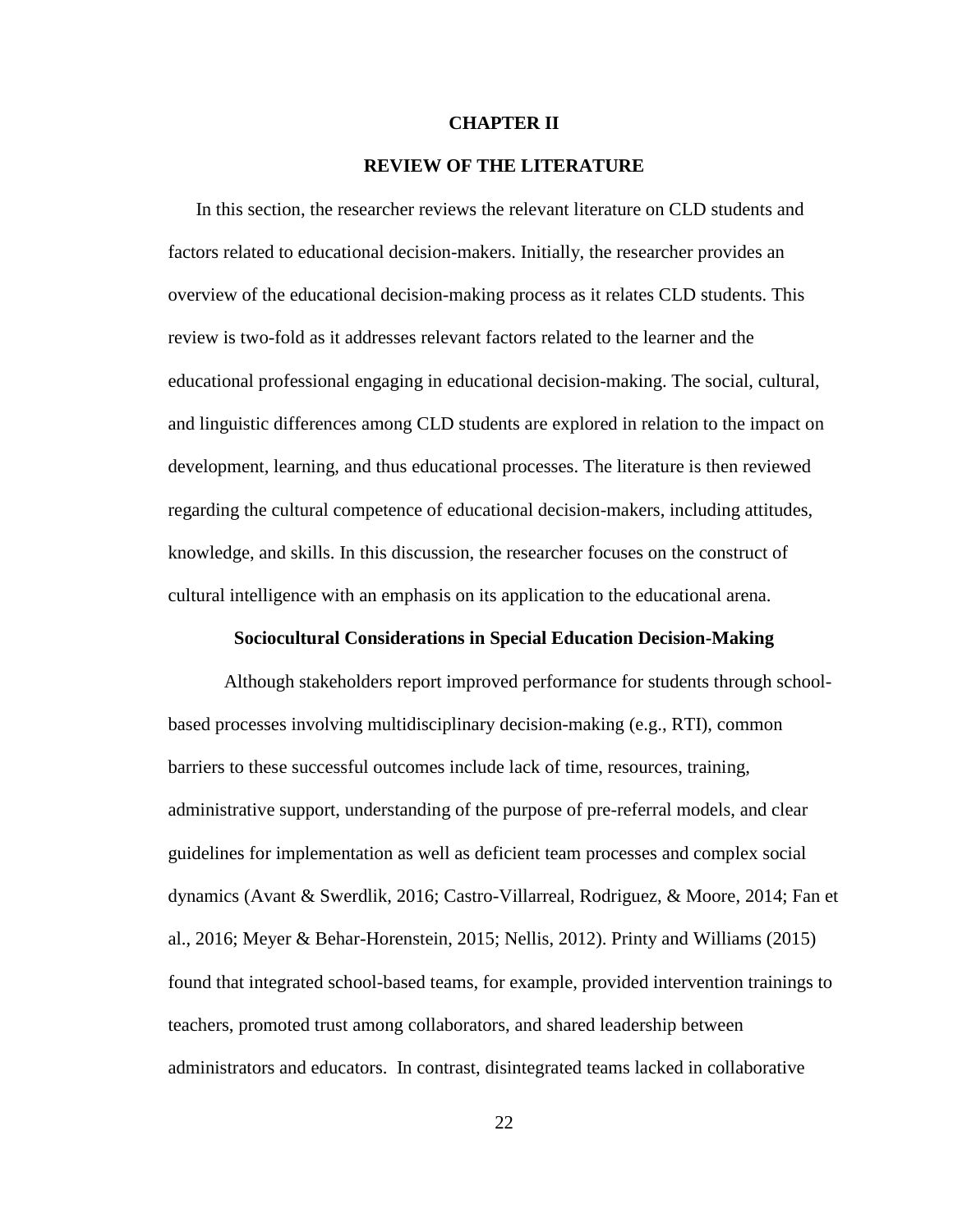problem solving among general and special education teachers and the team did not share a common view on the purpose of pre-referral processes. Administrative pressures to qualify students despite disagreement from school-based team members has also been reported by Cavendish, Harry, Menda, Espinosa, and Mahotiere (2016). Klingner and Harry (2006) further identified differences in the level of authority held by various team members, variability in when these members were included in the decision-making process, and extent of parental involvement in decision-making. School psychologists in the study, for example, were included once the team had predetermined the need for a possible referral for special education rather than earlier on to aid in intervention planning. Other stakeholders such as special and teachers were frequently seen as part of the pre-referral process, yet other members such as school psychologists self-reported not feeling integrally part of the team (Little, 2013). Fan, Bocanegra, Ding, and Neill (2016) further found that educational professionals perceived that other members of these multidisciplinary teams lacked training.

When narrowing the scope to educational decision-making and students of diverse backgrounds who may have disabilities, the literature points toward student-level and professional-level factors that can impact educational outcomes and processes for CLD students (Hoover & deBettencourt, 2018). Barriers to the proper identification of CLD students for special education include lack of collaboration in pre-referral efforts such as RTI; inadequate instructional, assessment, and progress monitoring supports in the general education classroom; limited availability of intervention programs and resources; lack of training among professionals involved in this process as well as differing views on when to refer students; unclear policies on eligibility determination; and lack of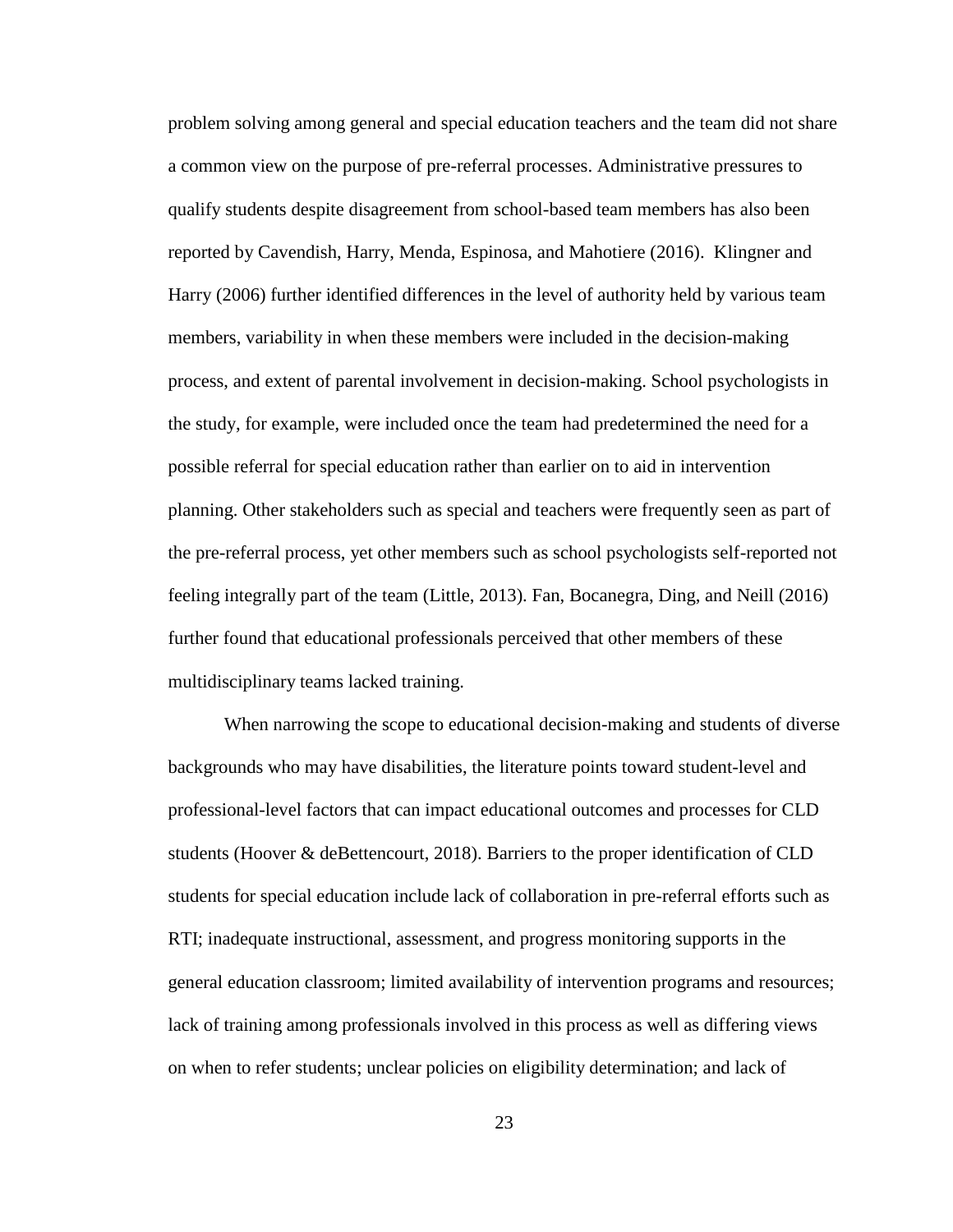students' educational records (Klingner et al., 2005; Sanchez, Parker, Akbayin, & McTigue, 2010). As Hoover and deBettencourt note, educational professionals need training in both CLD factors as well as its interplay in special education processes in order to address the growing population of CLD students and be able to identify unnecessary referrals and placement in special education programs.

Navigating the educational decision-making processes of CLD students for potential special education placement can be a complex endeavor (Liu et al., 2008). Overton, Fielding, and Simonson (2004), for example, explored how assessment specialists made eligibility decisions when given case studies to analyze that involved the evaluation of a CLD student experiencing academic underachievement. The results indicated that assessment specialists frequently acknowledged the need for more information yet made eligibility decisions irrespective of this lack of information. Qualitative analysis revealed that participants made such decisions due to concerns with standardized testing and pressure from administrative personnel. Moreover, eligibility was determined most often when the case study did not depict a student who was bilingual or non-English dominant and when there was a distinct discrepancy between the student's intellectual functioning and measured academic achievement. When information was provided that indicated that the student was an English language learner, the student was found to be not eligible for special education given the information provided. These decisions were impacted by the experience participants had with assessments.

The concept of culturally responsive educational practices is not a nascent concept in the field of education. Ladson-Billings (1992) coined culturally relevant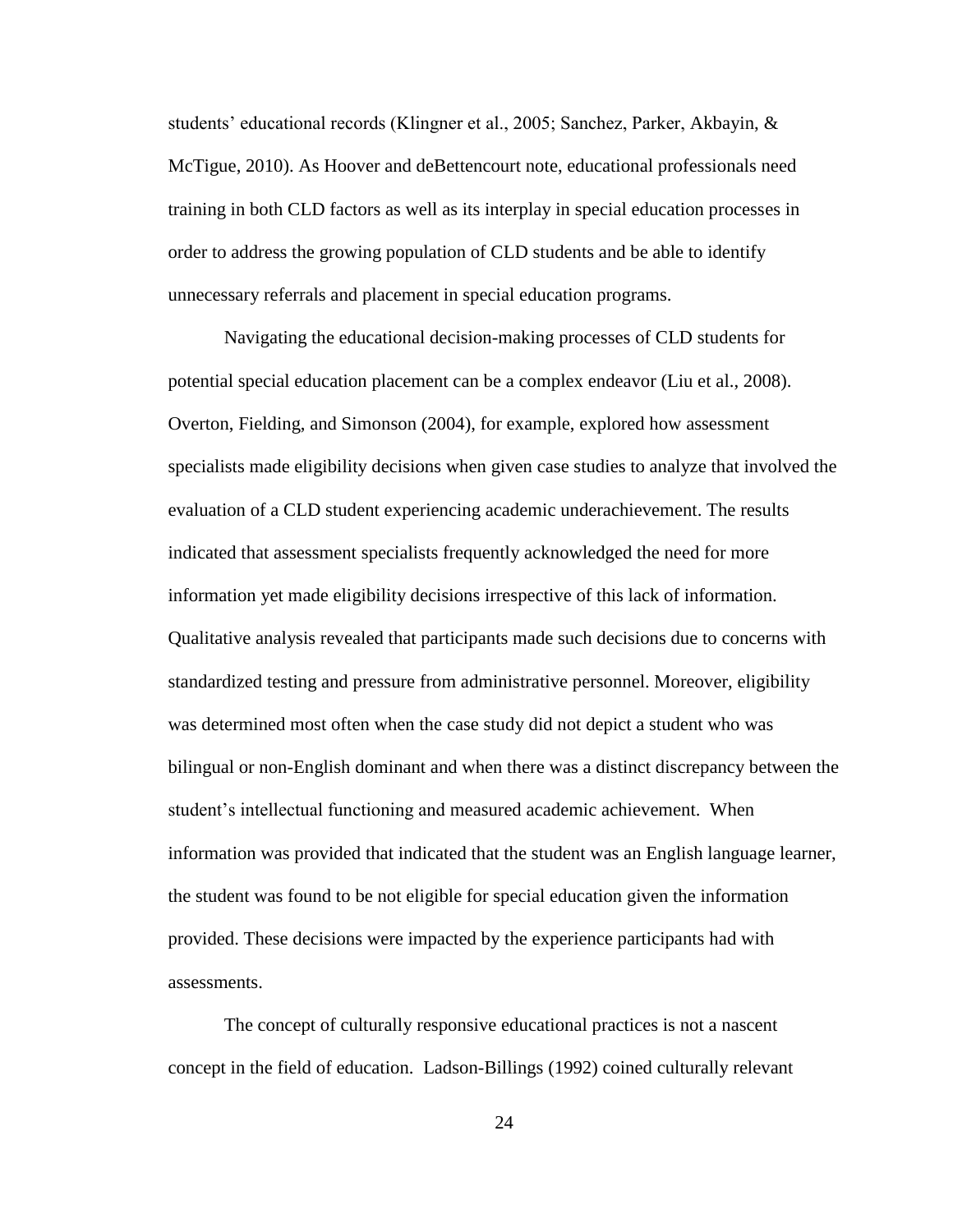pedagogy as "a pedagogy that empowers students intellectually, socially, emotionally, and politically by using cultural referents to impart knowledge, skills, and attitudes" (p.386). Gay (2002a) defines culturally responsive teaching as the use of "cultural characteristics, experiences, and perspectives of ethnically diverse students as conduits for teaching them more effectively" (p. 106). In other words, scholars such as Ladson-Billings (1992) and Gay (2002a) have postulated that student learning is facilitated when instructional practices and materials are relevant to their cultural and linguistic background and promote their cultural identities. To develop culturally relevant practices, education professionals must acquire knowledge of diverse cultures including similarities and differences between cultures; transform that knowledge into curricular materials and instruction; engage in effective cross-cultural communication; and promote positive learning environments (Gay, 2002a).

Culturally responsive educational practices have been discussed in light of the disproportionality in special education (Gay, 2002b). Various scholars in the field (e.g., Brown & Doolittle, 2008; DePry & Cheesman, 2010; Drame & Xu, 2008; Harris-Murri, King, & Rostenberg, 2006; Klingner et al., 2005; Klingner & Edwards, 2006; Montalvo, Combes, & Kea, 2014) have proposed culturally responsive models that are framed within a sociocultural lens to address this disproportionality. This calls for stakeholders to examine trends in the referral of students to special education, evaluate the school climate for CLD students, and encourage parental involvement. Students' needs should be evaluated and include consideration of background variables such as second language proficiency. Stakeholders must further evaluate the appropriateness of instruction provided to CLD students, promote reflection of the cultural responsiveness of teacher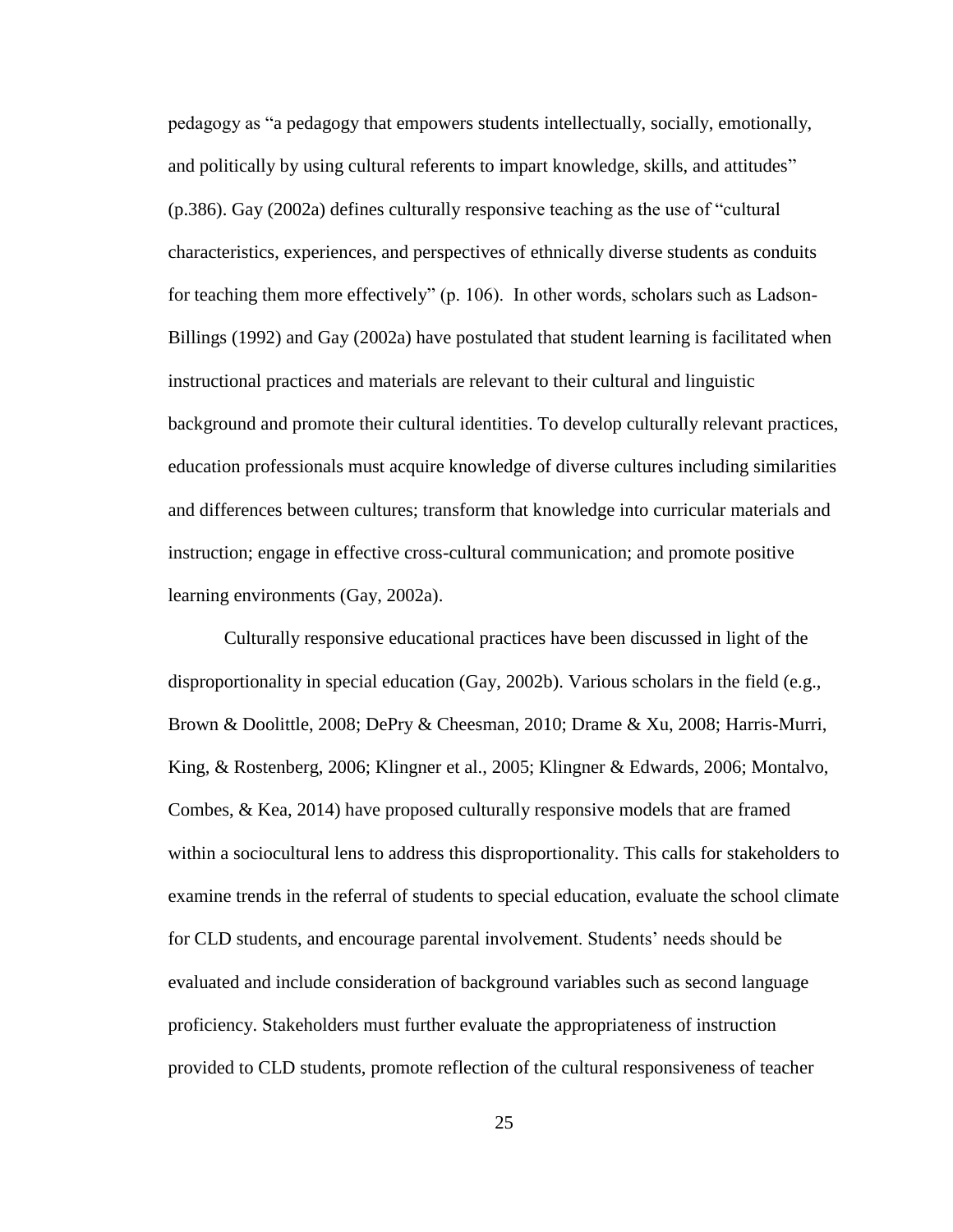practices, and develop culturally responsive practices that connect classroom instruction to students' sociocultural backgrounds. Beasley, Gartin, Lincoln, and Penner-Williams (2013) found that teachers reported students of diverse backgrounds or limited English proficiency as having the greatest influence on classroom instruction.

In turn, the literature highlights themes in educational decision-making practices for CLD students, particularly related to special education. This encompasses the consideration of the sociocultural needs of students as well as the competence of educational professionals. The literature points toward a lack of training on pre-referral, referral, and eligibility determination processes related to CLD students as well as an overall lack of competence regarding the needs of such learners with diverse backgrounds.

#### **The CLD Learner in the Educational Decision-Making Processes**

The literature on CLD students highlights the breadth of interconnected factors that can impact the performance and behaviors of students from diverse backgrounds. As posited by sociocultural theory, learning and development are impacted by an array of interconnected social, cultural, and individual factors (Fosnot & Perry, 1996). Learners who are from diverse backgrounds may present with unique sociocultural and linguistic characteristics that can impact educational outcomes. This may include information regarding cultural norms, socialization, parenting styles, and expectations of behaviors across settings (Ortiz, 1997). As Vygotsky states, a student's current learning has a prior history that extends beyond the context of school (Mahn, 1999)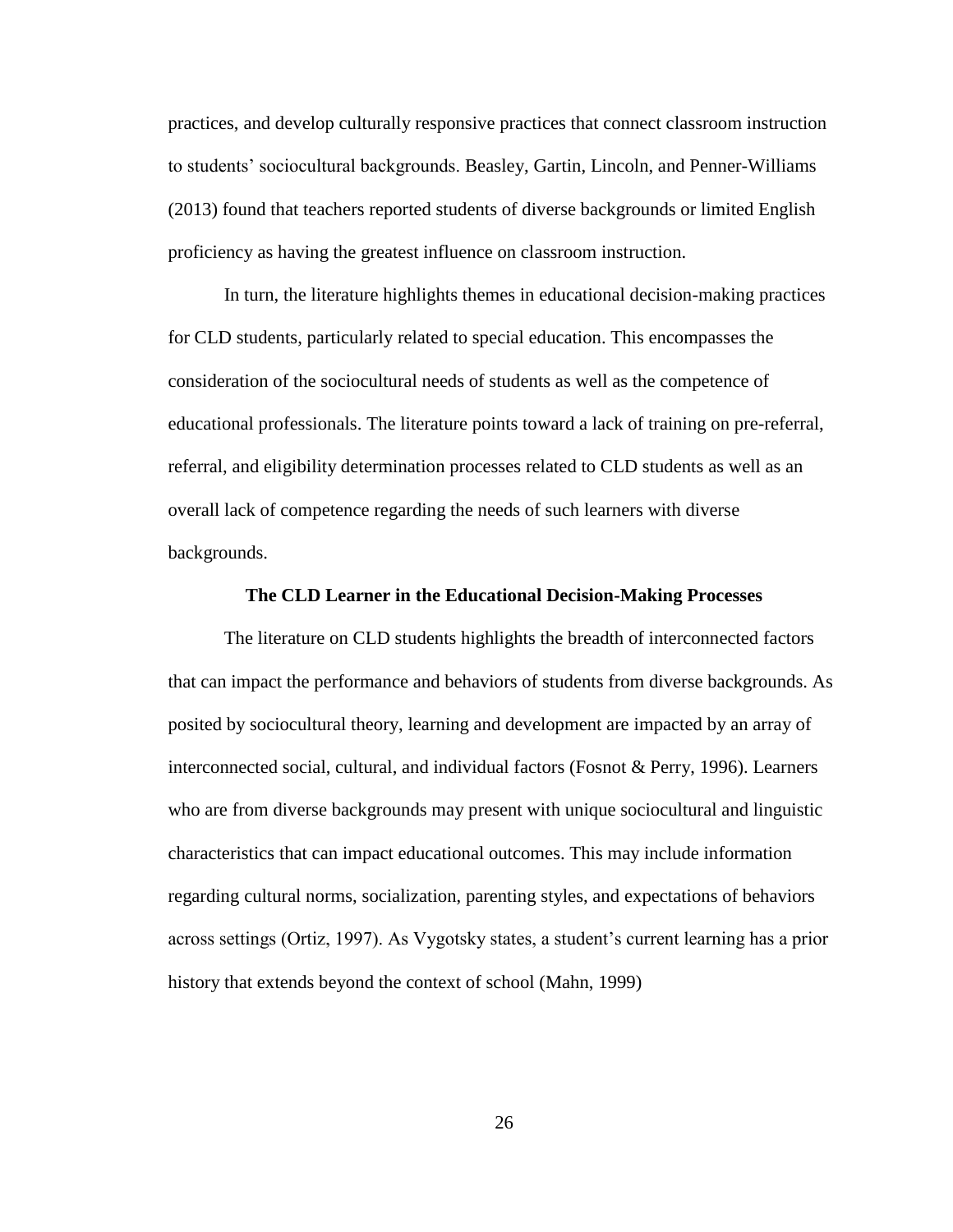# **Sociocultural Influences**

Culture is defined as a "group's preferred way of understanding and interacting" (Chamberlin, 2005, p.197). It encompasses behaviors, customs, beliefs, and expectations that may differ from the mainstream culture. As Cartledge and Kourea (2008) explain, there are often differences between students' cultural backgrounds and that of educational professionals, which may cause a discrepancy in the expected and actual performance. For example, a student's lack of participation in the classroom may be perceived as a learning disability or limited self-care skills may be considered an intellectual disability rather than cultural mores. Views on what constitutes a disability is also influenced by culture, which can affect how diverse families perceive a behavior and the school's response to this behavior (Hoover & deBettencourt, 2018). Culture may also influence individuals' learning preferences (Joy & Kolb, 2009).

Distress stemming from perceived discrimination, particularly within the school setting, has also been reported by students of various racial and ethnic backgrounds (Fisher, Wallace, & Fenton, 2000). Perceived institutional discrimination (e.g., at businesses) is also more frequently reported by students from Hispanic or African American backgrounds (Fisher et al., 2000). Youngsters from immigrant minority families may also experience discrimination as well as acculturative stress regardless of age (Kulis, Marsiglia, & Nieri, 2009; Suarez-Morales & Lopez, 2009). Acculturative stress occurs when individuals must adjust to a mainstream culture that is distinct from their own (Suarez-Morales & Lopez, 2009). Suarez-Morales and Lopez found that acculturative stress in preadolescent Hispanic immigrants was associated with symptoms of anxiety such as difficulty concentrating, feeling worried, and being concerned with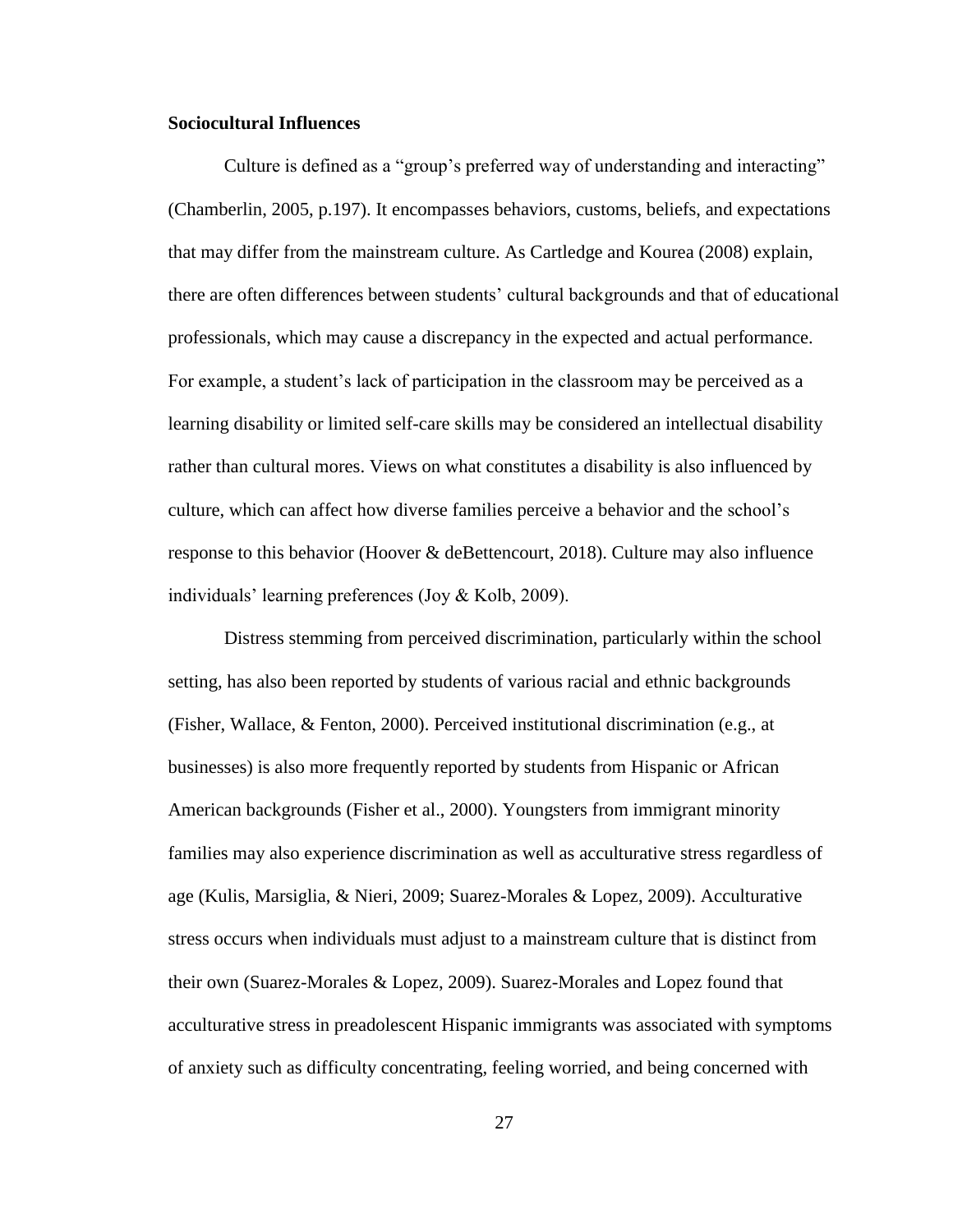issues of discrimination. Such stress has also been shown to be positively correlated with substance use and acceptance by Hispanic youth (e.g., Kulis et al., 2009) as well as symptoms of depression and anxiety among African American youth (e.g., Gaylord-Harden & Cunningham, 2009). These sociocultural influences and stressors can potentially impact the learning trajectories of CLD students and educational decisions made thereof.

#### **Second Language Considerations**

The process of acquiring English as a second language can also affect the performance of CLD students (Shore & Sabatini, 2009). English language learners demonstrate lower levels of reading comprehension when compared to native-English speakers and may lag in their vocabulary repertoire, particularly when entering U.S. schools at later grades (Carlo et al., 2009; Farnia & Geva, 2013). According to the model postulated by Cummins (1981), English language learners acquire Basic Interpersonal Communication Skills (BICS), or language used in everyday interpersonal exchanges, relatively early in the second language learning process. Cognitive Academic Language Proficiency (CALP), which is closely related to literacy and needed for academic performance, requires five to seven years to develop. An English language learner who evidences well-developed interpersonal communication skills in conversation, for example, may not necessarily have the repertoire needed to manage the language demands of learning tasks. While learning difficulties may be confounded with this second language process, Samson and Lesaux (2009) explain that educators may, in part, delay in referring English language learners with suspected disabilities for special education evaluation due to students' perceived English proficiency. Distinguishing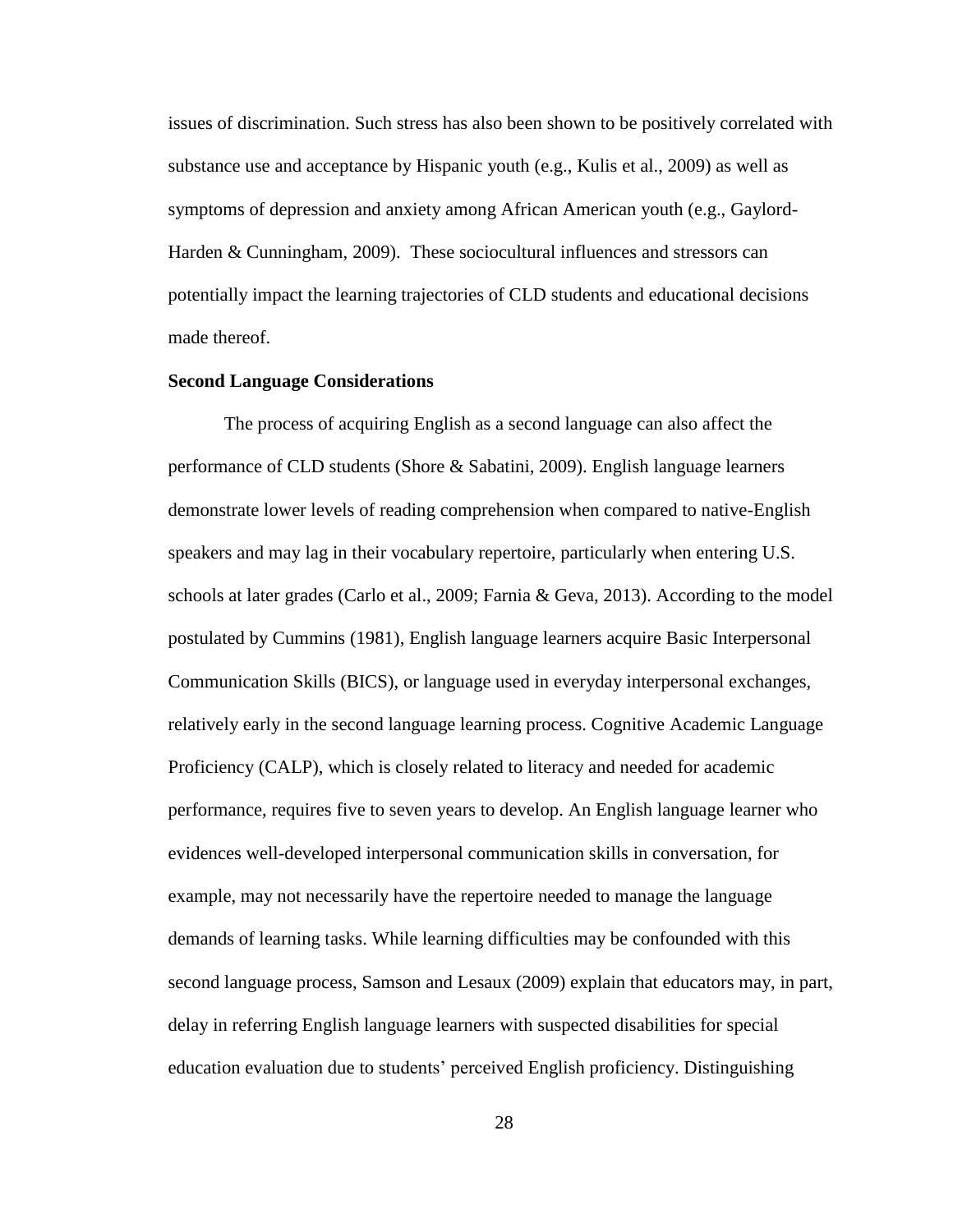between second-language proficiency and social communication deficits can also affect the identification of students with disabilities such as Autism Spectrum Disorder (ASD; Dennison, Hall, Leal, & Madres, 2018).

Primary and secondary language acquisition are distinct yet interconnected processes that can be influenced by the extent and quality of the language exposure students receive at home (Winsler et al., 2014). Homes with English-only and duallanguage exposure typically experience higher parental education levels, income, and English proficiency. In general, a student's linguistic background and home language are formative aspects of his or her early development and future academic outcomes (Branum-Martin, Mehta, Carlson, Francis, & Goldenberg, 2014). Increased exposure to English in the home has been associated with higher levels of English vocabulary (Mancilla-Martinez & Lesaux, 2011); mastery of higher-Lexile texts (Palacios & Kibler, 2016); and the narrowing gap in reading achievement of English language learners as they are exposed to English language at home (Jang, Dunlop, Wagner, Kim, & Gu, 2013).

Prior educational experiences and temporal factors related to second language acquisition can also influence performance in the classroom. The grade in which English language learners demonstrate proficiency in English has been shown to influence their performance in reading and math as well as their rate of progress through the primary and secondary grades (Halle, Hair, Wandner, McNamara, & Chien, 2012). Kindergarteners who entered school being English proficient demonstrated similar reading levels as native English speakers when compared to students who gained proficiency in English in 1<sup>st</sup> grade. Reading performance of English language learners evidenced a steady growth,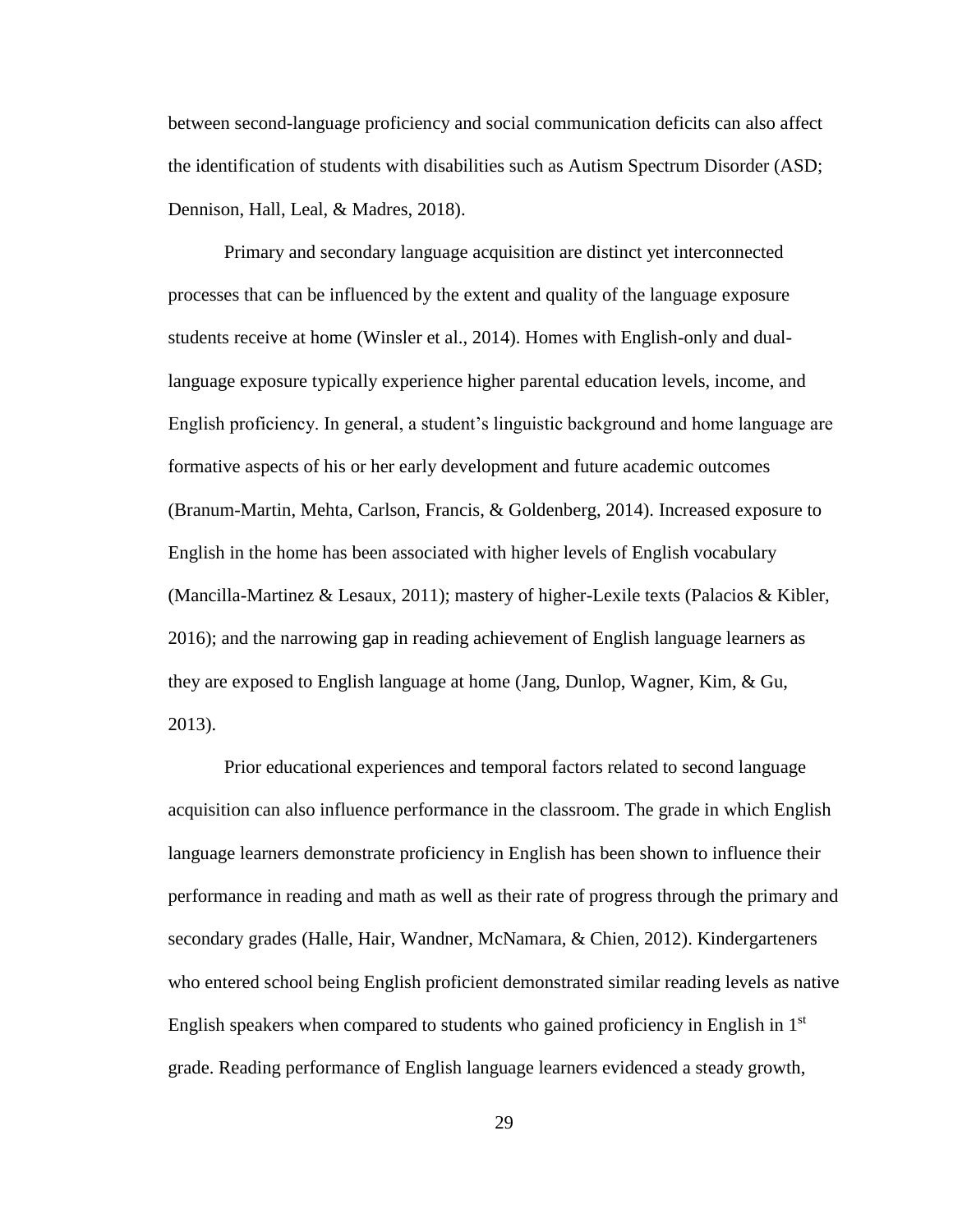albeit still below that of native English speakers (Halle et al., 2012). Lower math skills were also found regardless of the timing of English proficiency when compared to the math performance of native English speakers, yet only English language learners with earlier proficiency demonstrated steady growth in math achievement (Halle et al., 2012). Earlier English language proficiency was also associated with fewer endorsements of externalizing behaviors in Halle et al.

According to Shrifrer, Muller, and Callahan (2011), students who received schooling in the United States since early primary grades were more likely to be identified as having a learning disability than students who entered the educational system in the secondary grades. Shrifrer et al. explain that this difference could be due to educational professionals more readily attributing academic difficulties to students' limited English proficiency rather than a learning disability when they have had less schooling in English. Grade-level trends have also been found in the referral of English language learners to special education. In a study using data from the Early Childhood Longitudinal Study-Kindergarten Cohort (ECLS-K), Samson and Lesaux (2009) found that students who spoke a language other than English in the home were less likely to be referred to special education in kindergarten and first grade; yet, by third grade, these students were both delayed in being referred and then overrepresented in special education programs when compared to students who were primarily English speaking. Special education placement in Samson and Lesaux was predicted by reading proficiency and teacher ratings of language and literacy skills in kindergarten. This relationship was stronger than when predicting special education placement solely on having an ESOL status. Moreover, Samson and Lesaux found that English language learners identified as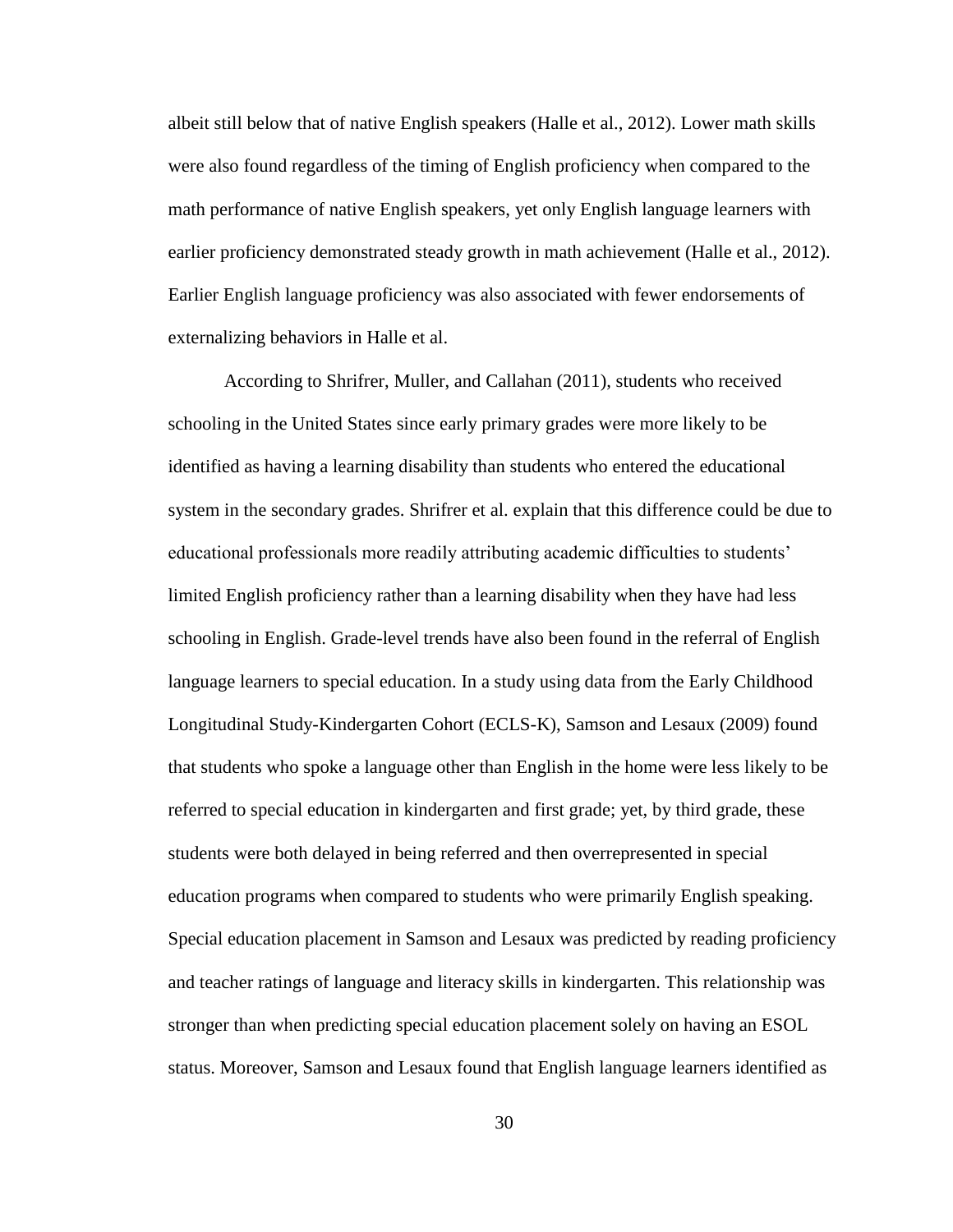having a disability and receiving special education services were more closely reflected the characteristics of other students with disabilities who were primarily English speaking.

#### **Impact on Educational Outcomes**

The connection between the characteristics of CLD students and educational outcomes and processes is illustrated in the study conducted by Shrifrer et al. (2011) using data from the Education Longitudinal Study (ELS). The researchers explored the relationship between variables related to CLD students and identification for a learning disability. Variables positively correlated with identification of CLD students included being a male, having a history of school retention, and prior participation in early intervention programs (e.g., Head Start). When controlling for gender, race was significantly predictive of identification for a learning disability as it related to students of African American or Hispanic backgrounds; when controlling for socio-economic status (SES) this difference was nonsignificant. Current or past identification as an English language learner was also significantly predictive of a learning disability. Unlike the relationship between race and socioeconomic status, however, controlling for this latter variable did not decrease the chances of an English language learner being identified as having a learning disability. Likewise, Cooc (2018) also used data from Educational Longitudinal Study (ELS) to explore reasons educators disagreed about whether secondary students evidenced a disability. Disagreement was most often reported for cases involving students who were male, African American, and of lower socioeconomic status as well as students with current IEPs. Teachers were also more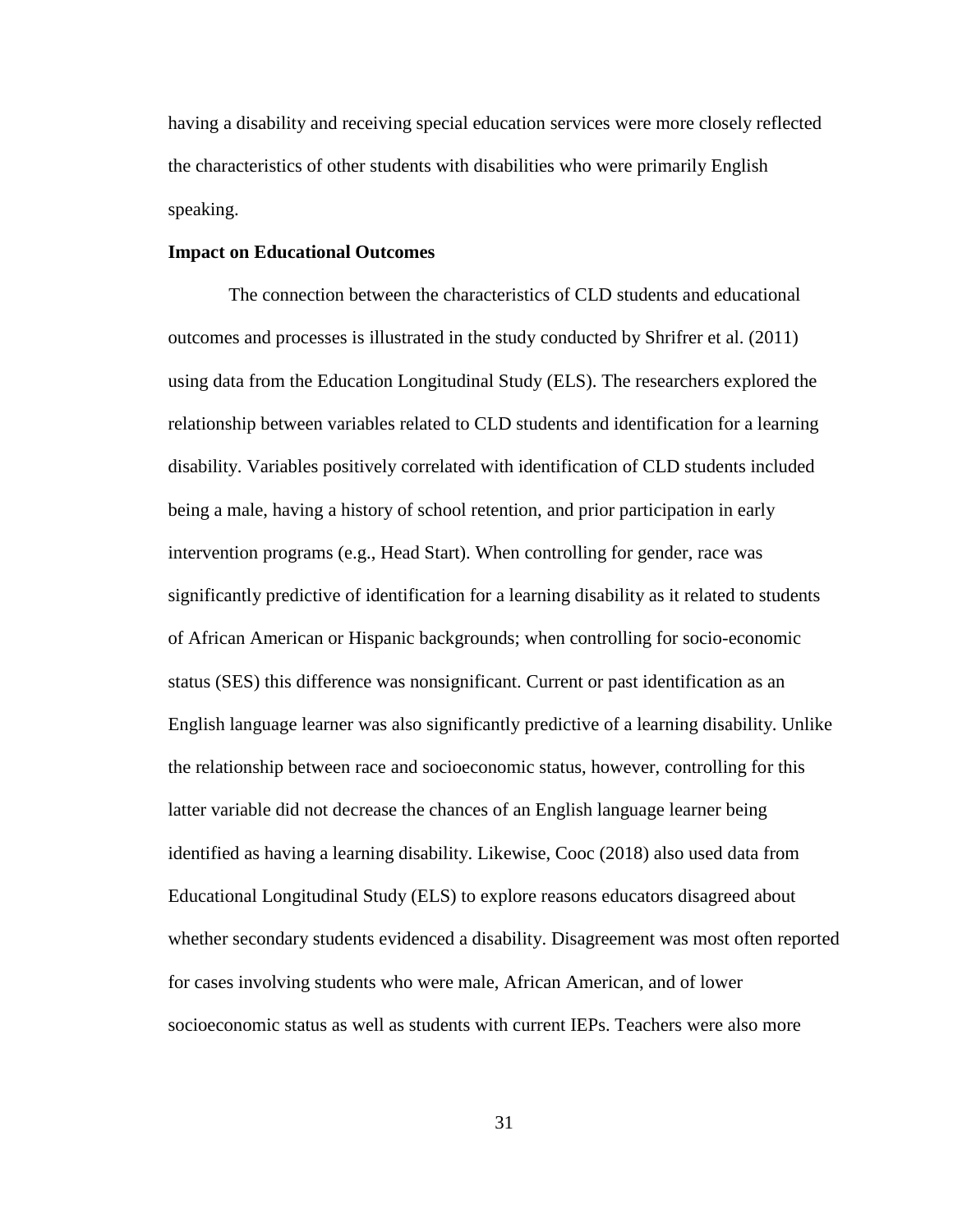likely to disagree when there were differences in students' disruptive behaviors and level of attention across settings.

# **The Educational Professional in CLD Decision-Making Processes Cultural Competence and Special Education**

Larson and Bradshaw (2017) broadly define the cultural competence of educational professionals, including educators and school-based mental health professionals, as the "attitudes and skills practitioners need to effectively work with diverse populations" (p.100). In a systematic review of the literature, Larson and Bradshaw noted that research on cultural competence, particularly in instrument development, has been most prominent in the general field of mental health, including the practice of school-based mental health professionals such as school psychologists (e.g., Lopez & Bursztyn, 2013) and school counselors (e.g., Nelson, Bustamante, Wilson, and Onwuegbuzie, 2008). Yet, cultural competence has become an expanding area of interest in education and has been explored in relation to multilingual skills, study abroad or immersion programs, and cross-cultural interactions (e.g., Landa, Odòna-Holm, & Shi, 2017; Lopes-Murphy & Murphy, 2016).

Sue and Sue (2012) provide a framework for understanding cultural competence. Although developed around the practice of mental health professionals, this framework has been used to explore cultural competence in education (e.g., Sarraj, Carter, & Burley, 2015). Sue and Sue identify three dimensions of cultural competence: awareness, knowledge, and skills. Awareness involves an introspective reflection of an individual's values, beliefs, attitudes, and biases. Practitioners also need practical knowledge of different cultures and how these shared beliefs, values, and customs impact an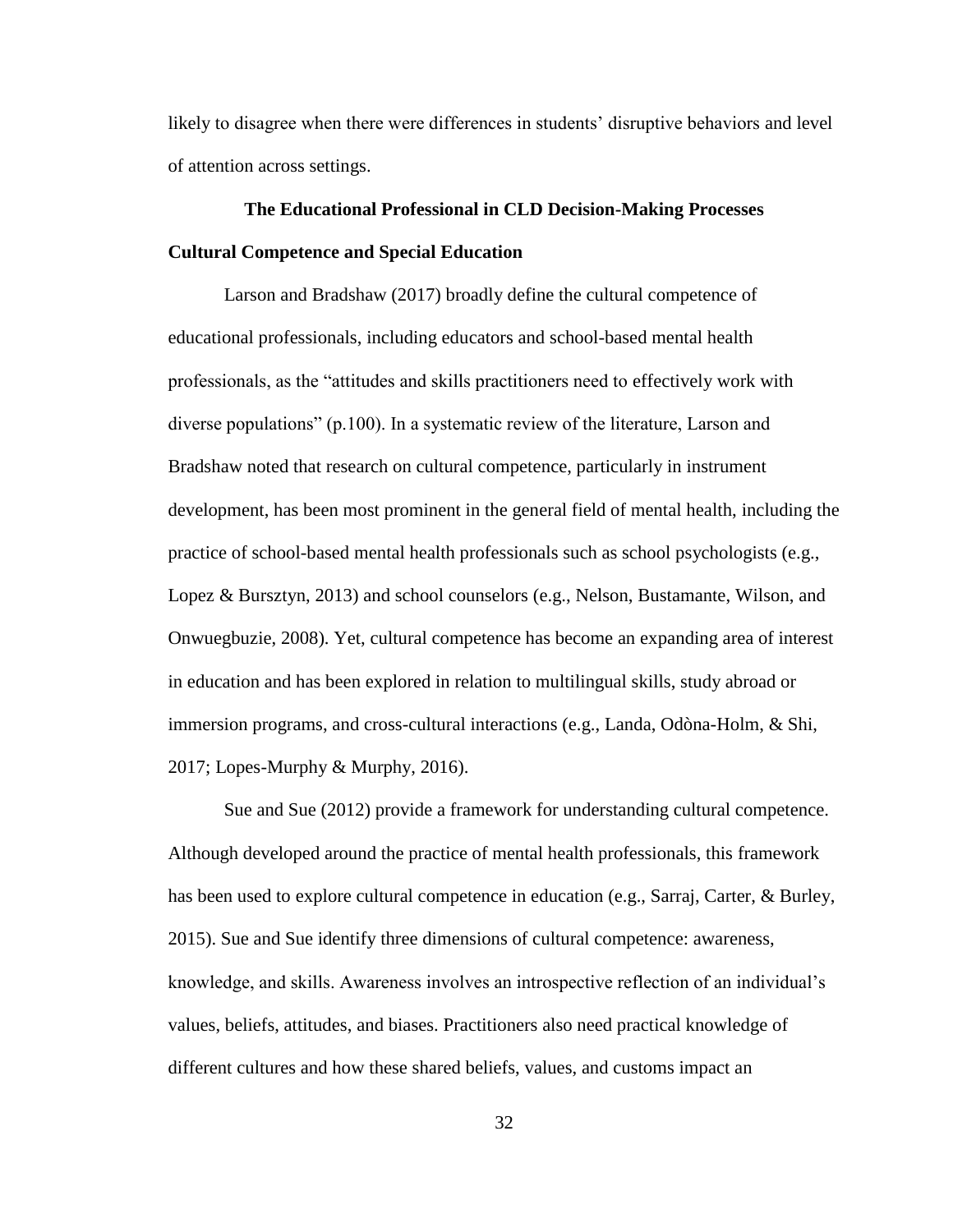individual's life. Finally, a culturally competent practitioner translates this knowledge into skills, including the ability to align services and treatment goals with an individual's culture.

**Awareness.** Classroom teachers are often the primary source of referrals for special education (Harry & Klingner, 2014; Klingner & Harry, 2006). The values, beliefs, attitudes, and biases held by education professionals as well as the confounding of disability with diversity has been historically discussed in relation to culturally responsive practices and the disproportionality of CLD students in special education (Gay, 2002b). The reasoning for referring a student to special education has included teachers' perceptions of whether students can apply the academic skills they are taught; teacher observations of students' presentation, attitudes, and interactions; students' inability to complete tasks independently and need for additional teacher assistance; and behaviors such as being easily distracted, getting off task, or struggling to sustain attention (Dunn, 2006). Dunn concludes that referrals for special education are in part based on the preconceived ideas teachers hold about how special education students might behave or learn. Gay (2002b) further described the confounding of diversity and disability as stemming from a cultural incongruity, wherein the standards of acceptable behavior differ across the home and school environments of CLD students. In a review of the literature, Chu (2011a) found that students' characteristics influenced decisions regarding referrals through a deficit thinking model, which posits that student's performance is due to factors related to the student (e.g., limited English proficiency, lack of parent support, limited cultural experiences) rather than external factors related to the school (e.g., lack of culturally responsive teaching, negative school climate). Educators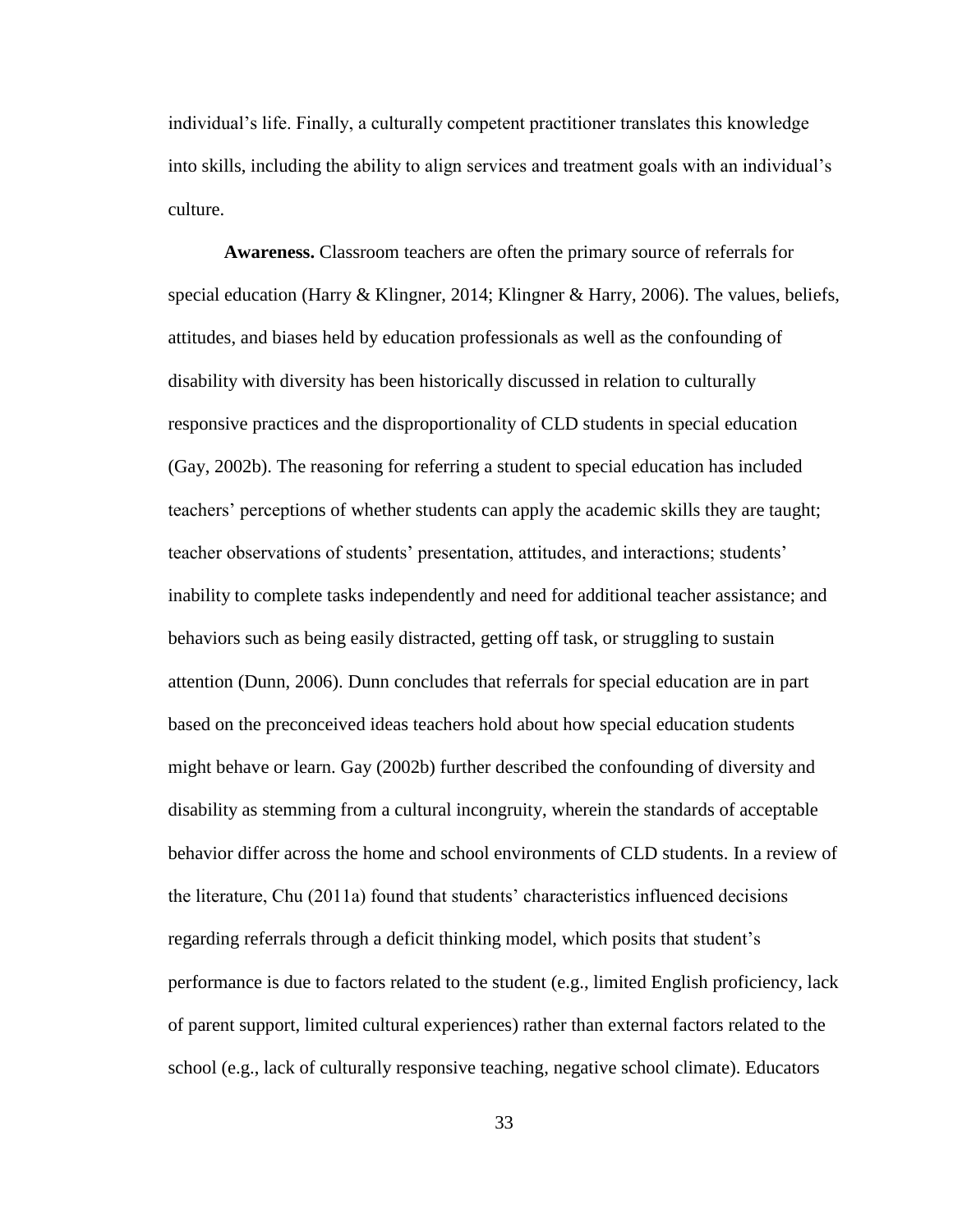may be more likely to relate students' difficulties to sociocultural factors (Cavendish et al., 2016); make assumptions about students and their families (e.g., assuming families also had limited English; Greenfield, 2013); and implement RTI programs based on a deficit model (Orosco & Klingner, 2010). International studies in particular have indicated that educators' perceptions can also be influenced by students' disability status (e.g., Vialle & Woodcock, 2011; Woodcock & Vialle, 2010) and immigrant background (e.g., Froehlich, Martiny, Deaux, & Mok, 2016).

Teacher attitudes, as measured by the Language Attitudes Teacher Survey (LATS), and past coursework has also been shown to influence their knowledge of practices and processes involved in language diversity and special education, respectively (Greenfield, 2016). Greenfield found that teachers reported understanding the special education process overall, yet they identified a need for additional development in applying the process to linguistically diverse students. Vazquez-Montilla, Just, and Triscari (2014) also used the LATS to explore the attitudes and beliefs of in-service and pre-service teachers towards teaching CLD students. Although respondents expressed positive views regarding the rights of CLD students, the majority of the responses indicated that teachers did not agree on instructional modifications to address CLD needs and viewed having a student with limited English proficiency as impacting the learning of other students.

Teachers with training in diversity issues, interactions with English language learners in their classrooms, and at least some proficiency in students' native language have reported more positive views about language diversity as a whole (Flores & Smith, 2008). Chiner, Cardona-Molto, and Puerta (2015) used the Personal Beliefs about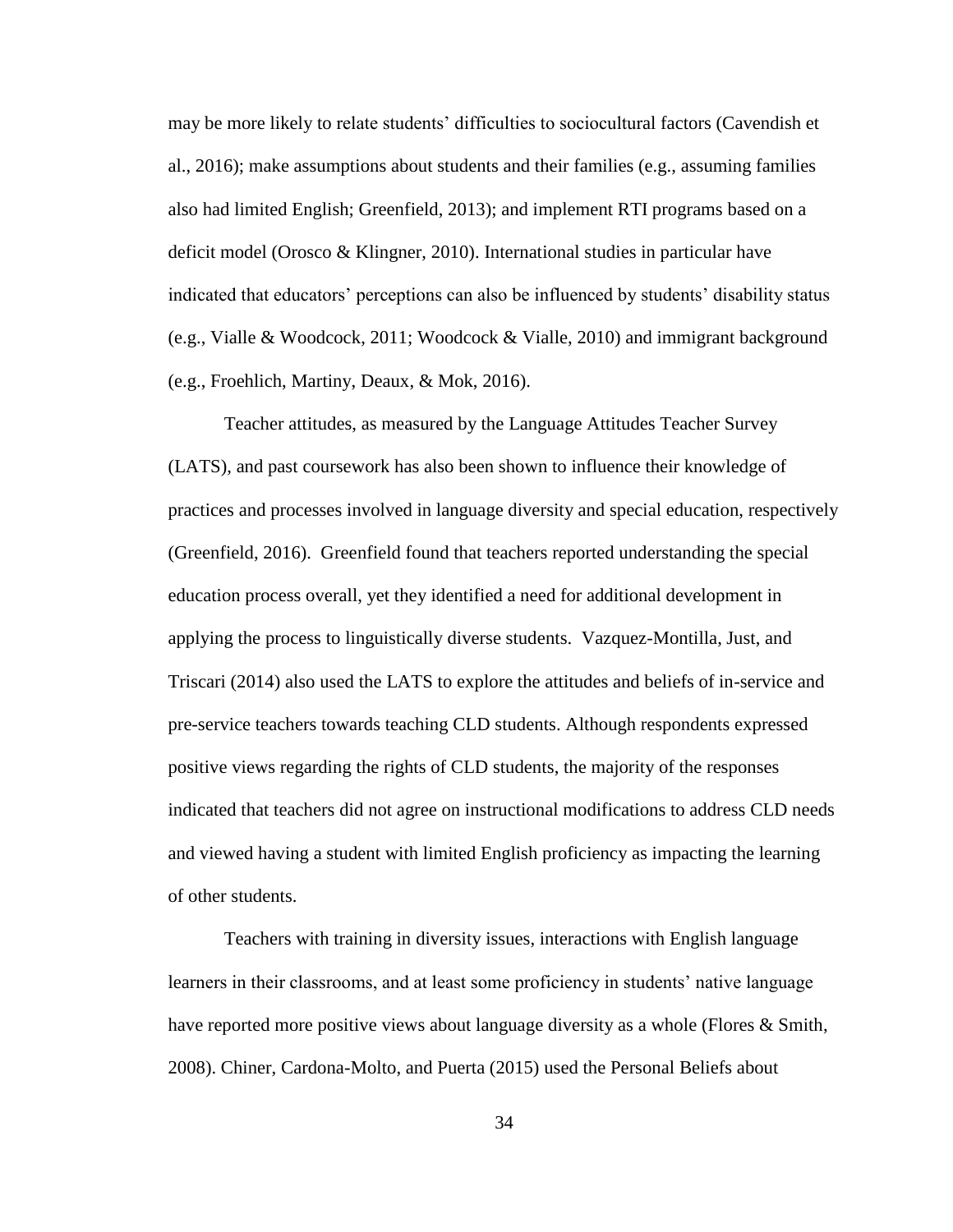Diversity Scale and the Professional Beliefs about Diversity Scale to explore factors related to the beliefs of elementary school teachers in Spain. The researchers found that teachers expressed high sensitivity toward diversity issues as a whole both in personal and professional capacities. However, teachers in the study reported less sensitivity with issues related to cultural, linguistic, and social diversity in a professional role when compared to their personal beliefs about diversity. Cardona-Moltó, Rao, Chiner, and Soffer (2017) explored the cultural competence of teachers in an intercultural study in the U.S. and Spain. Participants self-reported high levels of acceptance towards student diversity, namely in the areas of culture and disability. Grade-level analysis indicated that elementary level teachers held more positive attitudes, particularly in the areas of cultural and behavioral diversity, when compared to secondary teachers. Despite the overwhelming positive attitudes reported by teachers across countries, Cardona-Moltó et al. found that the level of cultural competence reported by teachers was more variable. Participants reported lacking training and competence in addressing the instructional needs of diverse students.

Mahatmya, Lohman, Brown, and Conway-Turner (2016) used data from a longitudinal study on families in urban and low socioeconomic communities to explore variables affecting teachers' perception of students' educational attainment, including teachers' cultural awareness, teacher and student perceptions of school connectedness, and student race. When comparing teachers' perception about the educational attainment of students of various minority groups, teachers reported lower academic expectations for Hispanic students when compared to African American students. Teachers reported lower educational attainment for students whom they perceived as being less connected to the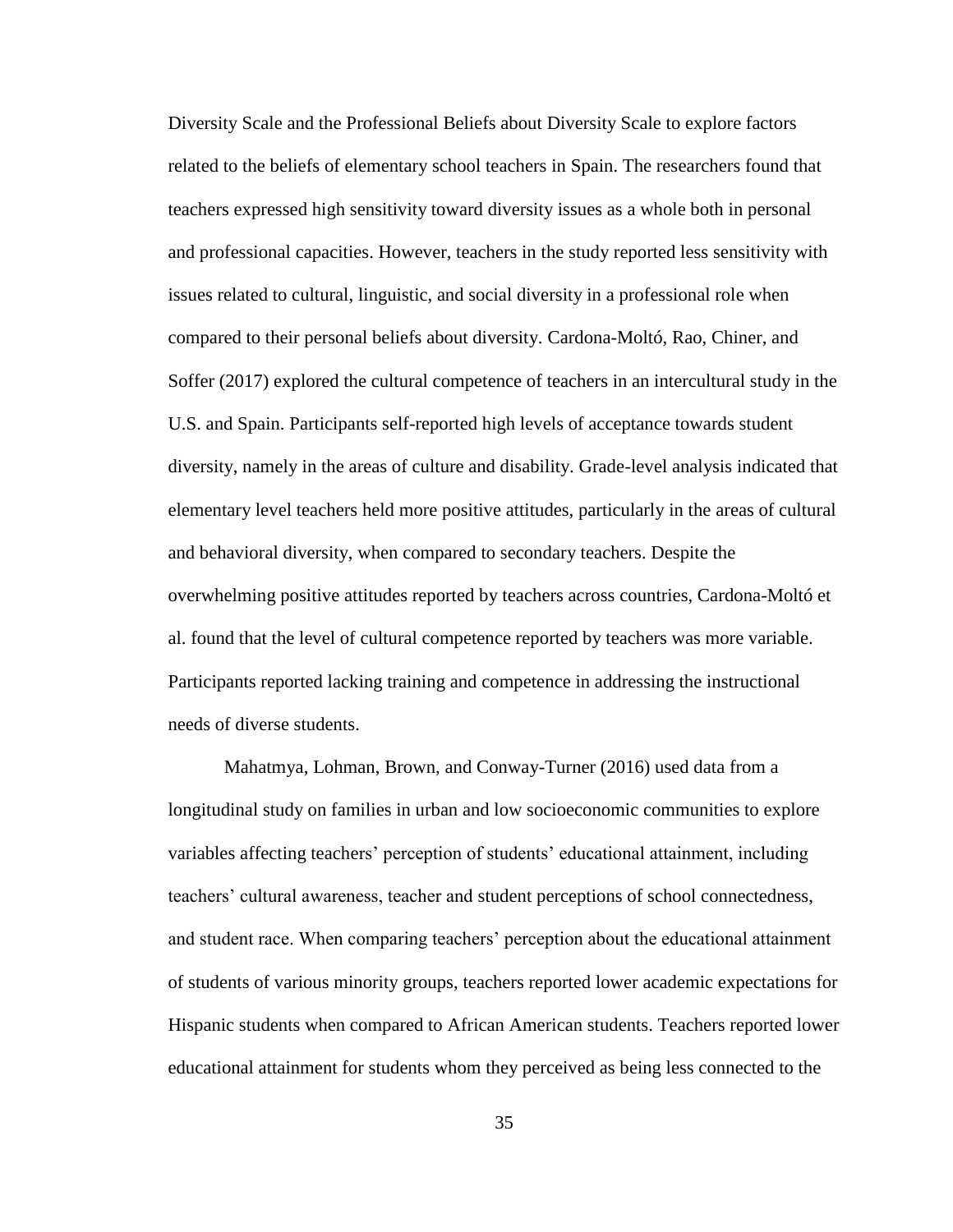school irrespective of students' self-perceptions of school connectedness. Teachers' cultural awareness lessened the association between perceived school connectedness and academic expectations for African American students yet not for Hispanic students. Such expectations, or lack thereof, may potentially impact the learning trajectories of students and their progress in pre-referral and referral processes that can lead to evaluation and eligibility determination for special education services.

Attitudes and beliefs toward learning English as a second language has also been explored in the literature. English proficiency has been viewed as being synonymous to students' use of social language (Cavendish et al., 2016). Thus, the level of conversational English is mistakenly believed to be indicative of students' academic achievement. If a student has high conversational proficiency yet is underperforming academically, the discrepancy is assumed to be a result of a learning disability. Englishlanguage learning has also been reported by educators as an educational priority for English language learners, with academic content as secondary in comparison (Vazquez-Montilla et al., 2014). Education professionals also reported misunderstanding the distinction between limited English proficiency and low cognitive processing, that is, that a lack of understanding due to second language acquisition does not necessarily indicate a low intellectual ability. This misunderstanding is relatable to the statistics and trends that indicate an overrepresentation of CLD students in certain lower incidence disabilities.

Likewise, teachers' perceptions of CLD students has been shown to influence educational placement. Riley (2015) conducted a qualitative study of secondary teachers' educational recommendations when given information about the academic achievement,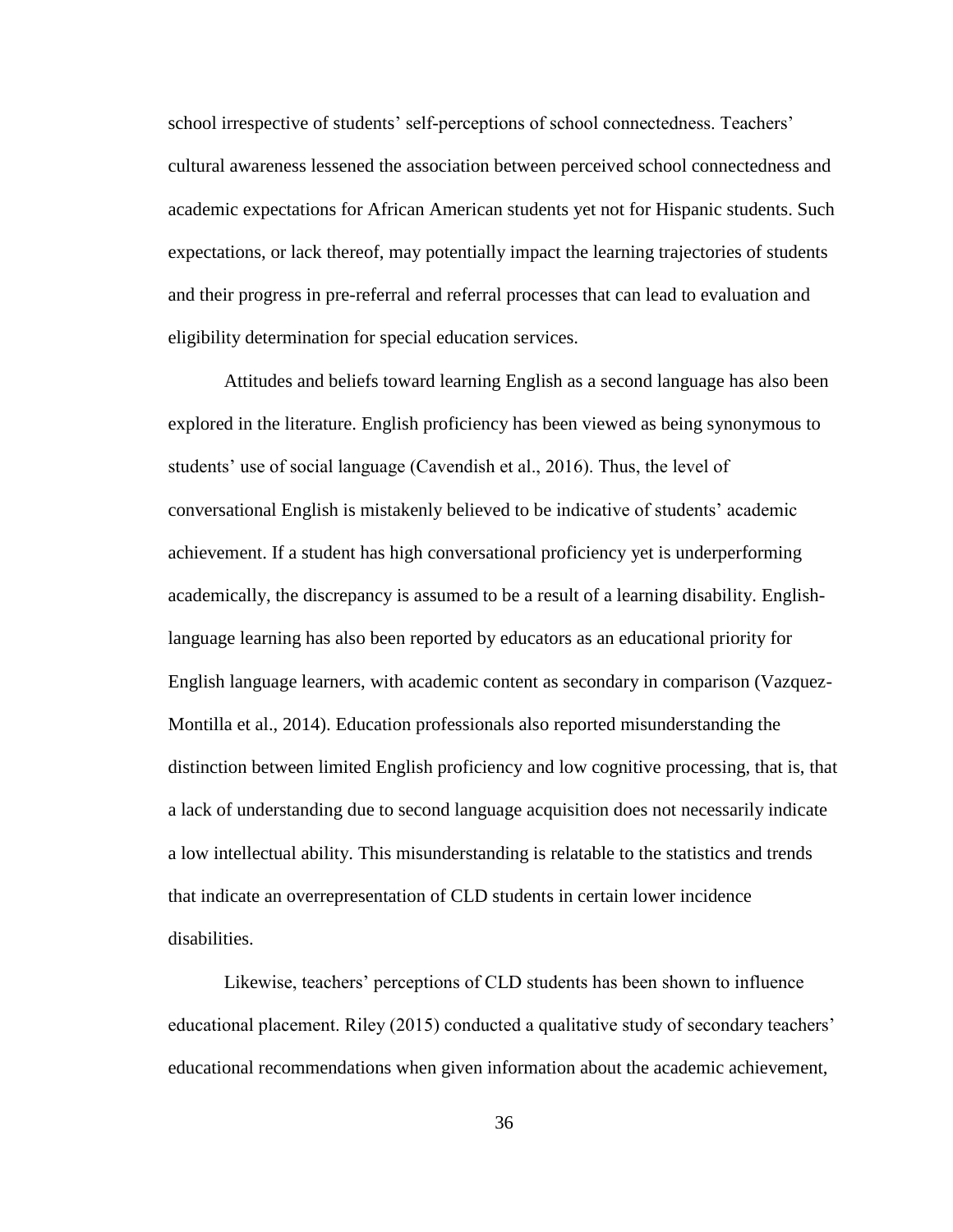cultural background, and language proficiency of students depicted in hypothetical scenarios. Participants' responses revealed overreaching themes of bias towards students of diverse cultural or linguistic backgrounds when controlling for academic achievement. Students of diverse backgrounds were more likely to be recommended for placement in a lower achieving classroom despite their academic achievement. Moreover, participants were more likely to note a need for additional information related to students' family and social background when students were of diverse backgrounds. Participants viewed these factors as important determinants of student placement beyond academic achievement. Fish (2016) also found differences in the referral of students for evaluation based on race/ethnicity and referral concern. Students who were identified in vignettes as being white and having academic problems were more likely to be referred for an evaluation than black or Hispanic students with similar concerns. When the vignettes portrayed black or Hispanic students with behavioral problems, these students were more likely to be referred than the former.

Overall, the literature on educators' awareness towards culture and diversity, including their attitudes and beliefs, is dichotomous. Studies show that education professionals hold mostly positive attitudes towards diversity and culture; nevertheless, recurring themes in the literature indicate a confounding of diversity with disability, use of a deficit thinking model, and lower expectations for CLD students. These attitudes and beliefs can in turn impact their knowledge of practices and processes involved in cultural and linguistic diversity, particularly as it relates to special education.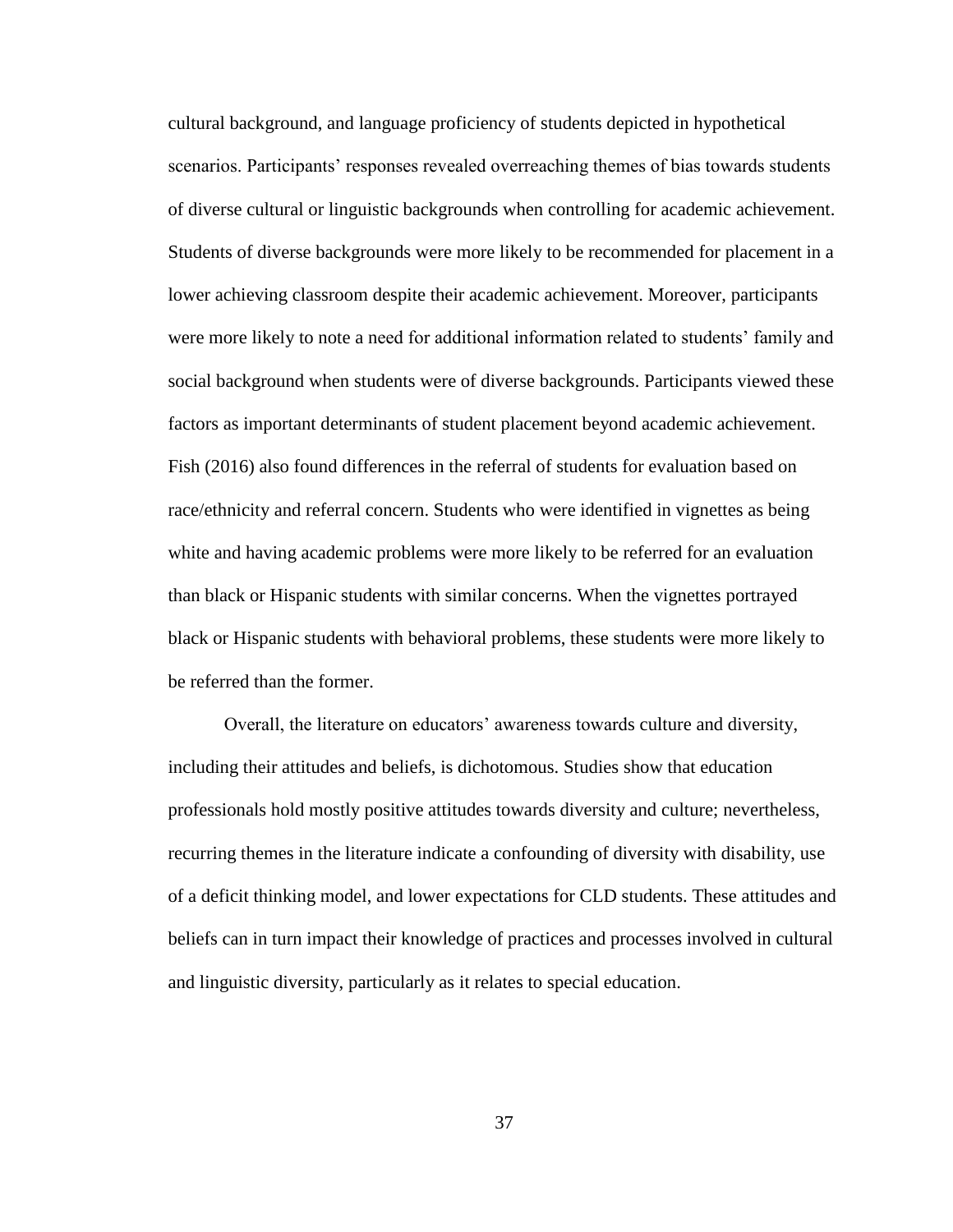#### **Knowledge and Skills**

Researchers continue to note gaps with regards to the cultural responsiveness and the relevance of the interventions and instruction employed with CLD students (e.g., Cartledge et al., 2016; Cramer 2015) despite reports of positive attitudes and beliefs (e.g., Cardona-Moltó et al., 2017; Vazquez-Montilla et al., 2014). The extant gaps in the literature have been accentuated with the increase of students of CLD backgrounds represented in U.S. schools, particularly those in urban communities with the greatest CLD representation (Cramer, 2015). A common theme noted among the models proposed for CLD students is a need for educational professionals to acquire knowledge of the various factors that impact the learning and performance of CLD students, such as high mobility rates, limited educational records, language dominance, and exposure to stress (Fernandez & Guzman, 2014; Klingner & Harry, 2006). Scott, Alexander, Fritton, and Thoma (2014) found that preservice teachers in special education programs reported lacking knowledge about cultural diversity as it relates to the instruction for and learning of students of diverse backgrounds. Teachers have identified lack of cultural understanding and openness to learning about diversity as barriers towards the instruction of CLD students (Robinson, 2016). As discussed in Hart (2009), the academic and behavioral achievement of CLD students is, however, dependent upon the use of research-based assessment and instructional strategies. Doran (2014) sampled middle school teachers from a culturally and linguistically diverse school who reported a need for training focusing on classroom management and instructional strategies, particularly as it related to teaching students with limited English proficiency. Teachers noted that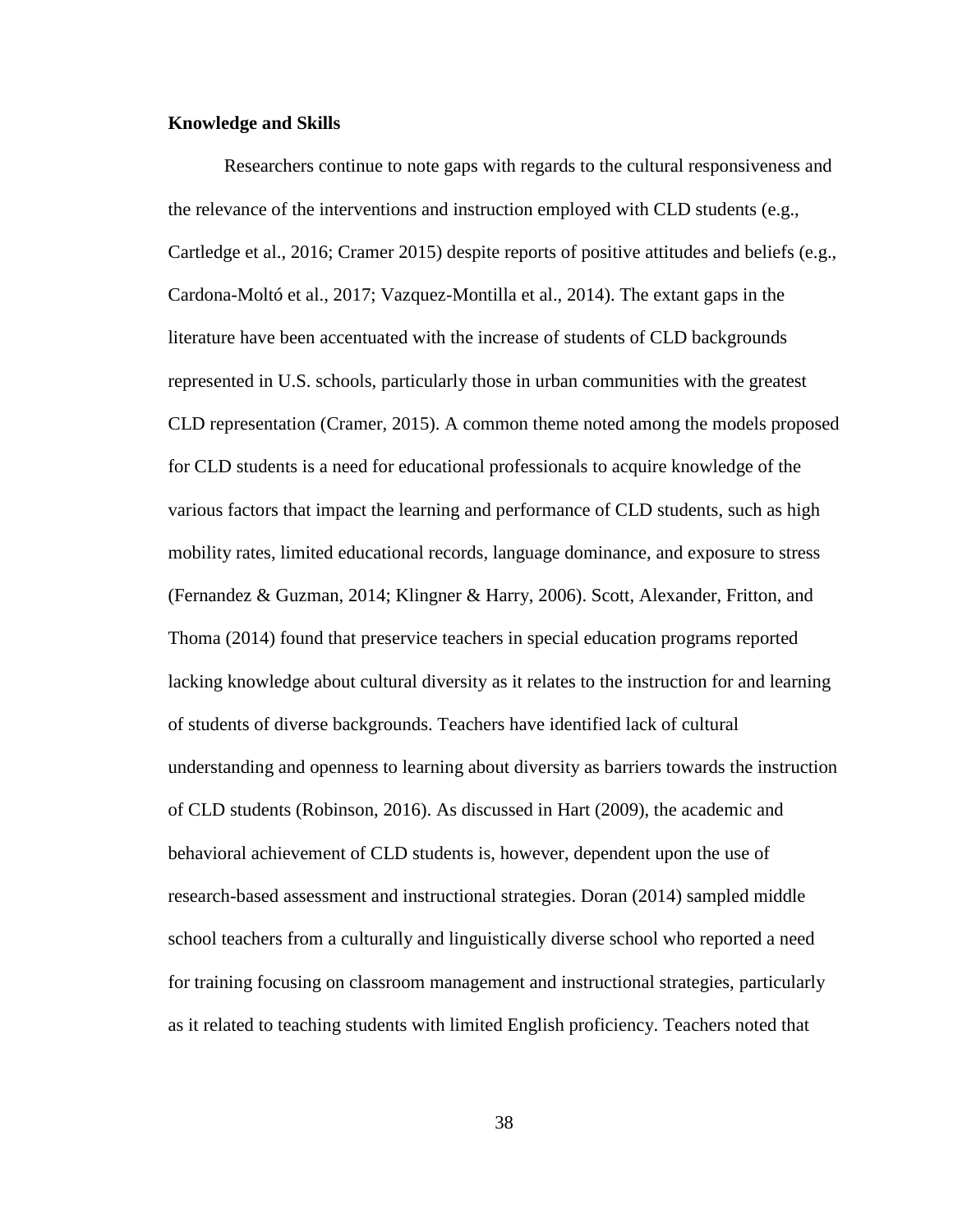valuable professional developments were those that included information on linguistic and cultural factors in addition to specific ESOL strategies such as sheltered instruction.

In a qualitative study, Dee (2012) explored the cultural competence of preservice teachers through work samples of lesson plans. Work samples were coded and organized into four categories representing development of cultural competence: static, reactive, active, and proactive. Static referred to samples that lacked culturally-relevant factors related to students (e.g., sociocultural background, community connections) and indicated no progression towards cultural competence. Reactive samples acknowledged culturallyrelevant factors (e.g., identifying student as an English language learner), yet lacked detailed information (e.g., second-language classification). Active cultural competence was represented by work samples that provided more descriptive information regarding student's sociocultural backgrounds (e.g., ethnicity, religion, preferred home language). Finally, preservice teachers whose work samples were categorized as representing proactive cultural competence connected culturally-relevant factors to teaching and learning, including accommodations, differentiation, and selection of culturally-relevant materials. The overall results revealed that most preservice teachers were in the active stage of cultural competence when compared to the static, reactive, and proactive stages. Proactive work samples, considered the ideal, were one of the least prevalent.

The knowledge and skills of education professionals for working with CLD students has also been addressed in the special education literature. In exploring the implementation of the RTI framework with English language learners in an urban, multicultural school, Cavendish et al. (2016) found a general lack of understanding from educators on the purpose and implementation of RTI. This included an understanding of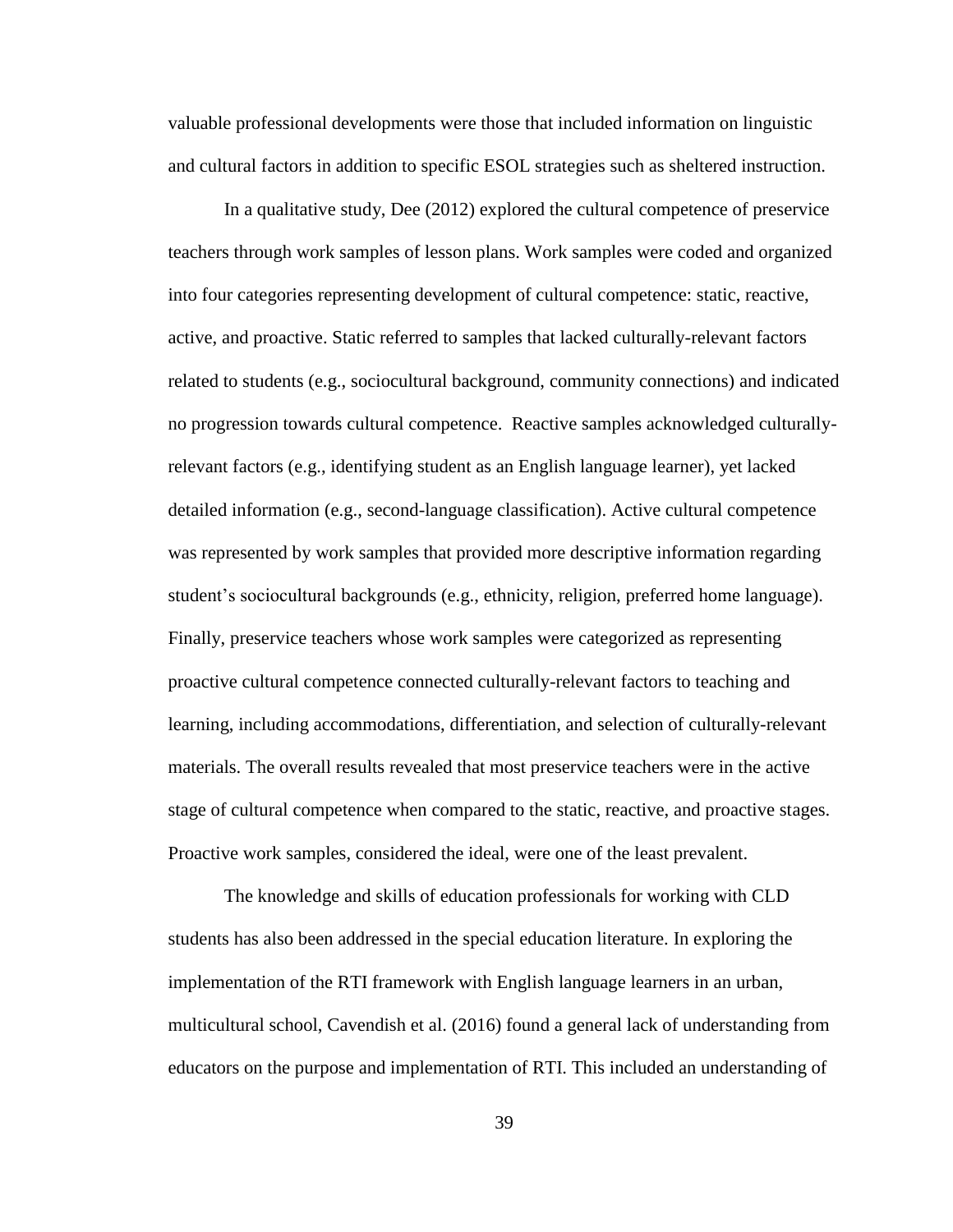how to adequately monitor progress and select interventions that were appropriate for the specific needs of students who had limited English proficiency. RTI was perceived to be an additional piece needed for qualifying a student for special education rather than a method of prevention for academic and behavior concerns. Orosco and Klingner (2010) also explored such pre-referral decisions for English language learners receiving RTI support for reading concerns. The results indicated that instruction was not connected to the needs of students, and teachers lacked professional development and curricular resources to adequately address these needs. This need was emphasized by Cartledge, Kea, and Oif (2016) who in a systematic review of the literature found limited studies on the intersection of RTI and culturally relevant practices, noting a need for professional development and further research in the area. As emphasized by Orosco and Klingner (2010), this lack of consideration and alignment of intervention with the needs of CLD students can lead to special education as an ultimate outcome. The lack of clarity in defining what constitutes a lack of progress is also cited by O'Connor and Klingner (2010) as a barrier to adequately identifying students with learning disabilities that carries implications for learning outcomes of CLD students.

Fernandez and Guzman (2014), for example, explored the associations between school-level factors (e.g., team processes, options for program placement) and the academic achievement of Mexican-American elementary students identified as being atrisk for a possible learning disability. Educators reported difficulty with discerning if students' academic difficulties stemmed from a learning disability or limited English proficiency. Fernandez and Guzman concluded that training was needed on languagerelated factors affecting student achievement, collaborative problem-solving, and the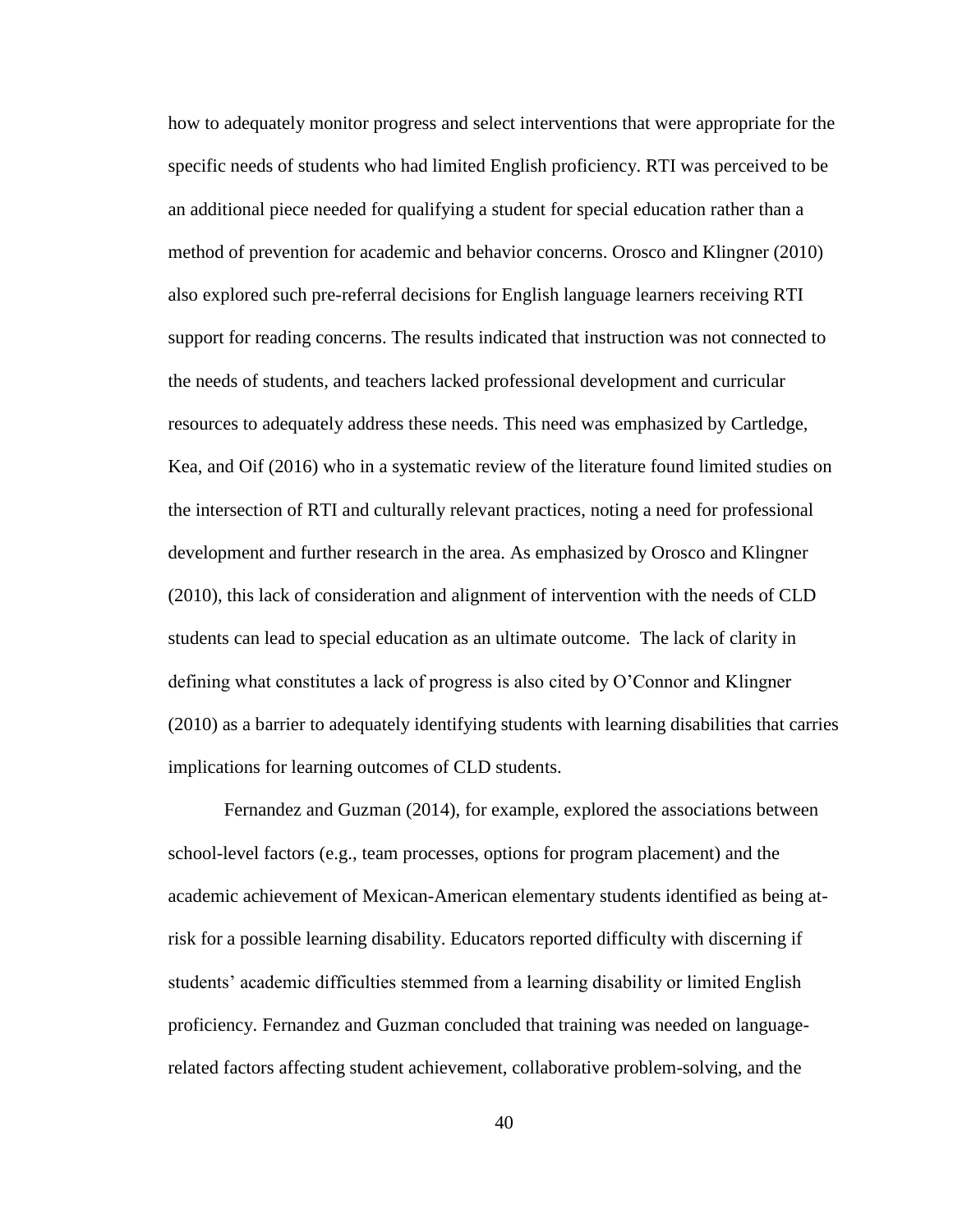purpose of various educational programs (e.g., bilingual education, special education). Klingner and Harry (2006) reached a similar conclusion in a study investigating how school-based teams determined when to refer an English language learner and what factors were considered in referral and placement decisions. Similar to Fernandez and Guzman, the findings in Klingner and Harry indicated that school-based teams were inconsistent in how they discerned between English proficiency and learning disabilities, particularly in determining if students with less well-developed English language skills should be referred for an evaluation. When comparing special education referral decisions for native English speakers and English language learners, the perceptions of teachers in an urban elementary school revealed differences in their ability to discern when a student should be referred for special education (Greenfield, Rinaldi, Proctor, & Cardarelli, 2010).

Greenfield (2013) further investigated the perceptions of undergraduate and graduate students in a teacher education program regarding students who spoke a primary language other than English. Participants were given a case study that depicted a scenario in which a teacher was educating a linguistically diverse student without being provided with specific training on how to do so. One of the overarching themes that arose from participants' responses was uncertainty about whether linguistically diverse students were struggling academically due to second language acquisition or an inherent learning disability. This led participants to question whether these students should be referred for special education, retained, or provided pre-referral academic interventions such as those described in Orosco and Klingner (2010).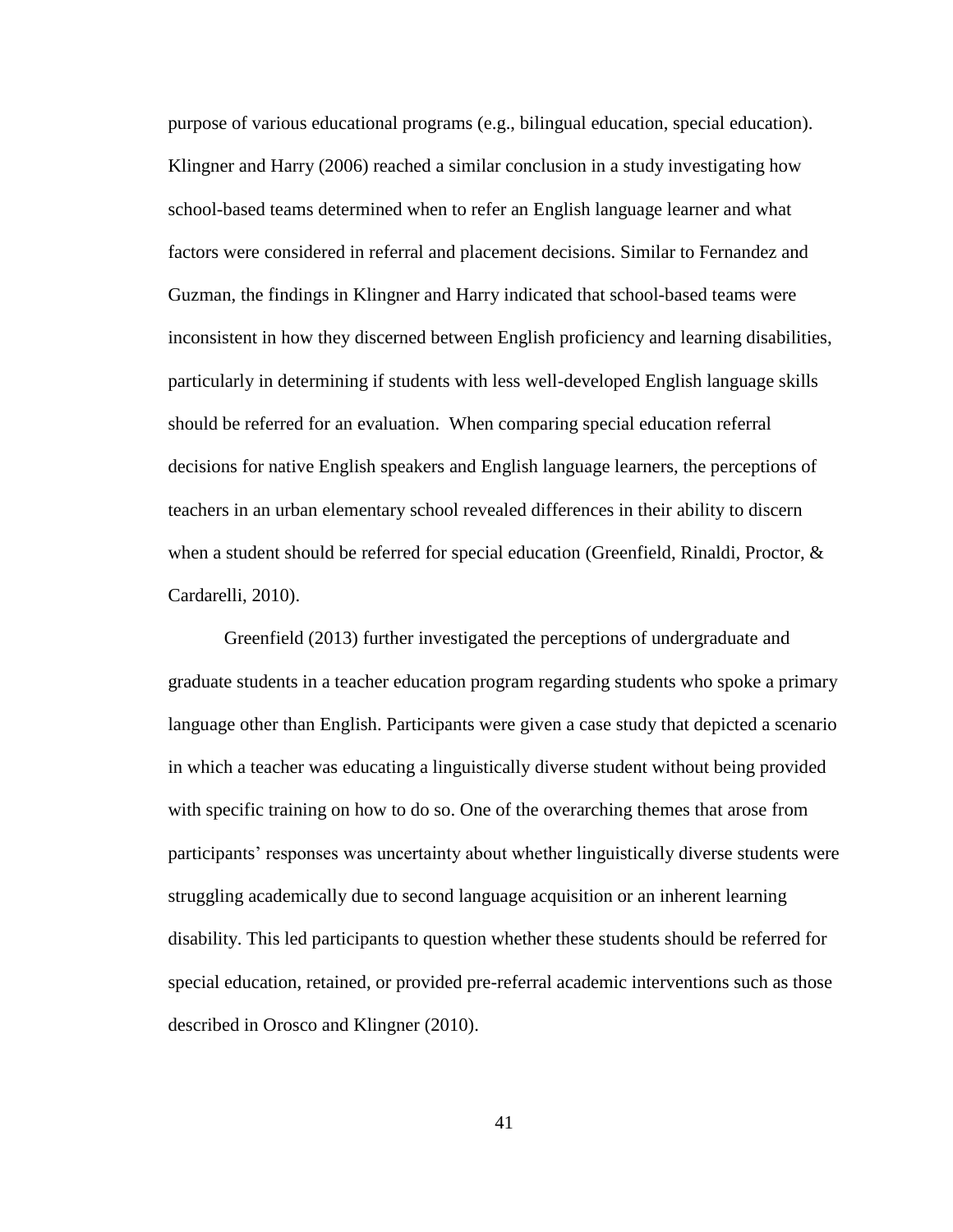When discussing English language learners, teachers in Greenfield et al. (2010) reported concerns with possible overrepresentation, yet in doing so participants considered the relevance of cultural and linguistic factors (e.g., number of years in the country, language classification based on second language tests). Klingner and Harry (2006) note, however, that education professionals do not consistently consider other factors beyond the assessment results and collaborative problem solving does not tailor pre-referral strategies to students' CLD needs. These findings are consistent with the literature on pre-referral process and CLD students (e.g., Cartledge et al., 2016; Cavendish et al., 2016; Orosco & Klingner, 2010). Teachers report a lack of understanding of acculturative processes as well as limited information about students' backgrounds (Fernandez & Inserra, 2013). Despite this gap in understanding, Fernandez and Inserra highlighted the lack of attempts to screen for acculturative variables or gather sociocultural information prior to referring a CLD student for special education. In one model proposed by Garcia and Ortiz (2008), the inclusion of educational professionals with training in issues related to the education of CLD students is encouraged in order to gather an accurate representation of the students' needs. In this endeavor, Garcia and Ortiz emphasize the shared responsibility of education professionals in providing all students with quality education.

Educators' self-efficacy beliefs, that is their belief in their ability and skills to perform a task, has further been explored within educational decision-making processes. Seminal studies by Soodak and Podell (1993) and Meijer and Foster (1988) found that self-efficacy was related to teachers' referral and placement decisions in special education settings; teachers with higher teacher self-efficacy were less likely to refer.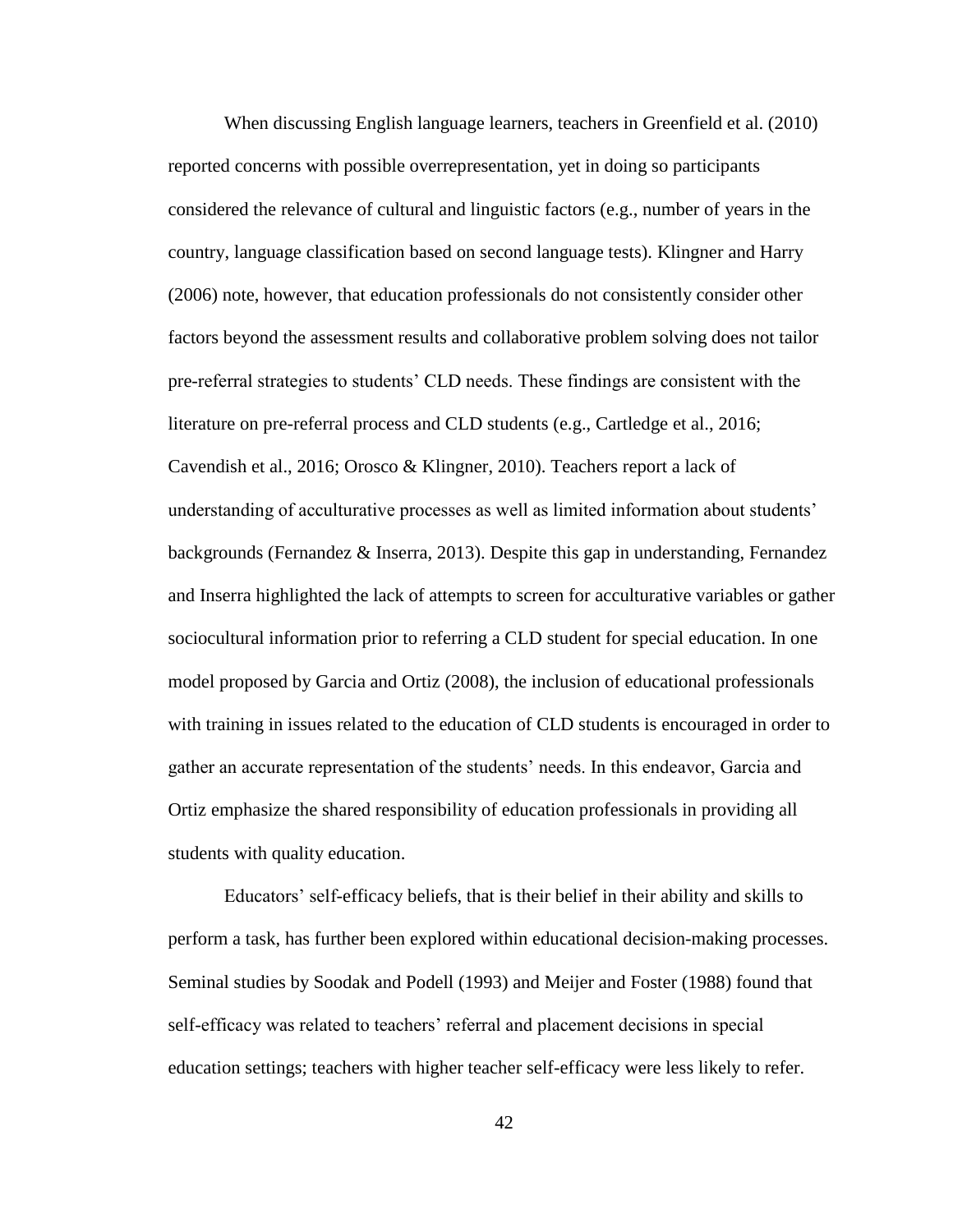Recent studies have continued to maintain this relationship between self-efficacy and student outcomes, including referrals to school-based consultation teams and school-wide supports (e.g., Pas, Bradshaw, Hershfeldt,  $&$  Leaf, 2010) and the inclusion and social integration of students with disability (Urton et al., 2014). Researchers have found that educators report less efficacy in communicating with students who are English language learners (Siwatu, 2007); collaborating with CLD students and their families as well as identifying cultural bias in assessment and instructional materials (Malo-Juvera, Correll, & Cantrell, 2018); and adapting and using instructional strategies with students of minority background (Geerlings, Thijs, & Verkuyten, 2018). Chu (2011b), in particular, found that special education teachers reported the highest self-efficacy in establishing supportive and warm learning environments and using prior knowledge and culturally relevant examples to motivate CLD students with disabilities. However, special education teachers felt less efficacious about understanding how to support students' native languages and implementing interventions that reduced home-school cultural differences. The ability of teachers to implement culturally responsive practices was positively correlated to their perceptions on the adequacy of their training for working with CLD students (Chu & Garcia, 2014).

In sum, a review of the literature on the role of professionals in educational practices and decision-making processes indicates that there are gaps in the cultural competence of professionals involved in various professional capacities with CLD students. There is lacking knowledge among educators about social, cultural, and linguistic factors that influence educational practices and outcomes for CLD students. Yet, this knowledge is necessary to inform instructional practices and when coupled with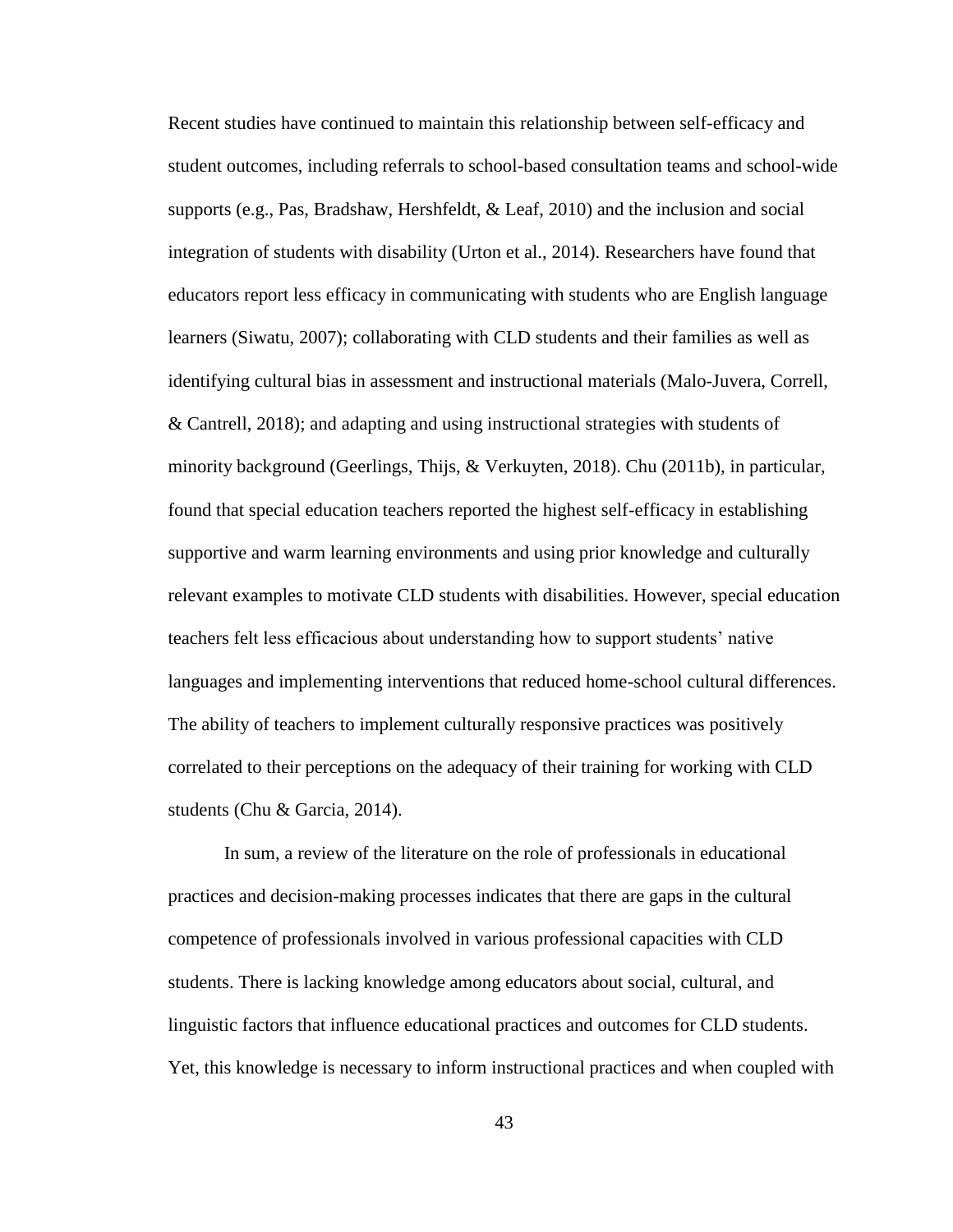special education processes carries connotations for educational decision-making for CLD students with suspected disabilities. Models of cultural competence take into account components such as awareness of attitudes and biases, reflection of acquired knowledge, and application of skills or lack thereof. The emphasis of many of these models according to Ang and Van Dyne (2008) is on behavior rather than the cognitive and motivational processes. Unlike the Cultural Intelligence Scale, most instruments do not account for all four dimensions involved in cultural competence, including metacognitive, cognitive, motivational, and behavioral processes (Ang & Van Dyne, 2008).

#### **The Construct of Cultural Intelligence**

Cultural intelligence is defined as an individual's ability to adapt to and function in culturally diverse situations. Cultural intelligence is considered individual to each person and can be impacted by factors such as values and personal interests (Earley & Ang, 2003). One commonly cited predictor of cultural intelligence is previous experience, including exposure to other cultures (Crowne, 2013) and previous international experiences (Morrell, Ravlin, Ramsey, & Ward, 2013; Rehg, Gundlach, & Grigorian, 2012), including non-work related experiences (e.g., leisure versus business trips; Moon, Choi, & Jung, 2012). Individual differences were also found to be a relevant factor in the literature on cultural intelligence. One such avenue of research is the exploration of personality traits, particularly as it relates to the Big Five personality traits developed by Costa and McCrae (1992; i.e., extraversion, agreeableness, conscientiousness, emotional stability, and openness). Ang, Van Dyne, and Koh (2006) found that openness to experiences predicted cultural intelligence across all four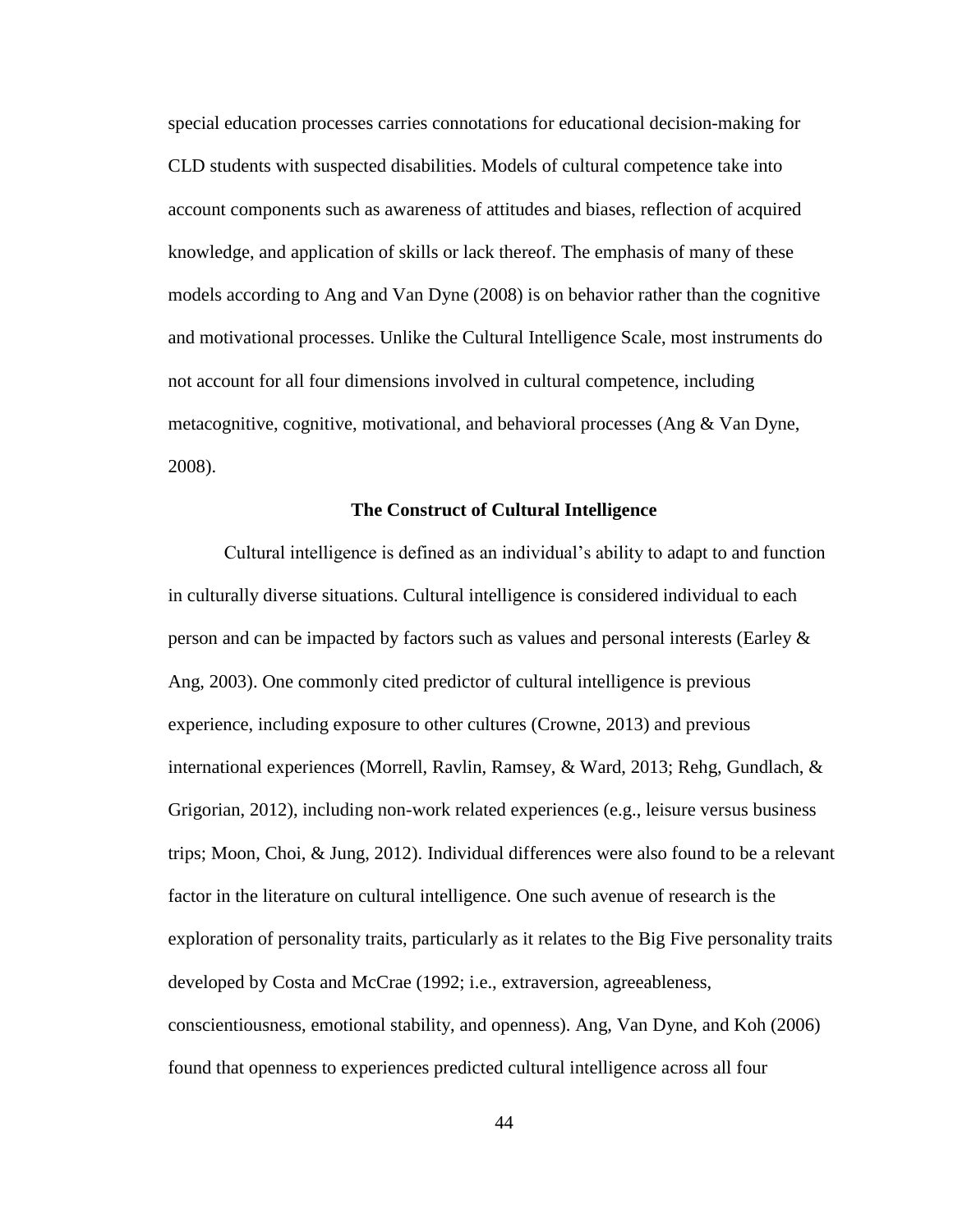dimensions (i.e., metacognitive, cognitive, motivational, and behavioral). Other studies noted relationships between the dimensions of cultural intelligence and personality traits such as extraversion (e.g., Presbitero, 2016; Şahin, Gurbuz, & Köksal, 2014) and agreeableness (e.g., Li, Mobley, & Kelly, 2016). Researchers have further linked cultural intelligence to psychological capital, defined by Luthans, Youssef, and Avolio (2007) as the psychological resources (e.g., hope, optimism, self-efficacy, and resilience) that promote an individual's positive state of development. Gulistan-Yunlu and Clapp-Smith (2014) found that motivational cultural intelligence was positively correlated to cultural psychological capital, while in Reichard, Dollwet, and Louw- Potgieter (2014), participants who received cross-cultural training to develop cultural psychological capital also evidenced increased cultural intelligence. The relationship between the latter and other forms of intelligence have also been explored (e.g., Jyoti & Kour, 2016; Lin, Chen, & Song, 2012). In particular, Jyoti and Kour found that emotional and social intelligence predicted the cultural intelligence of individuals working in international settings.

Cultural intelligence can also be developed through training. Earely and Ang (2003) state that the dimensions that conceptualize cultural intelligence are also applied to the training model. An individual can improve his or her cultural knowledge, motivation, and capacity for applying culturally responsive behaviors. When cultural intelligence is assessed, training can be focused on the dimensions that are underdeveloped and tailored to the intensity, duration, and nature of the cultural exchanges an individual may be preparing for. This training model includes metacognition and motivation, which according to Earely and Ang is lacking in other cultural training models. Empirical studies indicate that cultural intelligence can increase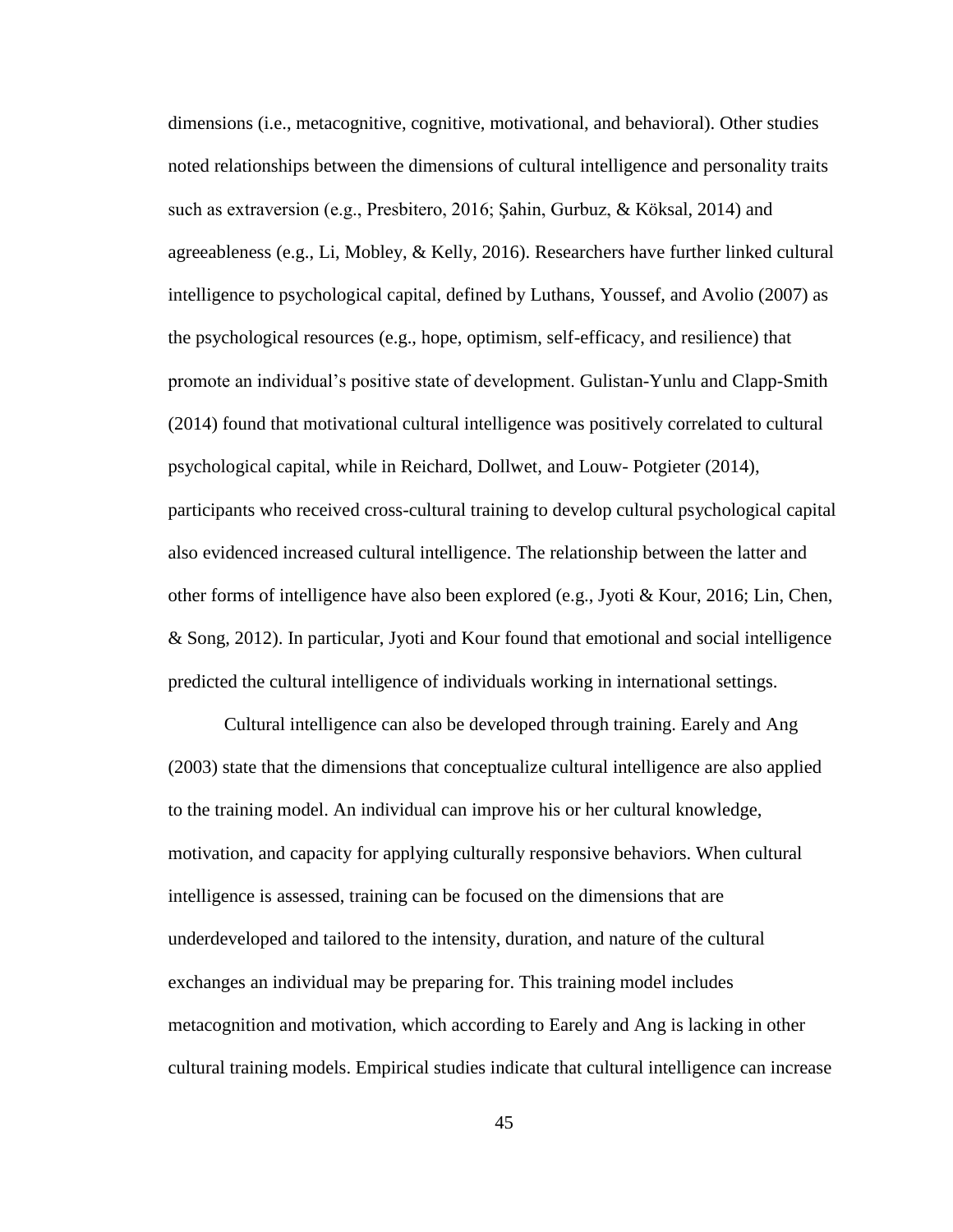following cross-cultural trainings (e.g., Eisenberg et al., 2013; MacNab & Worthley, 2012; Moon et al., 2012; Rehg et al., 2012). When compared to multicultural interactions alone, individuals receiving cross-cultural training have reported higher levels of cultural intelligence (Eisenberg et al., 2013). MacNab and Worthley describe cultural intelligence training as interventions targeted at improving an individual's skills and competencies for interacting effectively in cross-cultural situations. Training methods for improving cultural intelligence have included lectures (e.g., Rehg et al., 2012), experiential learning, or a combination of both methods (e.g., Eisenberg et al., 2013). Such trainings have focused on expanding broad cultural knowledge and awareness (e.g., defining culture, examining cultural similarities and differences, recognizing the influence of culture on behavior), yet have also included examination of cultural elements associated with particular regions. MacNab (2012) outlines a specific experiential approach for cultural intelligence learning that focuses on direct experiences and reflection. These experiential approaches have been shown to improve cultural intelligence (e.g., Bucker & Korzilius, 2015; Erez et al., 2013; Kurpis & Hunter, 2017).

Likewise, the outcomes of cultural intelligence include both cultural adjustment and performance-related variables. Cultural adjustment is defined as the "adaptation process of living and working in different cultures and it is the perceived degree of psychological comfort and familiarity that a person has in different cultures" (Moon et al., 2012, p.186). Lin et al. (2012) found that cultural intelligence across the four dimensions predicted the cultural adjustment of international college students. Ang et al. (2007) specifically associated the motivational and behavioral dimensions of cultural intelligence with cultural adjustment. Cultural intelligence has also been shown to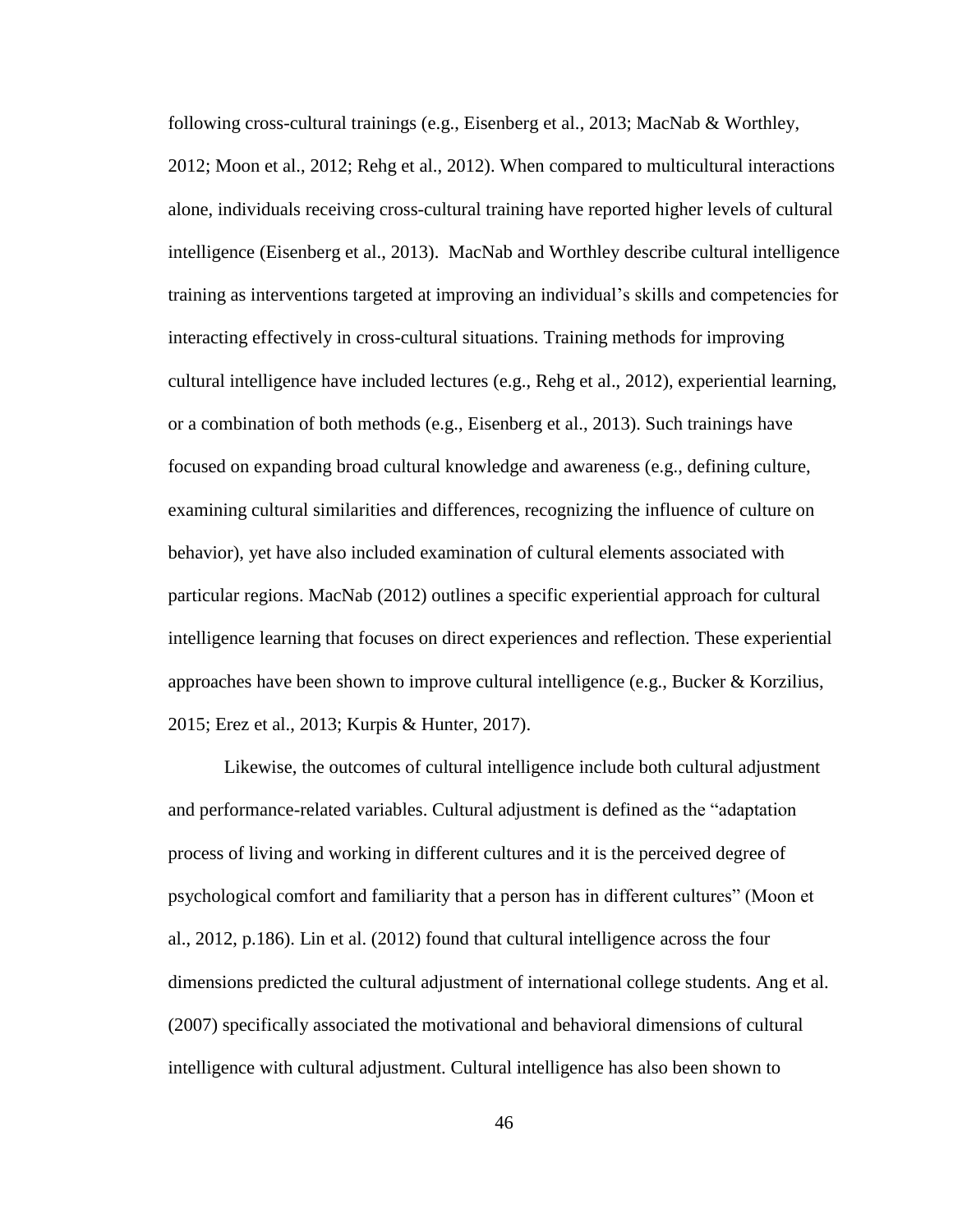mediate the relationship between cultural training, past experiences, and the cultural adjustment of individuals living or working in a foreign country (Moon et al., 2012). Jyoti and Kour (2016) further found that cultural adjustment mediated the relationship between cultural intelligence and job performance. This relationship between cultural intelligence and cultural adjustment was moderated by participants' prior cross-cultural work experiences and perceived social support from family, peers, and supervisors. An individual with high cultural intelligence is able to efficiently process information and adapt to cultural changes.

Positive performance outcomes have also been associated with cultural intelligence. The effectiveness with which an individual can perform a culturally-related task has been predicted by dimensions of cultural intelligence (Ang et al., 2007). The latter has been linked to job satisfaction of employees working internationally (Bucker, Furrer, Poutsma, & Buyens, 2014) as well as college students in international fields of study (Morrell et al., 2013). Cultural intelligence has also been associated with more effective cross-cultural communication and self-reported reduced anxiety in crosscultural interactions (Bucker et al., 2014; Yeke & Semercioz, 2016). Rockstuhl, Seiler, Ang, Dyne, and Annen (2011) explored the positive effects of cultural intelligence on the leadership competency of individuals engaged in domestic and foreign leadership roles and their effectiveness to lead in culturally diverse situations.

Most notably, cultural intelligence can influence cultural judgment and decisionmaking, defined as the processes involved in making decisions regarding cross-cultural interactions (Ang et al., 2007). Ang and colleagues found that cultural judgement and decision-making was positively correlated with cognitive and metacognitive dimensions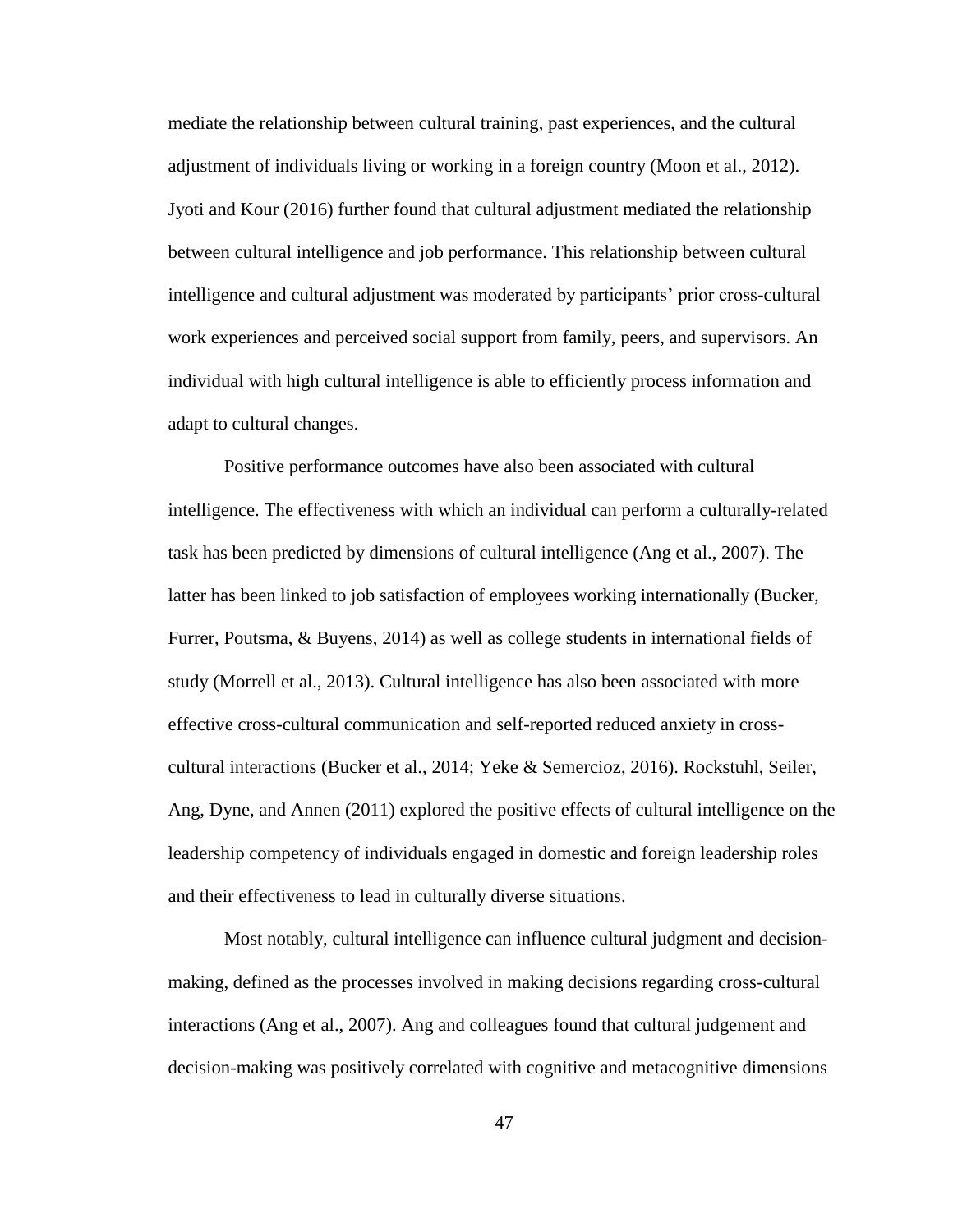of cultural intelligence. In this study, participants were provided with scenarios depicting situations with individuals of different cultural backgrounds faced with a challenge in cross-cultural interaction. Participants were asked to select the best explanation for the situation depicted. Ang and colleagues concluded that accurate judgements and decisionmaking in culturally diverse situations requires an individual to engage in cognitive tasks, make adjustments to their schemas, and use cultural knowledge.

## **Cultural Intelligence in Educational Practices**

The relevance of cultural intelligence in educational settings has been noted by researchers such as Collins, Duyar, and Pearson (2016), Goh (2012), Griffer and Perlis (2007), Kennedy (2016), and Keung and Rockinson-Szapkiw (2013). Molina (2013), for example, adapted the Cultural Intelligence Scale to interview teachers about their cultural competence and effectiveness in working with CLD students. Themes that arose from participants' responses included a need to connect student's background to the content being taught and develop student-teacher relationship. Kennedy further explored the cultural intelligence of preservice teachers and their understanding of culturally relevant pedagogy, that is, their use of instructional practices and materials that are relevant to students' cultural and linguistic background. To do so, Kennedy gathered qualitative responses regarding participants' views on culturally relevant pedagogy and how cultural intelligence aligned with their instructional practices. Kennedy found qualitative differences between teachers who reported high and low cultural intelligence in their understanding of culturally relevant pedagogy. Teachers with higher cultural intelligence had knowledge of culturally relevant practices and reported a greater application of these practices. Recurring themes across levels of cultural intelligence included participants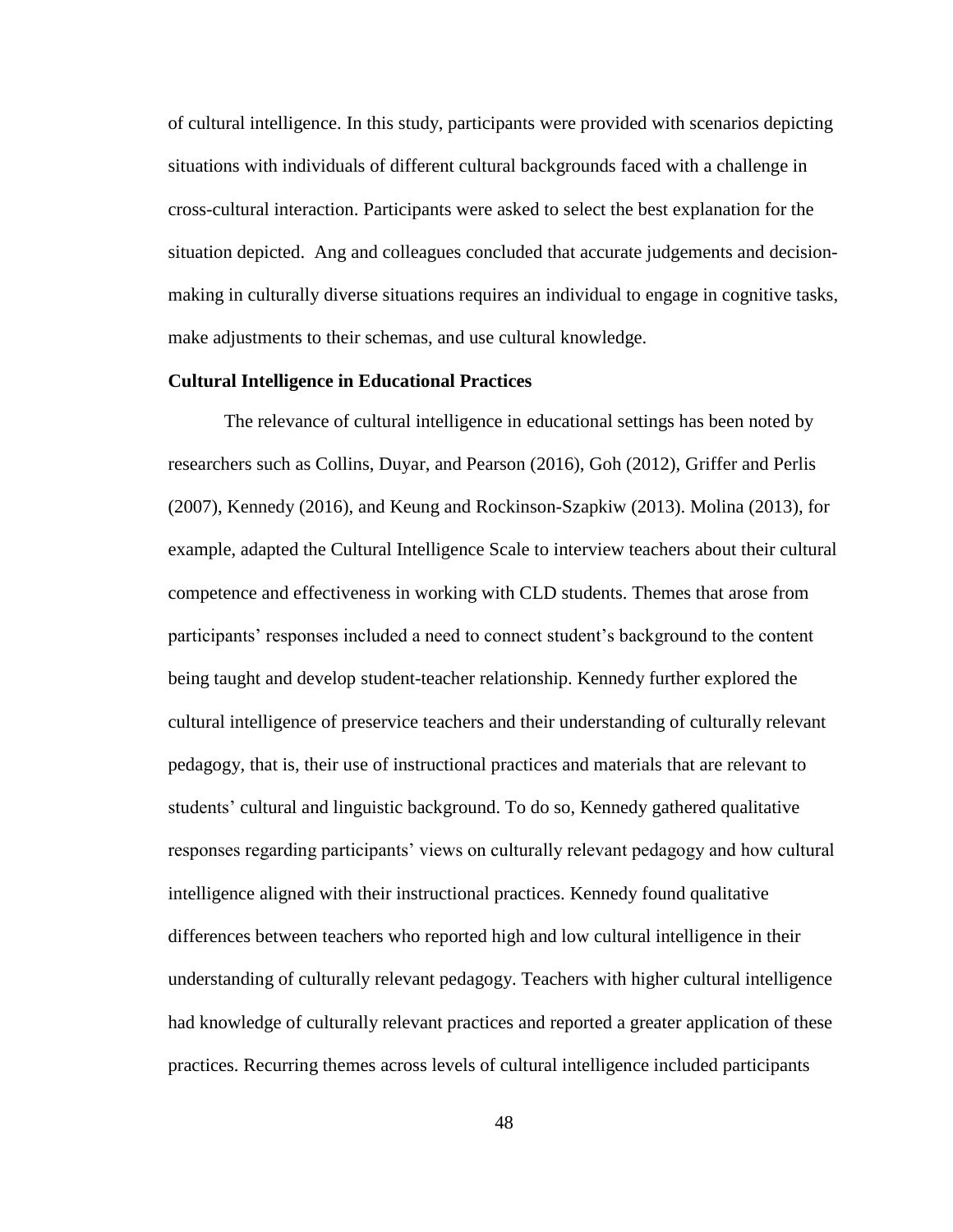recognizing the applicability of cultural intelligence to instruction and building student connections, particularly how self-reflecting on their knowledge and attitudes could inform their practices and target areas for further professional development.

 In particular, Goh (2012) applied cultural intelligence to an instructional model wherein to promote cultural competence in students, educators must teach with cultural intelligence. Thus, Goh proposed that culturally intelligent instructional practices involve (a) teachers' awareness of their cultural intelligence and need for further development; (b) infusion of the four dimensions of cultural intelligence in instruction; (c) students' self-assessment of their cultural intelligence; and (d) teacher-student partnerships. Watkins and Noble (2016) further applied the concept of cultural intelligence to schoolbased research on restructuring multicultural education in Australia. Watkins and Noble concluded that educators exhibit cultural intelligence not only when they demonstrate cultural knowledge of and adapt to students' diverse needs, but most notably when they are willing to actively engage with culturally diverse populations.

The relationship between cultural intelligence and teacher and student outcomes have further been explored. In the study conducted by Collins et al. (2016) within the K-12 setting, cultural intelligence of administrators, in particular, predicted the achievement of eighth grade Hispanic students on state standardized academic assessments. Cultural intelligence was also related to the leadership styles of school-based administrators overseeing international schools. Keung and Rockinson-Szapkiw (2013) found that administrators with higher cultural intelligence reported higher levels of transformational leadership styles, the latter which promotes efforts toward positive change.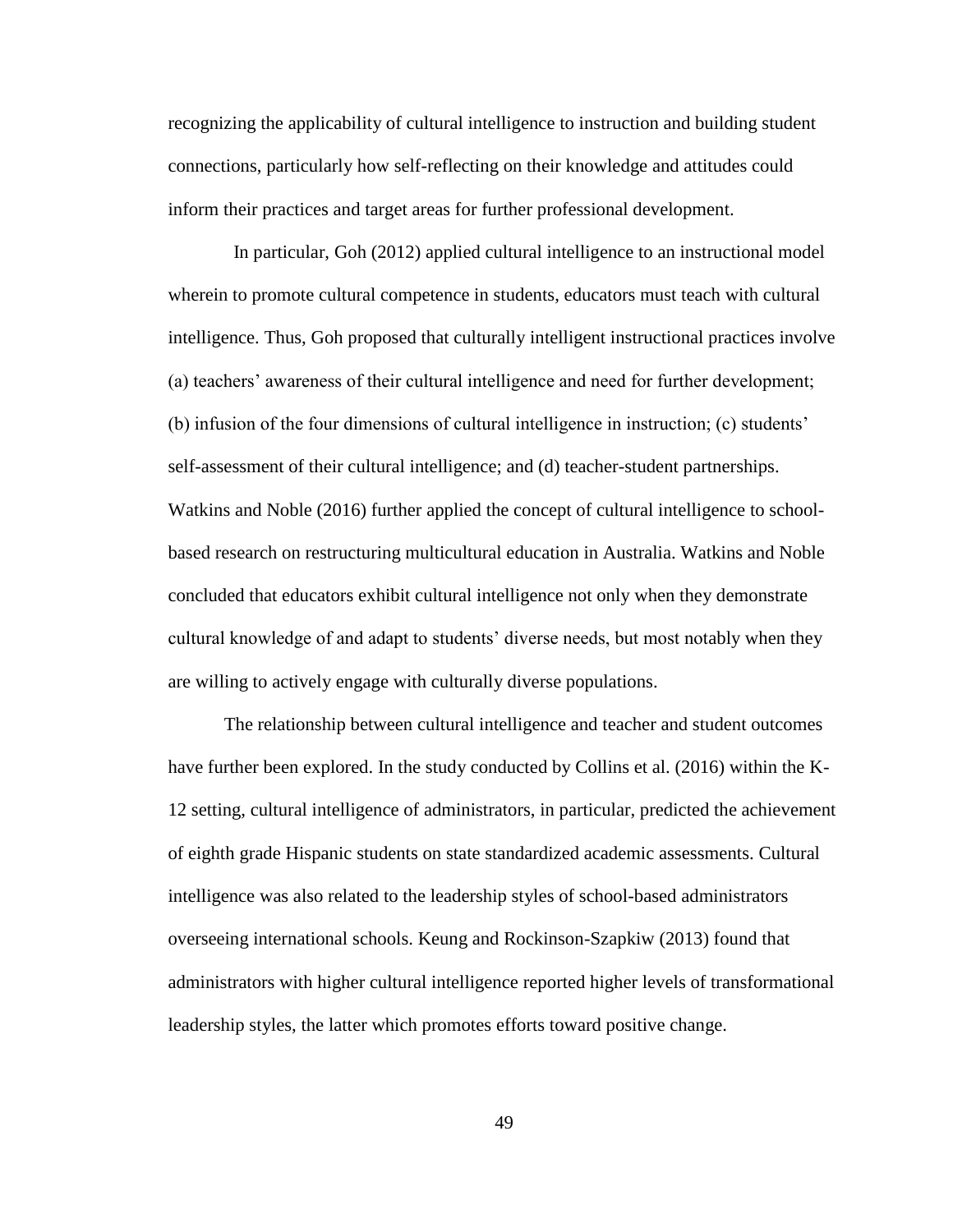The line of research on cultural intelligence in educational settings has also identified predictors of cultural intelligence of educational professionals. The results in Cui (2016) revealed that self-reported cultural and linguistic competence and frequent interactions with individuals of diverse backgrounds positively predicted the cultural intelligence of preservice teachers. Participants with previous teaching experiences also reported higher levels of cultural intelligence. Dogutas (2015) found differences in the level of cultural intelligence of preservice teachers in Turkey based upon sociodemographic factors, including gender and department of study. In a study of elementary school teachers in Serbia, Petrovic (2011) found that cultural intelligence was strongly predicted by reported enjoyment of intercultural interactions. Cultural intelligence was also predicted by contacts with individuals of diverse cultures, openness to cultural learning, and viewing having a class of students of multicultural backgrounds as a challenge. Collins et al. (2016) found differences in cultural intelligence by the type of professional role (i.e., administrative versus teaching). Teachers scored significantly higher on the motivational dimension of cultural intelligence when compared to administrators. Thus, teachers were more likely to report being driven to expand their knowledge of and engage in culturally diverse situations. Pantić and Wubbels (2012) supported that teachers with liberal beliefs evidenced higher metacognitive and motivational dimensions of cultural intelligence. Liberal beliefs included concepts of equality, social justice, and autonomy. Pantić and Wubbels concluded that teachers with such beliefs may be more cognizant of cultural differences and driven to address these differences.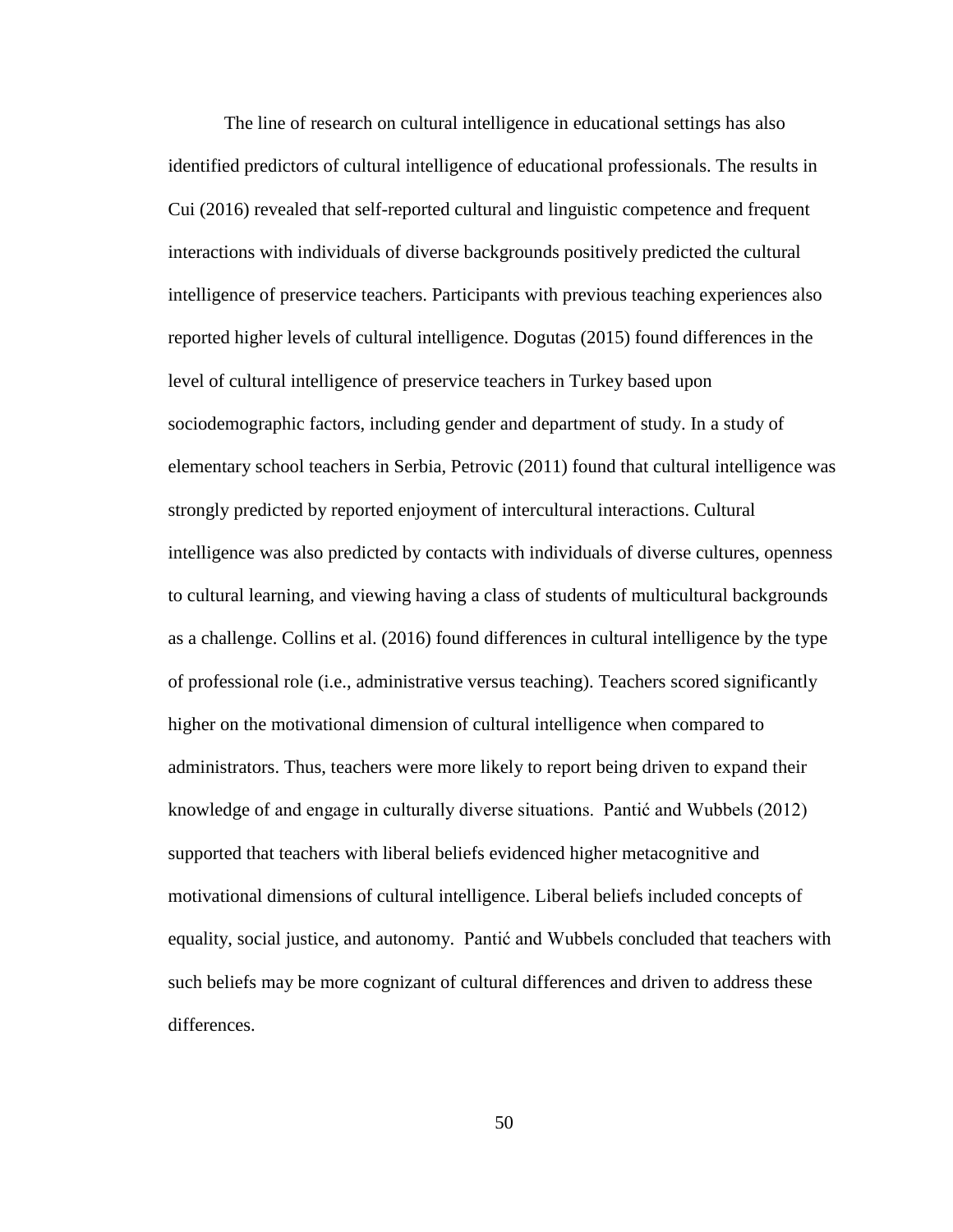#### **Summary**

In sum, several major themes emerged from the extant literature. In tandem with Vygotsky's sociocultural theory, students who are CLD experience a gamut of factors that can potentially impact their achievement, behavior, and outlook on school. Statistical trends indicate that students of diverse backgrounds have grown exponentially in U.S. schools, yet they continue to face disproportionality in terms of their identification for and placement in special education. Scholars have emphasized the need to promote educational practices that are responsive to this interplay of factors as well as develop the cultural competence of education professionals. Despite advancement toward this endeavor and the development of culturally responsive instructional models, there continues to be gaps in the knowledge and skills of education professionals, including a lack of consensus on how CLD factors are discerned from disabilities. Although education professionals report overall positive attitudes towards diversity, there is less consistency with their competence to impart culturally relevant practices and engage in educational decision-making for CLD students. Adding to the literature base on cultural competence is the concept of cultural intelligence, which has been applied to the field of education. Among the outcomes associated with cultural intelligence are cultural judgement and decision-making, cultural adaptability, and task performance. In considering the gaps in the competence reported in the literature and the potential effects this can render on student outcomes, the cultural intelligence of educational decisionmakers and their perceptions of the importance of factors that relate to educational decision-making for CLD students merits further exploration within the field of education.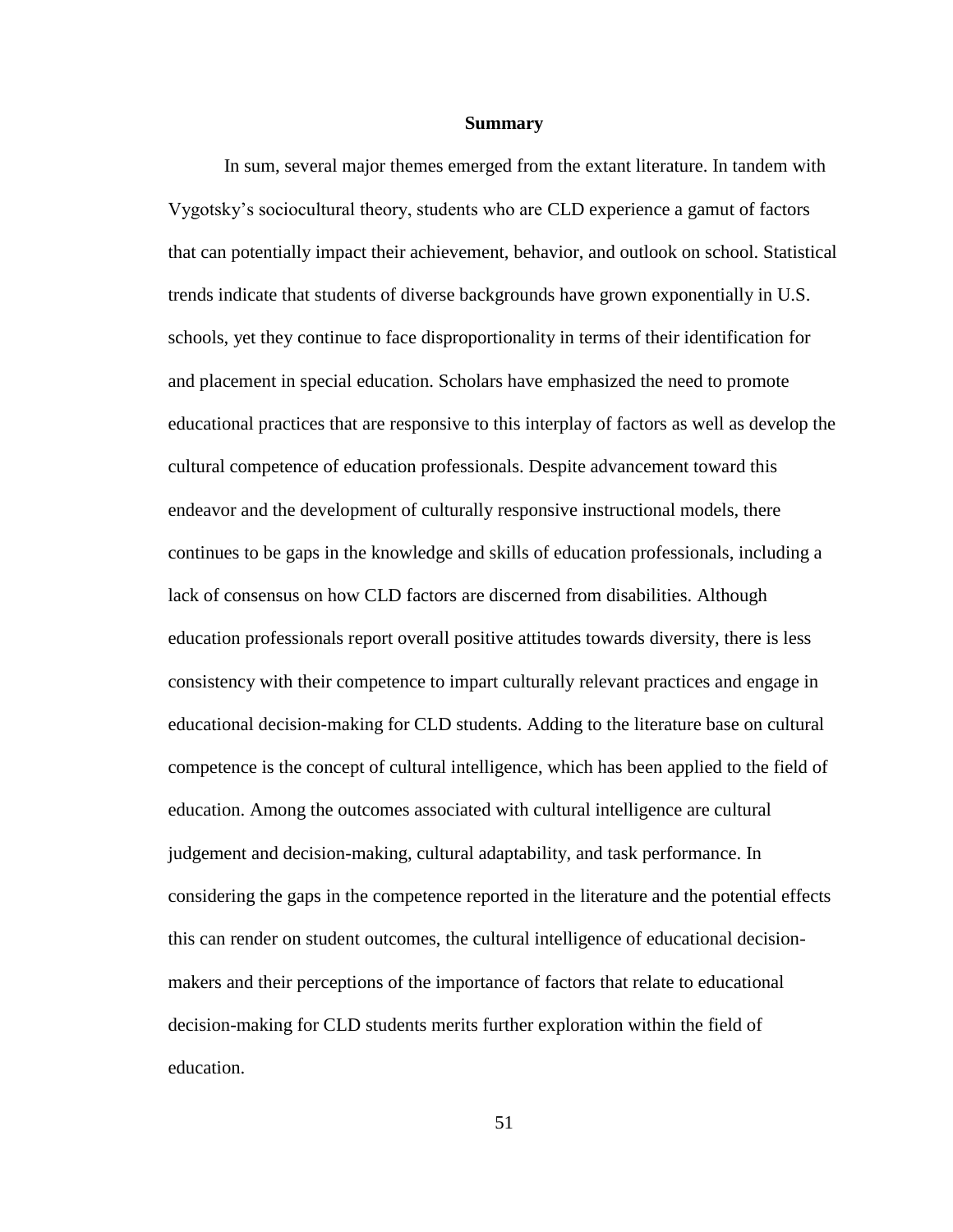#### **Chapter III**

# **METHODOLOGY**

## **Research Questions and Hypothesis**

This study explored factors related to the cultural intelligence and perceptions of educational decision-makers regarding educational decision-making for CLD students who may have disabilities. The three research questions were as follows:

- 1. To what extent do individual-level factors predict the cultural intelligence of educational decision-makers?
	- a. Do individual demographic factors (i.e., ethnicity/race, gender, multilingual skills, intercultural experiences) predict the cultural intelligence of educational decision-makers?
	- b. Do individual professional experiences (i.e., type of professional role, grade level, educator certification, specialization, years of experience in education, and amount of professional development on CLD topics) predict the cultural intelligence of educational decision-makers?
- 2. How do educational decision-makers perceive factors that relate to educational decision-making processes for CLD students who may have disabilities?
- 3. Is there a relationship between the cultural intelligence of educational decisionmakers and their perceptions of the importance of factors that relate to educational decision-making processes for CLD students who may have disabilities?

For the first research question, it was hypothesized that individual-level factors including professional experiences and demographic factors would predict the cultural intelligence of educational decision-makers. For the second research question, it was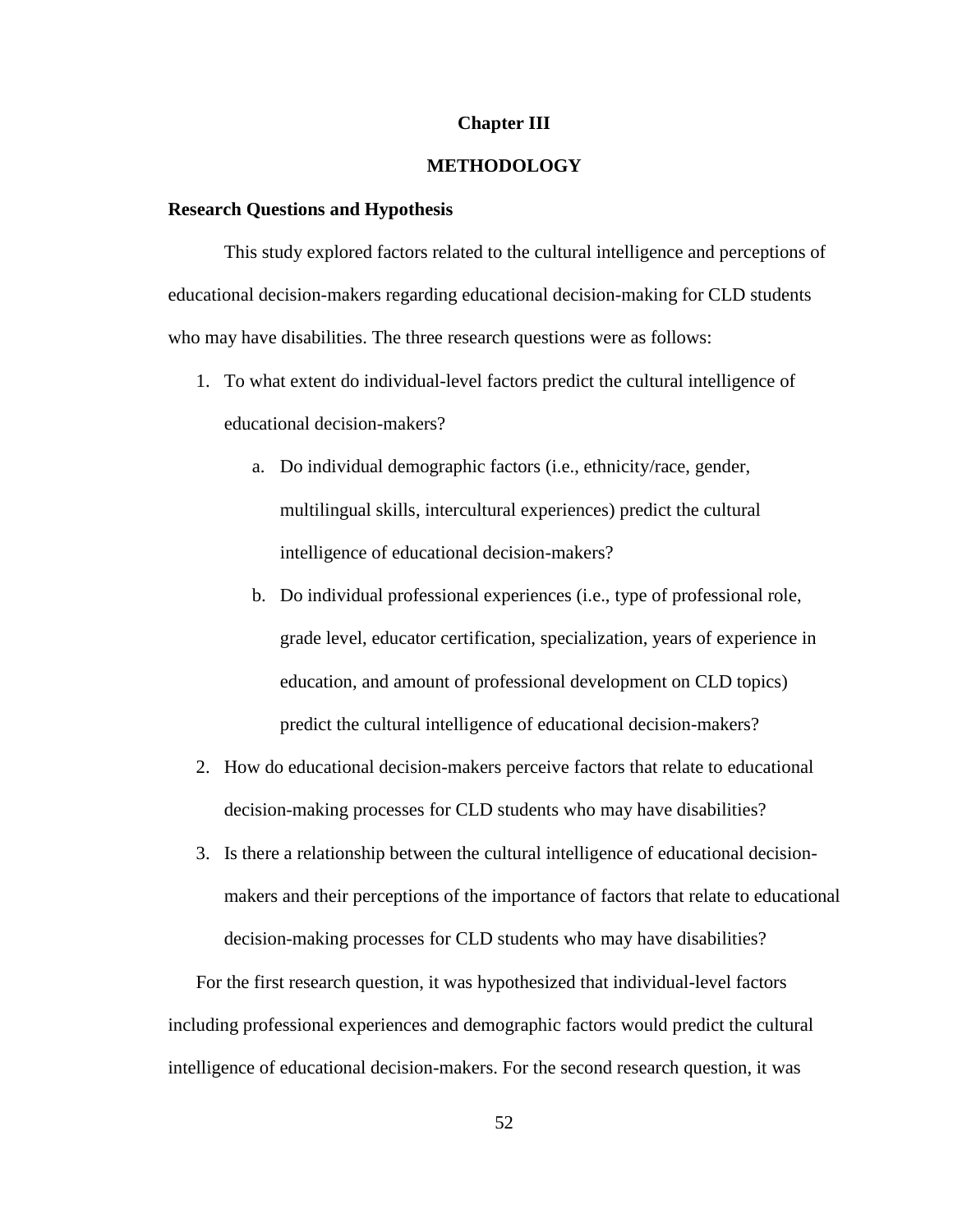hypothesized that educational decision-makers would have different perceptions of the factors that have been identified in the literature as influencing educational decisionmaking processes for CLD students who may have disabilities. Finally, for the third research question, it was hypothesized that there would be a relationship between the cultural intelligence of educational decision-makers and their perceptions of the importance of factors that relate to educational decision-making processes for CLD students who may have disabilities.

## **Research Design**

This study employed a non-experimental, quantitative research design. The first research question examined the relationship between individual-level factors, including variables identified from the literature as potential predictors of cultural intelligence. The predictor variables included type of professional role, grade level, educator certification, specializations, years of experience, amount of professional development on CLD topics, and demographic factors (i.e., ethnicity/race, gender, multilingual skills, intercultural experiences). The type of professional role included teachers, school psychologists, and professionals who act as local education agents (LEA). Educator certifications included qualifications for teaching in a world language subject area, an ESOL endorsement, or special education. Other specializations or credentials for working with students who are culturally and linguistically diverse (CLD) were also considered (e.g., being a designated bilingual professional in the field). Multilingual skills were defined as participants' ability to speak a language other than English. Intercultural experiences included visiting or living in a country outside of the United States, respectively. Professional development included the frequency with which participants attended professional trainings on topics related to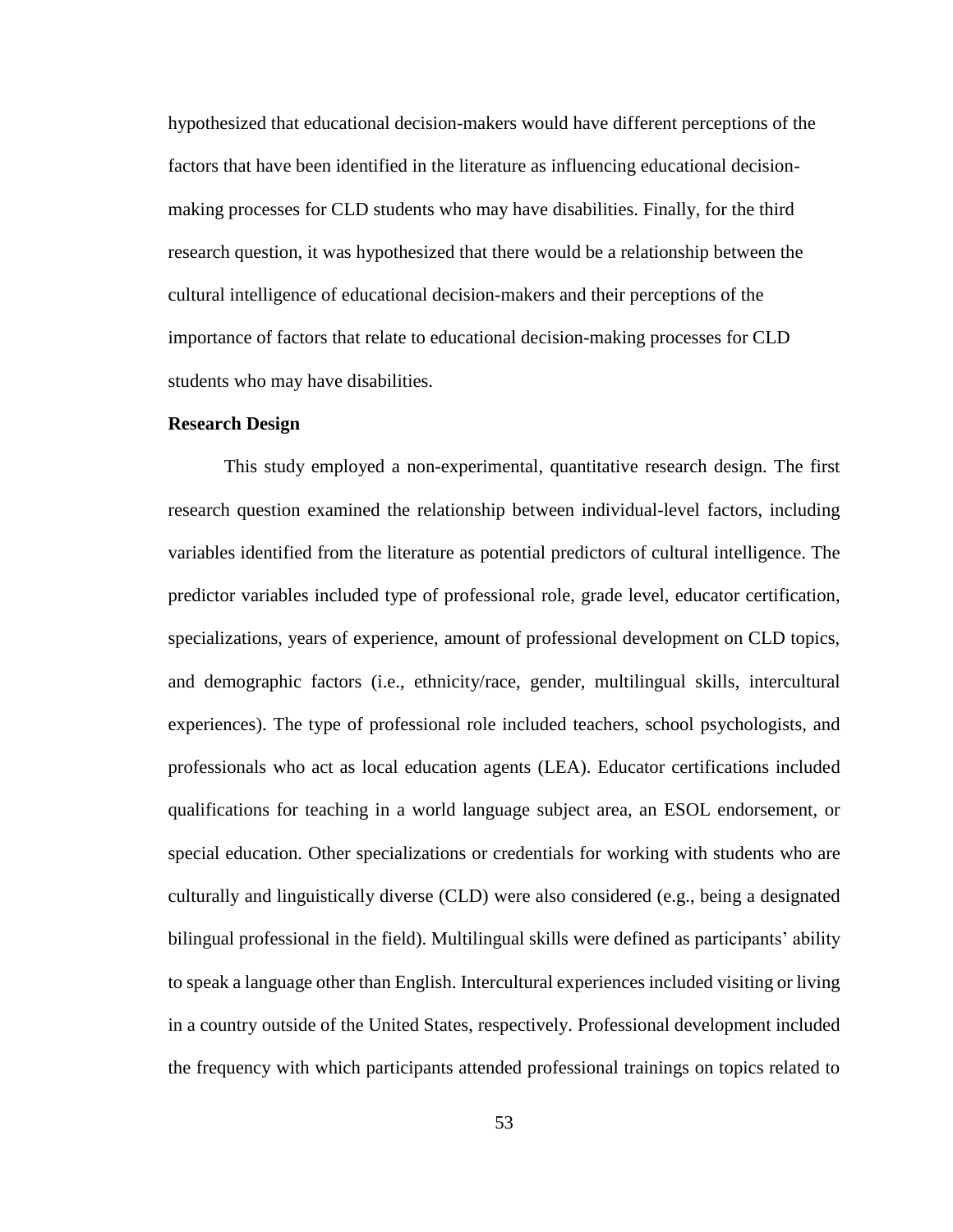cultural and linguistically diverse students (e.g., ESOL strategies, engaging minority students). Additional variables were also examined (i.e., ethnicity/race, gender, grade level, years of experience). The second research question aimed to investigate the perceptions of different educational decision-makers regarding factors that relate to educational decisionmaking processes for CLD students who may have disabilities. The final research question explored the relationship between the cultural intelligence of educational decision-makers and their perceptions of the importance of factors that relate to educational decisionmaking processes.

# **Participants**

Convenience sampling methods were used to recruit educational professionals practicing in Broward County Public Schools, a large, urban school district in south Florida with a large population of CLD students. The school district this study was conducted at serves a population of approximately  $270,000$  students. It is the  $6<sup>th</sup>$  largest school district in the United States and the  $2<sup>nd</sup>$  largest in the state of Florida. Of the student population, 12.5% of students are identified as being English language learners and 12.8% include students with disabilities. Table 1 outlines district-level student demographics reported for the 2017-2018 school year.

Table 1

#### *District-Level Student Demographics*

| Category                         | Number of Students | Percent |
|----------------------------------|--------------------|---------|
| White                            | 139,325            | 51.3    |
| <b>Black or African American</b> | 109,338            | 40.3    |
| Native American/Native Alaskan   | 2,091              | 0.8     |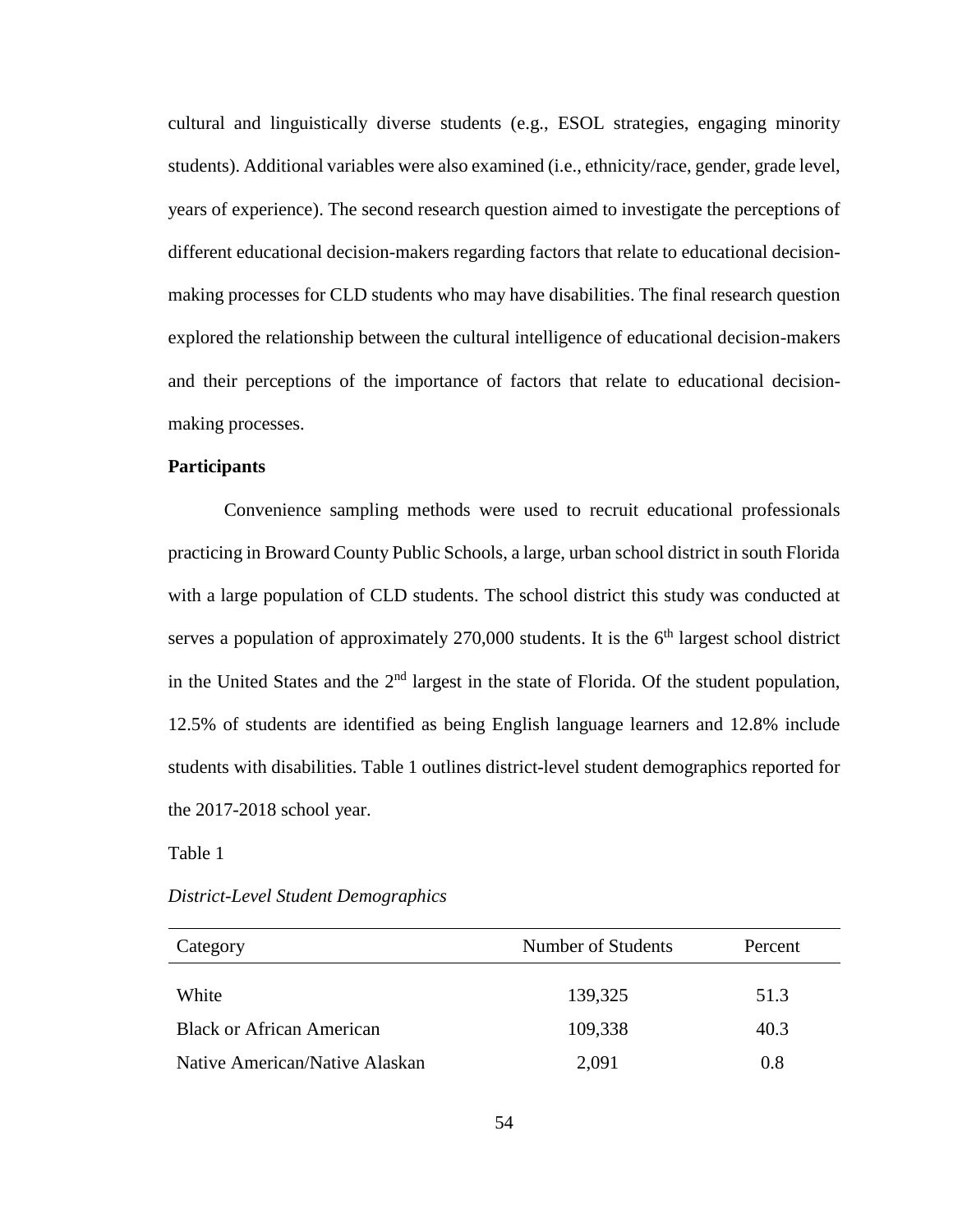| Asian                               | 10,255  | 3.8  |
|-------------------------------------|---------|------|
| Native Hawaiian/Pacific Islander    | 581     | 0.2  |
| Multiracial                         | 9,927   | 3.7  |
| <b>Hispanic or Latino Ethnicity</b> | 91,725  | 33.8 |
| <b>English Language Learners</b>    | 34,065  | 12.5 |
| Free or Reduced Lunch               | 170,266 | 62.7 |
| <b>Students with Disabilities</b>   | 34,822  | 12.8 |
| Male                                | 139,755 | 51.5 |
| Female                              | 131,762 | 48.0 |

For the purpose of this current study, the researcher aimed to sample at least 100 practicing education professionals. This included teachers, school psychologists, and professionals who act as LEA. In the county this study was conducted and for the purpose of the research, LEA refers to the school-based professional who is referred to as a specialist in special education and acts as the designated LEA in order to coordinate all meetings regarding students with disabilities. The online survey was sent to approximately 721 participants. A total of 126 participants responded to the online survey. Respondents who did not indicate currently holding a position in instruction, school psychology, or as a local education agent were excluded from the sample (e.g., administrators, behavior specialists, teacher assistants). Incomplete surveys were also removed. The final sample consisted of 120 participant responses.

# **Data Collection**

Participants were recruited from Broward County Public Schools via district employee emails. To recruit potential participants in instructional positions, individual principals of three district schools were contacted and asked to distribute to instructional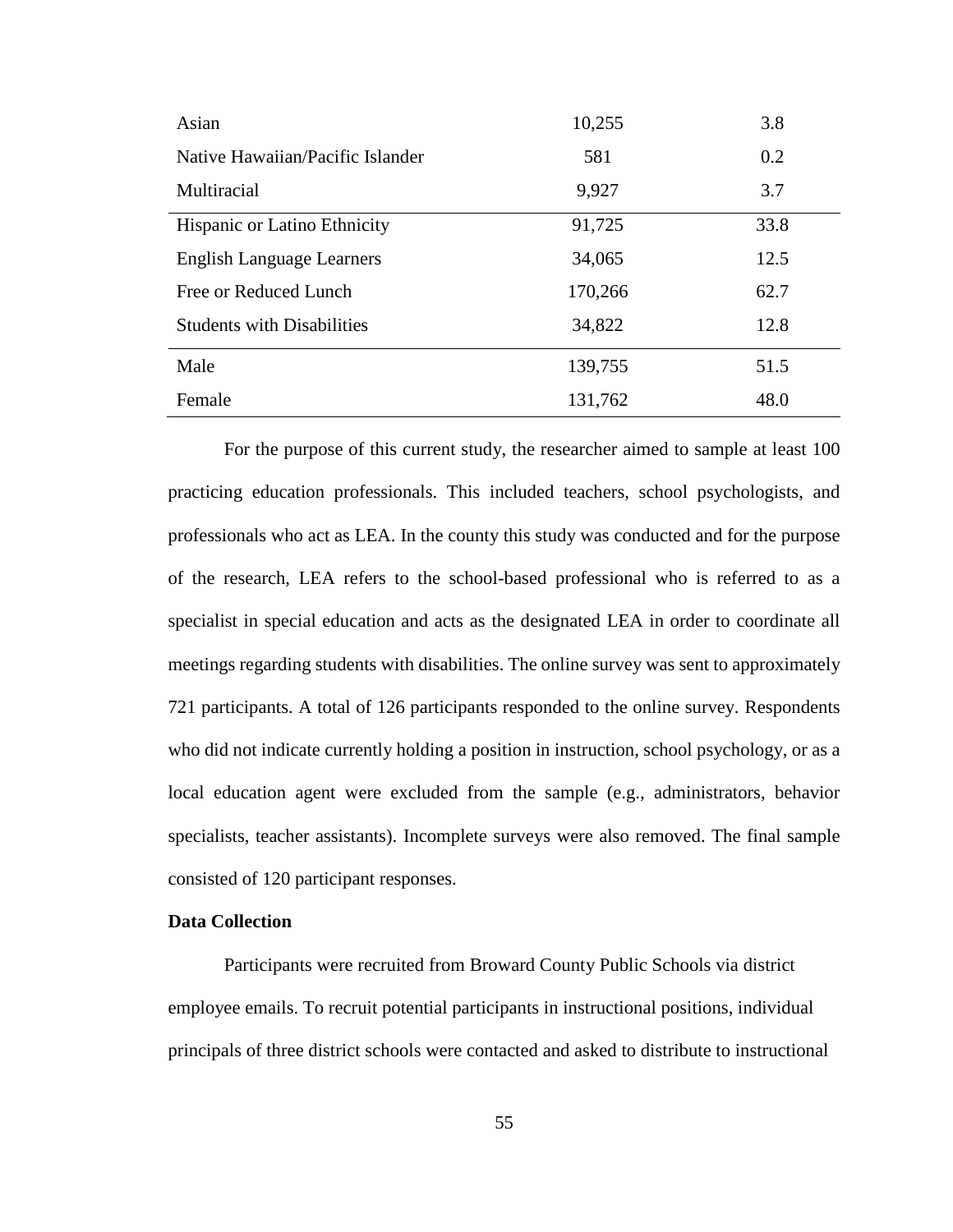staff the recruitment email with the online survey link. This included two elementary schools and a combined elementary and middle school. Similar procedures were followed to recruit school psychologists and local education agents from their respective departments. District administrators from the psychological services and exceptional student education departments were contacted and asked to distribute the recruitment email with the online survey link to school psychologists and local education agents on staff.

Research materials included a sociodemographic questionnaire, the Cultural Intelligence Scale, additional items assessing perceptions of educational decision-making for CLD students, and the Socially Desirable Response Set Five-Item Survey (SDRS-5). Instruments are outlined in the appendix. The online survey tool Qualtrics was used to distribute the research materials to participants in an online survey format. An online platform was selected as online surveys aid in the recruitment of participants, ensure efficient distribution of survey materials, allows participants to complete the survey at a convenient time, and facilitates organization and analysis of survey responses (Evans  $\&$ Mathur, 2005; Van Selm & Jankowski, 2006). It should be noted that limitations to online survey methodologies that may affect response rates include technological considerations (e.g., issues with connectivity), unclear administration instructions, and emails being viewed as spam (Evans & Mathur, 2005). Given that online surveys are selfadministered, Evans and Mathur further note that they may also lack the depth that is provided by other methodologies such as interviews. To address these limitations and minimize non-response rates, the researcher followed recommendations by Evans and Mathur as well as Van Selm and Jankowski such as maintaining participants' identifying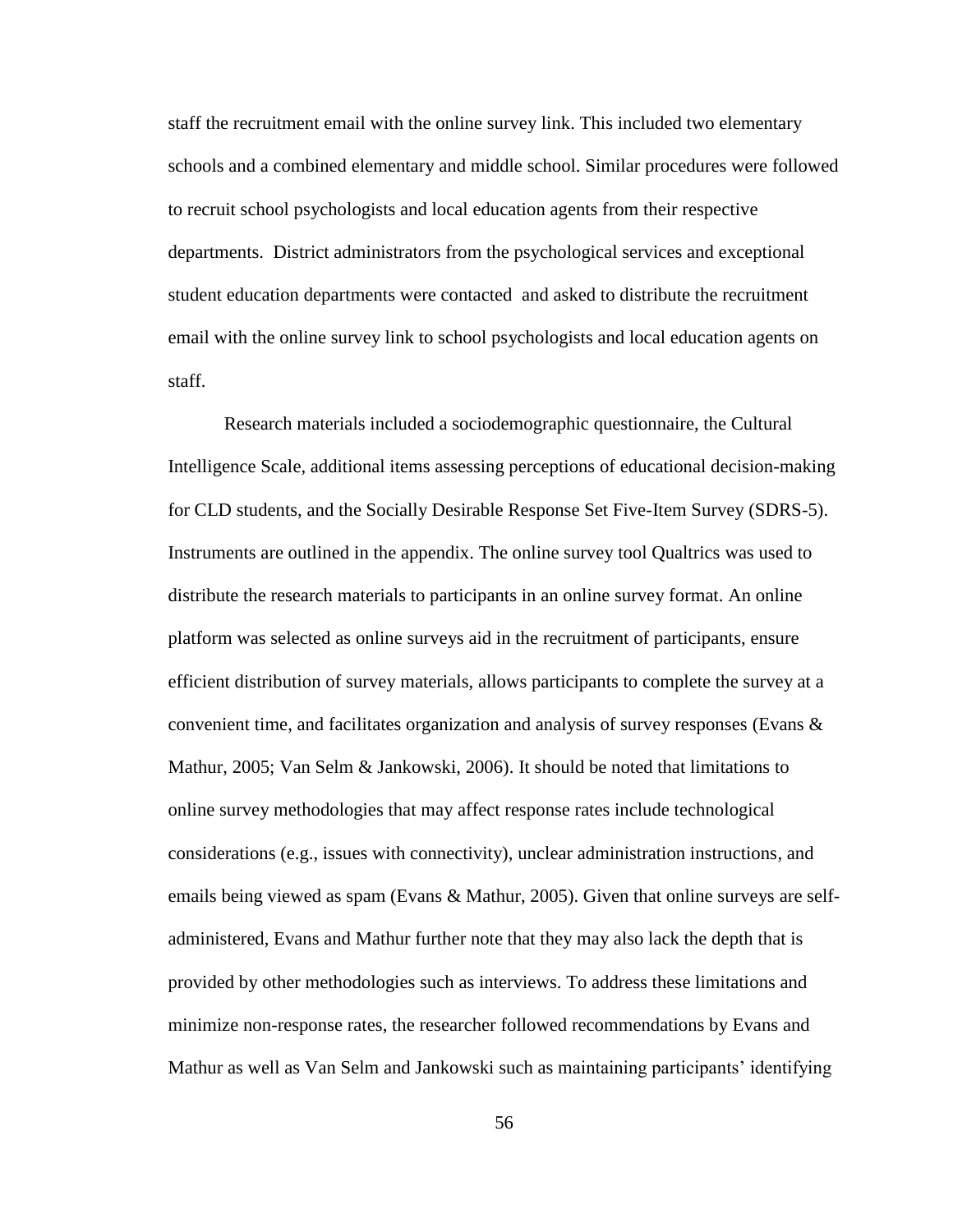information confidential and anonymous and sending follow up reminder emails. A pretest was also completed of the survey link to ensure clarity of instructions and accessibility of the online link.

**Cultural Intelligence Scale**. This 20-item, self-report scale assesses cultural intelligence across four dimensions: metacognitive (four items), cognitive (six items), motivational (five items), and behavioral (five items). The metacognitive dimension is defined as the higher-order mental processes that are involved in individuals' awareness of their cultural knowledge when engaged in culturally diverse interactions (Ang & Van Dyne, 2015; Van et al., 2007). The cognitive dimension examines the extent of an individual's cultural knowledge. The motivational dimension involves an individual's drive to expand his or her knowledge of and engagement in culturally diverse situations. Finally, the behavioral dimension assesses an individual's ability to demonstrate culturallyappropriate verbal and nonverbal behaviors. Responses are solicited through a seven-point Likert scale:  $1 =$  strongly disagree,  $2 =$  disagree,  $3 =$  disagree somewhat,  $4 =$  neither agree nor disagree,  $5$ =agree somewhat,  $6$ = agree, and  $7$  = strongly agree. Higher scores represent higher levels of cultural intelligence.

The Cultural Intelligence Scale is considered a theoretically-based and empirically supported measures of cultural intelligence (Ang et al., 2007; Van Dyne et al., 2008). Confirmatory factor analysis yielded factor loadings ranging from .52 to .80. Reliability was reported to range from .70 to .86. The corrected item-to-total correlations supported strong internal consistency, with coefficients ranging from .47 to .71. The composite reliabilities for each of the dimensions of cultural intelligence further ranged from .72 to .86. Evidence supports the discriminant validity, construct validity, and incremental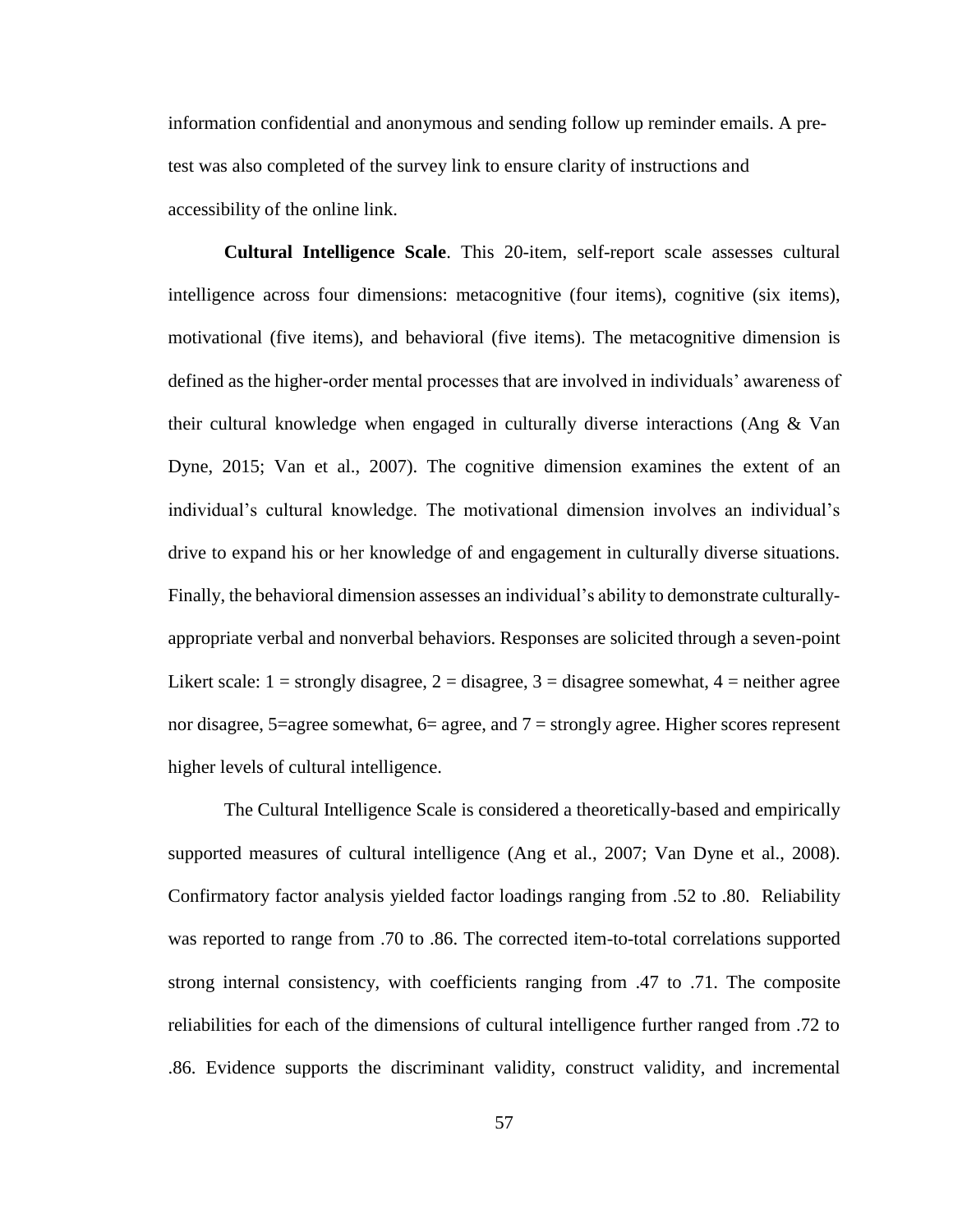validity of the Cultural Intelligence Scale (Ang et al., 2007; Koh, Ang, & Van Dyne, 2015). This measure has additionally been cross validated across samples, times, methods (i.e., peer-report observations of cultural intelligence), and countries (e.g., Singapore, United States). Aligned with the purpose of this study, Collins et al. (2016) established the internal consistency, reliability, and convergent validity of the Cultural Intelligence Scale for use within the educational arena. When validated with a sample of education professionals, principle axis or common factor analysis yielded item communalities that ranged from .37 to .74. Cronbach's alpha coefficients ranged from .82 to .92, indicating acceptable to high reliability. Overall, Collins et al. (2016) concluded that the Cultural Intelligence Scale was applicable for use with educational professionals. For the current study, the Cronbach's alpha coefficient for the overall Cultural Intelligence Scale was .91, which indicated high reliability. Alpha coefficients for the metacognitive ( $\alpha = .85$ ) and motivational ( $\alpha = .82$ ) dimensions yielded acceptable reliabilities while the cognitive ( $\alpha$  = .90), and behavioral ( $\alpha$ = .90) dimensions further indicated high reliability. Permission to use the Cultural Intelligence Scale was obtained from the second author via electronic communication.

**Perceptions of Education Professionals**. A researcher-created instrument was developed to assess the perceptions of education professionals on the importance of factors that relate to educational decision-making for students who are CLD. Factors were identified from the literature pertaining to pre-referral/referral and eligibility determination decisions as it relates to CLD students. This included school-level factors (e.g., availability of resources, school-wide policies and procedures, and school-based team dynamics) as well as professional-level factors (e.g., the knowledge and skills teachers and evaluation specialists have for working with CLD students).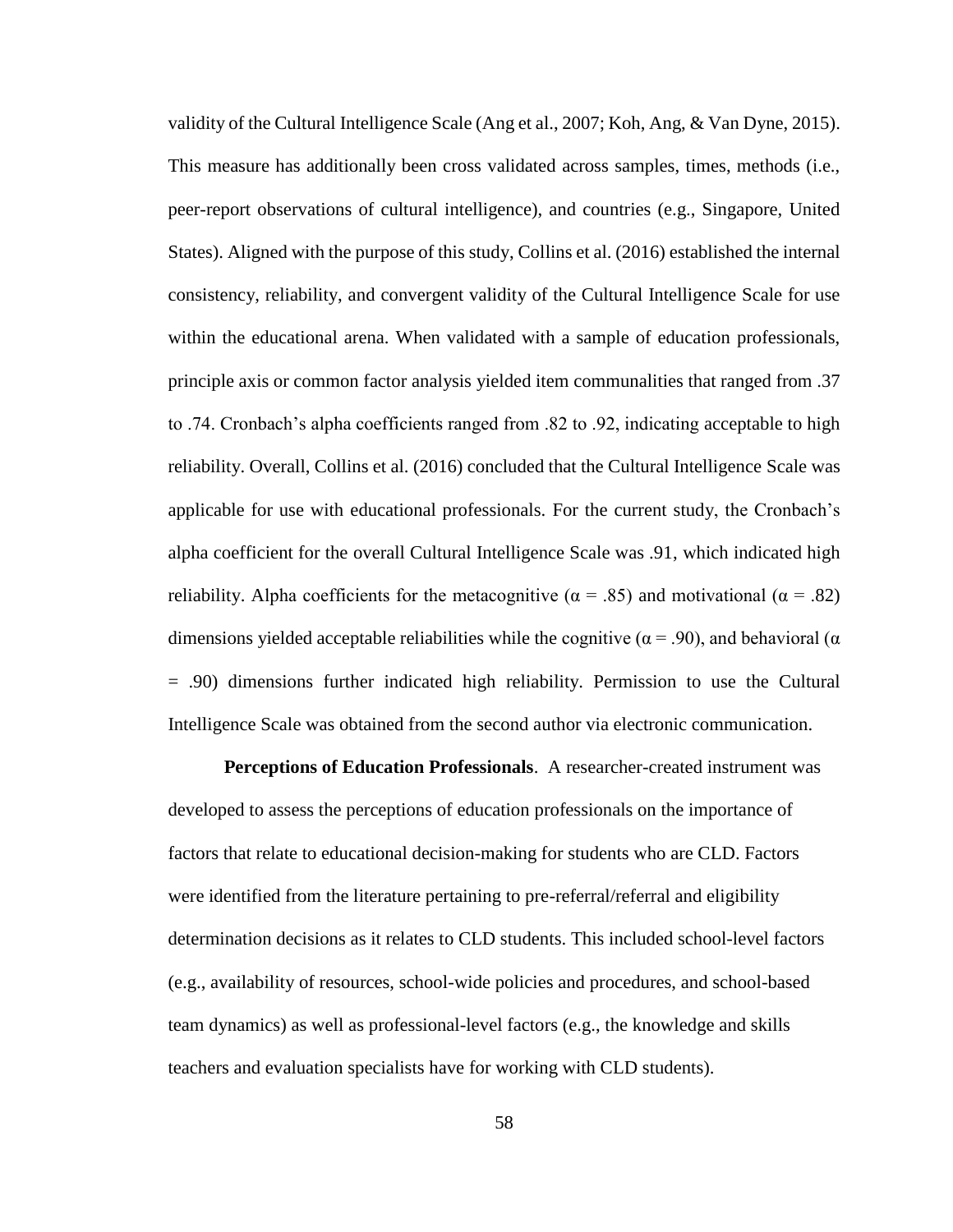Prior to administering the researcher-created instrument as part of the main study, a pilot study was completed for the purpose of validating the instrument. This consisted of an expert panel review process and cognitive interviews. To establish content validity and ensure that the developed items addressed the content area of interest, an expert review panel process was implemented based on recommendations in the literature (e.g., Davis, 1992; Rubio, Berg-Weger, Tebb, Lee, & Rauch, 2003). This process involved the selection of a recommended three to ten individuals with expertise in the discipline of interest including research or work-related experience. Expert panelists served to provide feedback on the clarity and appropriateness of the items. For the purpose of the study, five individuals were selected based on their expertise in the field of education, including involvement in special education decision-making or knowledge of CLD students. These individuals included an expert in instrument validation, an individual with a doctoral degree in special education, an individual with a doctoral degree in school psychology, a bilingual school psychologist, an LEA, and a school-based specialist in Response to Intervention (RTI). The expert panel was asked to rate each item for clarity and relevancy based on a four-point Likert scale adapted from Rubio et al. (2003). Expert panel members were also asked to provide additional feedback such as suggestions for adding, rewording, or deleting factors. The ratings and feedback obtained from the expert panel served to revise the items prior to conducting cognitive interviews.

Upon completion of the expert panel process, cognitive interviews were completed with four additional participants in the field of education including school psychologists and teachers. Cognitive interviews are a method of pre-testing and revising surveys based on a "think aloud" interview process wherein participants read survey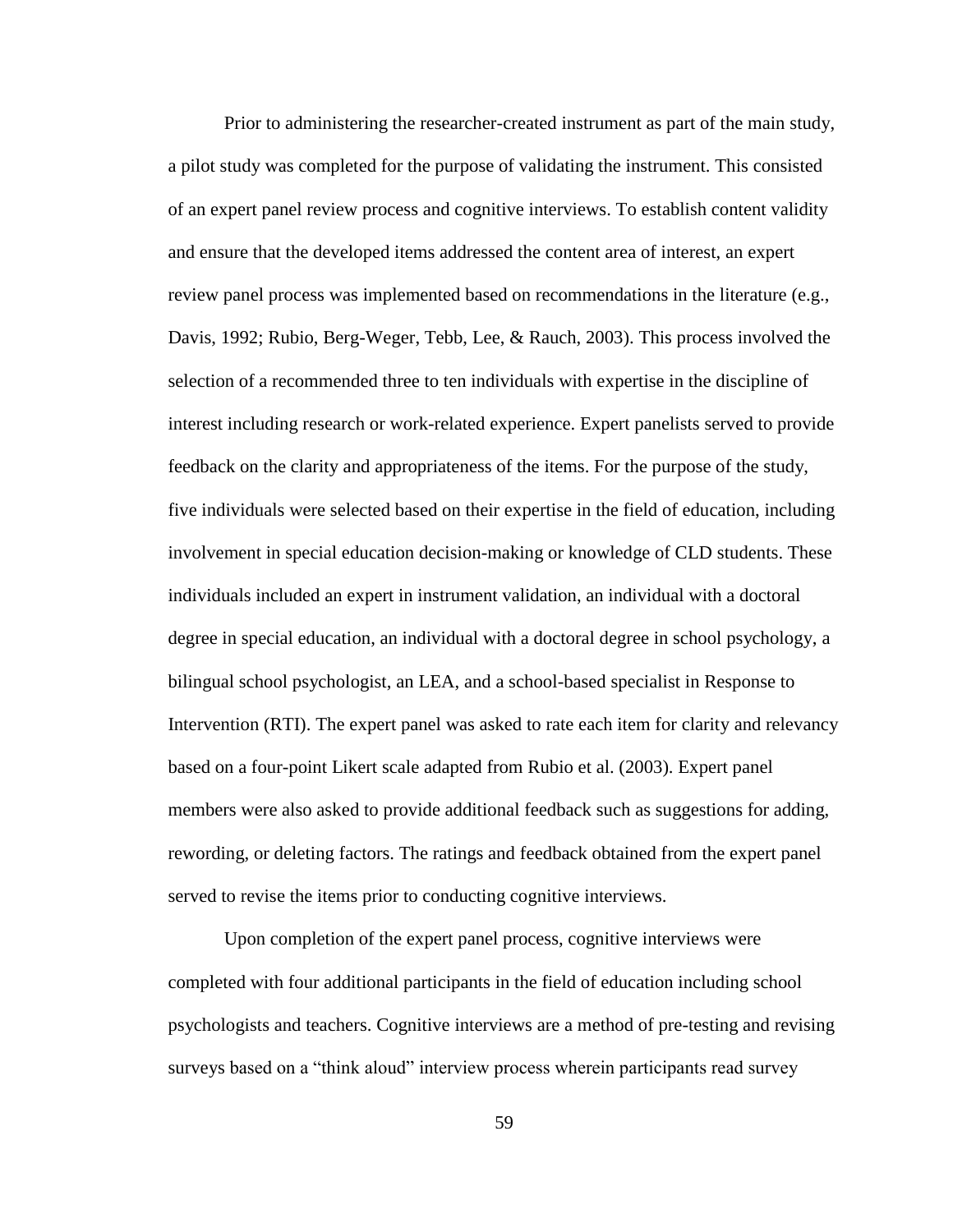items aloud and verbalize their thought process as they respond (Desimone & Le Floch, 2004). Cognitive interviews provide insight into participants' understanding and reasoning of survey items to ensure that the survey is measuring what the researcher intended. This in turn improves their validity and reliability. Following guidelines from Desimone and Le Floch (2004), participants were asked to read each item in the researcher-created instrument aloud while "thinking aloud" about each item. Participants were asked follow-up questions such as, "What do you think this question is asking you?", "Can you tell me more about your response to this question?", and "What were your thoughts when you marked the question that way?" The cognitive interviews were audio recorded and transcribed for analysis. Revisions and improvements to the survey were made to address any areas needing clarification before completing the cognitive interview with the next participant. The interviews were expected to take up to two hours.

To assess the reliability of the research-created instrument, Cronbach's alpha coefficients were calculated for items addressing factors related to pre-referral/referral and eligibility determination, respectively. The pre-referral/referral item set ( $\alpha$  = .82) and the eligibility determination item set ( $\alpha$  = .76) each consisted of 6 items. The alpha coefficients indicate acceptable reliability for the researcher-created instrument.

The final instrument consisted of 6 items related to pre-referral/referral decisions and 6 items related to eligibility determination. Participants rated the importance of each factor on a four-point Likert scale:  $1 = not$  important,  $2 =$  somewhat important,  $3 =$ important, 4 = very important. Participants' also self-reported on a scale ranging from 1 (i.e., lowest level of confidence) to 10 (i.e., highest level of confidence) their confidence for making decisions during pre-referral/referral processes or eligibility determination for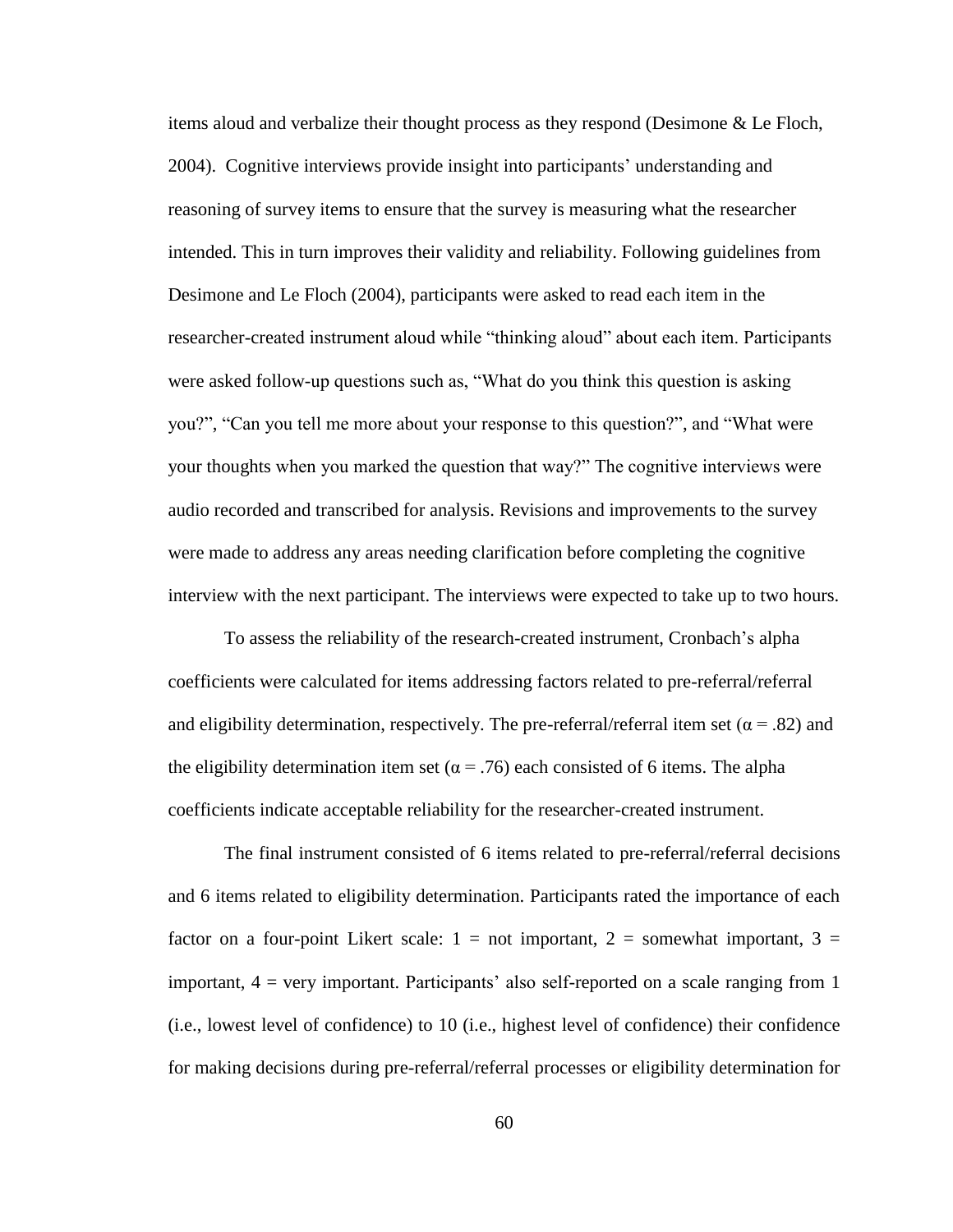CLD students who may have disabilities. Finally, open-ended questions were included for participants to add other factors they perceived as impacting educational decision-making.

**Socially Desirable Response Set Five-Item Survey (SDRS-5).** Hays, Hayashi, and Stewart (1989) define social desirability as the tendency of individuals to respond in a manner that reflects behaviors or attitudes that they perceive to be socially appropriate. This tendency can influence self-report measures as participants may respond in a manner that they perceive to be acceptable. Specifically, Larson and Bradshaw (2017) emphasize the importance of addressing social desirability bias in cultural competence research. Thus, to control for social desirability for the purpose of the present study, participants also completed the Socially Desirable Response Set Five-Item Survey (SDRS-5), which is brief, five-item measure for assessing social desirability. The SDRS-5 yielded Cronbach alpha coefficients of 0.66 for the original sample and 0.68 for the crossvalidation sample while test-retest reliability was reported to be 0.75 (Hays et al., 1989).

## **Data Analysis**

The collected data was analyzed using the Statistical Package for the Social Sciences (SPSS). The first research question was examined through correlational and multiple regression analyses of individual-level factors as predictors of cultural intelligence. To produce an overall cultural intelligence score, an average of the responses was first calculated for items in each of the four subscale dimensions of the Cultural Intelligence Scale (i.e., metacognitive, cognitive, motivational, and behavioral). An overall score was calculated by averaging the average scores of each of the four dimensions of the Cultural Intelligence Scale. The individual-level factors included demographic factors (i.e., ethnicity/race, gender, multilingual skills, and intercultural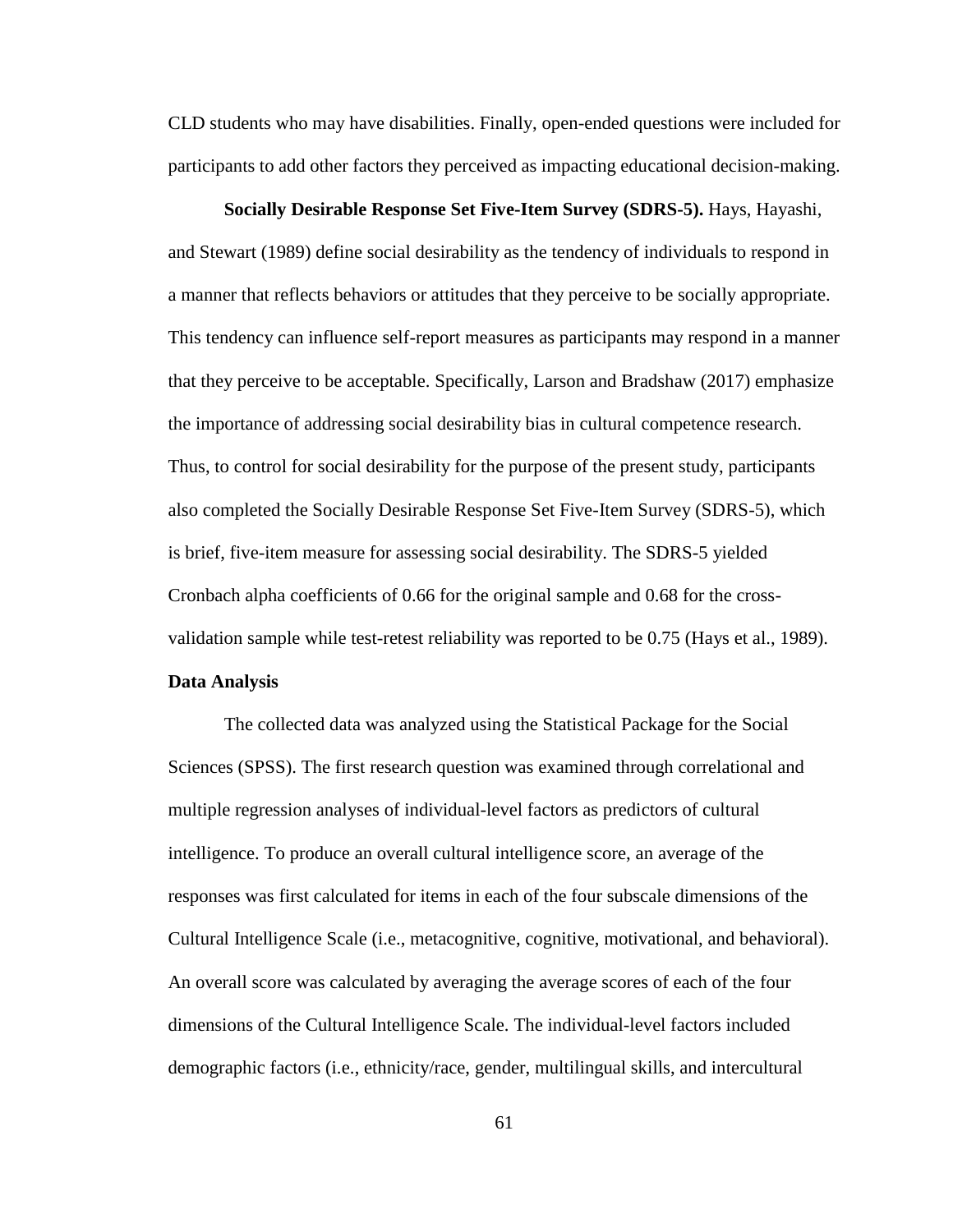experiences) and professional experiences (i.e., type of professional role, grade level, educator certification, specialization, years of experience, amount of professional development on CLD topics). Demographic factors were entered simultaneously in the first regression conducted as were professional experiences in the second regression. To control for the potential influence of social desirability on cultural intelligence, this variable was also simultaneously entered in each regression conducted.

The second research question was addressed via descriptive analysis and independent samples t-tests to explore the perceptions of different educational decisionmakers on the factors that relate to educational decision-making processes for CLD students who may have disabilities. Items from the researcher-created instrument were aggregated to create two independent variables based on participants' perceptions of the importance of factors that relate to educational decision-making for pre-referral/referral processes and eligibility determination, respectively. Participants' self-reported confidence for making decisions during pre-referral/referral processes and eligibility determination for students who are culturally and linguistically diverse was additionally analyzed via an independent samples t-test. Thematic analysis of open-ended questions was conducted following recommendations from Braun and Clarke (2012). Responses were coded, labeled, and grouped by themes accordingly. Each theme was then coded with a numeric value. The frequency of each theme was calculated via SPSS.

The third research question was examined via correlational analysis and a simple linear regression of the relationship between cultural intelligence and participants' perceptions of the importance of factors that relate to educational decision-making processes for CLD students who may have disabilities. As part of the linear regression,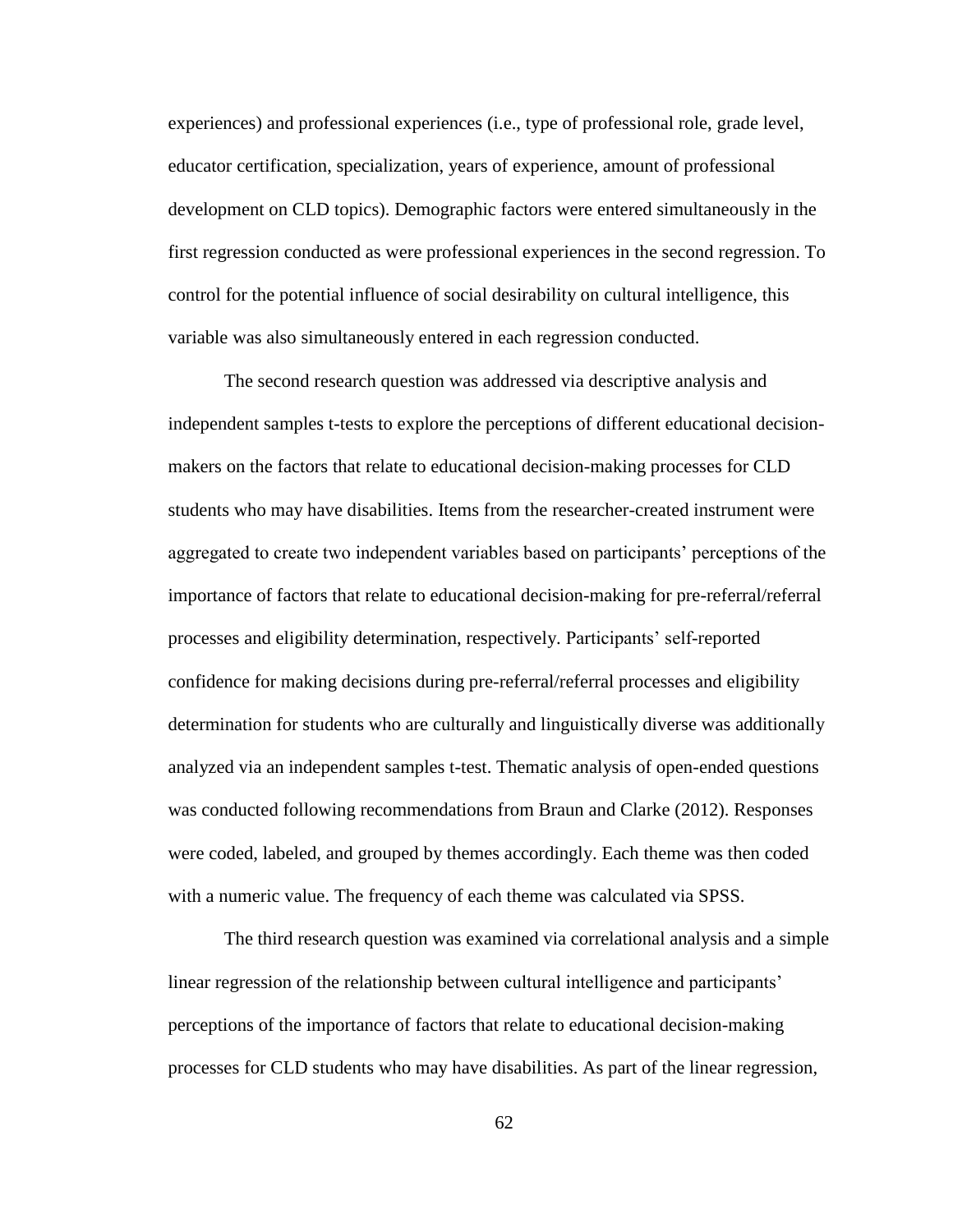cultural intelligence was examined as a predictor of participants' perceptions of the importance of factors that relate to decision-making for CLD students. In the first regression, cultural intelligence was entered as the predictor variable and the aggregated survey items for factors related to pre-referral/referral processes were entered as the outcome variable.

# **Summary**

This study purported to explore the cultural intelligence of educational decisionmakers as well as their perceptions of the importance of factors that relate to educational decision-making for CLD students. The aim of this study was to expand the literature on the cultural competence of educational decision-makers as well as the understanding of factors that in educational decision-making for CLD students. Participants were sampled from a large, urban school district in south Florida with a large population of CLD students. Participants included education professionals engaged in educational decisionmaking, including teachers, school psychologists, and local education agents. The research questions explored the cultural intelligence of these educational decision-makers as well as their perceptions of the importance of factors that relate to educational decision-making processes for CLD students who may have disabilities. To do so, this study drew upon a non-experimental, quantitative research design.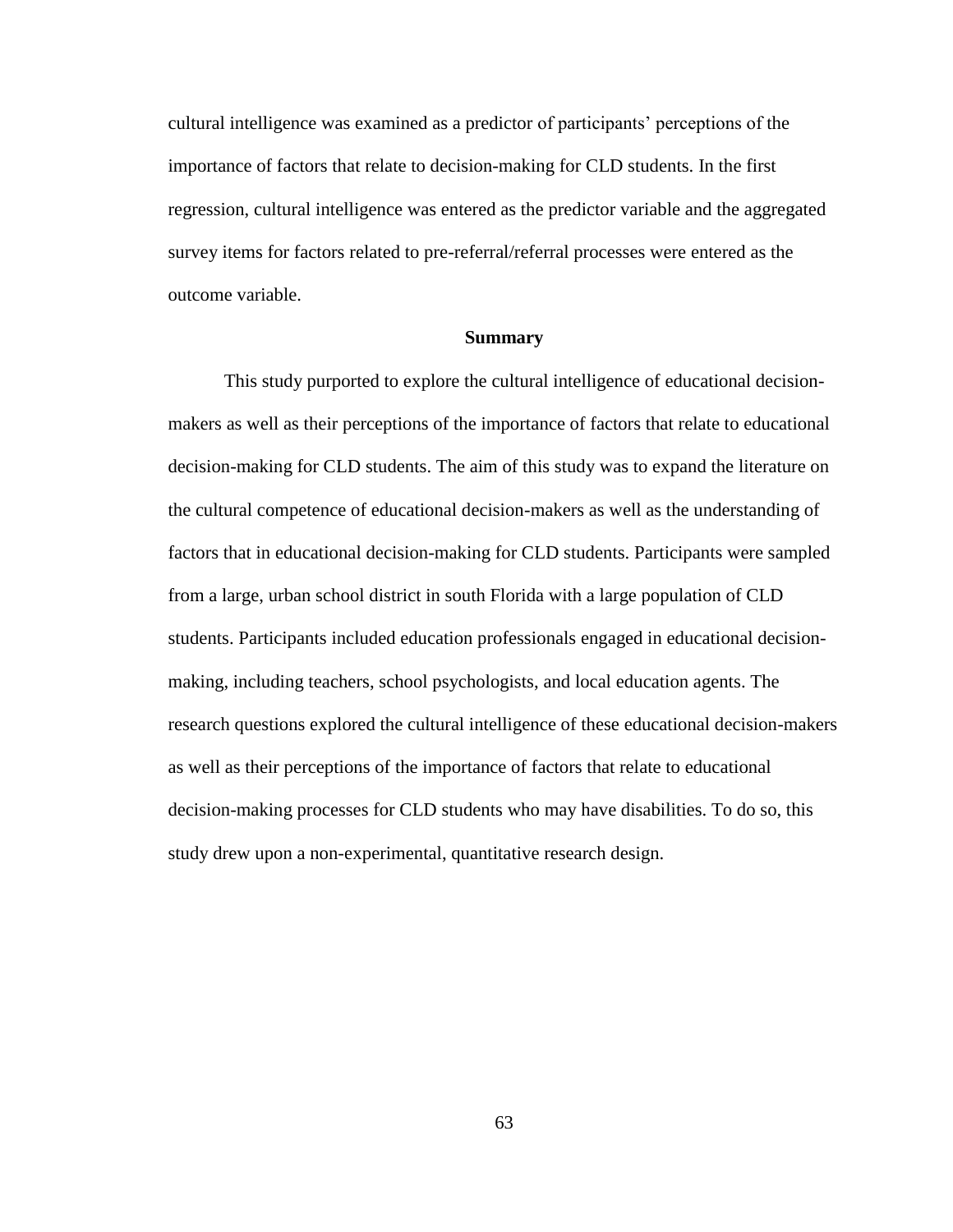#### **Chapter IV**

# **RESULTS**

The purpose of the present study was to explore the cultural intelligence of educational decision-makers and their perceptions of the importance of factors that relate to educational decision-making for CLD students who may have disabilities. This consisted of an examination of individual-level factors that may potentially predict the cultural intelligence of educational decision-makers: individual professional experiences (i.e., type of professional role, grade level, educator certification, specialization, years of experience in education, and amount of professional development on CLD topics) and demographic factors (i.e., ethnicity/race, gender, multilingual skills, and intercultural experiences). This study also explored the perceptions of educational decision-makers regarding factors in educational decision-making such as in pre-referral/referral processes and eligibility determination. The three research questions were as follows:

- 1. To what extent do individual-level factors predict the cultural intelligence of educational decision-makers?
	- a. Do individual demographic factors (i.e., ethnicity/race, gender, multilingual skills, intercultural experiences) predict the cultural intelligence of educational decision-makers?
	- b. Do individual professional experiences (i.e., type of professional role, grade level, educator certification, specialization, years of experience in education, and amount of professional development on CLD topics) predict the cultural intelligence of educational decision-makers?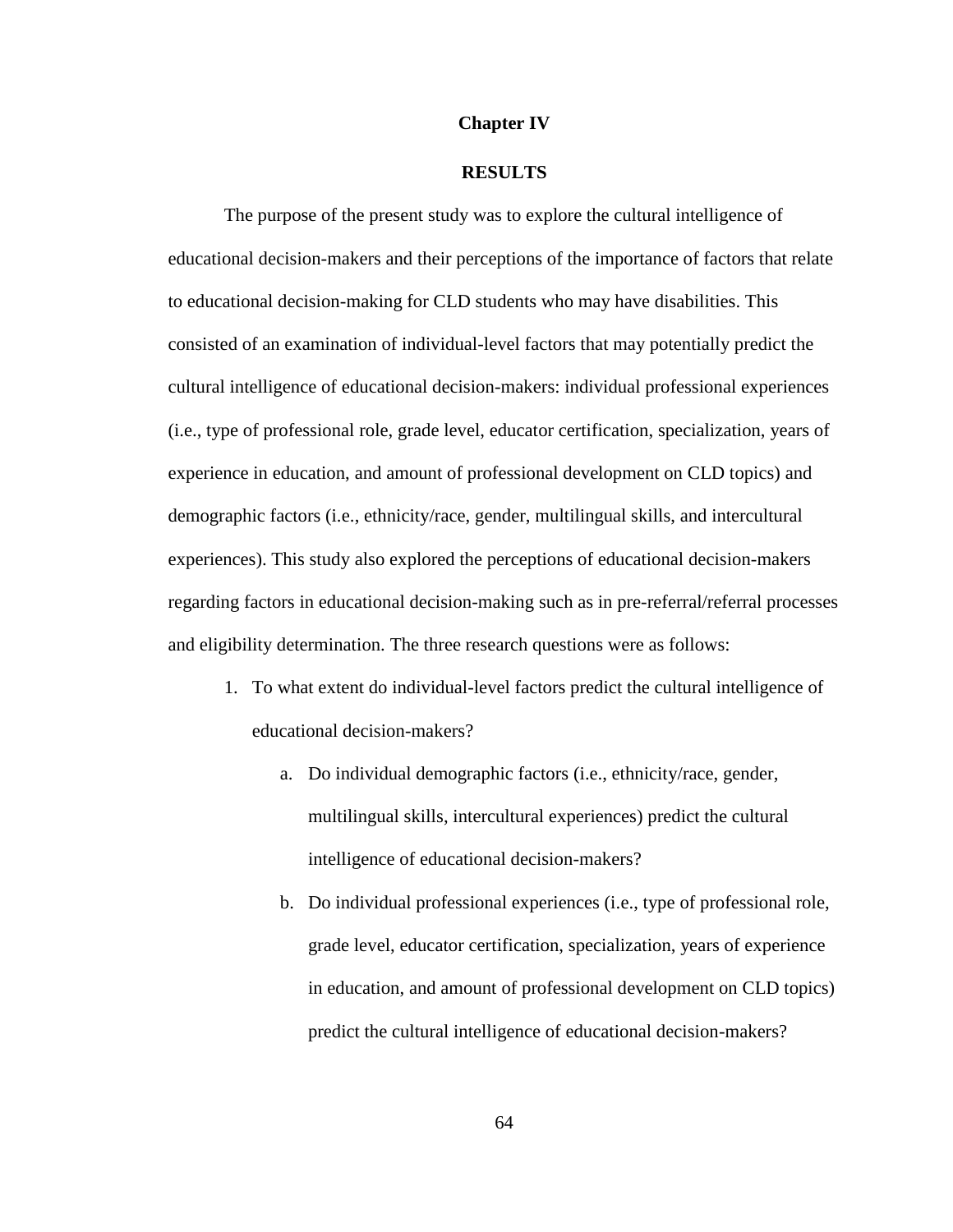- 2. How do educational decision-makers perceive factors that relate to educational decision-making processes for CLD students who may have disabilities?
- 3. Is there a relationship between the cultural intelligence of educational decision-makers and their perceptions of the importance of factors that relate to educational decision-making processes for CLD students who may have disabilities?

For the first research question, it was hypothesized that individual-level factors would predict the cultural intelligence of educational decision-makers. It was further hypothesized for the subsequent research question that educational decision-makers would have different perceptions of the importance factors that have been identified in the literature as influencing educational decision-making processes for CLD students. Finally, it was hypothesized that there would be a relationship between the cultural intelligence of educational decision-makers and their perceptions of the importance of factors that relate to educational decision-making processes for CLD students who may have disabilities.

#### **Descriptive Analysis**

Selected statistics from the descriptive analysis of demographic factors and professional experiences are presented in Table 2. Analysis of demographic factors revealed that participants included males (7.5%) and females (90.8%) of various racial and ethnic backgrounds. Most participants identified as White, Non-Hispanic (52.5%, *n*=63); Hispanic (25.8%, *n*=31); or Black or African American (18.3%, *n*=22). Results further revealed that 38.3% (*n*=46) of participants indicated fluently speaking a language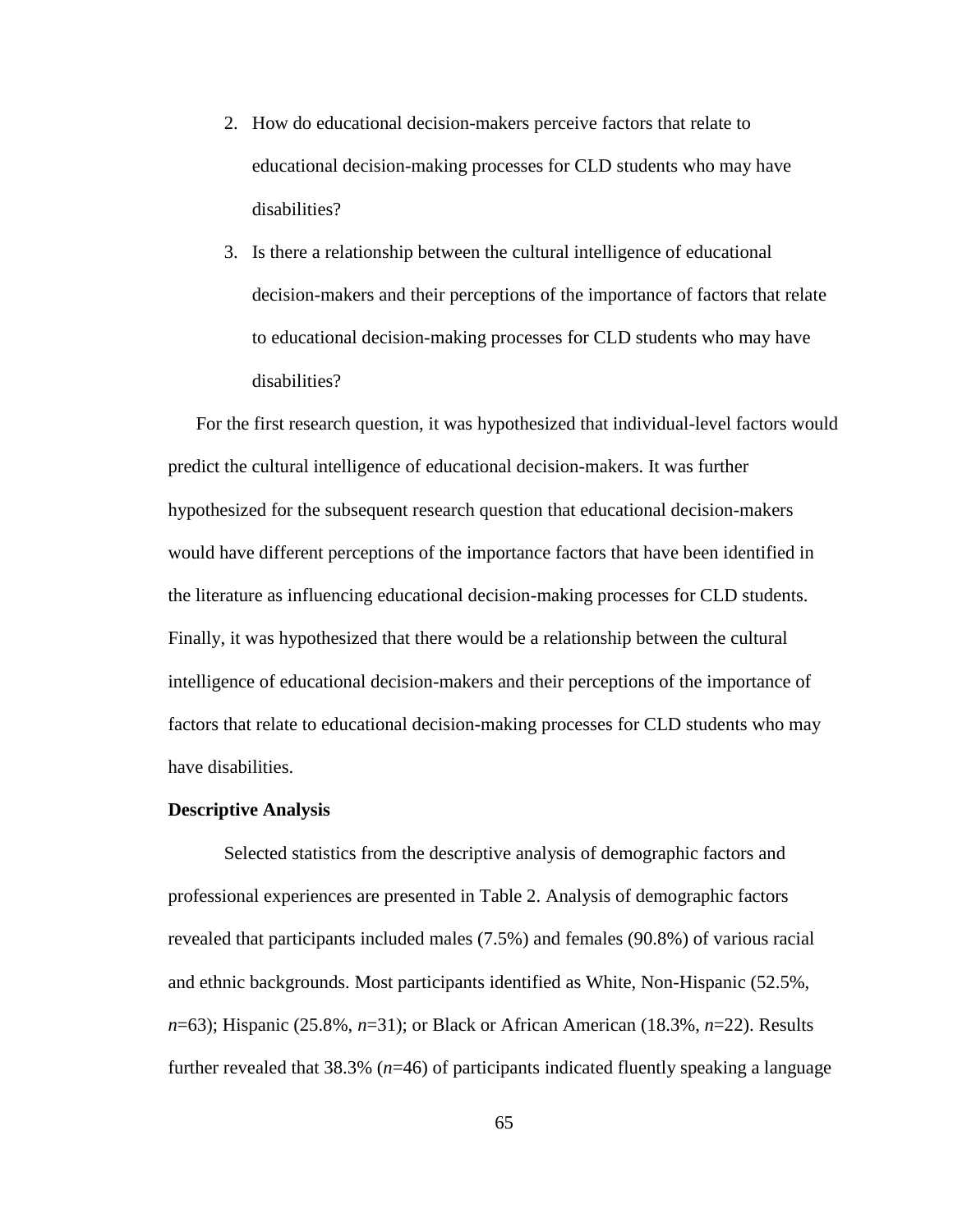other than English; 25.8% (*n*=31) reported having lived in a country outside of the United States; and 95.8% ( $n=115$ ) reported having visited a country outside the United States.

In terms of participants' professional experiences, 56.7% (*n*=68) of participants were school psychologists, 23.3% (*n*=28) were local education agents, and 20% (*n*=24) held an instructional position. Participants had an average of 15.8 years of experience in the field of education (*SD*=8.72). Participants reported working at the elementary (27.5%;  $n = 33$ ), middle (14.2%;  $n = 17$ ), and high school (5%;  $n = 6$ ) grade levels with most participants working with multiple grade levels (53.3%; *n* = 64). The highest level of education attained by participants was a doctorate degree  $(11.7\%; n = 14)$ ; while an educational specialist degree was the most common degree earned (46.7%; *n* = 56). Sixty percent (*n* = 72) of participants held an English for Speakers of Other Languages (ESOL) certification endorsement; 5.8%  $(n = 7)$  of participants held a certification to teach in a world language subject area; and 22.5% (*n* = 27) of participants reported holding a specialization or credential for working with students who are CLD such as being a designated bilingual professional in the field. Moreover, 21.7% (*n*=50) of participants held a certification in special education. The majority reported occasionally (56.7%, *n*=68) attending professional development trainings on topics related to CLD students. Table 2

| Factor              | Frequency | Percent |  |
|---------------------|-----------|---------|--|
| Gender              |           |         |  |
| Males               | 9         | 7.5     |  |
| Females             | 109       | 90.8    |  |
| Ethnicity           |           |         |  |
| White, Non-Hispanic | 63        | 52.5    |  |

*Descriptive Analysis of Demographic Factors and Professional Experiences*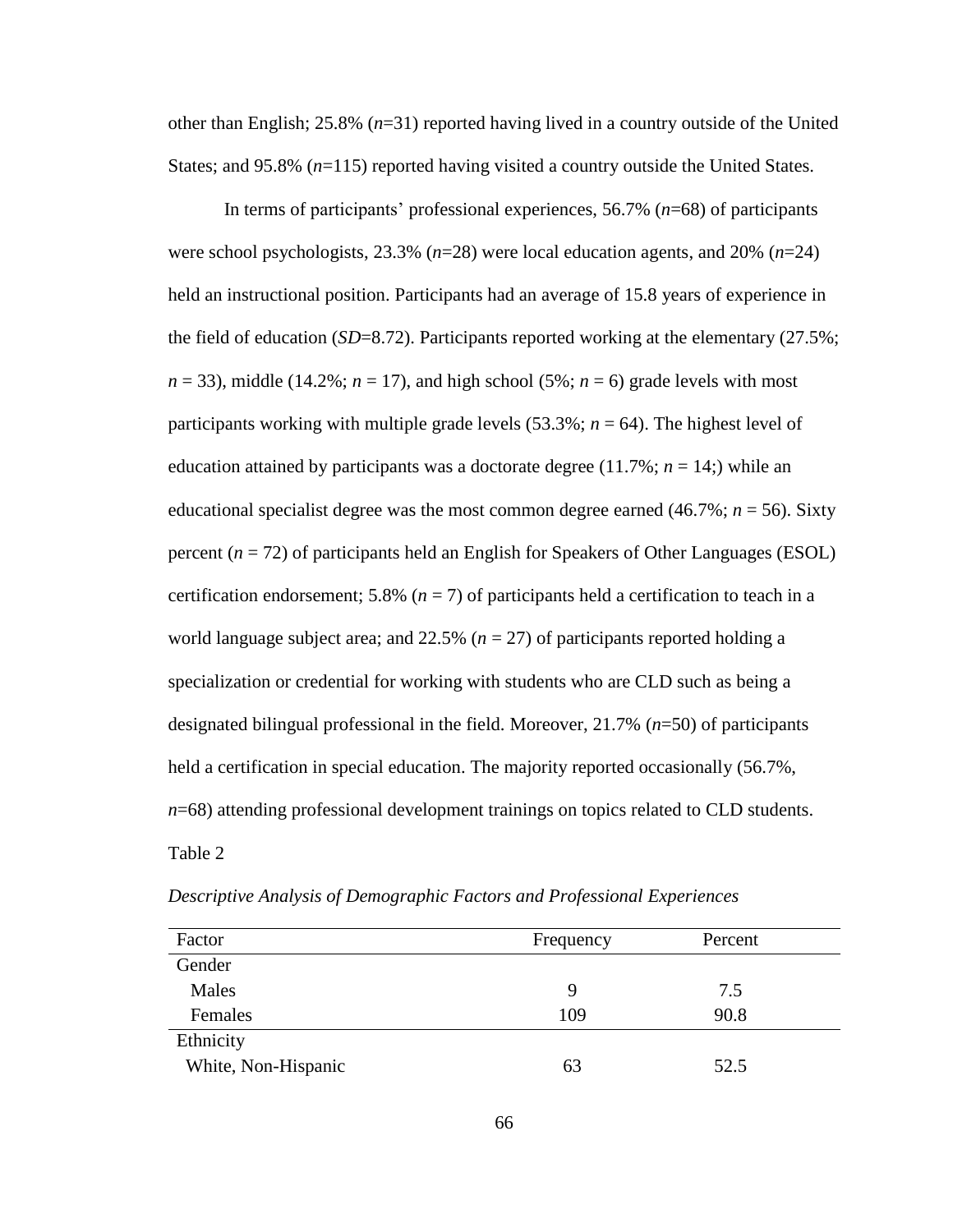| Hispanic                            | 31                       | 25.8              |
|-------------------------------------|--------------------------|-------------------|
| <b>Black or African American</b>    | 22                       | 18.3              |
| Native American/Native Alaskan      | $\overline{0}$           | $\overline{0}$    |
| Asian                               | 1                        | $\boldsymbol{.8}$ |
| Native Hawaiian/Pacific Islander    | $\theta$                 | $\boldsymbol{0}$  |
| Multiracial                         | 3                        | 2.5               |
| Professional Role                   |                          |                   |
| Instructional                       | 24                       | 20                |
| School Psychologist                 | 68                       | 56.7              |
| <b>Local Education Agents</b>       | 28                       | 23.3              |
| <b>Grade Level</b>                  |                          |                   |
| Elementary                          | 33                       | 27.5              |
| Middle                              | 17                       | 14.2              |
| High                                | 6                        | 5.0               |
| Multiple Levels                     | 64                       | 53.3              |
| Degree                              |                          |                   |
| Bachelor's                          | 23                       | 19.2              |
| Master's                            | 27                       | 22.5              |
| <b>Educational Specialist</b>       | 56                       | 46.7              |
| Doctorate                           | 14                       | 11.7              |
| Years of Experience in Education    |                          |                   |
| $1$ to $5$                          | 16                       | 13.3              |
| 6 to 10                             | 26                       | 21.7              |
| 11 to 15                            | 18                       | 15                |
| 16 to 20                            | 25                       | 20.8              |
| 21 to 25                            | 20                       | 16.7              |
| 26 or more                          | 15                       | 12.5              |
| <b>World Language Certification</b> |                          |                   |
| N <sub>o</sub>                      | 113                      | 94.2              |
| Yes                                 | $\overline{\mathcal{L}}$ | 5.8               |
| <b>ESOL</b> Endorsement             |                          |                   |
| N <sub>o</sub>                      | 47                       | 39.2              |
| Yes                                 | 72                       | 60.0              |
| Other CLD Specialization/Credential |                          |                   |
| N <sub>o</sub>                      | 90                       | 75.0              |
| Yes                                 | 27                       | 22.5              |
| Certification in Special Education  |                          |                   |
| N <sub>o</sub>                      | 67                       | 27.9              |
| Yes                                 | 52                       | 21.7              |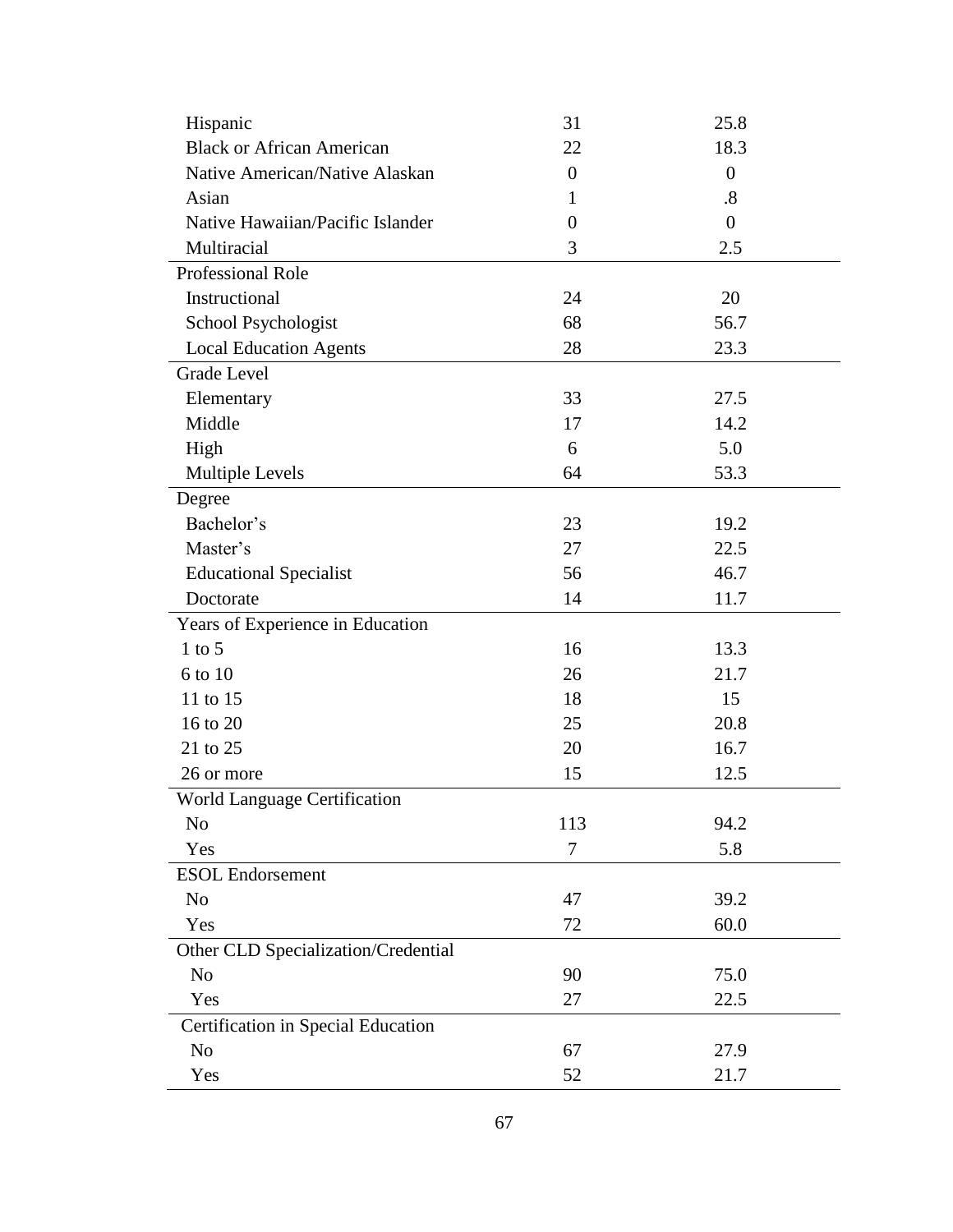| Professional Development on CLD topics  |     |      |
|-----------------------------------------|-----|------|
| Never                                   | 5   | 4.2  |
| Rarely                                  | 26  | 21.7 |
| Occasionally                            | 68  | 56.7 |
| Frequently                              | 21  | 17.5 |
| <b>Multilingual Skills</b>              |     |      |
| N <sub>o</sub>                          | 74  | 61.7 |
| Yes                                     | 46  | 38.3 |
| Lived Outside of the United States      |     |      |
| N <sub>o</sub>                          | 89  | 74.2 |
| Yes                                     | 31  | 25.8 |
| Visited a Country Outside of the United |     |      |
| <b>States</b>                           |     |      |
| N <sub>o</sub>                          | 5   | 4.2  |
| Yes                                     | 115 | 95.8 |

*Note*. CLD=Culturally and Linguistically Diverse; ESOL= English for Speakers of Other Languages.

Descriptive analysis of participants' responses to the Cultural Intelligence Scale was further conducted. Participants' cultural intelligence overall was on average 5.36 (*SD*=.77). Results for each dimension of cultural intelligence is summarized in Table 3.

Table 3

*Descriptive Analysis of Participants' Cultural Intelligence* 

| Factor                        | n   | M    | <i>SD</i> | Minimum | Maximum |
|-------------------------------|-----|------|-----------|---------|---------|
| Cultural Intelligence (Total) | 120 | 5.36 | .77       | 3.45    | 6.80    |
| Metacognitive                 | 120 | 6.04 | .80       | 1.00    | 7.00    |
| Cognitive                     | 120 | 4.48 | 1.13      | 1.83    | 7.00    |
| Motivational                  | 120 | 5.7  | .88       | 3.00    | 7.00    |
| Behavioral                    | 120 | 5.23 | 1.21      | 1.40    | 7.00    |

# **Quantitative Analysis**

# **Predictors of Cultural Intelligence**

Correlational and regression analyses served to examine individual-level factors as potential predictors of cultural intelligence. For each regression, demographic factors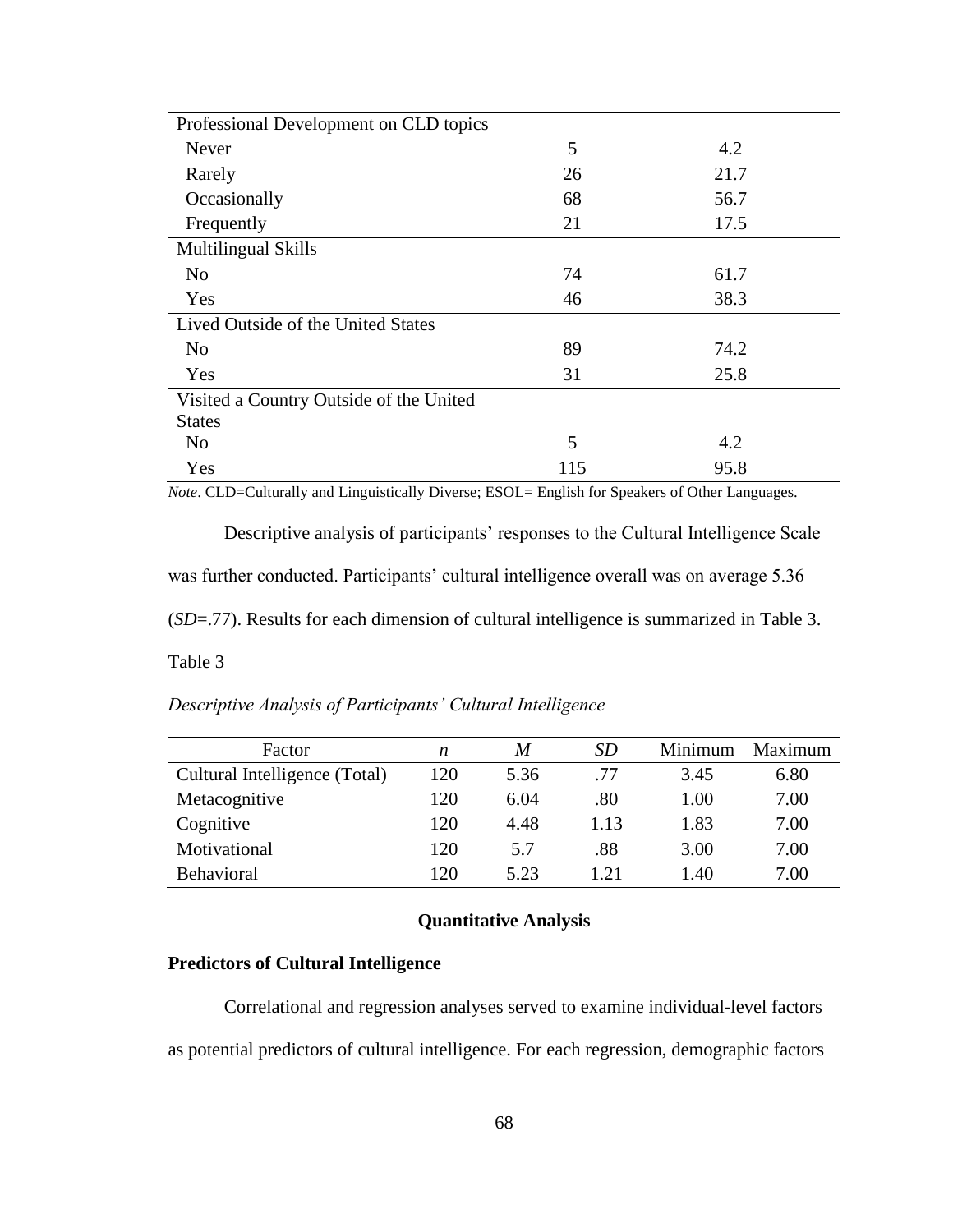(i.e., ethnicity/race, gender, multilingual skills, and intercultural experiences) or professional experiences (i.e., type of professional role, grade level, educator certification, specialization, years of experience in education, and amount of professional development on CLD topics) were entered simultaneously. Social desirability was also included in each regression to control for its potential effect on cultural intelligence.

Results of the correlational analysis revealed a positive correlation between cultural intelligence and multilingual skills (*r*=.403), having lived in country outside of the United States (*r*=.304), and having visited a country outside of the United States (*r*=.201). The analysis also indicated a positive correlation between cultural intelligence and world language certification (*r*=.315), special education certification (*r*=.209), and a specialization for working with students who are CLD  $(r=.240)$ . As outlined in Table 4, several positive correlations were further found between the various demographic and professional experience variables. Most notably, seeking professional development on CLD topics was positively correlated with having a specialization for working with students who are CLD ( $r=0.308$ .), educational degree ( $r=0.421$ ), professional role ( $r=0.405$ ), and having lived in a country outside of the United States (*r*=.229). Multilingual skills were correlated to ethnicity (*r*=.202) and having lived in a country outside of the United States (*r*=.474) as well as to holding a world language certification (*r*=.316) and having a specialization for working with students who are CLD (*r*=.560).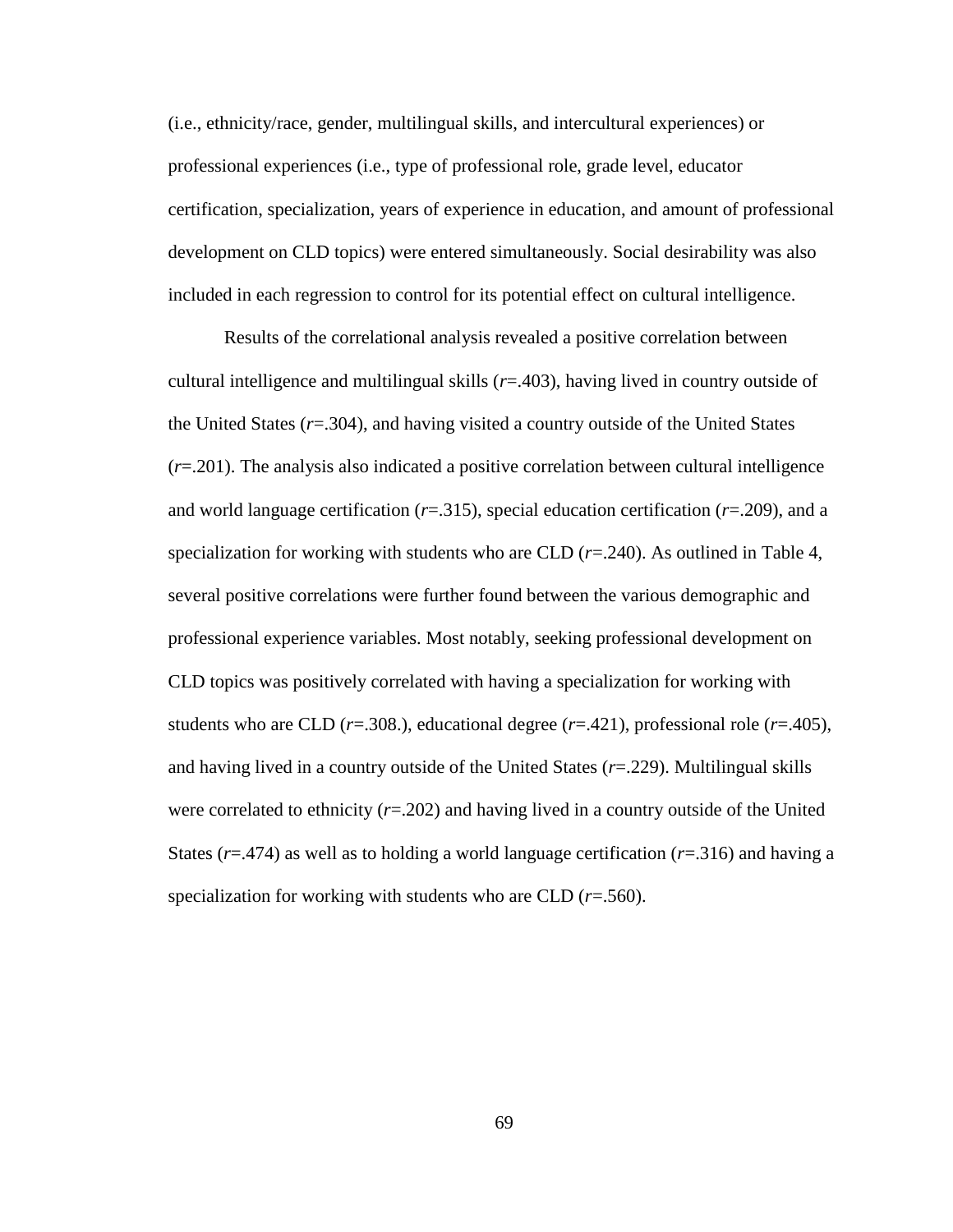# Table 4

| Factors                  | 1              | 2                        | 3                        | $\overline{4}$ | 5        | 6                        | $\tau$                   | 8                        | 9              | 10      | 11        | 12        | 13             | 14       | 15        |
|--------------------------|----------------|--------------------------|--------------------------|----------------|----------|--------------------------|--------------------------|--------------------------|----------------|---------|-----------|-----------|----------------|----------|-----------|
| CQ                       | $\mathbf{1}$   | $-.032$                  | $-.008$                  | $.403**$       | $.304**$ | $.201*$                  | $-.121$                  | $-.070$                  | $-.024$        | .136    | $.315**$  | .061      | $.240**$       | .081     | $.209*$   |
| Gender                   | $\overline{a}$ | $\overline{\phantom{a}}$ | .119                     | .099           | .099     | $-.060$                  | $-.026$                  | .041                     | $-.076$        | $-.070$ | .072      | .022      | .081           | .166     | .117      |
| Ethnicity                |                |                          | $\overline{\phantom{a}}$ | $.202*$        | .048     | $-.070$                  | $-184*$                  | $-.057$                  | $-.025$        | $-.126$ | $-.050$   | $-.061$   | .105           | $-.047$  | $-.087$   |
| Multilingual             |                |                          |                          |                | $.474**$ | .164                     | $-.083$                  | $-.048$                  | $-.062$        | $-.141$ | $.316**$  | $-.091$   | .560**         | .087     | .175      |
| Lived Outside U.S.       |                |                          |                          |                | ÷        | .123                     | $.015$                   | .056                     | .046           | $-.113$ | $.422**$  | .054      | $.366**$       | $.229*$  | $-.017$   |
| Visited Outside U.S.     |                |                          |                          |                |          | $\overline{\phantom{a}}$ | .149                     | $-.088$                  | .159           | .101    | .052      | $-.085$   | .112           | .021     | .098      |
| Professional Role        |                |                          |                          |                |          |                          | $\overline{\phantom{a}}$ | $.317**$                 | .739**         | $-.015$ | $-.294**$ | $-.265**$ | .103           | .405**   | $-.276**$ |
| Grade Level              |                |                          |                          |                |          |                          |                          | $\overline{\phantom{a}}$ | $.207*$        | $-.144$ | $-.051$   | $-.033$   | .004           | .099     | $-.111$   |
| Degree                   |                |                          |                          |                |          |                          |                          | ÷,                       | $\overline{a}$ | .109    | $-.250**$ | $-.340**$ | .156           | $.421**$ | $-.279**$ |
| Years of Experience      |                |                          |                          |                |          |                          |                          |                          |                |         | .006      | .082      | $-0.056$       | .126     | $.193*$   |
| <b>WL</b> Certification  |                |                          |                          |                |          |                          |                          |                          |                |         | ÷,        | $.203*$   | $.206*$        | .090     | $-.002$   |
| <b>ESOL</b> Endorsement  | L.             |                          |                          |                |          |                          |                          |                          |                |         |           | L,        | $-.171$        | $-115$   | $.302**$  |
| Specialization           |                |                          |                          |                |          |                          |                          |                          |                |         |           |           | $\overline{a}$ | .308**   | $-.028$   |
| PD on CLD                |                |                          |                          |                |          |                          |                          |                          |                |         |           |           |                |          | $-.171$   |
| <b>ESE</b> Certification |                |                          |                          |                |          |                          |                          |                          |                |         |           |           |                |          | 1         |

*Pearson R Correlations for Demographics and Professional Experiences*

*Note:* CQ=Cultural Intelligence; WL=World Language; ESOL=English for Speakers of Other Languages; ESE=Exceptional Student Education; PD=Professional Development; CLD=Culturally and Linguistically Diverse. *\** p < .05. \*\*p <.01.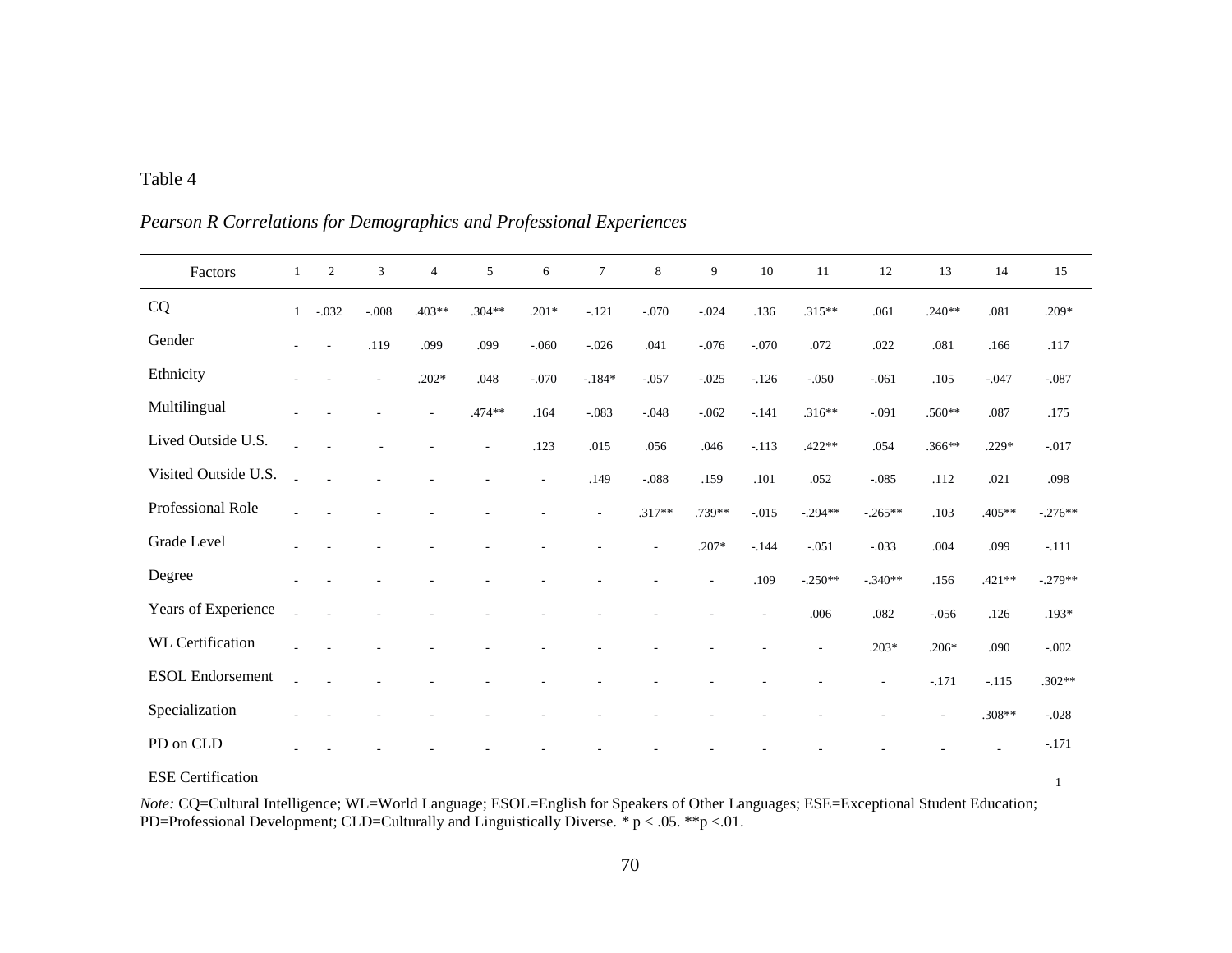When all demographic variables were entered in the regression, the results yielded an *R²* of .193, indicating that approximately 19% of the variance in cultural intelligence was accounted for by the demographic variables  $(F[6,107]=4.253, p<0.01)$ . Additionally, multilingual skills positively predicted cultural intelligence (*β*= .492, *SE*=.155, *t*= 3.172, *p*<.01). In contrast, ethnicity/race, gender, and intercultural experiences were not significant factors. Social desirability was also an insignificant factor. Table 5 summarizes the results of the regression analysis for demographic factors.

# Table 5

*Regression Analysis of Demographic Factors as Predictors of Cultural Intelligence*

| Factor                            | $\beta$ | SE       | t        |
|-----------------------------------|---------|----------|----------|
| Social Desirability               | $-.638$ | .765     | $-.835$  |
| Gender                            | $-.215$ | .275     | $-.781$  |
| Ethnicity                         | $-.063$ | .056     | $-1.122$ |
| <b>Multilingual Skills</b>        | .492    | .155     | $3.172*$ |
| Lived Outside of the U.S.         | .270    | .171     | 1.577    |
| Visited a Country Outside of U.S. | .291    | .361     | .806     |
| $R^2$                             |         | .193     |          |
| F                                 |         | $4.253*$ |          |

 $*p<.01$ 

In terms of professional experiences, results revealed that the overall model was significant,  $(F[10, 101] = 2.866, p < .01)$ . The results yielded an  $R^2$  of .221, indicating that approximately 22% of the variance in cultural intelligence was accounted for by professional experiences. In particular, the results indicated that holding a certification in a world language subject area ( $\beta$  = .975, *SE*=.304, *t*= 3.203, *p*<.01) or in special education (*β*= .374, *SE*=.147, *t*= 2.538, *p*<.05) positively predicted cultural intelligence. The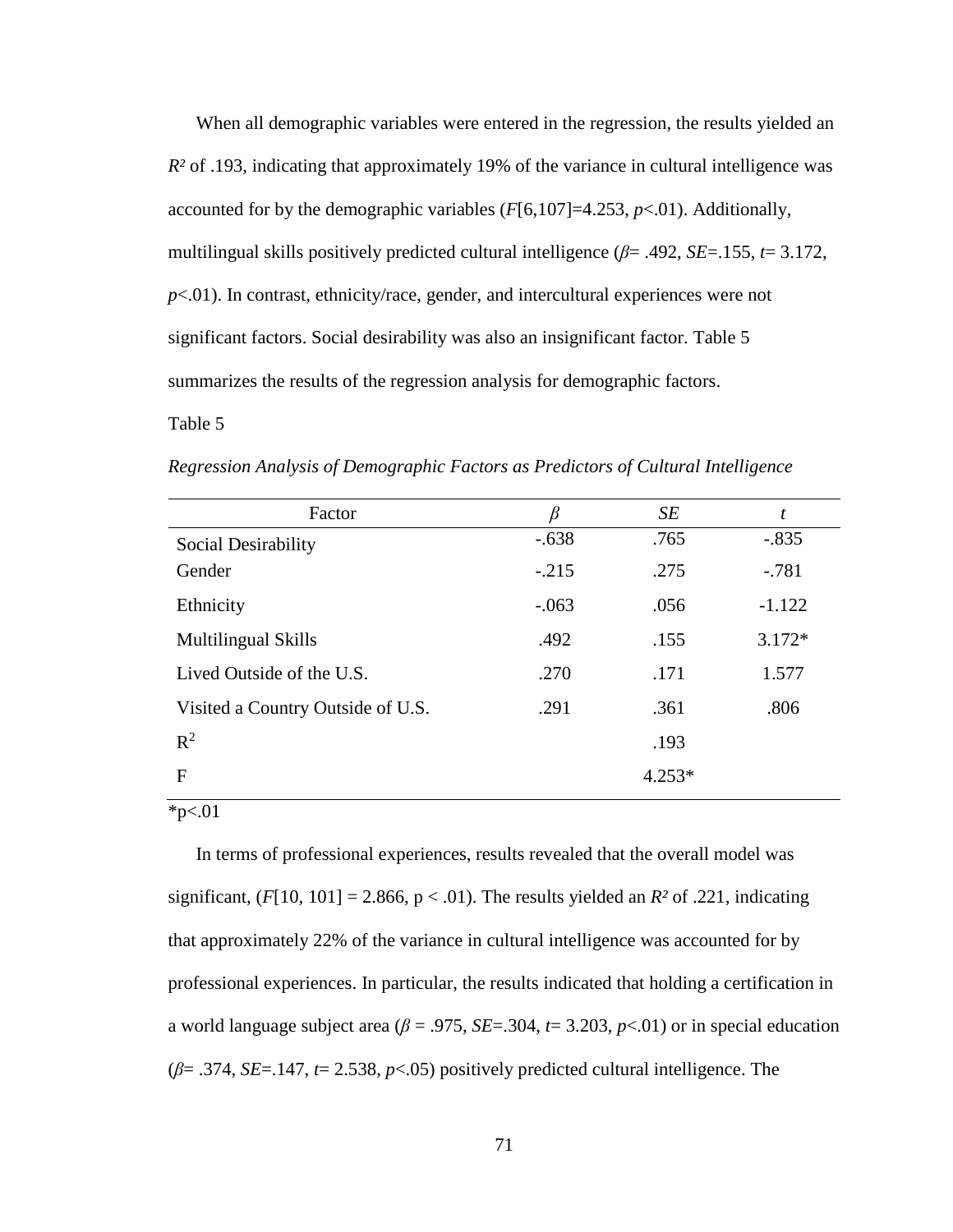remaining predictor variables, including social desirability, were not statistically significant.. Table 6 summarizes the results of the regression analysis for professional experiences.

# Table 6

| Factor                               | $\beta$ | SE     | t         |
|--------------------------------------|---------|--------|-----------|
| Social Desirability                  | $-.079$ | .719   | $-.109$   |
| Grade Level                          | $-.004$ | .053   | $-.078$   |
| <b>Professional Role</b>             | $-.105$ | .129   | $-.815$   |
| Degree                               | .133    | .108   | 1.230     |
| Years of Experience in Education     | .000    | .008   | $-.027$   |
| World Language Certification         | .975    | .304   | $3.203*$  |
| <b>ESOL</b> Endorsement              | $-.064$ | .149   | $-.428$   |
| <b>CLD</b> Specialization/Credential | .279    | .170   | 1.644     |
| Certification in Special Education   | .374    | .147   | $2.538**$ |
| Professional Development on CLD      | .055    | .105   | .523      |
| $R^2$                                |         | .221   |           |
| F                                    |         | 2.866* |           |

*Regression Analysis of Professional Experiences as Predictors of Cultural Intelligence*

*Note:* ESOL=English for Speakers of Other Languages; CLD=Culturally Linguistically Diverse. *\*p<.01, \*\*p<.01*

#### **Perceptions of Factors that Relate to Educational Decision-Making**

The second research question was addressed via descriptive analysis and independent samples t-test to explore the perceptions of different educational decisionmakers on the factors that relate to educational decision-making processes for CLD students who may have disabilities. This included educational decision-making that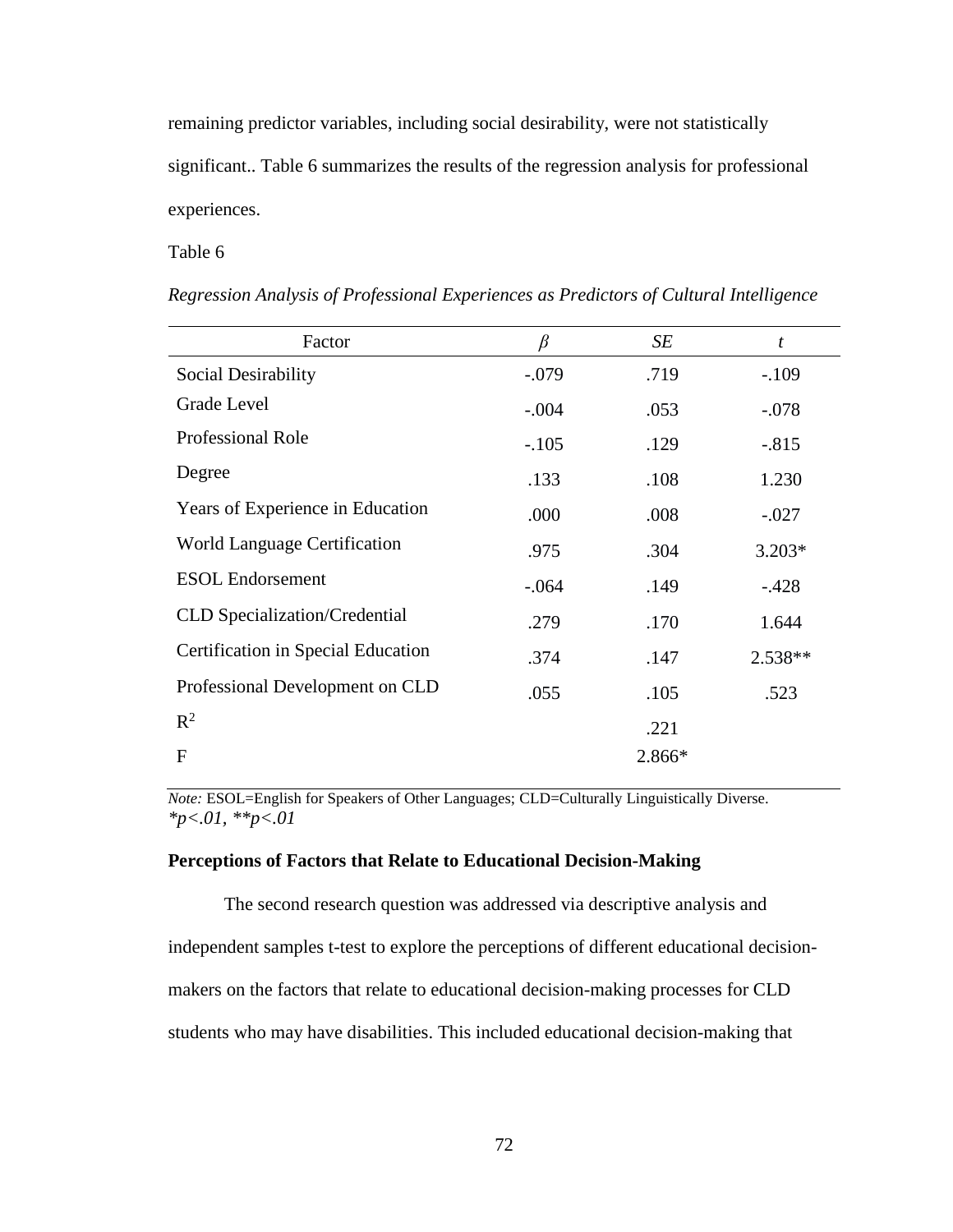occurs during pre-referral/referral processes as well as eligibility determination. Tables 7 and 8 delineate the descriptive statistics for each factor.

Table 7

| Descriptive Analysis of Perceptions of Factors in Pre-Referral/Referral Processes |  |  |  |  |  |
|-----------------------------------------------------------------------------------|--|--|--|--|--|
|                                                                                   |  |  |  |  |  |

| Factor                                                                                                                                                                                                             | $\boldsymbol{M}$ | <b>SD</b> |
|--------------------------------------------------------------------------------------------------------------------------------------------------------------------------------------------------------------------|------------------|-----------|
| Collaboration among members of the<br>school-based team.                                                                                                                                                           | 3.80             | .420      |
| Availability of instructional programs<br>and resources including interventions<br>and progress monitoring tools that are<br>appropriate for students who are<br>culturally and linguistically diverse<br>$CLD$ ). | 3.81             | .392      |
| Clear school-wide progress monitoring<br>and referral processes.                                                                                                                                                   | 3.79             | .426      |
| The knowledge school-based team<br>members have about the purpose of<br>progress monitoring and referral<br>processes.                                                                                             | 3.74             | .476      |
| The knowledge school-based team<br>members have about the impact of<br>culture and language on learning.                                                                                                           | 3.81             | .392      |
| The skills classroom teachers have for<br>instructing students who are culturally<br>and linguistically diverse (CLD).                                                                                             | 3.86             | .369      |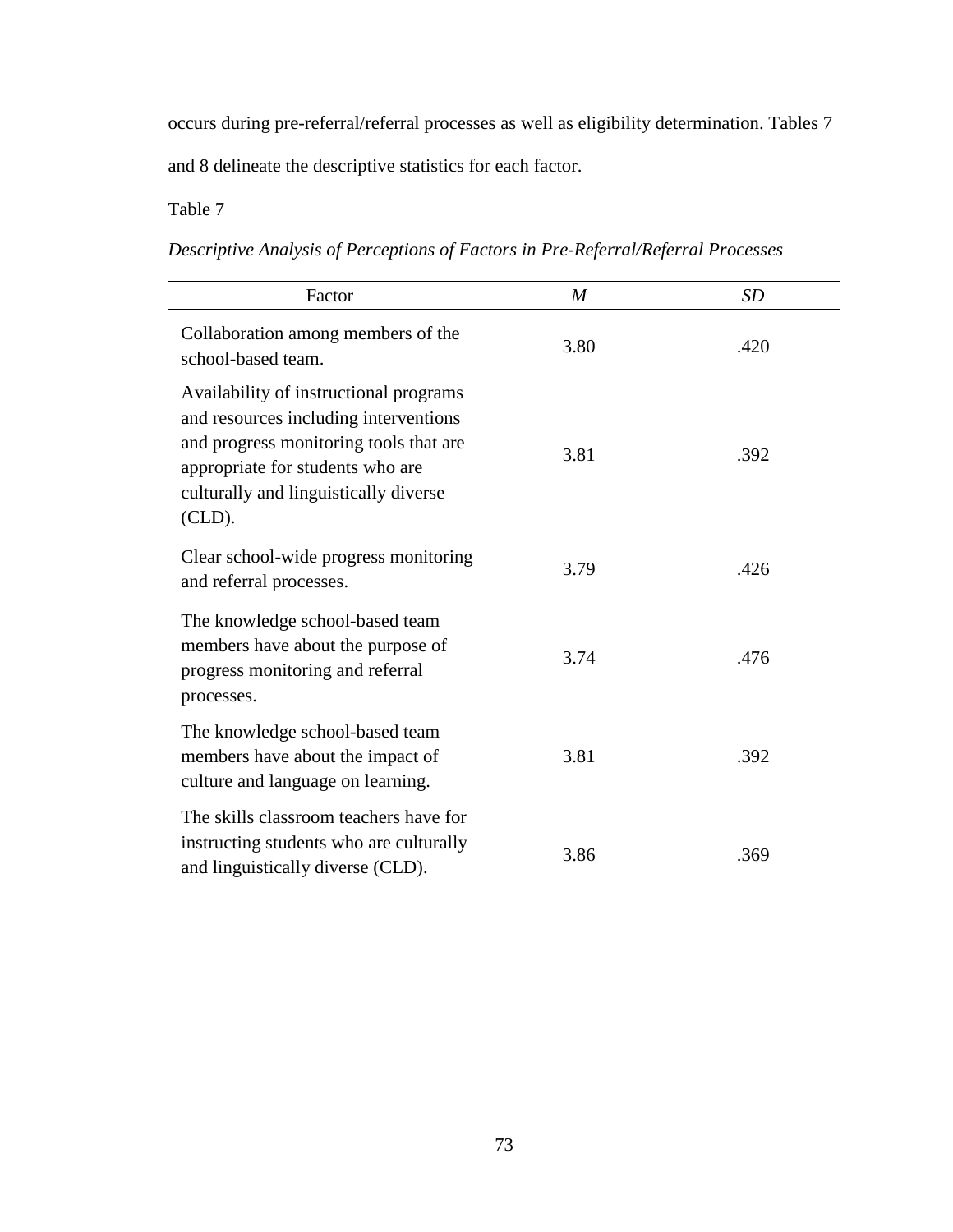# Table 8

*Descriptive Analysis of Perceptions of Factors in Eligibility Determination*

| Factor                                                                                                                                                                                                                                                                    | $\boldsymbol{M}$ | SD   |
|---------------------------------------------------------------------------------------------------------------------------------------------------------------------------------------------------------------------------------------------------------------------------|------------------|------|
| Collaboration among members of the<br>school-based team.                                                                                                                                                                                                                  | 3.78             | .453 |
| Availability of student records (e.g.,<br>cumulative school records, health<br>records).                                                                                                                                                                                  | 3.70             | .514 |
| The knowledge school-based team<br>members have about the criteria for<br>determining eligibility for a suspected<br>disability.                                                                                                                                          | 3.80             | .461 |
| The knowledge school-based team<br>members have about the impact of<br>culture and language on learning.                                                                                                                                                                  | 3.80             | .461 |
| The skills classroom teachers have for<br>instructing students who are culturally<br>and linguistically diverse (CLD).                                                                                                                                                    | 3.75             | .491 |
| The skills evaluators (e.g., speech-<br>language pathologists, school<br>psychologists) have for administering<br>and interpreting standardized<br>assessments given to students who are<br>culturally and linguistically diverse<br>(CLD) as part of formal evaluations. | 3.91             | .294 |

An independent samples t-test was conducted to investigate differences in participants' overall perceptions of the importance of factors in decision-making for students who are CLD. Survey items were aggregated to create two independent variables based on participants' perceptions of the importance of factors that relate to decisionmaking for pre-referral/referral processes and eligibility determination, respectively. With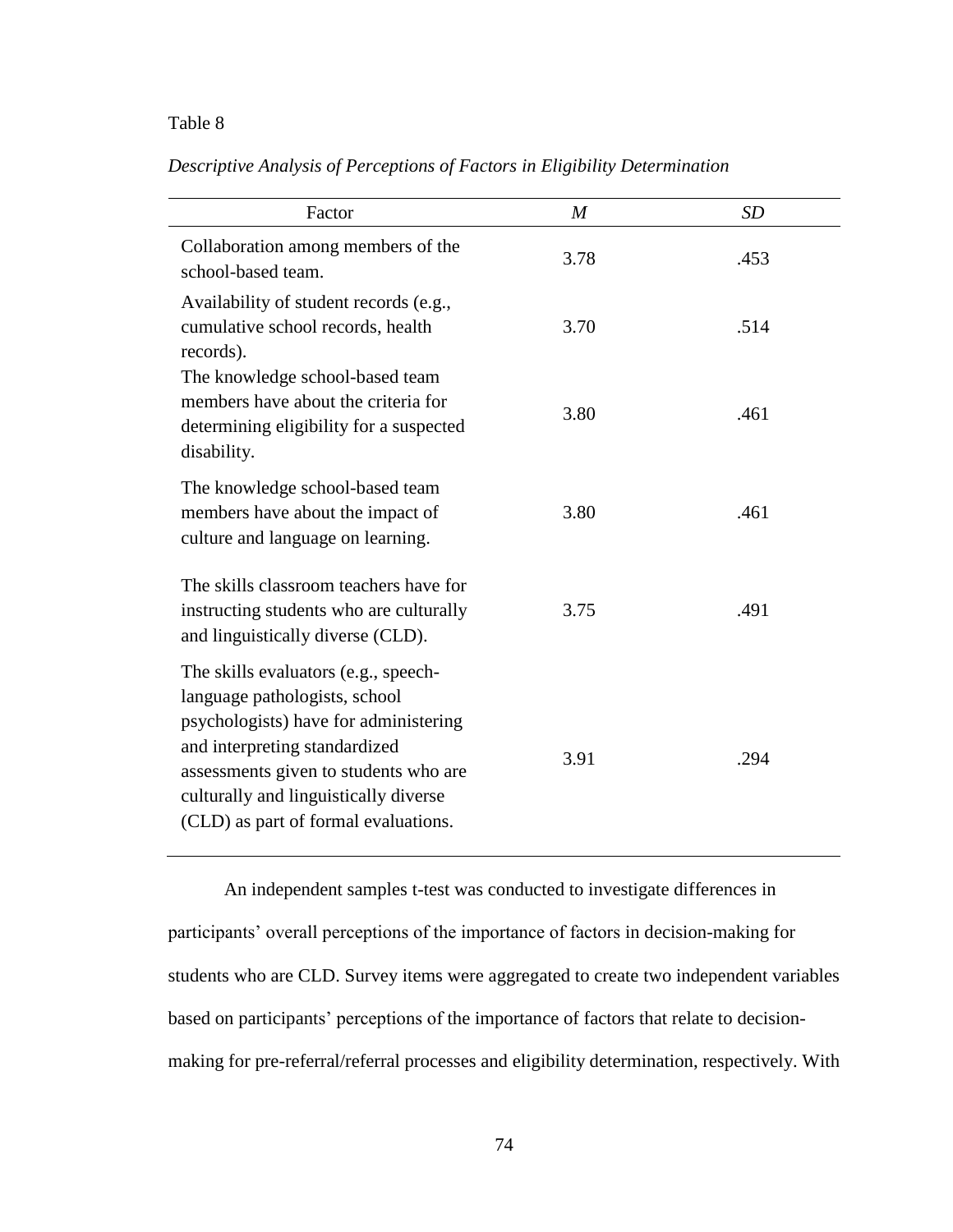equal variances assumed, participants perceived factors related to pre-referral/referral processes (*M*=22.82, *SD*=1.80) to be as a whole more important in decision-making,  $t(231)= 17.413, p < .001$ , when compared to factors related to eligibility determination (*M*=18.96, *SD*=1.58). Table 9 highlights these results.

# Table 9

*Independent Samples T-Test for Aggregated Factors that Relate to Decision-Making for Pre-referral/Referral and Eligibility Determination*

| Decision-Making                  | M     |     |        |       |
|----------------------------------|-------|-----|--------|-------|
| Pre-Referral/Referral            | 22.82 | .80 | 17.413 | .000* |
| <b>Eligibility Determination</b> | 18.96 | .58 |        |       |

*\* p <.001.*

Further analysis was conducted via an independent samples t-test to examine differences in participants' reported confidence for making decisions during prereferral/referral processes and eligibility determination for students who are culturally and linguistically diverse. With equal variances assumed, participants' reported confidence for making such educational decisions was significantly higher,  $t(228) = -$ 2.256, *p* < .05, for decisions involving eligibility determination (*M*=8.20, *SD*=1.291) than pre-referral/referral processes (*M*=7.82, *SD*=1.283). The results are indicated in Table 10. Table 10

*Independent Samples T-Test for Confidence for Educational Decision-Making*

| Decision-Making                  | M    |       |          |     |        |
|----------------------------------|------|-------|----------|-----|--------|
| Pre-Referral/Referral            | 7.82 | 1.283 | $-2.256$ | 228 | $025*$ |
| <b>Eligibility Determination</b> | 8.20 | 1.291 |          |     |        |

*\*p <.05.*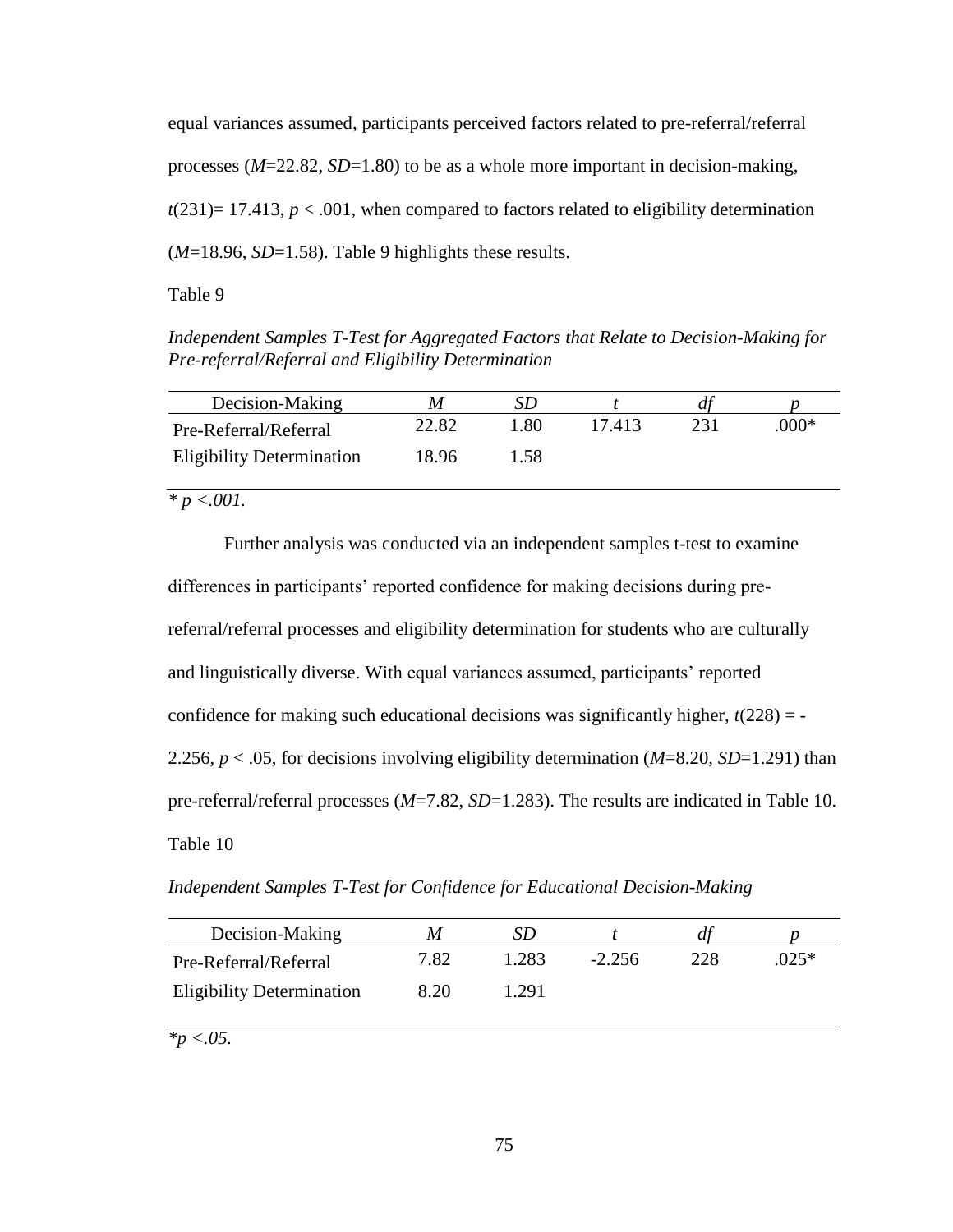**Open-ended responses.** Open-ended responses on the questionnaire afforded participants the opportunity to include additional factors that may relate to educational decision-making in pre-referral/referral or eligibility determination involving CLD students who may have disabilities. When quantitatively analyzing themes that emerged regarding pre-referral/referral processes, the most prevalent factors were related to academics (31.8%) and language (29.4%). Other themes that emerged included culture (14.1%), home/family (11.8%), social-emotional considerations (5.9%), and cultural awareness of educational professionals (2.5%). The most prevalent factors for eligibility determination were related to culture (22.9%) and language (24.3%). Academics (15.7%), cultural awareness of educational professionals (15.7%), home/family (12.9%), social-emotional (5.7%), and health-related factors (2.9%) also emerged from the openended responses. Table 11 summarizes these results.

Overlapping themes emerged from the thematic analysis of educational decisionmaking involved in pre-referral/referral and eligibility determination. Language was a prevalent theme across pre-referral/referral and eligibility determination. This encompassed factors related to students' exposure to English and their native language, second language skills (e.g., ESOL status, English proficiency), and differentiating between English language learning and the presence of a disability. Academic factors arose as a more prevalent theme for pre-referral/referral processes than eligibility determination. Academic factors included students' academic history (e.g., schooling in native country versus United States), academic skills in English compared to their native language, and their attendance. Cultural factors were cited more often ineligibility determination. This included students' cultural exposure (e.g., amount of time living in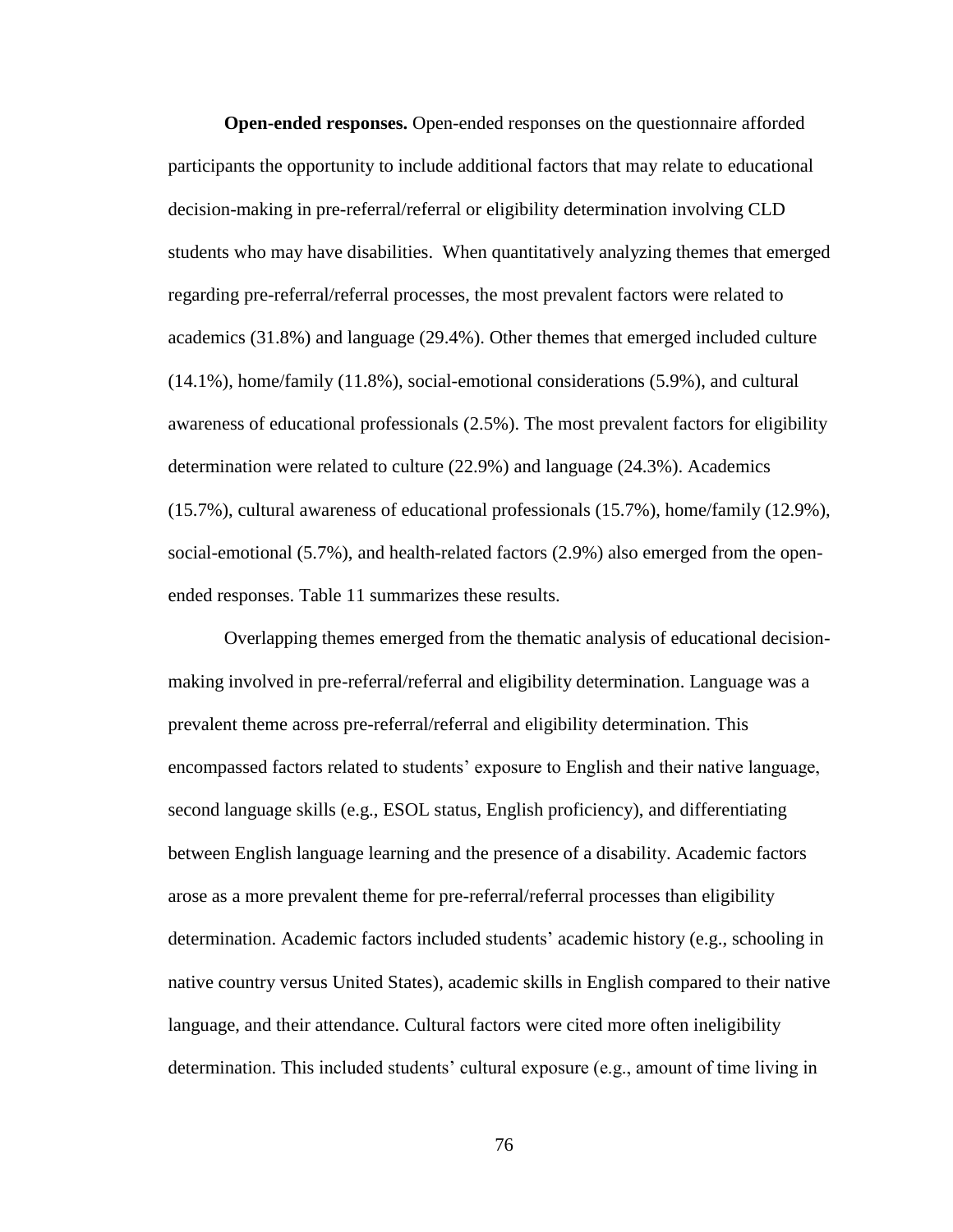the United States), cultural views about education and disability, and acculturation. A theme of cultural awareness of educational professionals also emerged. Although less prevalent, in pre-referral/referral processes this reflected the knowledge of educational professionals regarding cultural factors, availability of culturally appropriate progress monitoring and diagnostic assessments, and school communications in family's native languages. Cultural awareness was cited more often as a factor for eligibility determination. At this stage, cultural awareness focused on culturally appropriate practices during evaluation such as appropriate instrument selection, consideration of language for testing, and the use of interpreters. Home/family factors, social-emotional, and health-related factors also emerged as themes, yet were less prevalent. For prereferral/referral processes, home/family factors focused on parents' English-speaking skills, their knowledge of the educational system in the United States, and their involvement in their child's education (e.g., ability to help with schoolwork at home). For eligibility determination, home/family factors focused on parents' involvement in the eligibility process and being part of the school-based team. Finally, social-emotional considerations included behavioral problems as well as adverse childhood experiences students might have been exposed to (e.g., socio-political climate in students' native country, exposure to violence or war). Health-related factors only emerged as a theme for eligibility determination and included diagnosis and access to medical records from students' native countries.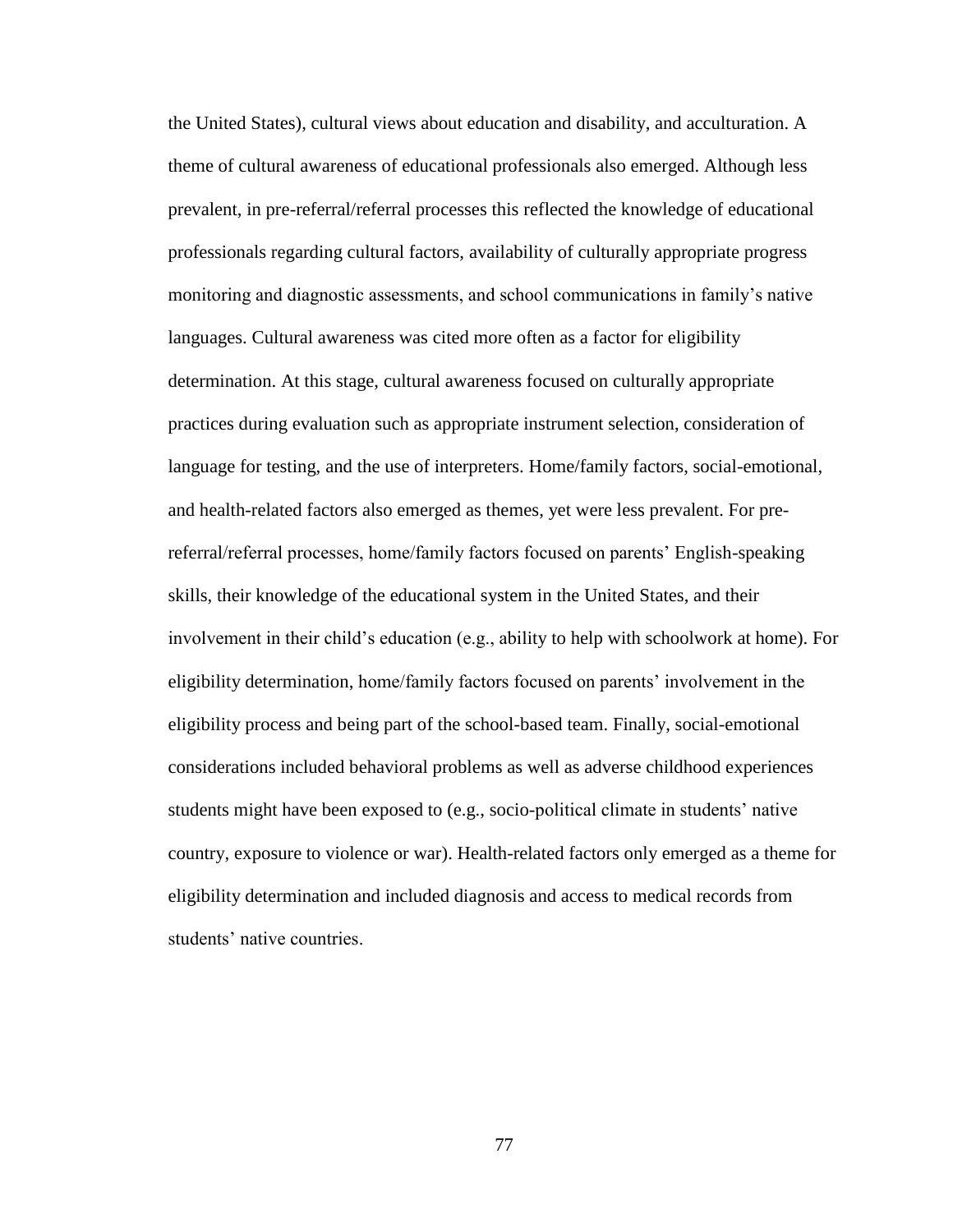## Table 11

| Factor                           | Frequency | Percent        |
|----------------------------------|-----------|----------------|
| Pre-Referral/Referral Factors    |           |                |
| Academic                         | 27        | 31.8           |
| Culture                          | 12        | 14.1           |
| Language                         | 25        | 29.4           |
| Home/Family                      | 10        | 11.8           |
| <b>Cultural Awareness</b>        | 6         | 7.1            |
| Social/Emotional                 | 5         | 5.9            |
| <b>Eligibility Determination</b> |           |                |
| Academic                         | 15.7      | 11             |
| Culture                          | 22.9      | 16             |
| Language                         | 24.3      | 17             |
| Home/Family                      | 12.9      | 9              |
| <b>Cultural Awareness</b>        | 15.7      | 11             |
| Social/Emotional                 | 5.7       | 4              |
| Health                           | 2.9       | $\overline{2}$ |

*Frequency of Themes for Pre-Referral/Referral and Eligibility Determination* 

# **Cultural Intelligence and Factors that Relate to Educational Decision-Making**

The third research question was examined via correlational analysis and a simple linear regression of the relationship between cultural intelligence and participants' perceptions of the importance of factors that relate to educational decision-making processes for CLD students who may have disabilities. As presented in Tables 12 and 13, the results indicated a positive correlation between cultural intelligence and participants' perceptions of the importance of factors that relate to educational decision-making processes. When examining pre-referral/referral processes, the results indicated that cultural intelligence was positively correlated with participants' perceptions of the importance of clear school-wide processes  $(r = .194)$ , knowledge of education professionals have about the impact of culture and language on learning  $(r = .191)$ , and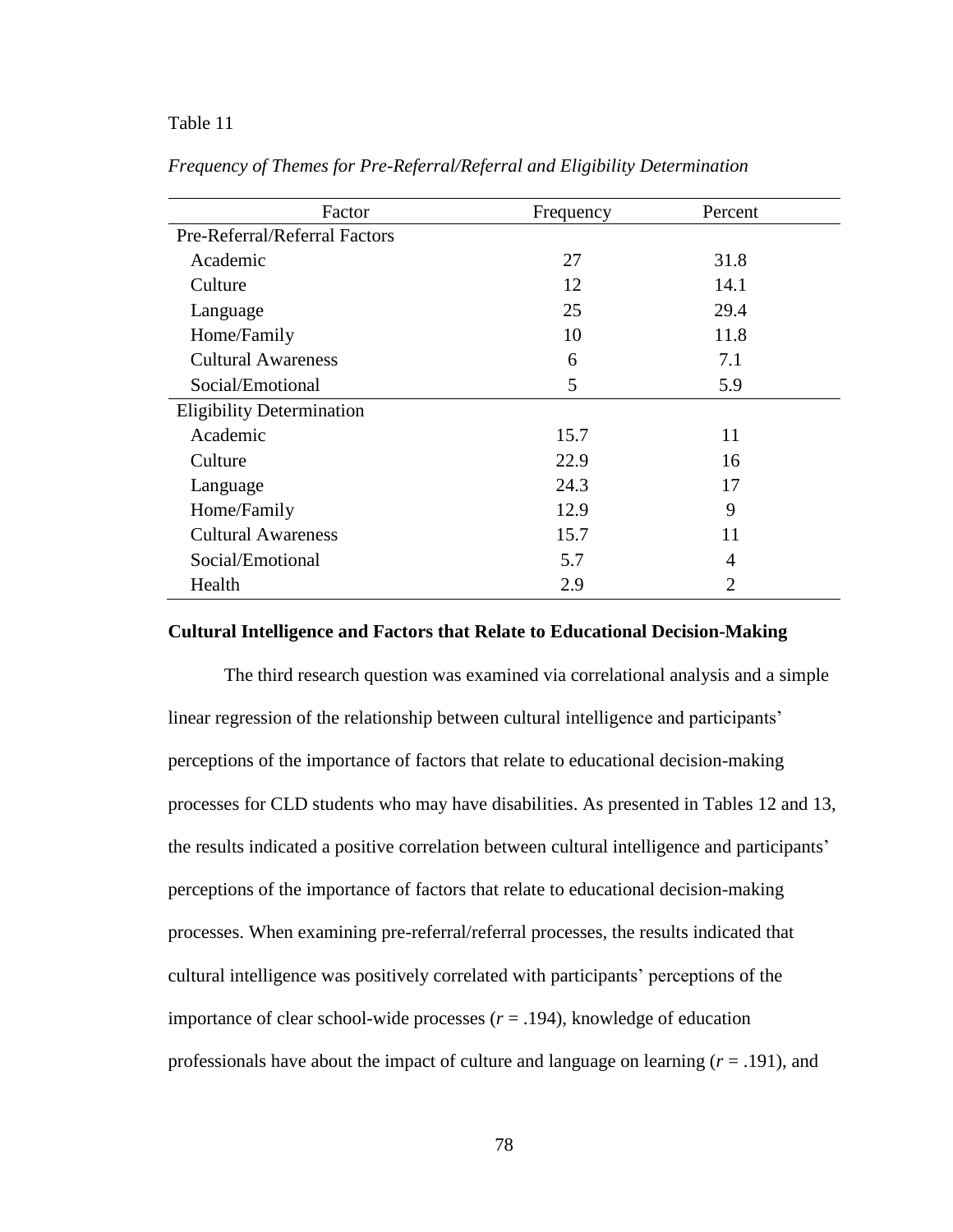the skills classroom teachers have for instructing students who are culturally and linguistically diverse  $(r = .270)$ . In relation eligibility determination, there was a positive correlation between cultural intelligence and participants' perceptions of the importance of the skills classroom teacher have for instructing students who are culturally and linguistically diverse (*r* =.257).

Table 12

|  |  |  |  |  |  | Pearson R Correlations for Perceived Importance of Pre-Referral/Referral Factors |
|--|--|--|--|--|--|----------------------------------------------------------------------------------|
|--|--|--|--|--|--|----------------------------------------------------------------------------------|

| Factor                                                                                                                                                | $\mathbf{1}$ | $\overline{2}$ | 3        | $\overline{4}$ | 5         | 6        | $\overline{7}$ |
|-------------------------------------------------------------------------------------------------------------------------------------------------------|--------------|----------------|----------|----------------|-----------|----------|----------------|
| Cultural Intelligence                                                                                                                                 | 1            | .156           | .075     | $.194*$        | .181      | $.191*$  | $.270**$       |
| Collaboration among members<br>of the school-based team.                                                                                              |              |                | $.349**$ | $.543**$       | $.478**$  | $.349**$ | $.270**$       |
| Availability of instructional<br>programs and resources                                                                                               |              |                |          | $.437**$       | $.339**$  | $.384**$ | $.476**$       |
| Clear school-wide progress<br>monitoring and referral<br>processes.                                                                                   |              |                |          |                | $.715***$ | $.386**$ | $.368**$       |
| The knowledge school-based<br>team members have about the<br>purpose of progress monitoring<br>and referral processes.                                |              |                |          |                |           | $.432**$ | $.436**$       |
| The knowledge school-based<br>team members have about the<br>impact of culture and language<br>on learning.                                           |              |                |          |                |           |          | $.535***$      |
| The skills classroom teachers<br>have for instructing students<br>who are culturally and<br>linguistically diverse (CLD).<br>* $p<0.05$ , ** $p<0.01$ |              |                |          |                |           |          | 1              |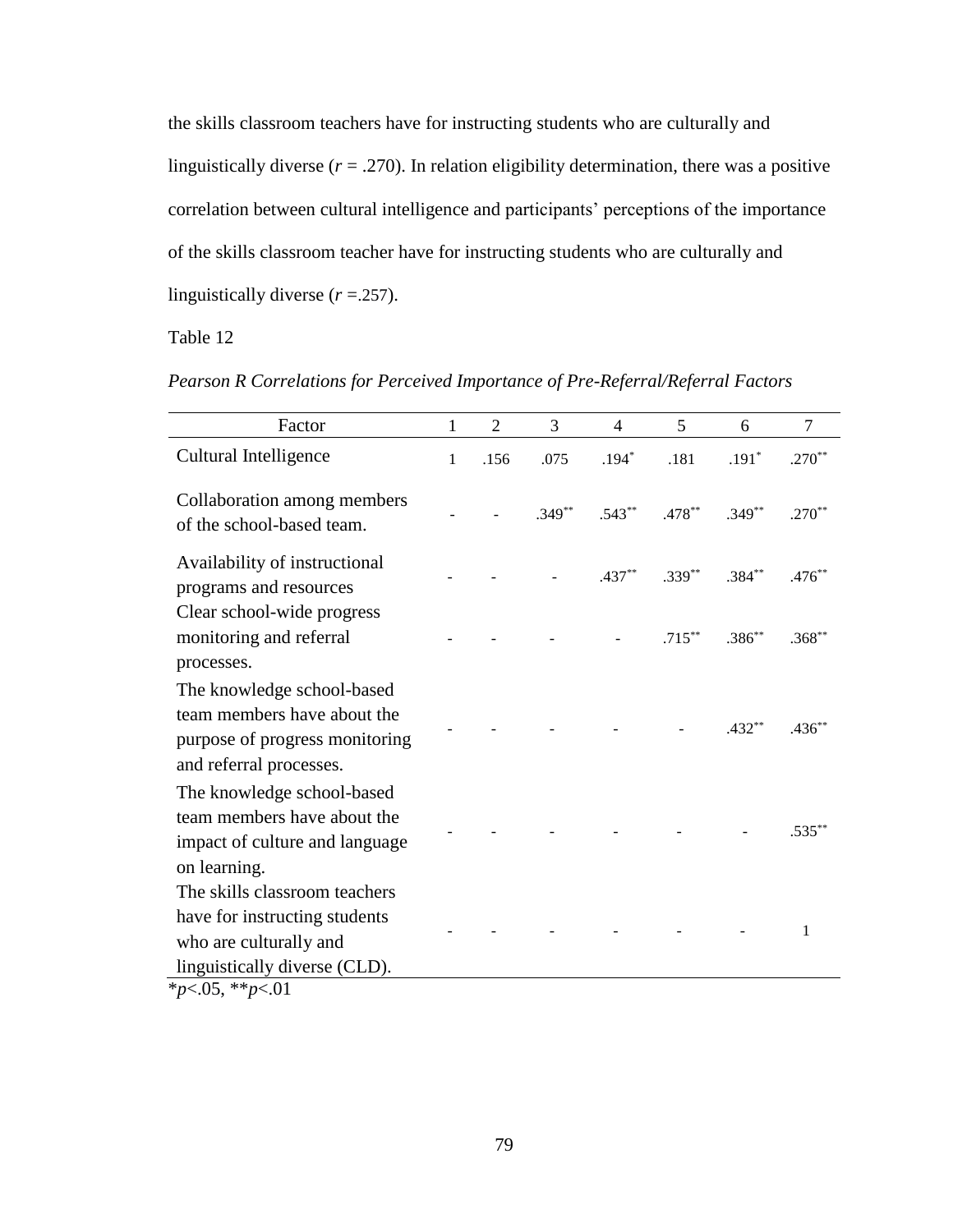# Table 13

*Pearson R Correlations for Perceived Importance of Eligibility Determination Factors*

| Variables                                                                                                                                                                                                                                                                      | $\mathbf{1}$ | $\overline{2}$ | 3        | $\overline{4}$ | 5        | 6        | $\overline{7}$ |
|--------------------------------------------------------------------------------------------------------------------------------------------------------------------------------------------------------------------------------------------------------------------------------|--------------|----------------|----------|----------------|----------|----------|----------------|
| Cultural Intelligence                                                                                                                                                                                                                                                          | $\mathbf{1}$ | .115           | $-.018$  | .030           | .055     | $.257**$ | .031           |
| Collaboration among<br>members of the school-based<br>team.                                                                                                                                                                                                                    |              |                | $.539**$ | $.293**$       | .168     | $.381**$ | .106           |
| Availability of student records<br>(e.g., cumulative school<br>records, health records).<br>The knowledge school-based                                                                                                                                                         |              |                |          | $.479**$       | $.406**$ | $.284**$ | $.211*$        |
| team members have about the<br>criteria for determining<br>eligibility for a suspected<br>disability.                                                                                                                                                                          |              |                |          |                | $.632**$ | $.240**$ | $.373**$       |
| The knowledge school-based<br>team members have about the<br>impact of culture and<br>language on learning.                                                                                                                                                                    |              |                |          |                |          | $.470**$ | $.309**$       |
| The skills classroom teachers<br>have for instructing students<br>who are culturally and<br>linguistically diverse (CLD).                                                                                                                                                      |              |                |          |                |          |          | $.256^{**}$    |
| The skills evaluators (e.g.,<br>speech-language pathologists,<br>school psychologists) have for<br>administering and interpreting<br>standardized assessments<br>given to students who are<br>culturally and linguistically<br>diverse (CLD) as part of<br>formal evaluations. |              |                |          |                |          |          | 1              |

\**p*<.05, \*\**p*<.01.

As part of the linear regression, cultural intelligence was examined as a predictor of participants' perceptions of the importance of factors that relate to decision-making for CLD students who may have disabilities. In the first regression, cultural intelligence was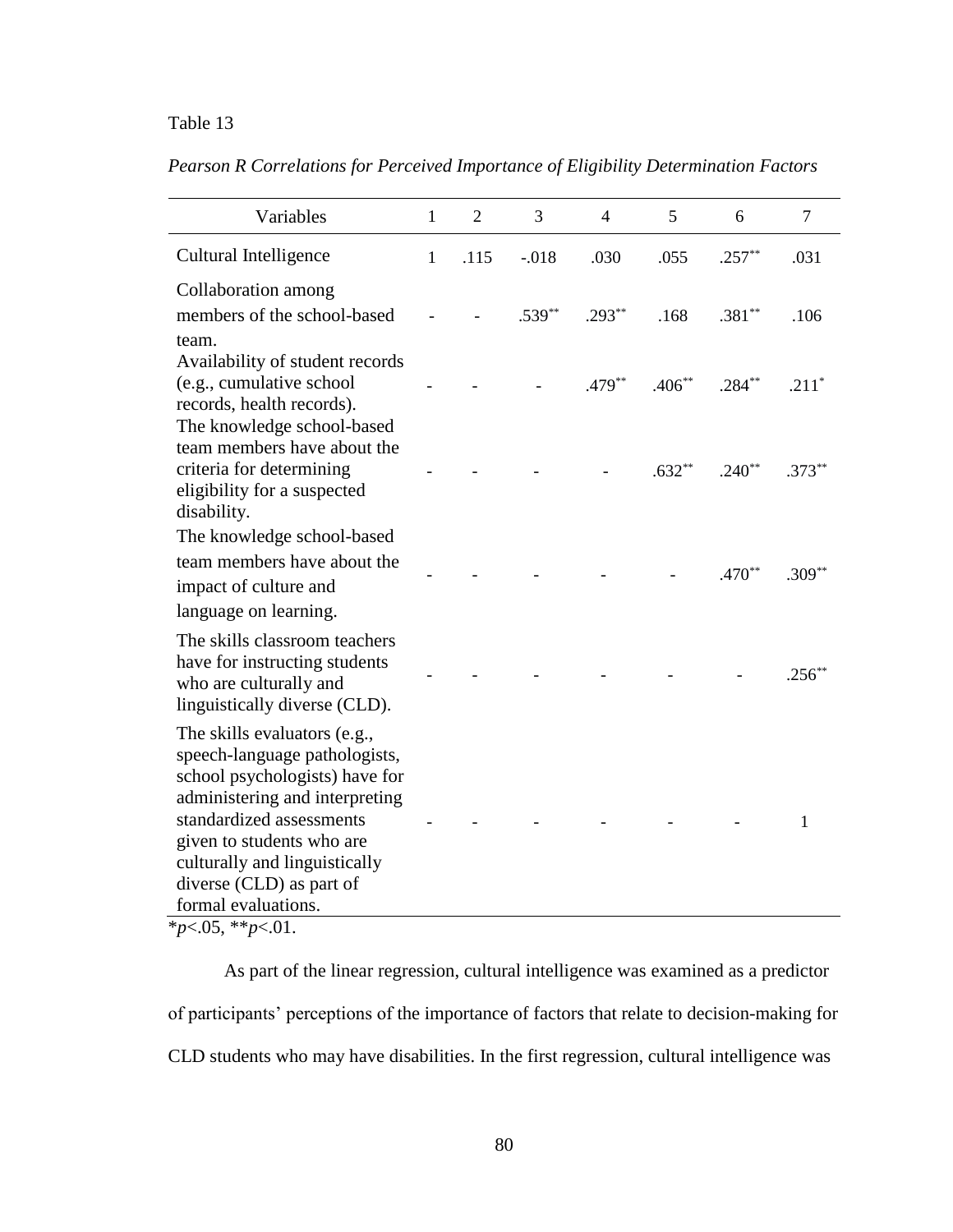entered as the predictor variable and the aggregated survey items for factors related to pre-referral/referral processes were entered as the outcome variable. The linear regression indicated that cultural intelligence predicted participants' perceptions of the importance of factors that relate to pre-referral/referral processes  $(F[1, 115] = 7.175, p < .01)$ . Albeit small, the results yielded an  $\mathbb{R}^2$  of .059, indicating that approximately 6% of the variance in participants' perceptions was accounted by cultural intelligence. To further note, the *β* of .577 indicated that for each unit increase in cultural intelligence there is a .577 increase in participants' perceptions of the importance of factors that relate to pre-referral/referral processes. In contrast, cultural intelligence was not found to be a significant predictor of participants' perceptions ineligibility determination  $(R^2=0.011, F[1, 114] = 1.258, p > 0.05)$ . Table 14 outlines these results.

Table 14

| Variable                         | β    | SE    | t        |
|----------------------------------|------|-------|----------|
| Pre-Referral/Referral            | .577 | .216  | $2.679*$ |
| $R^2$                            |      | .059  |          |
| F                                |      | 7.175 |          |
| <b>Eligibility Determination</b> | .220 | .196  | 1.122    |
| $R^2$                            |      | .011  |          |
| F                                |      | 1.258 |          |
| $x_n \geq 01$                    |      |       |          |

*Regression Analysis of Cultural Intelligence as a Predictor of the Perceptions of Educational Decision-Makers*

*\*p<.01*

When examining participants' self-reported confidence for making educational decisions for CLD students, cultural intelligence was found to be a significant predictor when examining decisions related to pre-referral/referral processes ( $R^2$  = .287,  $F[1, 114]$  =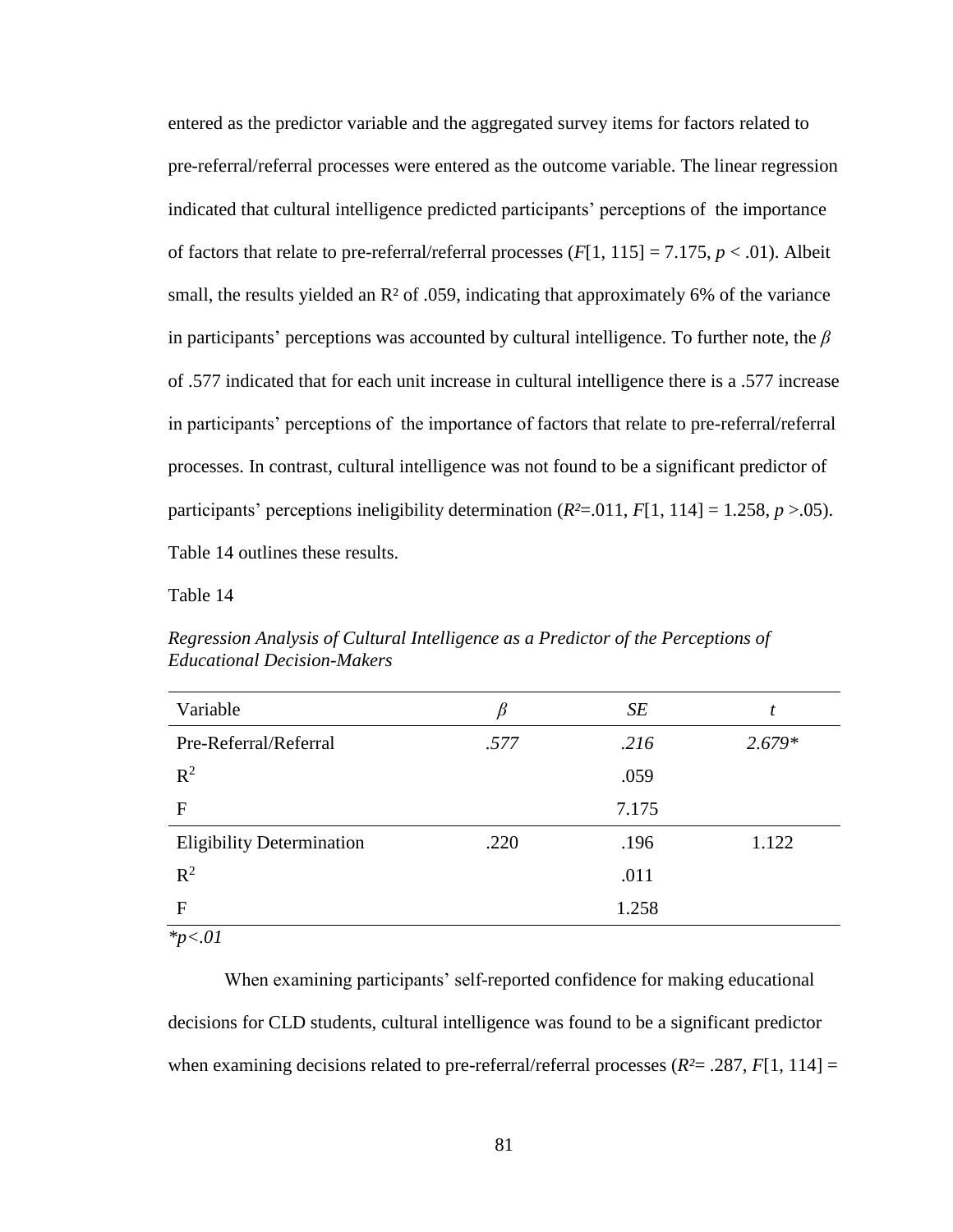45.896, *p* < .001). Approximately 29% of the variance in participants reported confidence was accounted by cultural intelligence. Furthermore, in a subsequent regression, cultural intelligence was also found to be significant predictor of participants' reported confidence for making decisions regarding CLD students during eligibility determination  $(F[1, 112] = 18.348, p < .001)$ . The  $R^2$  of .141 indicated that approximately 14% of the variance in participants' reported confidence for eligibility determination was predicted by cultural intelligence. These results are illustrated in Table 15.

Table 15

*Regression Analysis of Cultural Intelligence and Participants' Confidence for Decision-Making*

| Variable                         | β    | SE     | t        |
|----------------------------------|------|--------|----------|
| Pre-Referral/Referral            | .907 | .134   | $6.775*$ |
| $R^2$                            |      | .287   |          |
| F                                |      | 45.896 |          |
| <b>Eligibility Determination</b> | .646 | .151   | 4.283*   |
| $R^2$                            |      | .141   |          |
| F                                |      | 18.348 |          |
| $*_{p<.001}$                     |      |        |          |

**Summary**

The current study aimed to investigate the cultural intelligence and perceptions of educational decision-makers regarding educational decision-making for CLD students who may have disabilities. The first research question examined the extent to which individual-level factors predicted the cultural intelligence of educational decision-makers. Correlational and regression analysis revealed that demographic factors and professional experiences were significant predictors of cultural intelligence. The second research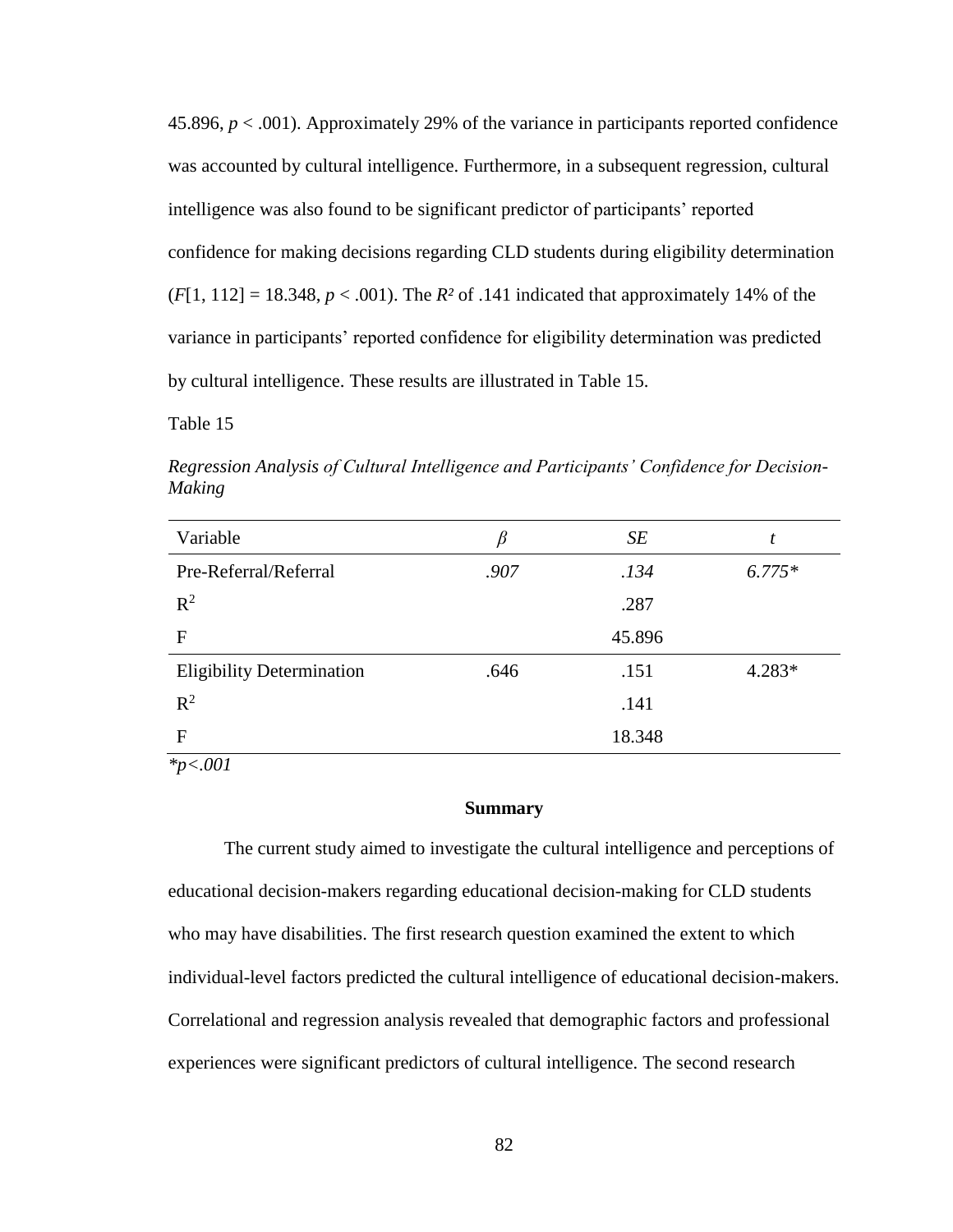question explored how educational decision-makers perceive the importance of factors that relate to educational decision-making processes for CLD students who may have disabilities. Independent sample t-tests revealed that participants perceived factors related to pre-referral/referral processes to be more important in influencing decision-making when compared to factors related to eligibility determination. The final research question analyzed the relationship between cultural intelligence and participants' perceptions of the importance of factors that relate to educational decision-making processes. As cultural intelligence increased so did participants' perceived importance for factors that relate to decision-making; however, only a small percent of the variance in such decisionmaking processes was explained by cultural intelligence.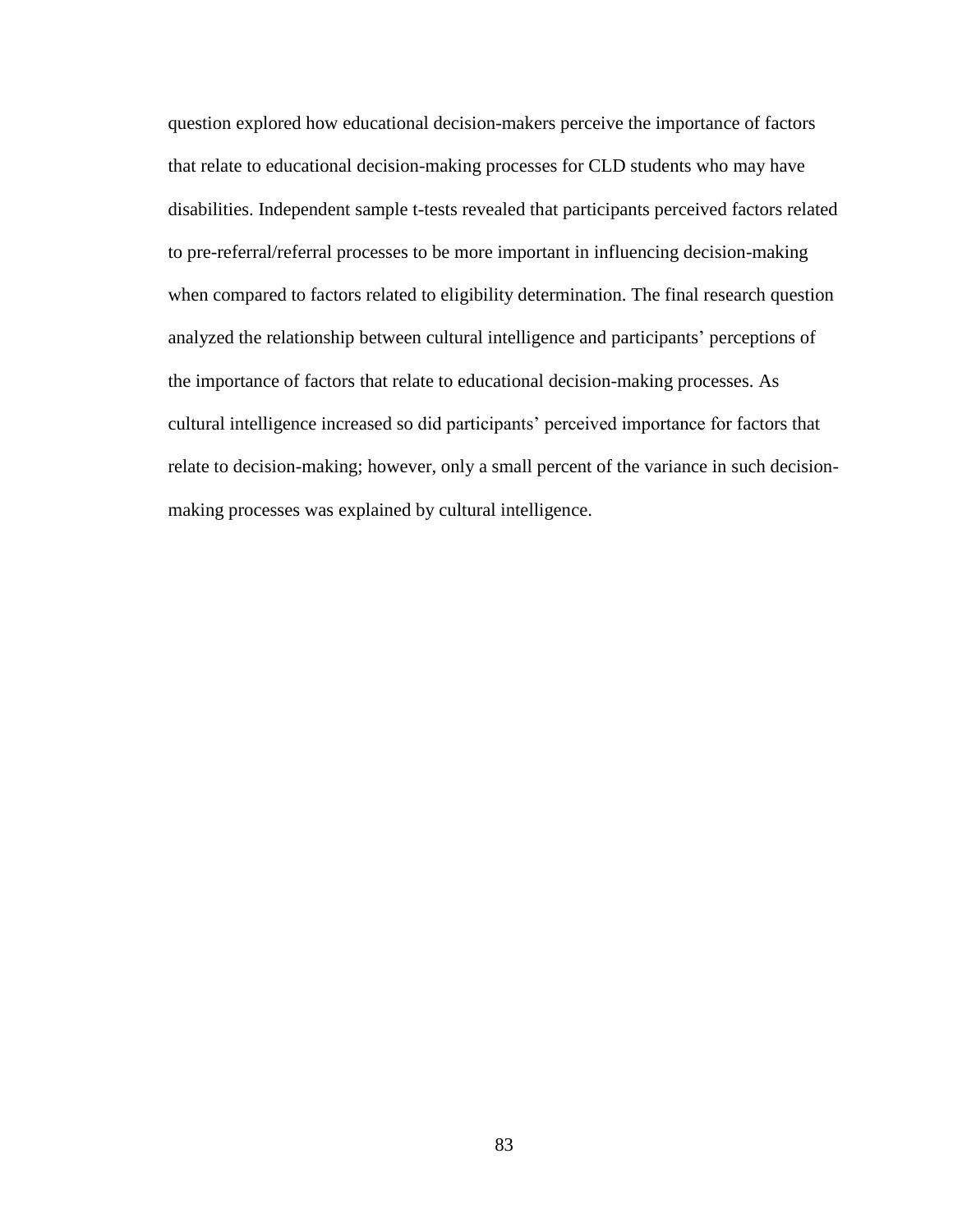#### **Chapter V**

## **DISCUSSION**

The literature surrounding culturally and linguistically diverse learners has centered around the educational needs these students present as well as the lack of school-based supports and training among educational professionals (Trent et al., 2014). This has led to the continued overrepresentation of CLD students in special education programs (e.g., Zhang, Katsiyannis, Ju, & Roberts, 2014). Educational decision-making is a process that involves stakeholders, including teachers, school psychologists, and other professionals, working collaboratively to make decisions such as referring a student for an evaluation and determining special education services. Although the focus of the research has been investigating factors specific to the cultural competence of education professionals, other researchers (e.g., Collins, Duyar, & Pearson, 2016) have expanded this avenue to include broader constructs such as cultural intelligence. This study purported to further the application of cultural intelligence within the educational arena and explore the perceptions of educational decision-makers as it relates to decisionmaking and CLD students who may have disabilities.

#### **Summary of the Study**

The present study aimed to examine the cultural intelligence of educational professionals as well as their perceptions of the importance of factors that relate to educational decision-making for CLD student who may have disabilities. Participants included stakeholders who engage in educational decision-making in varying capacities, including teachers, school psychologists, and local education agents. A sample of 120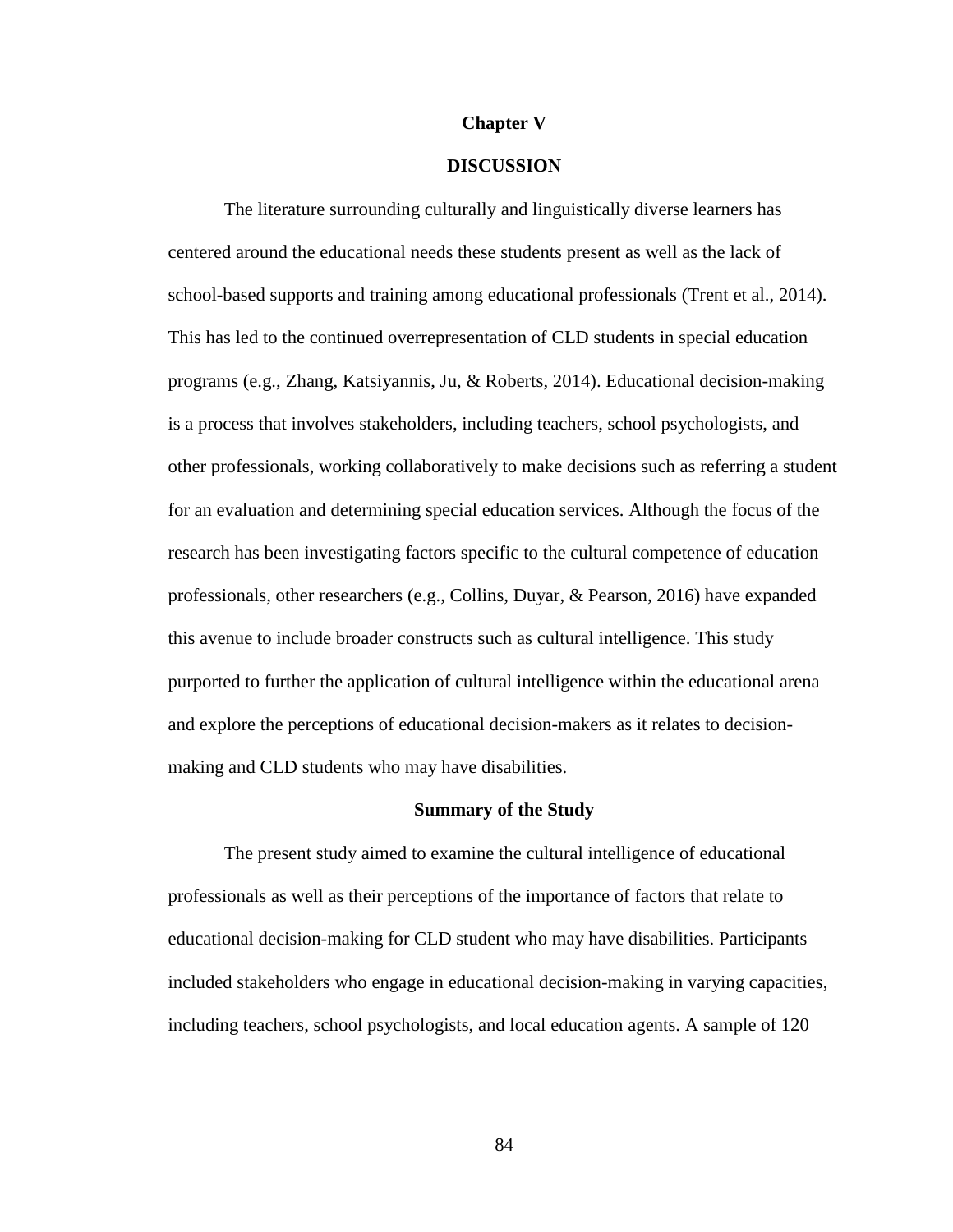educational professionals were sampled from a large, urban school district in south Florida with a large population of CLD students. The research questions were as follows:

- 1. To what extent do individual-level factors predict the cultural intelligence of educational decision-makers?
	- a. Do individual demographic factors (i.e., ethnicity/race, gender, multilingual skills, intercultural experiences) predict the cultural intelligence of educational decision-makers?
	- b. Do individual professional experiences (i.e., type of professional role, grade level, educator certification, specialization, years of experience in education, and amount of professional development on CLD topics) predict the cultural intelligence of educational decision-makers?
- 2. How do educational decision-makers perceive factors that relate to educational decision-making processes for CLD students who may have disabilities?
- 3. Is there a relationship between the cultural intelligence of educational decisionmakers and their perceptions of the importance of factors that relate to educational decision-making processes for CLD students who may have disabilities?

#### **Overview of Analytic Outcomes**

#### **Predictors of Cultural Intelligence**

The first research question investigated various individual-level factors that relate to and predict cultural intelligence. Positive correlations were found between cultural intelligence and demographic factors such as multilingual skills (*r*=.403), having lived in country outside of the United States (*r*=.304), and having visited a country outside of the United States (*r*=.201). The analysis also indicated a positive correlation between cultural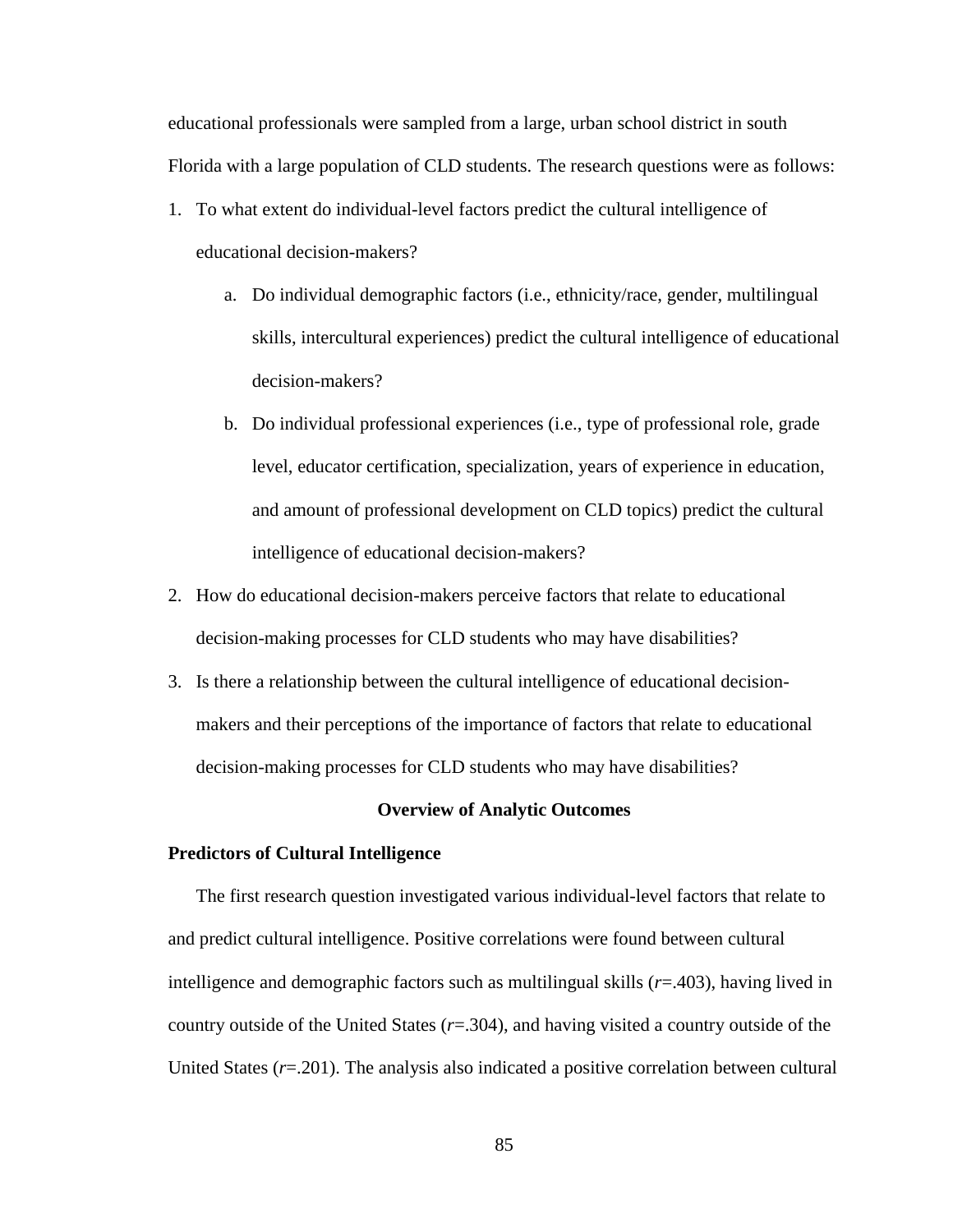intelligence and professional experiences including having a world language certification (*r*=.315), special education certification (*r*=.209), or a specialization for working with students who are CLD  $(r=.240)$ . Results from the regression analysis further indicated that approximately 19% of the variance in cultural intelligence was accounted for by the demographic variables  $(R^2 = .193 F(6,107)=4.253, p<.01)$  while approximately 22% of the variance in cultural intelligence was accounted for by professional experiences (R²=.221, *F*(10, 101) = 2.866, p < .01). Multilingual skills (*β*= .492, *SE*=.155, *t*= 3.172, *p*<.01), certification in a world language subject area (*β* = .975, *SE*=.304, *t*= 3.203, *p*<.01), and certification in special education ( $\beta$ = .374, *SE*=.147,  $t$ = 2.538, *p*<.05) all positively predicted cultural intelligence.

#### **Perceptions of Factors That Relate To Educational Decision-Making**

The second research question explored the perceptions of different educational decision-makers on the factors that may relate to educational decision-making processes for CLD students who may have disabilities. Results from the independent samples t-test revealed that participants perceived factors related to pre-referral/referral processes (M=22.82, SD=1.80) to be more important in decision-making when compared to factors related to eligibility determination (M=18.96, SD=1.58). Further analysis indicated that participants self-reported feeling more confident in making decisions involving eligibility determination (M=8.20, SD=1.291) than pre-referral/referral processes (M=7.82, SD=1.283). Thematic analysis of participants' open-ended responses revealed that for pre-referral/referral processes the most prevalent factors were related to academics (31.8%) and language (29.4%) while the most prevalent factors for eligibility determination were related to culture (22.9%) and language (24.3%).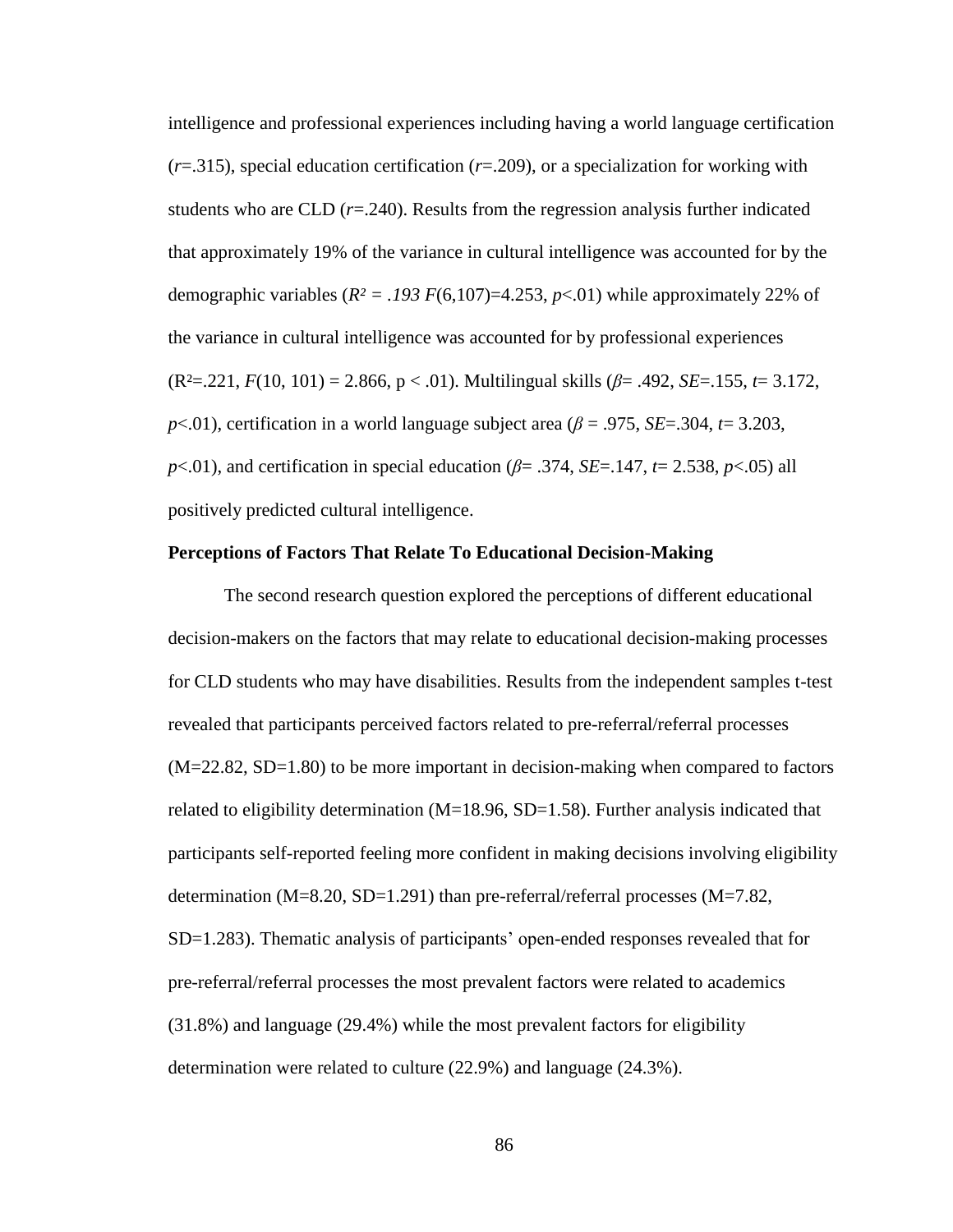#### **Cultural Intelligence and Factors that Relate to Educational Decision-Making**

The third research question examined the relationship between cultural intelligence and participants' perceptions of the importance of factors that relate to educational decision-making. The findings indicated that cultural intelligence was positively correlated with participants' perceptions of the importance of clear schoolwide processes  $(r = .194)$ , the knowledge education professionals have about the impact of culture and language on learning  $(r = .191)$ , and the skills classroom teachers have for instructing students who are culturally and linguistically diverse  $(r = .270)$ . There was only a positive correlation between cultural intelligence and the skills classroom teacher have for instructing students who are culturally and linguistically diverse (*r* =.257) when considering eligibility determination. Results of the linear regression further indicated that cultural intelligence was a significant predictor of participants' perceptions of the importance of factors that relate to pre-referral/referral processes, yet it only accounted for a small percent of the variance  $(R^2 = .059, F(1, 115) = 7.175, p < .01)$ . Cultural intelligence was found to be a significant predictor of participants' reported confidence for making decisions regarding culturally and linguistically diverse students during prereferral/referral processes ( $R^2$  = .287,  $F(1, 114)$  = 45.896,  $p$  < .001) and eligibility determination ( $R^2 = 141$ ,  $F(1, 112) = 18.348$ ,  $p < .001$ ).

#### **Discussion**

In brief, the current study yielded several noteworthy results. The first research question sought to explore the extent to which individual-level factors related to and predicted the cultural intelligence of educational decision-makers. As hypothesized, the results revealed that demographic factors and professional experiences predicted the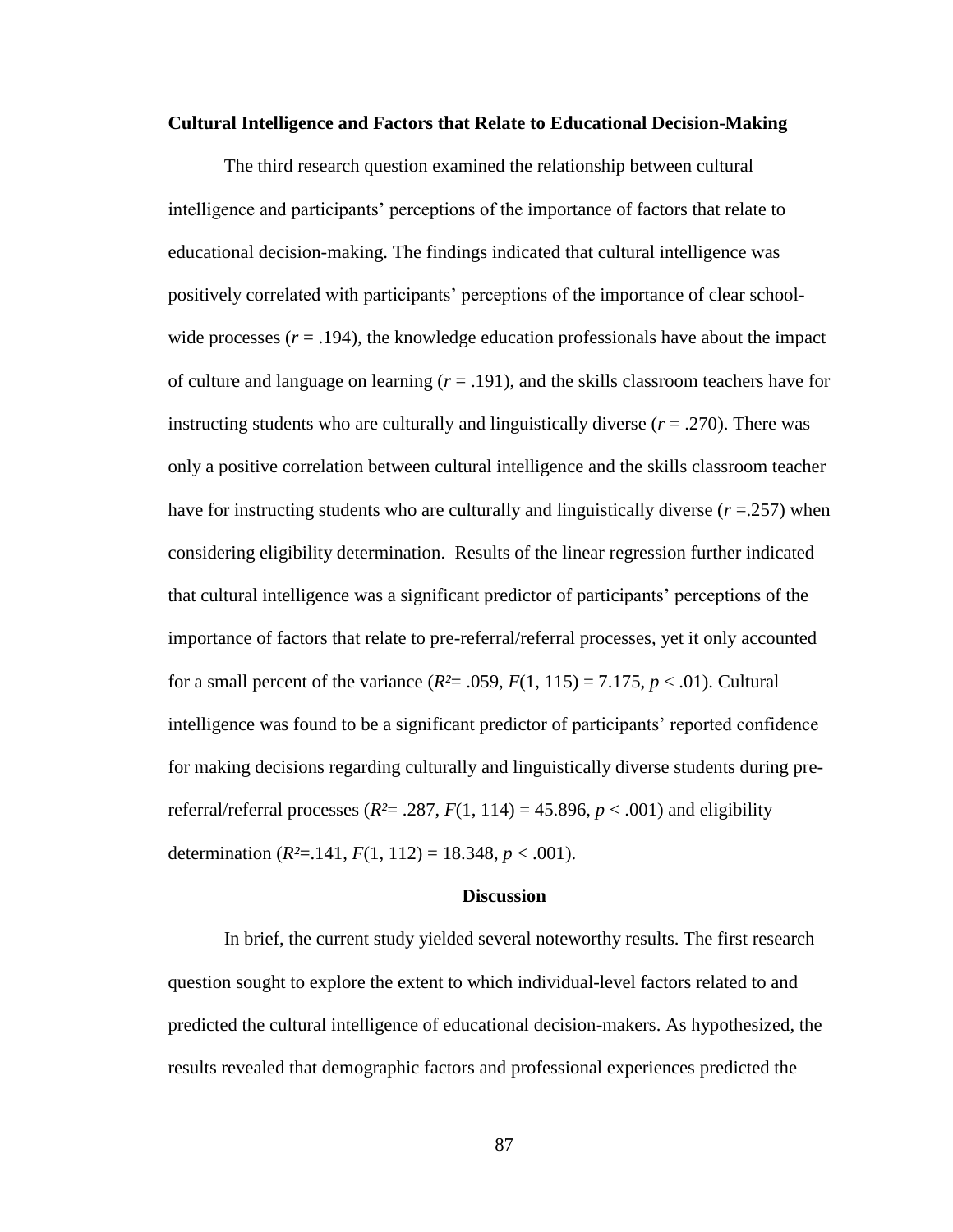cultural intelligence of educational decision-makers. This is consistent with the body of literature on cultural intelligence (e.g., Collins et al., 2016; Crowne, 2013; Cui, 2016; Earley and Ang, 2003) that indicates that cultural intelligence can be predicted by individual differences. Specifically, multilingual skills, certification in a world language subject area, and certification in special education were positive predictors. Moreover, cultural intelligence was positively correlated with multilingual skills and having lived or visited a country outside of the United States. This aligns with previous research in which cultural intelligence was correlated to intercultural experiences (e.g., Cui 2016; Petrovic, 2011). Although demographic variables and professional experiences were overall predictors of cultural intelligence, independent analysis did not reveal significant results for certain variables previously identified in the literature such as gender (e.g., Dogutas, 2015) and type of professional role (e.g., Collins et al., 2016). However, this may possibly be due to the sample sizes for these groups. The results further revealed that educational decision-makers who frequently attended professional development on CLD topics were those who had a specialization for working with students who are CLD, had lived in a country outside of the United States, and had a higher educational degree.

The second research question examined how educational decision-makers perceived factors that relate to educational decision-making processes for CLD students who may have disabilities. The hypothesis was supported as results revealed differences in the perceptions of educational decision-makers. Factors related to pre-referral/referral processes were perceived to be more important in decision-making when compared to factors related to eligibility determination. Interestingly, participants self-reported greater confidence in making decisions involving eligibility determination than pre-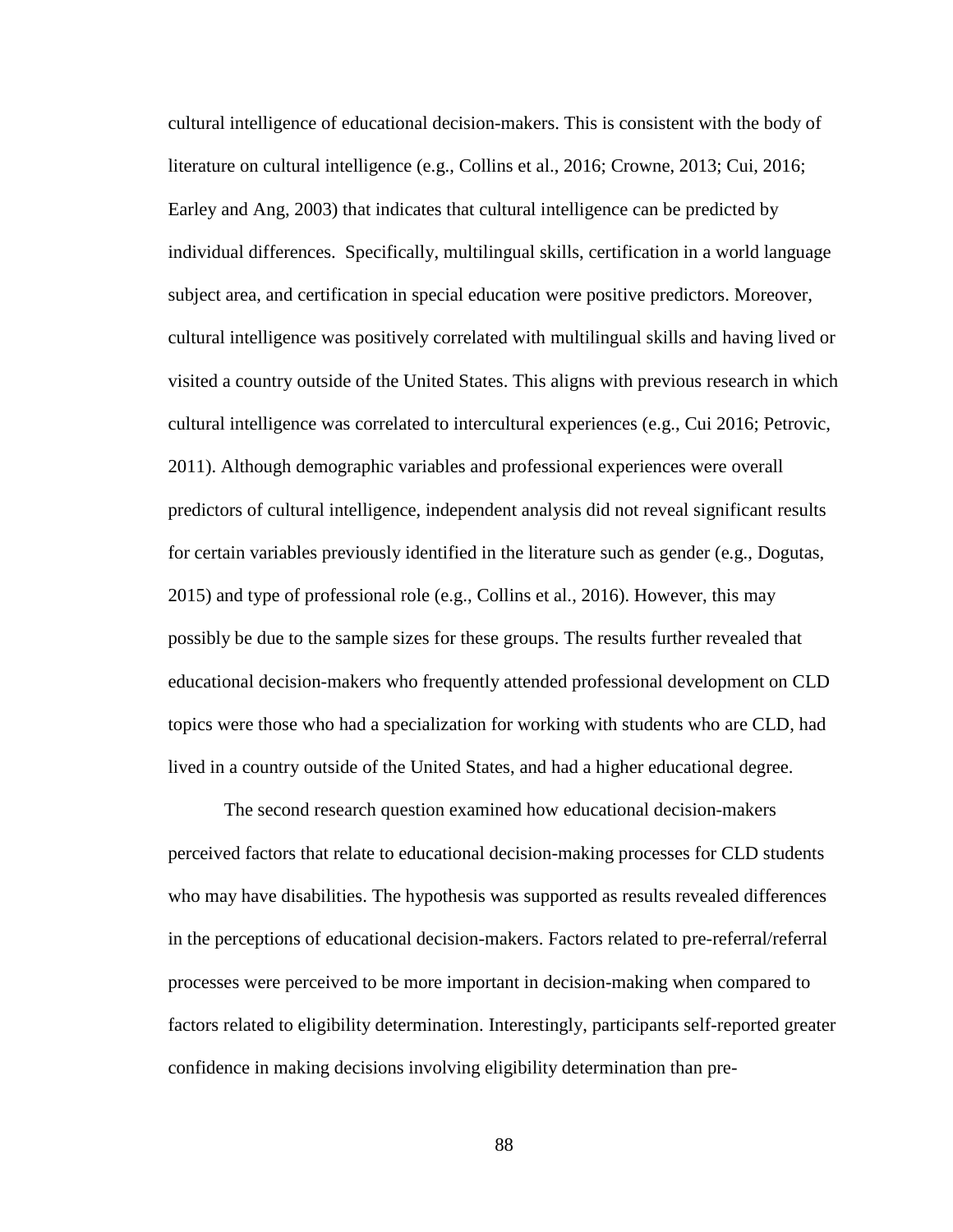referral/referral processes. A possible explanation for these findings may be that educational decision-makers perceive pre-referral/referral processes to be affected by social, cultural, and linguistic factors more than eligibility determination. Thus, they may report feeling more confident in determining a student's eligibility for special education services than the decision to refer a student for an evaluation. This is consistent with the literature on the cultural competence of educational professionals that highlights the challenges school-based teams face when differentiating social, cultural, and linguistic factors from disabilities (e.g., Greenfield, 2013; Klingner & Harry, 2006). Thematic analysis of participants' responses to open-ended questions further supported that the most prevalent factors that were perceived to relate to educational decision-making in pre-referral/referral processes were related to academics and language, such as differentiating between second language acquisition and disability. Cultural and linguistic factors were the most common themes reported for eligibility determination.

The final research question investigated the relationship between cultural intelligence and the perceptions of educational decision-makers. The hypothesis was partially supported. As participants' cultural intelligence increased so did their perceived importance for certain factors related to pre-referral/referral processes and eligibility determination, respectively. For pre-referral/referral processes, these factors included clear school-wide processes, the knowledge education professionals have about the impact of culture and language on learning, and the skills classroom teachers have for instructing students who are culturally and linguistically diverse. For eligibility determination, this only included skills classroom teachers have for instructing students who are culturally and linguistically diverse. These findings are commensurate with prior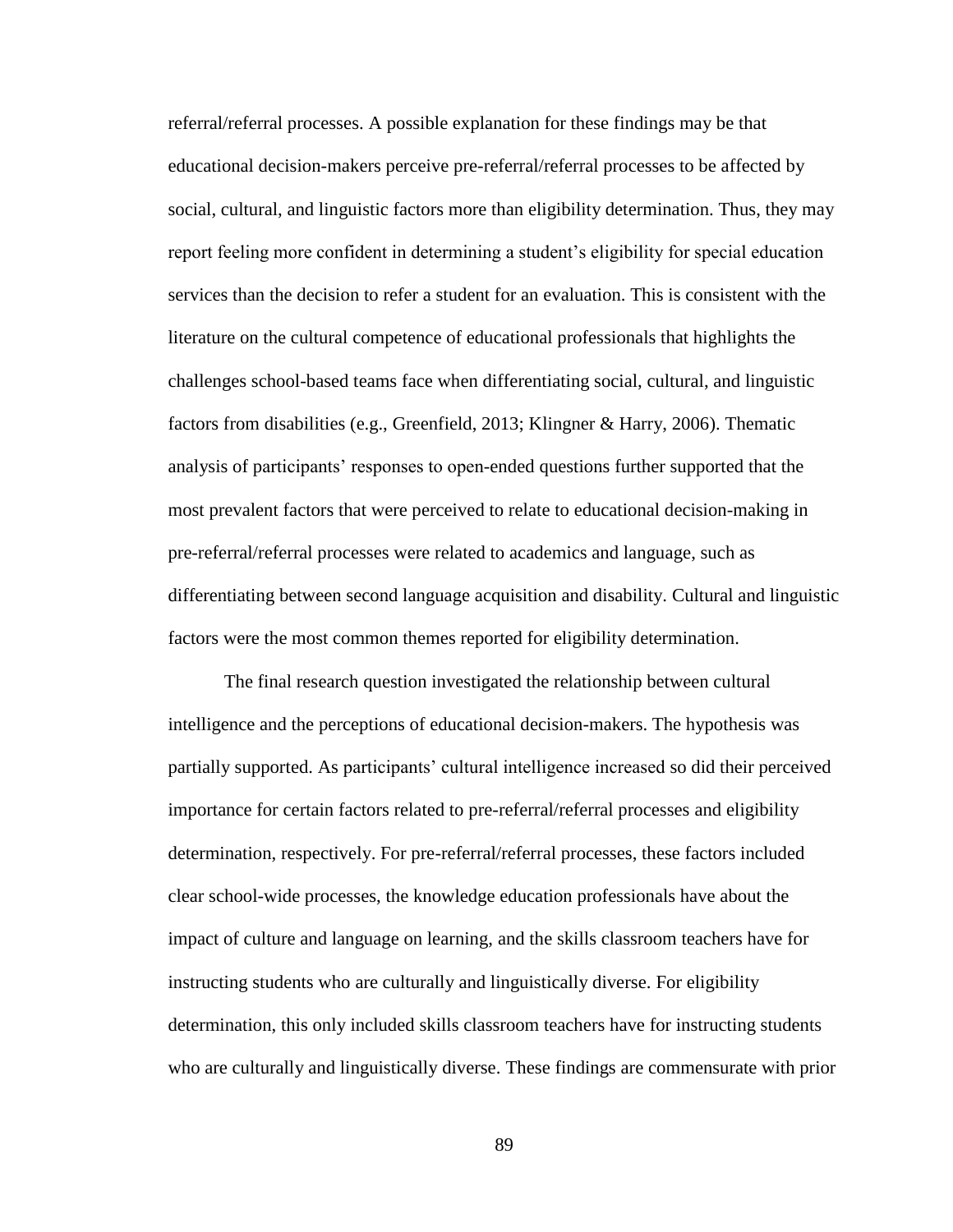studies that highlight the lack of understanding of the purpose of such processes, cultural knowledge, and implementation of culturally appropriate practices among educational professionals (e.g., Cavendish et al., 2016; Orosco & Klingner, 2010). However, despite cultural intelligence being a significant predictor of participants' perceptions of prereferral/referral factors, it only accounted for a small percentage of the variance. Cultural intelligence was not found to be a predictor of participants' perceptions of factors related to eligibility determination.

# **Limitations**

One of the potential limitations of the present study is the response rate and sampling size. Although adequate for the analysis conducted, a larger sampling size could further enhance the analysis and generalizability of the results. The results may also be limited to educational decision-makers in Broward County Public Schools where the study was conducted. Thus, expanding the sample to include educational decision-makers across counties and schools may serve to extend these findings to professionals working in a variety of settings. Unequal sampling sizes across certain variables, such as types of professional role and gender, can also limit the interpretation of the results as most participants reported being female and employed as school psychologists.

Additionally, although the Cultural Intelligence Scale has been previously validated, including in education, the limited sample size did not allow for a confirmatory factor analysis to further establish the validity of the scale with educational professionals. This can potentially limit the interpretation of results. However, the internal consistencies of the Cultural Intelligence Scale and its dimensions (i.e., metacognitive, cognitive, motivational, behavioral) was high when assessed with the current dataset.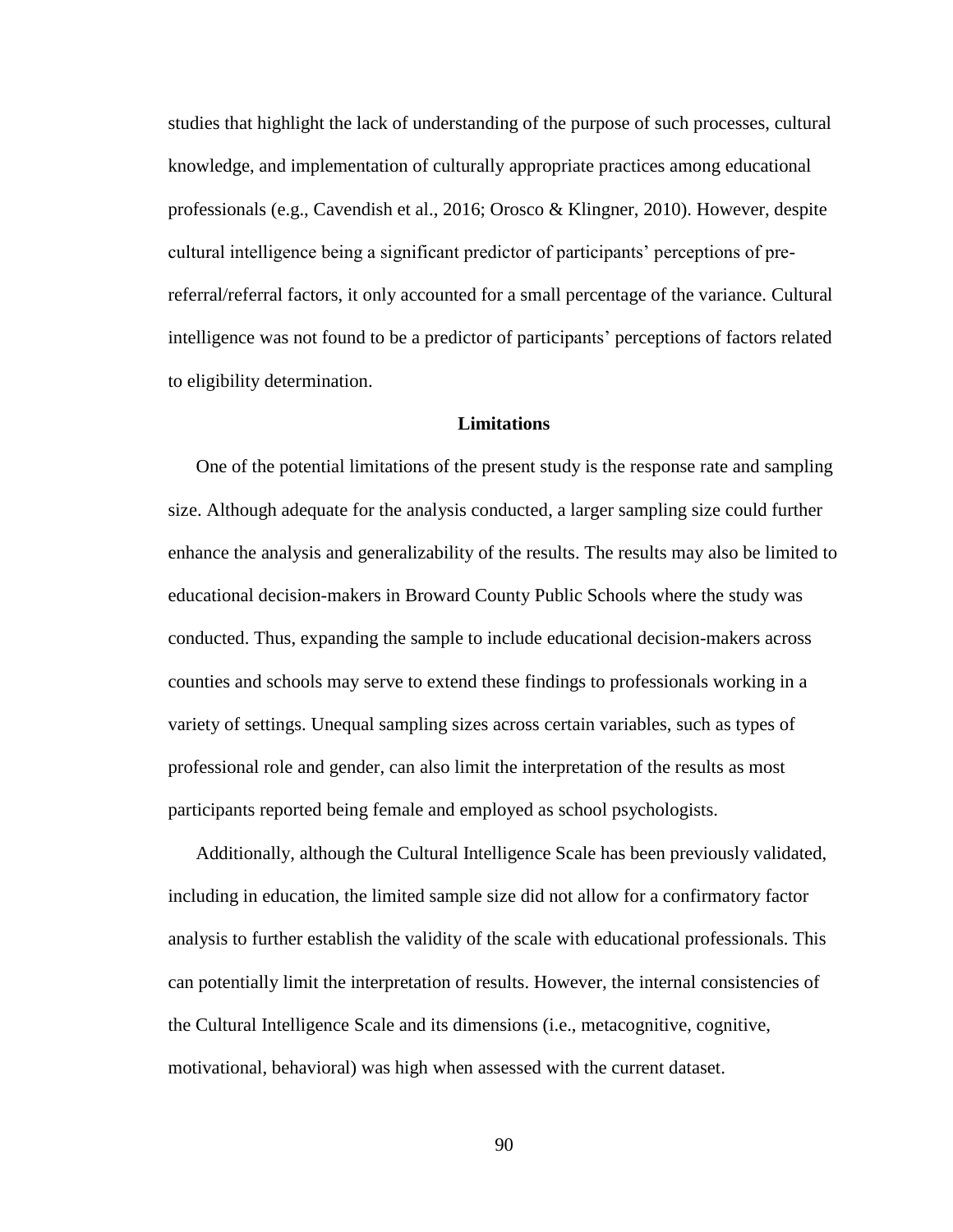Online survey methodologies used for the current study also present with potential limitations that may have affected response rates, such as emails being viewed as spam. Recommendations were also followed from the literature (e.g., Evans & Mathur, 2005; Van Selm & Jankowskby, 2006) to minimize these potential limitations of online survey methodologies. Another limitation of this study is not being able to ascertain if potential participants received the recruitment email and online survey link. Direct access to individual district employee emails may serve to address this limitation in future research. Moreover, given the research materials employed, the limitations of selfreported measures should also be considered. One limitation that was controlled for and found to be insignificant was the potential for social desirability to influence participants' responses particularly as it relates to cultural intelligence.

#### **Recommendations and Implications**

### **Recommendations for Future Research**

The present study explored the cultural intelligence and perceptions of educational decision-makers and yielded noteworthy findings that can be used to further build upon the body of literature. Given the current sampling method, one recommendation for future research is to expand the sampling size to include educational decision-makers working across various counties to further the generalizability of the results. The county this study was conducted at was a large, urban county with a large population of CLD students. Thus, it may be worthwhile to explore the cultural intelligence and perceptions of educational decision-makers working in smaller, rural counties. A larger sampling size would also allow for further validation of the Cultural Intelligence Scale with educational professionals and thus add to the literature on cultural intelligence and cultural competence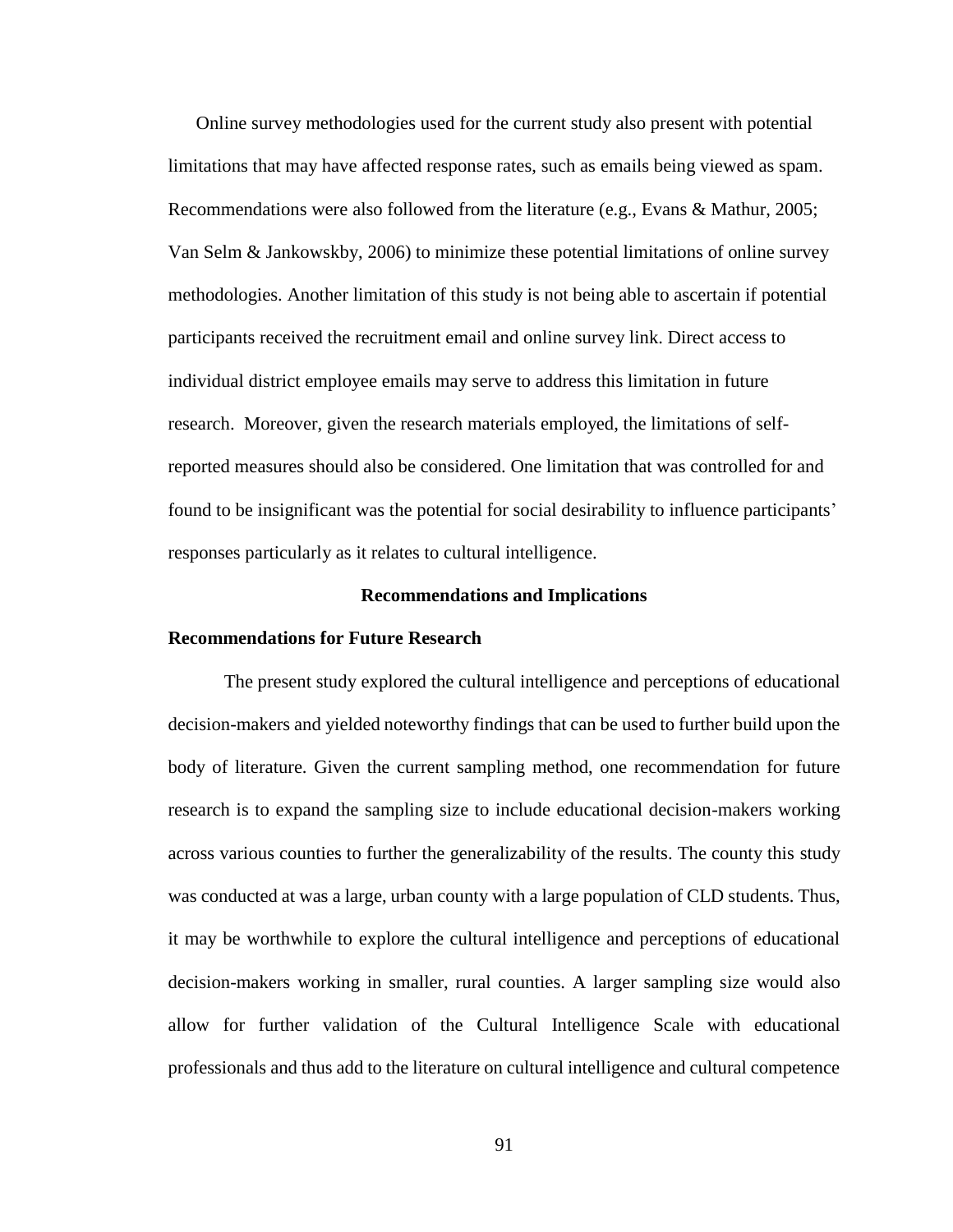in education. Likewise, the adaption of cultural intelligence training to be used in the field of education can be further piloted and researched through methods such as a randomized control trial with education professionals. The current study also focused on educational decision-makers that most often participate in educational decision-making in schools, including those in instructional positions, school psychologists, and local education agents. Future research can further examine the cultural intelligence and perceptions of other educational professionals involved in educational decision-making. This can include other evaluation specialists such as such as speech-language pathologists. Future research can also expand the scope of educational decision-making to include decisions beyond referral and eligibility, specifically decisions involving placement and provision of services.

Despite the implications of this study, the findings indicated that cultural intelligence only accounted for a small percentage of the variance in the perceptions of educational decision-makers for pre-referral/referral processes and no significant relationship was found for eligibility determination. A future research direction could be to explore other factors that may contribute to how educational decision-makers perceive factors related to such decision-making processes in special education. The individual dimensions of cultural intelligence (e.g., metacognitive, cognitive, motivational, and behavioral) can also be explored in relation to these perceptions. The differences in the confidence for making educational decisions for CLD students with disabilities and the overall importance participants placed on pre-referral/referral and eligibility determination processes similarly merits further research.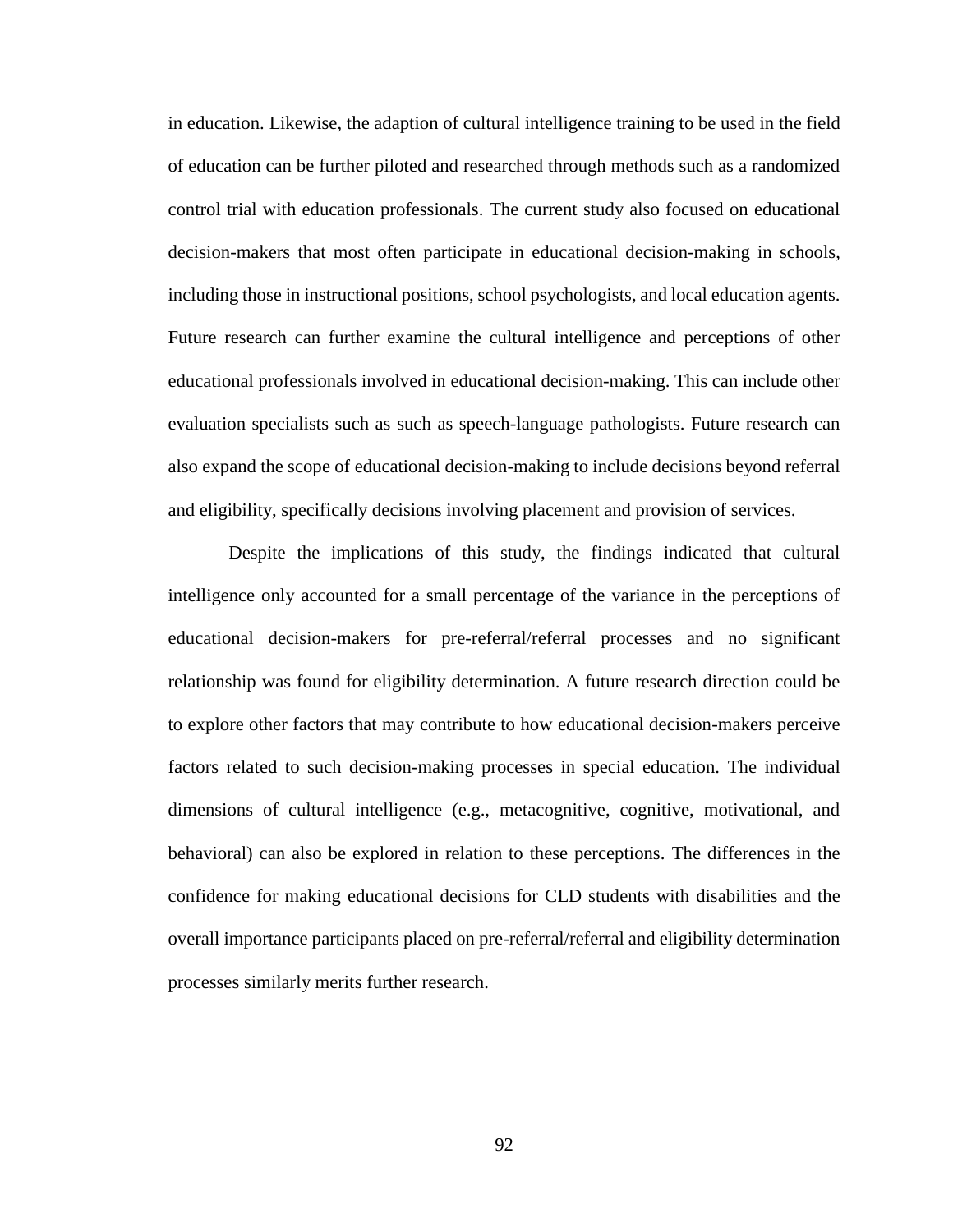# **Implications for Theory**

The conceptual framework for this study drew upon Vygotsky's sociocultural theory and the multi-foci theory of intelligence. Both of theories intersect on the interplay of the individual with the environment. These theories served to understand differences in the cultural competence of education professionals as well as the educational needs of diverse learners. Sociocultural theory emphasizes how social, cultural, and individual factors relate to learning and development. The multi-foci theory of intelligence states that intelligence encompasses the individual, the environment, and the interaction between the individual and the environment. The findings from this study indicated that individual differences in educational professionals accounted for differences in the cultural intelligence of educational professionals, including demographic factors and professional experiences. These findings, in turn, contribute to sociocultural theory and the multi-foci theory of intelligence, as well as the body of literature on cultural intelligence.

Furthermore, as Vygotsky postulated, sociocultural theory supports the need to assess and instruct students with disabilities in a holistic and dynamic manner that is responsive to their cultural and linguistic needs. The current study added to this theory as it explored the perceptions of educational decision-makers regarding the importance of factors that relate to decision-making processes in pre-referral/referral and eligibility determination, which may ultimately impact student outcomes. The findings from this study supported the role of factors related to the student (e.g., cultural exposure, second language skills) as well as the environment (e.g., clear school-wide policies, culturally appropriate practices) in development and learning. This intersect between the individual and environment further contributes to the multi-foci theory of intelligence.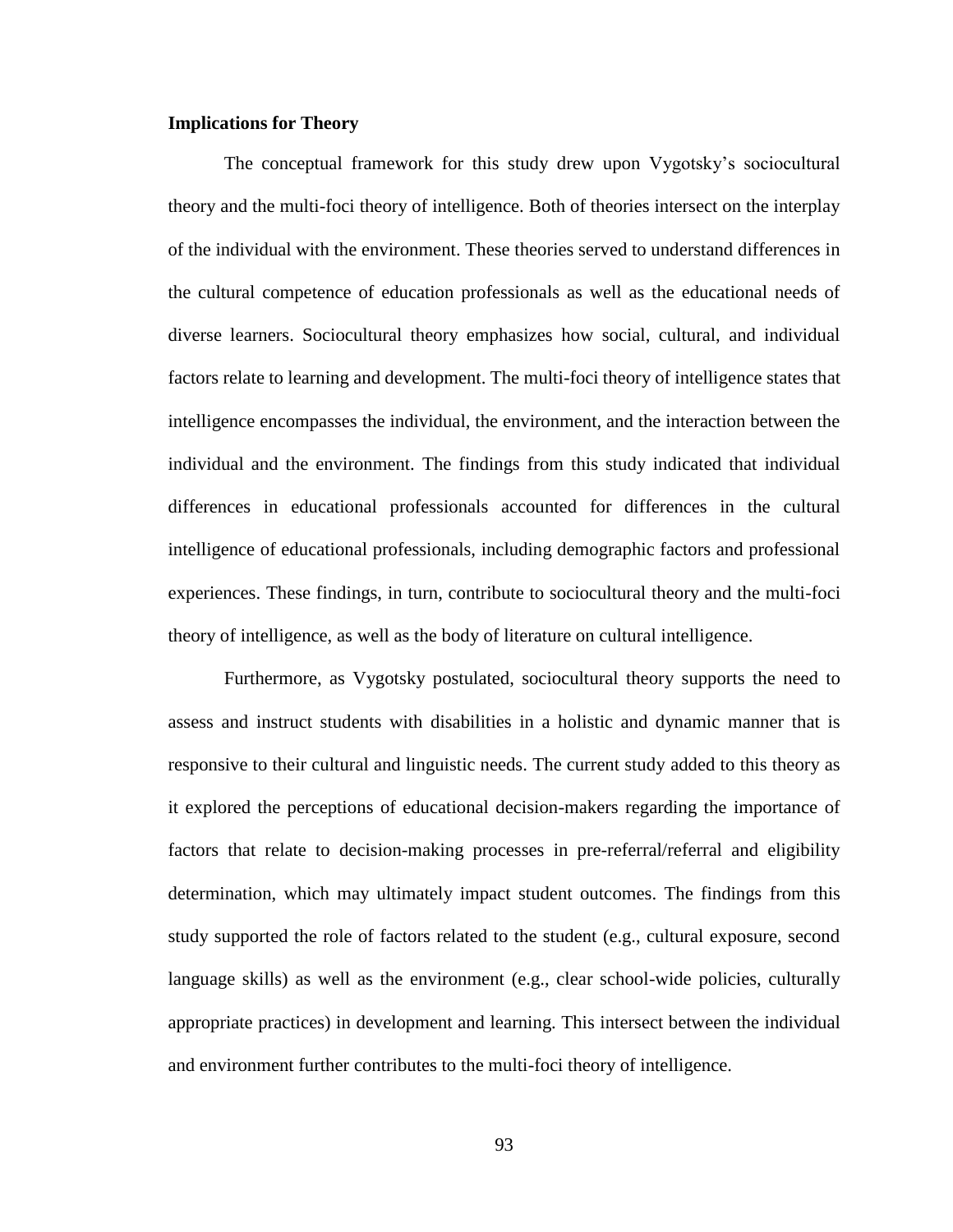#### **Implications for Practice**

In sum, the findings from this study may serve to inform policies and procedures related to the field of education, particularly as it relates to special education practices involving students of culturally and linguistically diverse backgrounds. Cultural intelligence involves an individual's ability to effectively manage culturally diverse situations (Ang & Van Dyne, 2015). Cultural intelligence can impact cultural judgment and decision-making, which are the processes involved in making decisions in culturally diverse situations (Ang et al., 2007). In education, the cultural intelligence of educational professionals can potentially impact educational decision-making involving students of diverse backgrounds. The findings indicated that cultural intelligence was a significant predictor of participants' perceived confidence for making decisions regarding prereferral/referral and eligibility determination. Albeit small, cultural intelligence predicted the perceptions of educational decision-makers, specifically as it relates to pre-referral processes.

Individual differences were found to be predictors of cultural intelligence. There were differences in the cultural intelligence of educational decision-makers with multilingual skills, certification in a world language subject area, and certification in special education. Individuals with such skill sets and certifications may in turn have greater ability for making decisions in culturally diverse situations. Including such educational professionals within school-based teams may facilitate educational decisionmaking for CLD students who may have disabilities. Findings further indicated that educational professionals with a specialization for working with students who are CLD, a higher educational degree, or certain intercultural experiences attended professional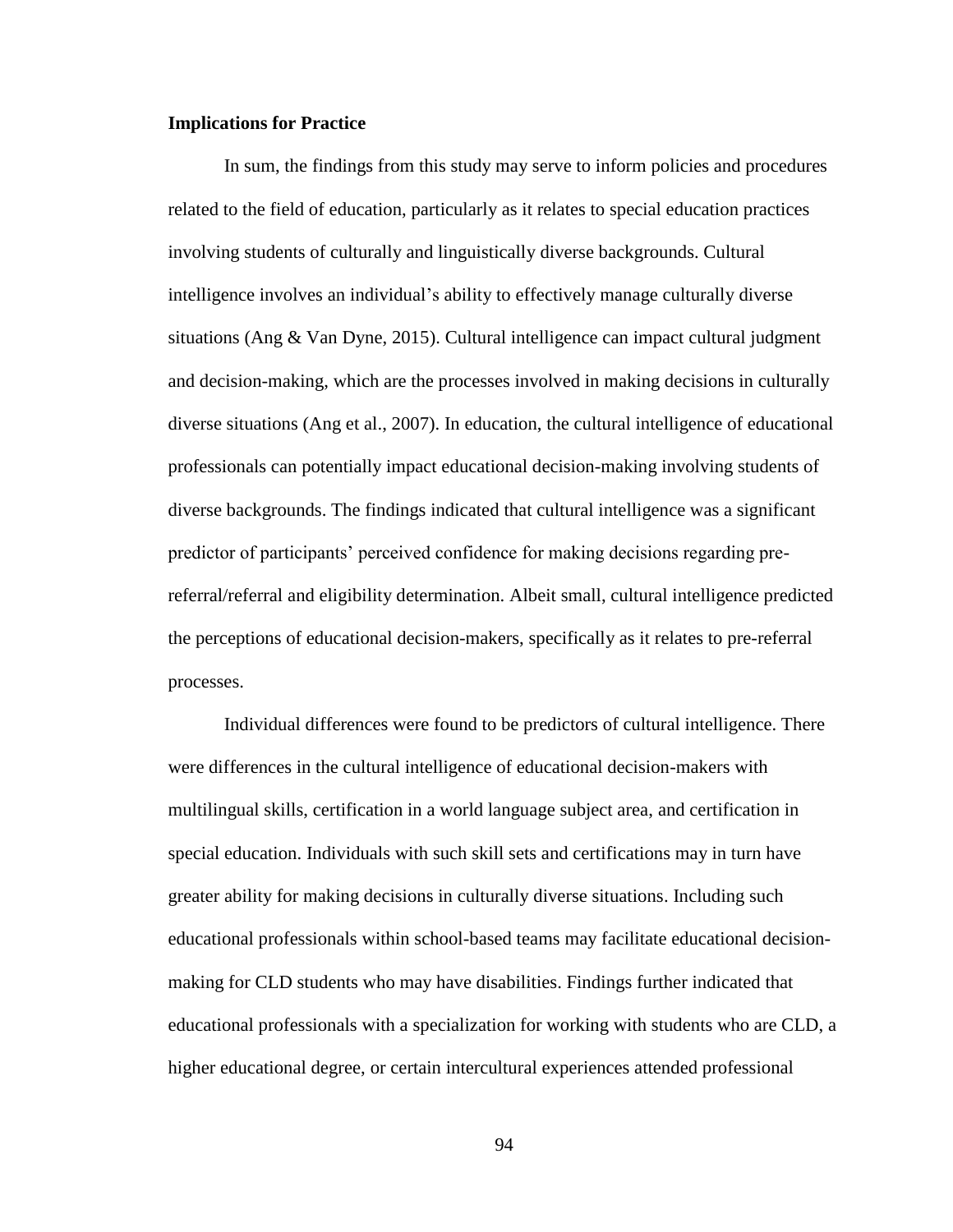development on CLD topics more frequently. Such individuals can contribute their professional experiences and knowledge of CLD topics as part of school-based teams in order to facilitate educational decision-making processes.

Given the multidisciplinary nature of school-based teams, educational decisionmakers may contribute various intercultural and professional experiences and thus various levels of cultural intelligence. As indicated by the findings, cultural intelligence can predict the perceptions and confidence of educational professionals for educational decision-making and CLD students who may have disabilities. However, as cited in the literature, cultural intelligence can be improved through cross-cultural training. Thus, it may be worthwhile to assess and provide cultural intelligence training to professionals who frequently engage in educational decision-making involving students of CLD background with potential disabilities.

Based on prior literature (e.g., Eisenberg et al., 2013; MacNab, 2012; Rehg et al., 2012), training for cultural intelligence would be aimed at improving the abilities of educational professionals for effectively managing cross-cultural situations such as the increasingly diverse U.S. classroom. Such trainings would involve direct experiences and reflection as outlined by other researchers such as MacNab (2012). The Cultural Intelligence Scale can be used in this endeavor as a pre-post tool for measuring the cultural intelligence of educational professionals as well as a tool for identifying training needs. Previous researchers (e.g., Kennedy, 2006) have noted how self-reflecting on cultural intelligence can inform the practices of educational professionals as well as identify areas in need of professional development. The Cultural Intelligence Scale can assess an individuals' awareness, cultural knowledge, motivation, and ability to display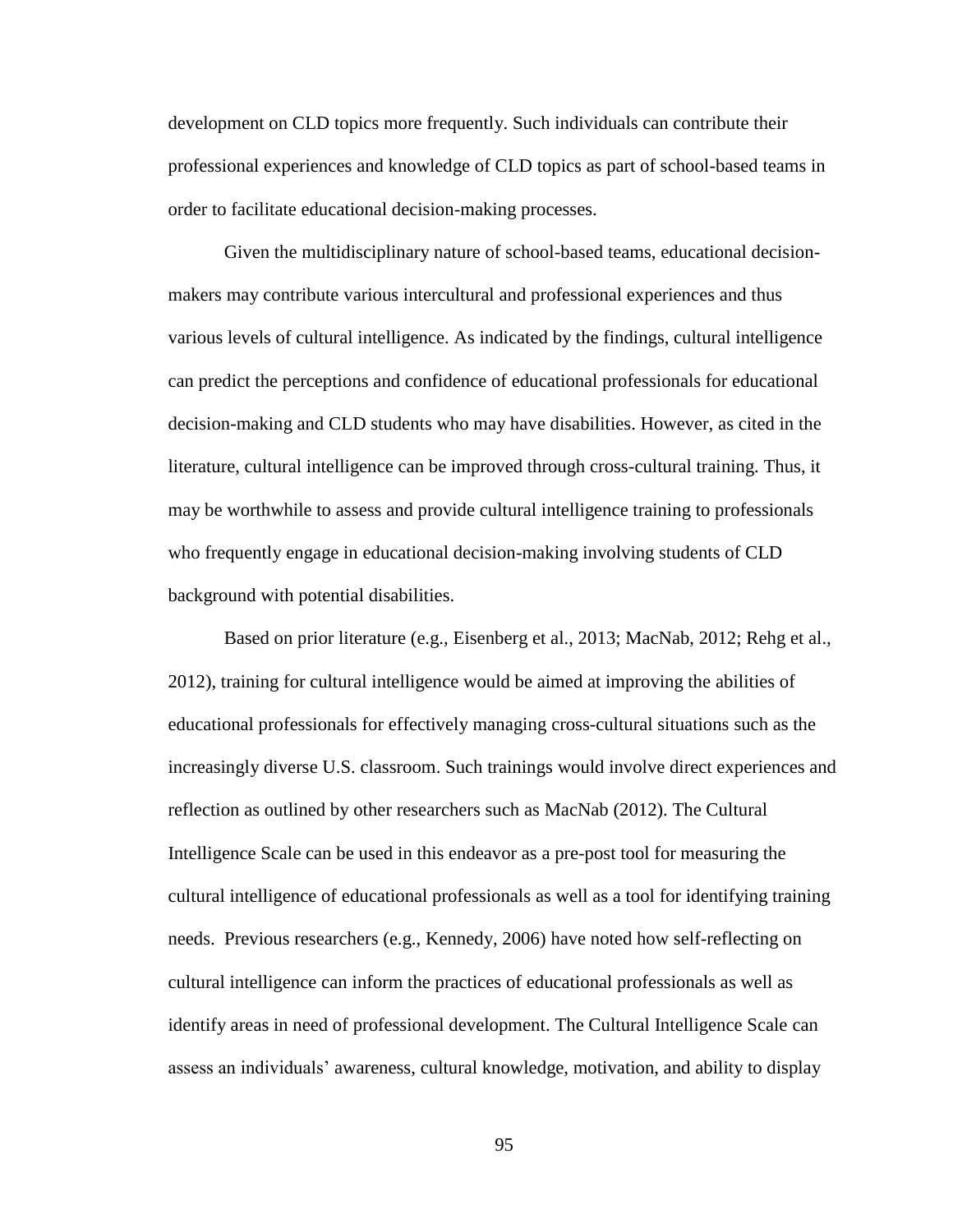culturally responsive behaviors. The dimensions measured by the scale (i.e., metacognitive, cognitive, motivational, behavioral) can in turn be applied to focus training on dimensions that may be underdeveloped in educational professionals as a whole. Moreover, cultural intelligence training addresses both broad cultural knowledge and awareness as well as cultural elements associated with particular regions. This may be of particular interest to in-service and preservice training programs to train educational professionals across the United States who work with varying levels of cultural diversity in their schools.

It may also be worthwhile to consider including cultural intelligence as a competency for preservice training programs for educational professionals. Including cultural intelligence as a course in preservice programs may further aid in preparing preservice educators for effectively adapting and responding to culturally diverse populations. Previous research has shown how the construct of cultural intelligence can be adapted and used to explore culturally relevant practices of preservice and in-service educators (e.g., Kennedy, 2016; Molina, 2013). Yet, as Watkins and Noble (2016) emphasize, cultural intelligence is reflected not only through such culturally relevant practices but also educators' willingness for engaging with culturally diverse populations. Preservice courses aimed at improving the cultural intelligence of educational professionals would aid in developing both their culturally relevant practices as well as their overall ability for adapting to culturally diverse situations.

Exploration of the perceptions of educational decision-makers regarding the importance of factors that relate to pre-referral/referral and eligibility determination also carries implications for practice. In tandem with the literature and Vygotsky's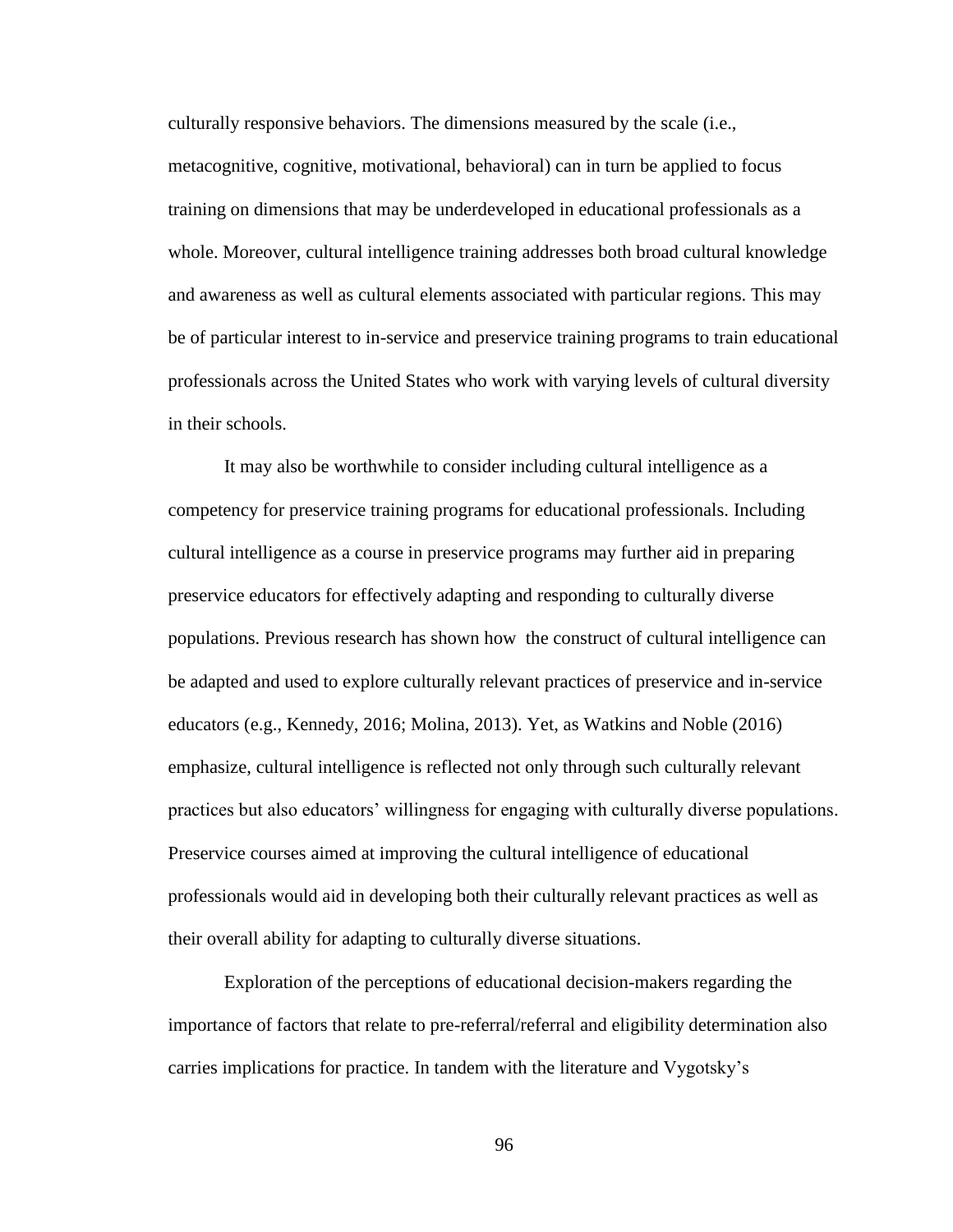sociocultural theory, school-level factors as well as individual-level factors related to the competence of educational professionals can impact educational decision-making regarding students of CLD backgrounds who may have disabilities (e.g., Burr et al., 2015; Flores & Smith, 2008; Greenfield, 2016; Park & Thomas; 2012; Shore & Sabatini, 2009; Cardona-Moltó et al., 2017). Specifically, cultural intelligence was positively related to the perceptions of educational decision-makers regarding the importance of factors that relate to pre-referral/referral and eligibility determination. Teachers' skills for instructing students who are CLD was viewed as an important factor in both prereferral/referral and eligibility determination. Clear school-wide processes and the knowledge education professionals have about the impact of culture and language on learning were viewed as important for pre-referral/referral processes and was positively correlated with cultural intelligence. Open-ended questions also highlighted the importance of cultural awareness for educational professionals, including their knowledge for and use of culturally appropriate practices in progress monitoring and evaluation. Thus, these findings can serve to inform professional development for educational decision-makers, including instructional strategies for working with CLD student's, knowledge of the impact of culture and language on learning and development, and best practices for formally evaluating students of CLD background.

The findings from this study may also serve to inform school-wide policies and procedures. Open-ended questions highlighted the impact of factors related to academics, culture, and language on educational decision-making. An overreaching theme was the need to gather information regarding students' educational history, cultural exposure, and second language skills during pre-referral/referral and eligibility processes. In tandem,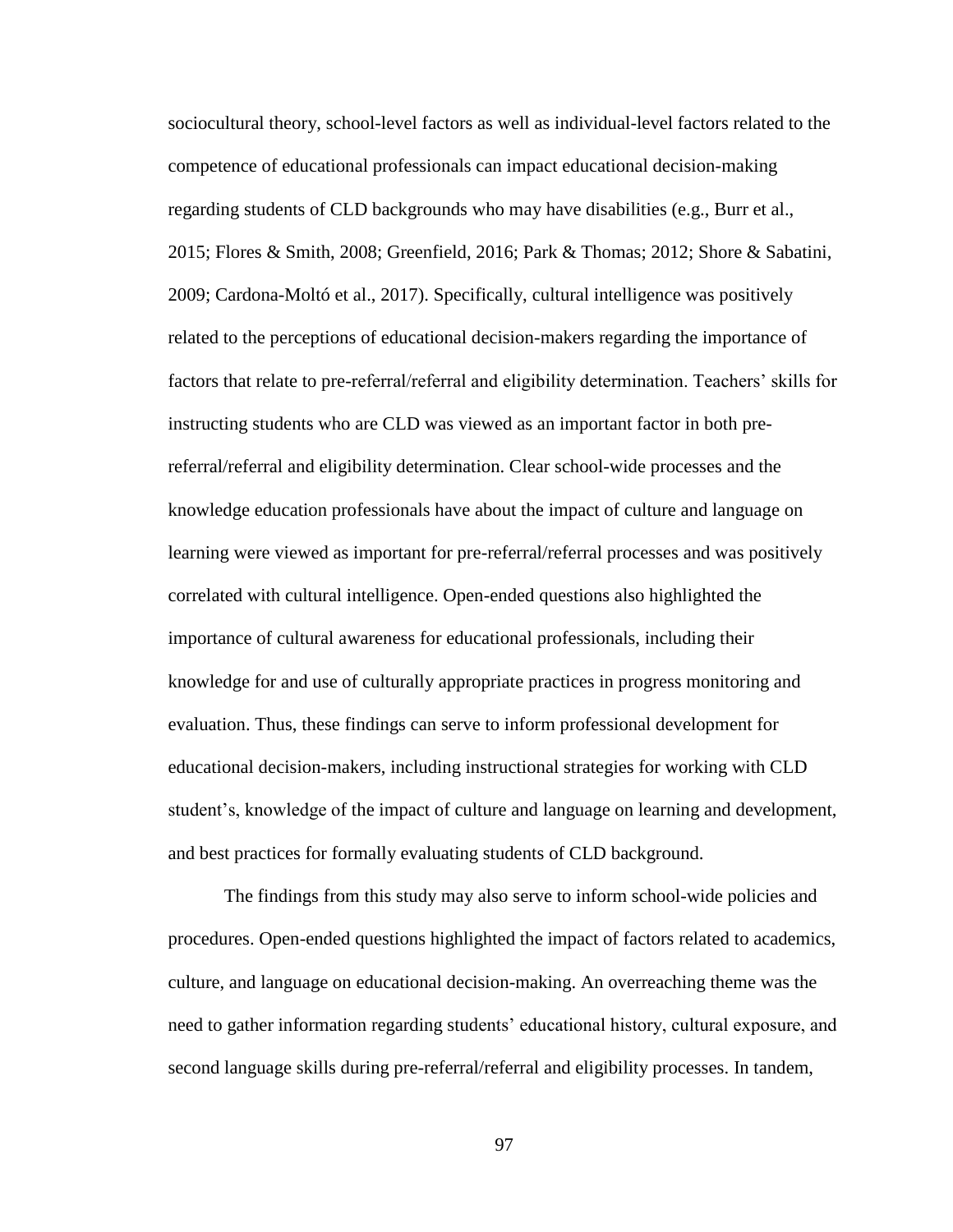findings also indicated that pre-referral/referral processes may potentially be more impacted by such factors than eligibility determination, which may explain the greater confidence reported for making decisions for eligibility determination than the former. An implication for practice could be the revision of school-wide policies for identifying CLD students during pre-referral/referral processes. School-based teams may consider gathering information regarding socio-cultural factors during the initial stages of identifying students' who may have disabilities in order to facilitate educational decisionmaking.

### **Conclusion**

The purpose of this study was to expand the literature on the cultural competence of educational decision-makers through the construct of cultural intelligence as well as explore their perceptions of the importance of factors that relate to educational decisionmaking for CLD students who may have disabilities. Results revealed that individuallevel factors predicted the cultural intelligence of educational-decision makers. Prereferral/referral factors overall were perceived as being more important in decisionmaking than factors related to eligibility determination. Educational decision-makers reported having greater confidence in making decisions for eligibility determination than pre-referral/referral processes. Cultural intelligence was also a predictor of educationaldecision makers' perceptions of pre-referral/referral factors, yet it only accounted for a small percentage of the variance. In closing, the findings from this study further expands the application of cultural intelligence to the field of education. These findings may serve to inform special education policies and practice and improve educational decisionmaking regarding diverse students with diverse educational needs.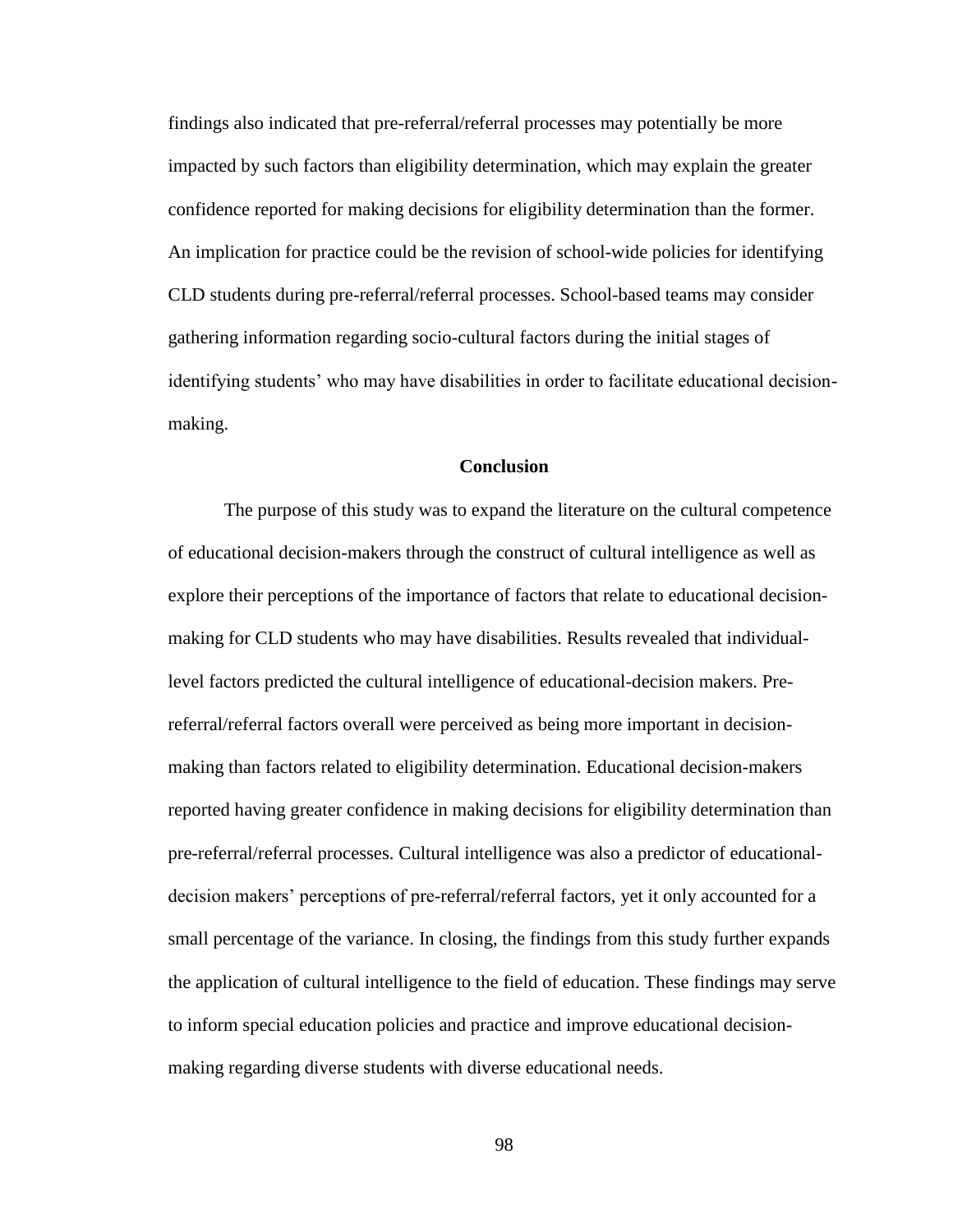#### **REFERENCES**

- Ang, S., & Van Dyne, L. (2015). *Handbook of cultural intelligence*. Armonk, New York: M.E. Sharp.
- Ang, S., Van Dyne, L., Koh, C., Ng, K. Y., Templer, K. J., Tay, C., & Chandrasekar, N. A. (2007). Cultural intelligence: Its measurement and effects on cultural judgment and decision-making, cultural adaptation and task performance. *Management and Organization Review*, *3*(3), 335-371.
- Avant, D. W., & Swerdlik, M. E. (2016). A Collaborative Endeavor: The Roles and Functions of School Social Workers and School Psychologists in Implementing Multi-tiered System of Supports/Response to Intervention. *School Social Work Journal*, *41*(1).
- Bandura, A. (1986). The explanatory and predictive scope of self-efficacy theory. *Journal of Social and Clinical Psychology*, *4*(3), 359-373.
- Bandura, A. (1989). Human agency in social cognitive theory. *American Psychologist*, 44(9), 1175.
- Bandura, A. (1988). Self-efficacy conception of anxiety. *Anxiety Research*, *1*(2), 77-98.
- Bandura, A. (1993). Perceived self-efficacy in cognitive development and functioning. *Educational Psychologist*, *28*(2), 117-148.
- Bandura, A. (1999). Social cognitive theory: An agentic perspective. *Asian Journal of Social Psychology*, *2*(1), 21-41.
- Bandura, A. (2002). Social cognitive theory in cultural context. *Applied Psychology*, *51*(2), 269-290.
- Bardack, S. (2010). Common ELL terms and definitions. Retrieved from https://www.air.org/sites/default/files/downloads/report/NEW\_- \_Common\_ELL\_TERMS\_AND\_DEFINITIONS\_6\_22\_10\_0.pdf
- Becker, G. I., & Deris, A. R. (2019). Identification of Hispanic English Language Learners in Special Education. *Education Research International*, 9.
- Bender, W. N. & Shores, C. (2007). *Response to intervention: A practical guide for every teacher.* Thousand Oaks, California: Corwin Press.
- Björn, P. M., Aro, M. T., Koponen, T. K., Fuchs, L. S., & Fuchs, D. H. (2016). The many faces of special education within RTI frameworks in the United States and Finland. *Learning Disability Quarterly*, *39*(1), 58-66.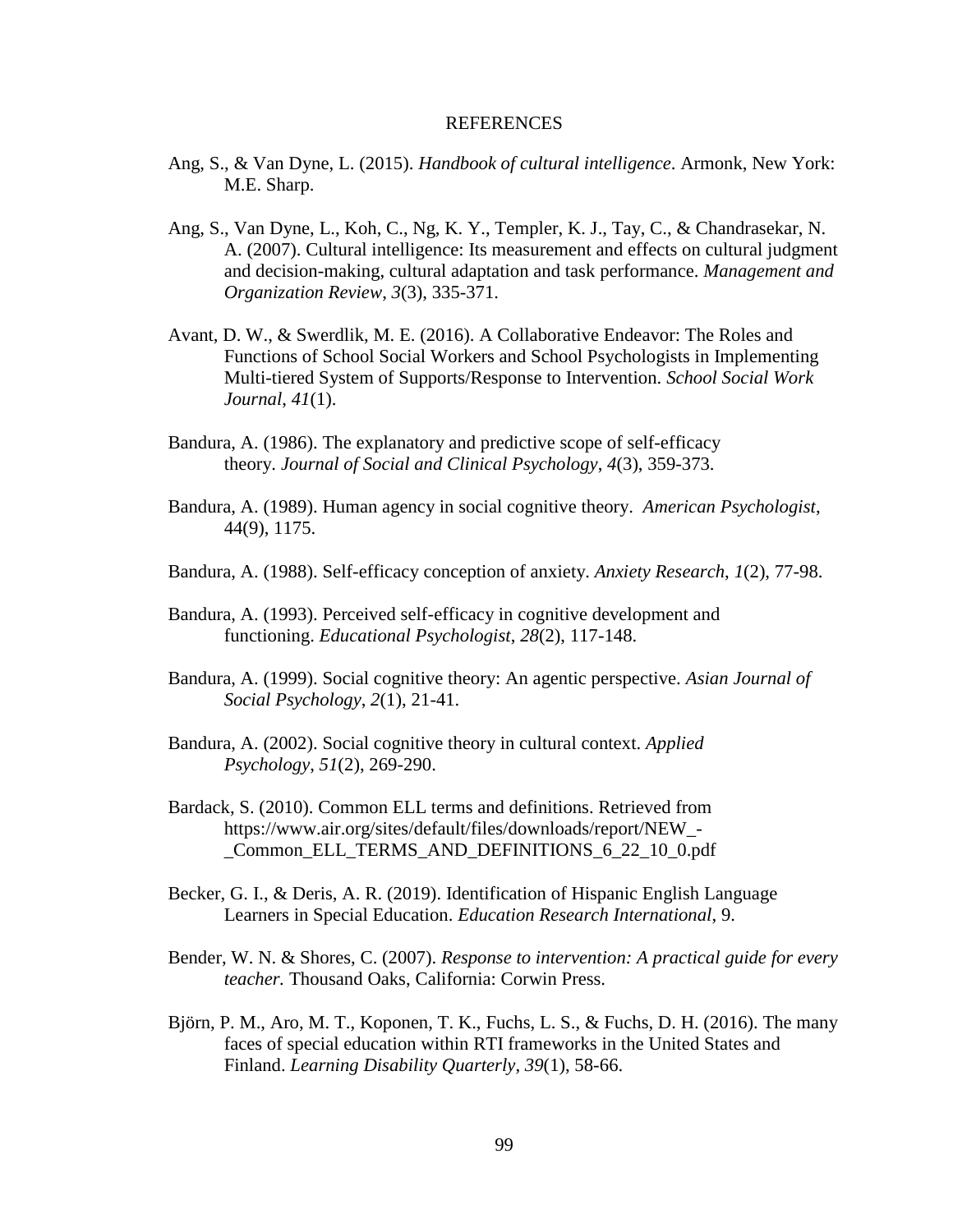- Branum-Martin, L., Mehta, P. D., Carlson, C. D., Francis, D. J., & Goldenberg, C. (2014). The nature of Spanish versus English language use at home. *Journal of Educational Psychology*, *106*(1), 181.
- Braun, V. & Clarke, V. (2012) Thematic analysis. In Cooper, H. (Ed.), *The Handbook of Research Methods in Psychology*. Washington, DC: American Psychological Association.
- Brown, J. E., & Doolittle, J. (2008). A cultural, linguistic, and ecological framework for response to intervention with English language learners. *Teaching Exceptional Children*, *40*(5), 66-72.
- Bücker, J. J., Furrer, O., Poutsma, E., & Buyens, D. (2014). The impact of cultural intelligence on communication effectiveness, job satisfaction and anxiety for Chinese host country managers working for foreign multinationals. *The International Journal of Human Resource Management*, *25*(14), 2068-2087.
- Bücker, J. J., & Korzilius, H. (2015). Developing cultural intelligence: assessing the effect of the Ecotonos cultural simulation game for international business students. *The International Journal of Human Resource Management*, *26*(15), 1995-2014.
- Burr, E., E. Haas, and K. Ferriere. 2015. *Identifying and Supporting English Learner Students with Learning Disabilities: Key Issues in the Literature and State Practice*. Retrieved from [http://ies.ed.gov/ncee/edlabs/regions/west/pdf/REL\\_2015086.pdf.](http://ies.ed.gov/ncee/edlabs/regions/west/pdf/REL_2015086.pdf)
- Bylund, J. (2011). Thought and second language: A Vygotskian framework for understanding BICS and CALP. *Communique*, *39*(5), 4-6.
- Carlo, M. S., August, D., McLaughlin, B., Snow, C., Dressler, C., Lippman, D., ... & White, C. E. (2009). Closing the gap: Addressing the vocabulary needs of English-language learners in bilingual and mainstream classrooms. *Journal of Education*, *189*(1-2), 57-76.
- Callahan, R. M. (2013). The English Learner dropout dilemma: Multiple risks and multiple resources. Retrieved from http://cdrpsb.org/download.php?file=researchreport19.pdf
- Cardona-Moltó, M. C., Rao, S., Chiner, E., & Soffer, R. (2017). Exploring Attitudes and Competence to Teach Diverse Students: A Cross-cultural Study of Teacher Perceptions in Spain and the United States*. International Journal of Diversity In Education*, 17(*4*), 19.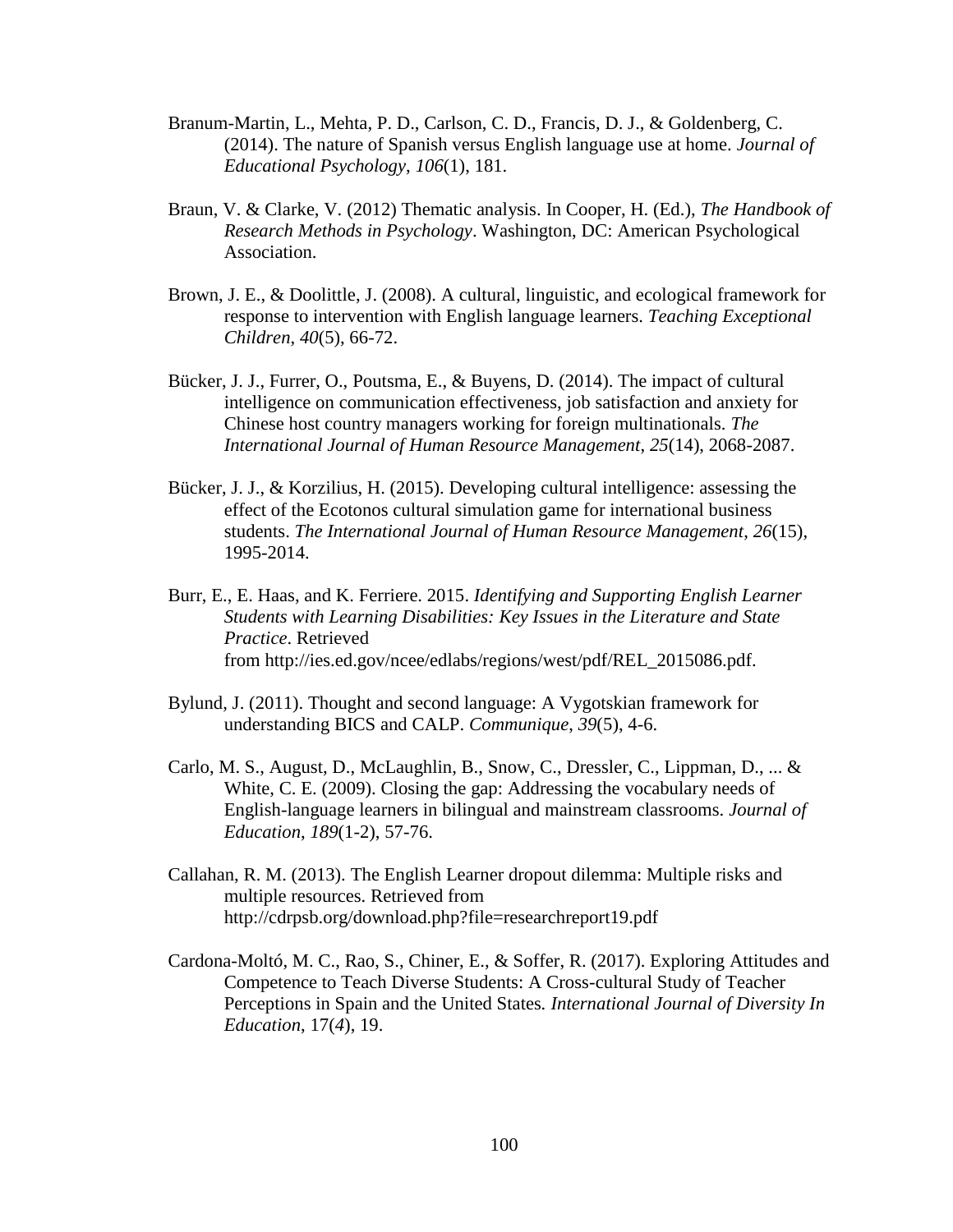- Cartledge, G., Kea, C. D., Watson, M., & Oif, A. (2016). Special education disproportionality: A review of response to intervention and culturally relevant pedagogy. *Multiple Voices for Ethnically Diverse Exceptional Learners*, *16*(1), 29-49.
- Cartledge, G., & Kourea, L. (2008). Culturally responsive classrooms for culturally diverse students with and at risk for disabilities. *Exceptional children*, *74*(3), 351- 371.
- Castro-Villarreal, F., Rodriguez, B. J., & Moore, S. (2014). Teachers' perceptions and attitudes about Response to Intervention (RTI) in their schools: A qualitative analysis. *Teaching and Teacher Education*, *40*, 104-112.
- Cavendish, W., Harry, B., Menda, A., Espinosa, A., & Mahotiere, M. (2016). Implementing response to intervention: Challenges of diversity and system change in a high stakes environment. *Teachers College Record*, *118*(050301), 1- 36.
- Chalfant, J. C., VanDusen Pysh, M., & Moultrie, R. (1979). Teacher assistance teams: A model for within-building problem solving. *Learning Disability Quarterly*, *2*(3), 85-96.
- Chiner, E., Cardona-Moltó, M.C, & Puerta, J.M.G. (2015). Teachers' beliefs about diversity: an analysis from a personal and professional perspective. *New Approaches in Educational Research*, *4*(1), 19-24.
- Chu, S. (2011a). Teacher perceptions of their efficacy for special education referral of students from culturally and linguistically diverse backgrounds. *Education*, 132(1), 3-15.
- Chu, S. (2011b). Teacher efficacy beliefs toward serving culturally and linguistically diverse students in special education: Implications of a pilot study. *Education and Urban Society, 45*(3), 385-410.
- Chu, S. Y., & Garcia, S. (2014). Culturally responsive teaching efficacy beliefs of inservice special education teachers. *Remedial and Special Education*, *35*(4), 218- 232.
- Collins, K. S., Duyar, I., & Pearson, C. L. (2016). Does cultural intelligence matter? Effects of principal and teacher cultural intelligence on Latino student achievement. Journal for Multicultural Education, *10*(4), 465-488.
- Cooc, N. (2018) Understanding when teachers disagree about student disability. Exceptionality, *26*(2), 63-80.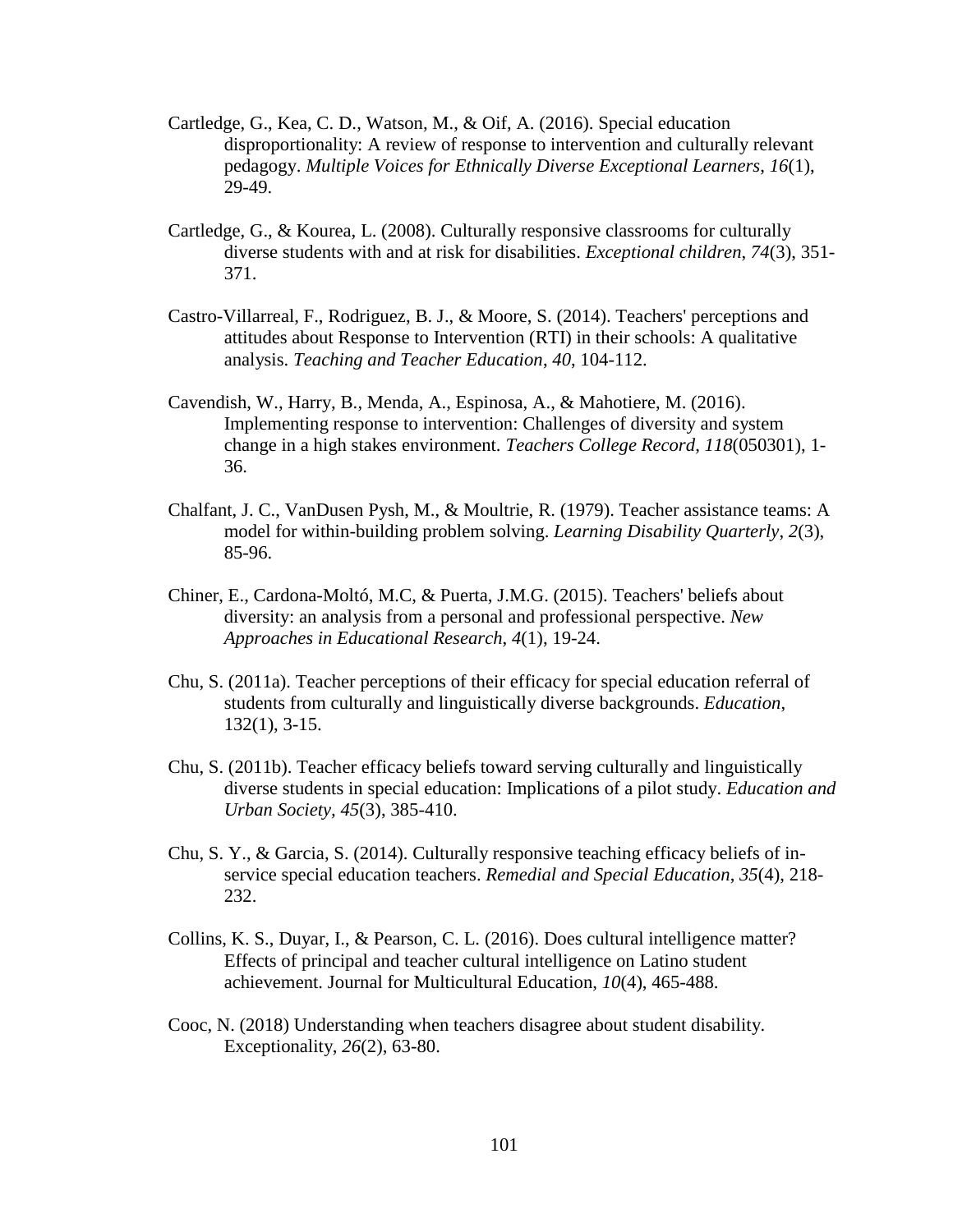- Costa Jr, P. T., & McCrae, R. R. (1992). Four ways five factors are basic. *Personality and Individual Differences*, *13*(6), 653-665.
- Counts, J., Katsiyannis, A., & Whitford, D. K. (2018). Culturally and linguistically diverse learners in special education: English learners. *NASSP Bulletin*, *102*(1), 5- 21.
- Cramer, L. (2015). Inequities of Intervention among Culturally and Linguistically Diverse Students. *Penn GSE Perspectives on Urban Education*, *12*(1).
- Crowne, K. A. (2013). Cultural exposure, emotional intelligence, and cultural intelligence: An exploratory study. *International Journal of Cross Cultural Management*, *13*(1), 5-22.
- Cui, Q. (2016). A study of factors influencing students' intercultural competence. *Journal of Language Teaching and Research*, *7*(3), 433-439.
- Cummins, J. (1981). Empirical and theoretical underpinnings of bilingual education. *Journal of Education*, *163*(1), 16-29.
- Davis, L. L. (1992). Instrument review: Getting the most from a panel of experts. *Applied nursing research*, *5*(4), 194-197.
- Dee, A. L. (2012). Evidence of cultural competence within teacher performance assessments. *Action in Teacher Education*, *34*(3), 262-275.
- Dennison, A., Hall, S. P., Leal, J., & Madres, D. A. (2018). ASD or ELL? Distinguishing Differences in Patterns of Communication and Behavior. *Contemporary School Psychology*, 1-11.
- Desimone, L. M., & Le Floch, K. C. (2004). Are we asking the right questions? Using cognitive interviews to improve surveys in education research. *Educational Evaluation and Policy Analysis*, *26*(1), 1-22.
- De Valenzuela, J. S., Copeland, S. R., Qi, C. H., & Park, M. (2006). Examining educational equity: Revisiting the disproportionate representation of minority students in special education. *Exceptional Children*, *72*(4), 425-441.
- De Valenzuela, J. S., Connery, C. M., & Musanti, S. I. (2000). The theoretical foundations of professional development in special education: Is sociocultural theory enough. *Remedial and Special Education*, *21*(2), 111-120.
- De Pry, R., & Cheesman, E. (2010). Reflections on culturally responsive teaching: Embedding theory into practices of instructional and behavioral support. *Journal of Praxis in Multicultural Education*, *5*(1), 36-51.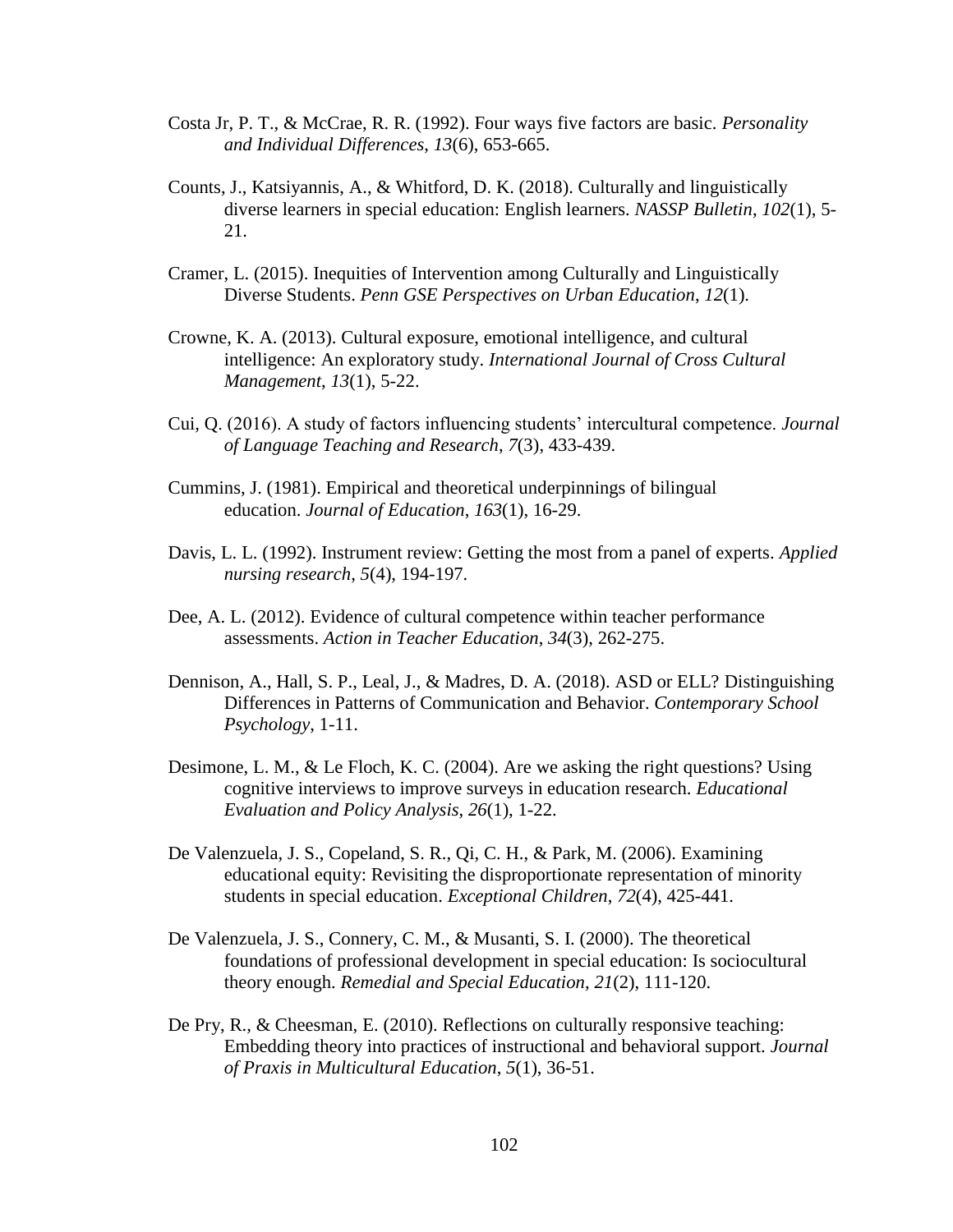- Drame, E. R., & Xu, Y. (2008). Examining sociocultural factors in response to intervention models. *Childhood Education*, *85*(1), 26-32.
- Dogutas, A. (2015). Cultural intelligence level of Turkish teacher candidates in globalized world. *Bartin University Journal of Faculty of Education, 4*(2), 530.
- Dunn, M. W. (2006). It was written all over him: Classroom teachers' referral criteria for special education services. *International Journal of Special Education, 21*(2), 124-139. Retrieved from [http://ezproxy.fiu.edu/login?url=https://search-proquest](http://ezproxy.fiu.edu/login?url=https://search-proquest-com.ezproxy.fiu.edu/docview/61861176?accountid=10901)[com.ezproxy.fiu.edu/docview/61861176?accountid=10901](http://ezproxy.fiu.edu/login?url=https://search-proquest-com.ezproxy.fiu.edu/docview/61861176?accountid=10901)
- Earley, P. C., & Ang, S. (2003). *Cultural intelligence: Individual interactions across cultures*. Stanford, California: Stanford University Press.
- Eisenberg, J., Lee, H. J., Brück, F., Brenner, B., Claes, M. T., Mironski, J., & Bell, R. (2013). Can business schools make students culturally competent? Effects of cross-cultural management courses on cultural intelligence. *Academy of Management Learning & Education*, *12*(4), 603-621.
- Erez, M., Lisak, A., Harush, R., Glikson, E., Nouri, R., & Shokef, E. (2013). Going global: Developing management students' cultural intelligence and global identity in culturally diverse virtual teams. *Academy of Management Learning & Education*, *12*(3), 330-355.
- Evans, J. R., & Mathur, A. (2005). The value of online surveys. *Internet Research*, *15*(2), 195-219.
- Fan, C. H., Bocanegra, J. O., Ding, Y., & Neill, M. W. (2016). Examining school psychologists' perceptions of barriers to Response to Intervention (RtI) implementation. *Trainer's Forum: Journal of the Trainers of School Psychologists*, 54-76.
- Farnia, F., & Geva, E. (2013). Growth and predictors of change in English language learners' reading comprehension. *Journal of Research in Reading*, *36*(4), 389-421.
- Fernandez, M. R., & Guzman, N. (2014). Educational Decisions and Academic Achievement: A Focus on Mexican American Students. *Research in Higher Education Journal*, *26*.
- Fernandez, N., & Inserra, A. (2013). Disproportionate Classification of ESL Students in US Special Education. *Tesl-Ej*, *17*(2), 1-22.
- Fisher, C. B., Wallace, S. A., & Fenton, R. E. (2000). Discrimination distress during adolescence. *Journal of youth and adolescence*, *29*(6), 679-695.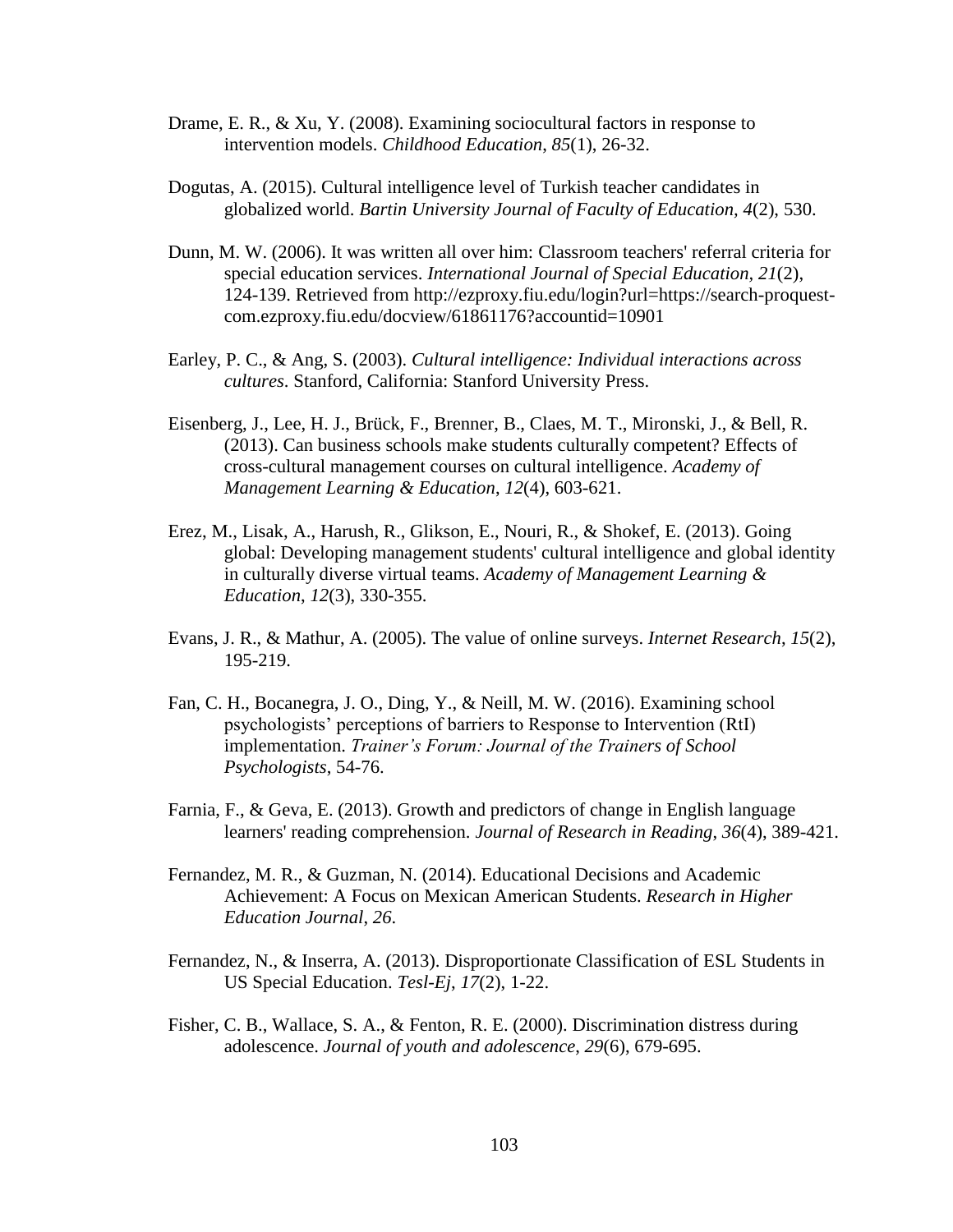- Fletcher, J.M., & Reschly, D. J. (2005). Changing procedures for identifying learning disabilities: The danger of perpetuating old ideas*. The School Psychologist*, 10– 15.
- Flores, B. B., & Smith, H. L. (2009). Teachers' characteristics and attitudinal beliefs about linguistic and cultural diversity. *Bilingual Research Journal*, *31*(1-2), 323- 358.
- Ford, D. Y. (2012). Culturally different students in special education: Looking backward to move forward. *Exceptional Children*, *78*(4), 391-405.
- Fosnot, C. T., & Perry, R. S. (1996). Constructivism: A psychological theory of learning. *Constructivism: Theory, Perspectives, and Practice*, *2*, 8-33.
- Froehlich, L., Martiny, S. E., Deaux, K., & Mok, S. Y. (2015). It's their responsibility, not ours. *Social Psychology*, *47*(2), 74-86.
- Fuchs, D., Mock, D., Morgan, P. L., & Young, C. L.  $(2003)$ . Responsiveness-tointervention: Definitions, evidence, and implications for the learning disabilities construct. *Learning Disabilities Research & Practice*, *18*(3), 157-171.
- Garcia, S., & Ortiz, A. (2008). A framework for culturally and linguistically responsive design of response-to-intervention models. *Multiple Voices for Ethnically Diverse Exceptional Learners*, *11*(1), 24-41.
- Gay, G. (2002a). Preparing for culturally responsive teaching. *Journal of Teacher Education,* 53(*2*), 106-116.
- Gay, G. (2002b). Culturally responsive teaching in special education for ethnically diverse students: Setting the stage. *International Journal of Qualitative Studies in Education*, 15(*6*), 613-629.
- Gaylord-Harden, N., & Cunningham, J. A. (2009). The impact of racial discrimination and coping strategies on internalizing symptoms in African American youth. *Journal of Youth and Adolescence, 38*(4), 532-43.
- Geerlings, J., Thijs, J., & Verkuyten, M. (2018). Teaching in ethnically diverse classrooms: Examining individual differences in teacher self-efficacy. *Journal of School Psychology*, *67*, 134-147.
- Goddard, R., Goddard, Y., Sook Kim, E., & Miller, R. (2015). A theoretical and empirical analysis of the roles of instructional leadership, teacher collaboration, and collective efficacy beliefs in support of student learning. *American Journal of Education*, *121*(4), 501-530.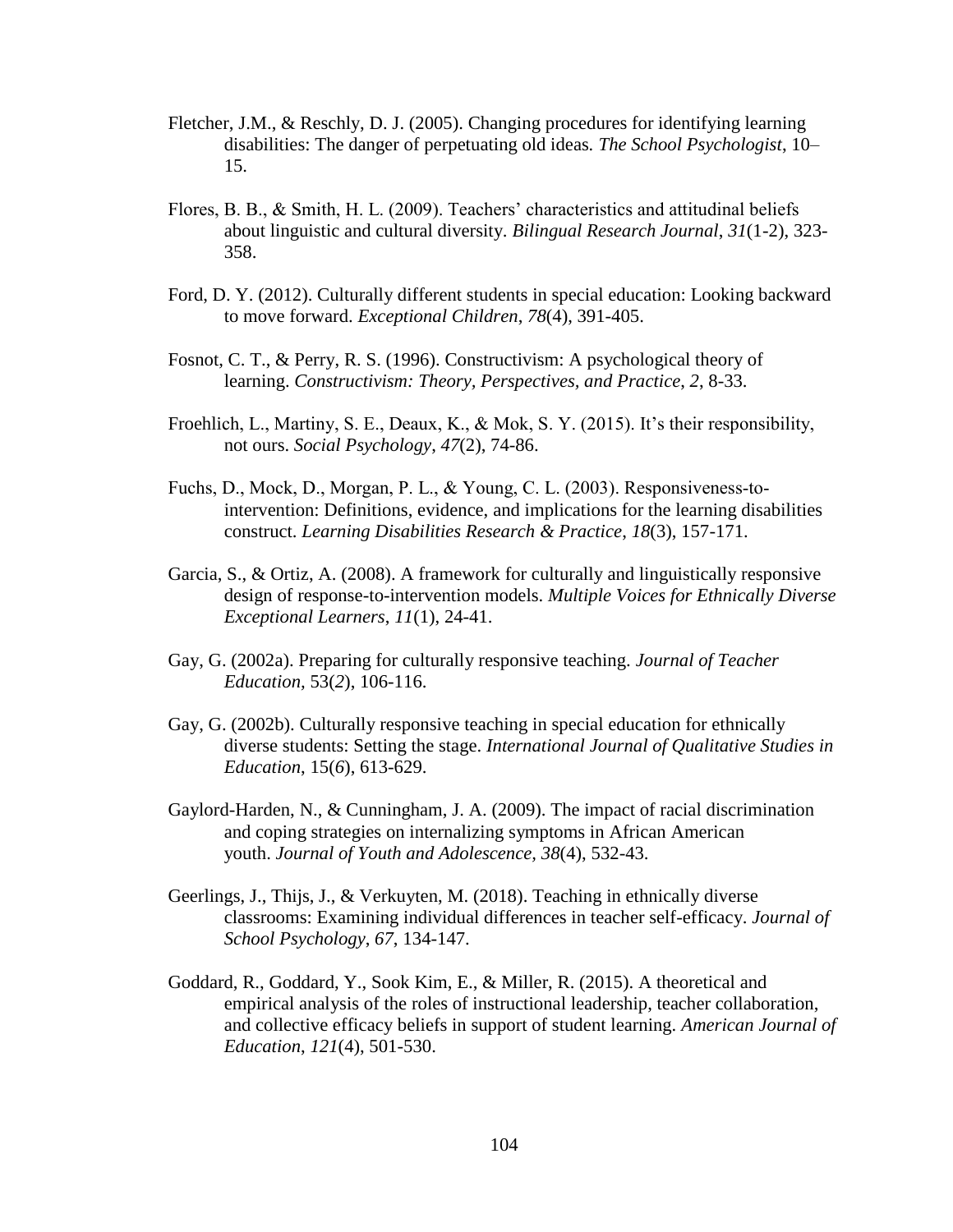- Goddard, R. D., Hoy, W. K., & Hoy, A. W. (2000). Collective teacher efficacy: Its meaning, measure, and impact on student achievement. *American Educational Research Journal*, *37*(2), 479-507.
- Goh, M. (2012). Teaching with cultural intelligence: developing multiculturally educated and globally engaged citizens. *Asia Pacific Journal of Education*, *32*(4), 395-415.
- Greenfield, R. A. (2013). Perceptions of elementary teachers who educate linguistically diverse students. *The Qualitative Report, 18*(47), 1-26. Retrieved from [http://ezproxy.fiu.edu/login?url=https://search-proquest](http://ezproxy.fiu.edu/login?url=https://search-proquest-com.ezproxy.fiu.edu/docview/1505318053?accountid=10901)[com.ezproxy.fiu.edu/docview/1505318053?accountid=10901](http://ezproxy.fiu.edu/login?url=https://search-proquest-com.ezproxy.fiu.edu/docview/1505318053?accountid=10901)
- Greenfield, R. A. (2016). Educating Linguistically Diverse Students: A Mixed Methods Study of Elementary Teachers' Coursework, Attitudes, and Practice. *Current Issues in Education*, *19*(1).
- Greenfield, R., Rinaldi, C., Proctor, C. P., & Cardarelli, A. (2010). Teachers' perceptions of a response to intervention (RTI) reform effort in an urban elementary school: A consensual qualitative analysis. *Journal of Disability Policy Studies*, *21*(1), 47-63.
- Gindis, B. (1999). Vygotsky's vision: Reshaping the practice of special education for the 21st century. *Remedial and Special Education*, *20*(6), 333-340.
- Goddard, R. D., Hoy, W. K., & Hoy, A. W. (2004). Collective efficacy beliefs: Theoretical developments, empirical evidence, and future directions. *Educational Researcher*, *33*(3), 3-13.
- Goddard, R. D., & Skrla, L. (2006). The influence of school social composition on teachers' collective efficacy beliefs. *Educational Administration Quarterly*, *42*(2), 216-235.
- Griffer, M. R., & Perlis, S. M. (2007). Developing cultural intelligence in preservice speech-language pathologists and educators. *Communication Disorders Quarterly*, *29*(1), 28-35.
- Gulistan Yunlu, D., & Clapp-Smith, R. (2014). Metacognition, cultural psychological capital and motivational cultural intelligence. *Cross Cultural Management*, *21*(4), 386-399.
- Hale, J.B., Naglieri J. A., Kaufman, A. S., & Kavale, K. A. (2004). Specific learning disability classification in the new Individuals with Disabilities Education Act: The danger of good ideas. Retrieved from http://citeseerx.ist.psu.edu/viewdoc/download?doi=10.1.1.465.1701&rep=rep1&t ype=pdf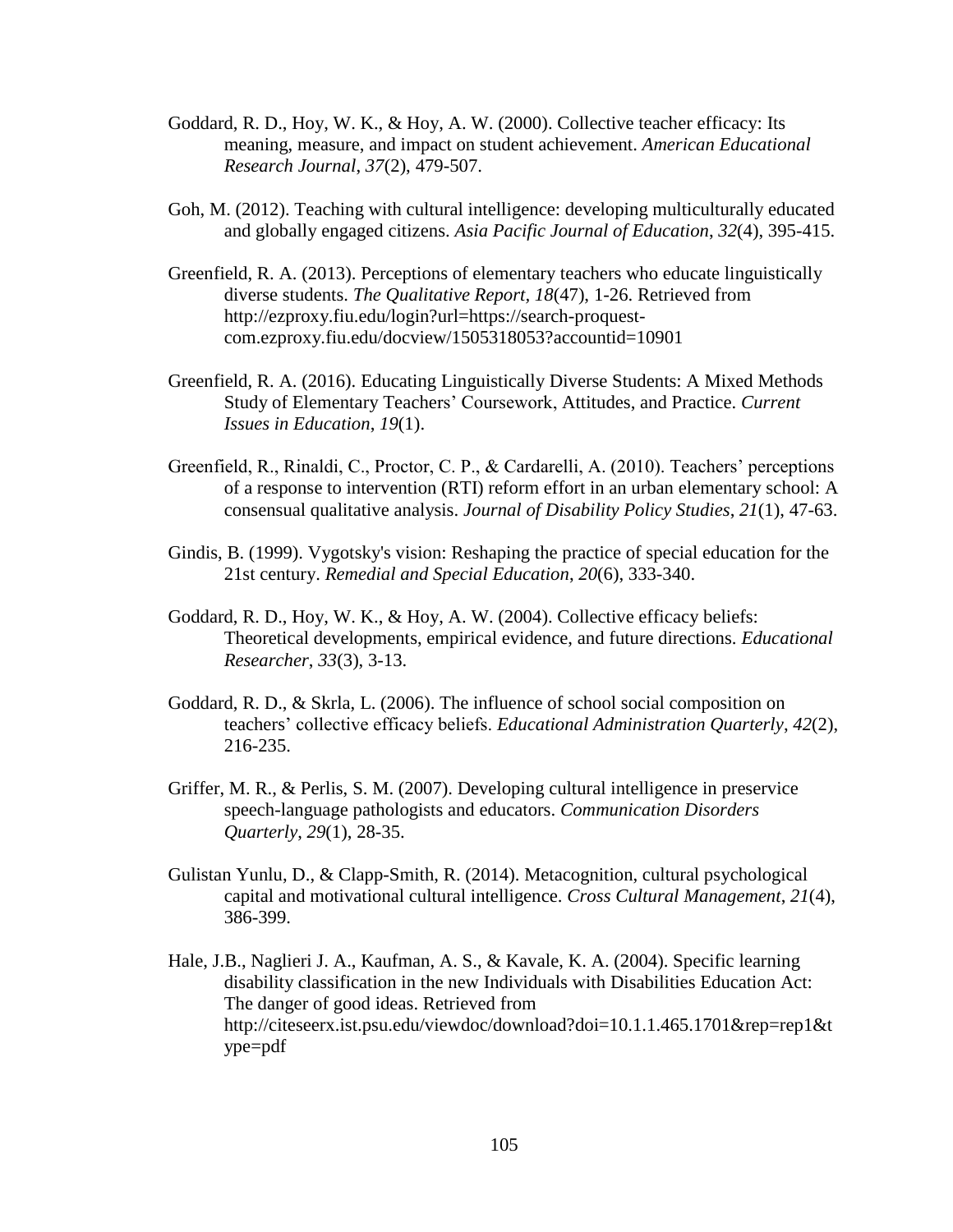- Halle, T., Hair, E., Wandner, L., McNamara, M., & Chien, N. (2012). Predictors and outcomes of early versus later English language proficiency among English language learners. *Early childhood research quarterly*, *27*(1), 1-20.
- Harris-Murri, N., King, K., & Rostenberg, D. (2006). Reducing disproportionate minority representation in special education programs for students with emotional disturbances: Toward a culturally responsive response to intervention model. *Education and Treatment of Children*, *29*(4), 779-799.
- Harry, B., & Klingner, J. (2014). *Why are so many minority students in special education?* New York, NY: Teachers College Press.
- Hays, R. D., Hayashi, T., & Stewart, A. L. (1989). A five-item measure of socially desirable response set. *Educational and Psychological Measurement*, *49*(3), 629- 636.
- Hoover, J. J. (2010). Special education eligibility decision-making in response to intervention models. *Theory into Practice*, *49*(4), 289-296.
- Hoover, J. J., & deBettencourt, L. U. (2018). Educating culturally and linguistically diverse exceptional learners: The need for continued advocacy. *Exceptionality*, *26*(3), 176-189.
- Jang, E. E., Dunlop, M., Wagner, M., Kim, Y. H., & Gu, Z. (2013). Elementary school ELLs' reading skill profiles using cognitive diagnosis modeling: Roles of length of residence and home language environment. *Language Learning*, *63*(3), 400- 436.
- John-Steiner, V., & Mahn, H. (1996). Sociocultural approaches to learning and development: A Vygotskian framework. *Educational Psychologist*, *31,* 191-206.
- Joy, S., & Kolb, D. A. (2009). Are there cultural differences in learning style? *International Journal of intercultural relations*, *33*(1), 69-85.
- Jyoti, J., & Kour, S. (2017). Factors affecting cultural intelligence and its impact on job performance: Role of cross-cultural adjustment, experience and perceived social support. *Personnel Review*, *46*(4), 767-791.
- Kennedy, D. (2016). Cultural intelligence (CQ) as a mirror and path in pre-service teacher candidate preparation. *Teaching & Learning,* 29(*2*), 51-88.
- Keung, E. K. & Rockinson-Szapkiw, A. J. (2013). The relationship between transformational leadership and cultural intelligence: A study of international school leaders. *Journal of Educational Administration*, *51*(6), 836-854.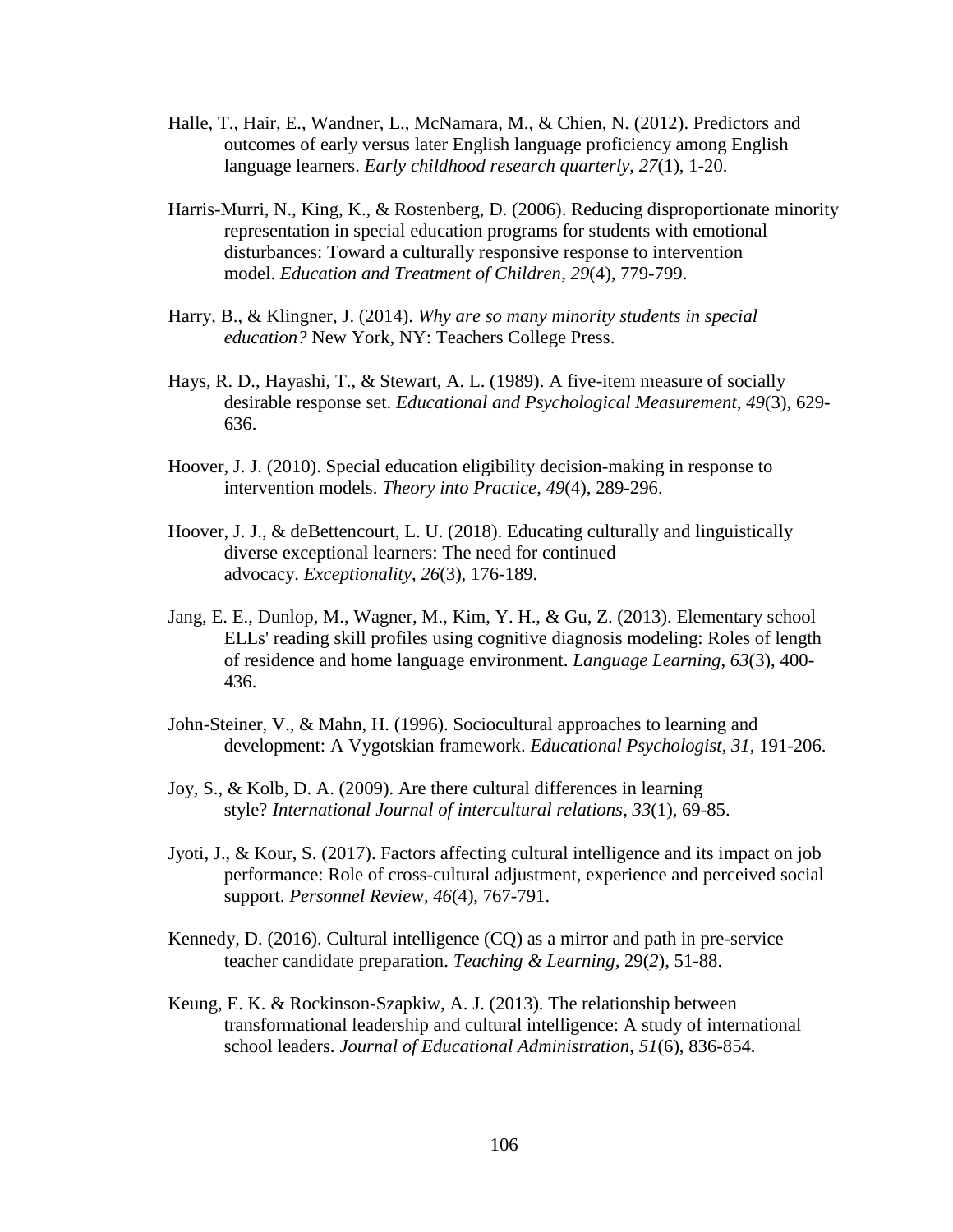- Klassen, R. M., & Chiu, M. M. (2010). Effects on teachers' self-efficacy and job satisfaction: Teacher gender, years of experience, and job stress. *Journal of Educational Psychology*, *102*(3), 741.
- Klassen, R. M., & Chiu, M. M. (2011). The occupational commitment and intention to quit of practicing and pre-service teachers: Influence of self-efficacy, job stress, and teaching context. *Contemporary Educational Psychology*, *36*(2), 114-129.
- Klingner, J. K., Artiles, A. J., Kozleski, E., Harry, B., Zion, S., Tate, W., ... & Riley, D. (2005). Addressing the disproportionate representation of culturally and linguistically diverse students in special education through culturally responsive educational systems. E*ducation Policy Analysis Archives*, *13*(38), 1-38.
- Klingner, J. K., & Harry, B. (2006). The special education referral and decision-making process for English Language Learners: Child study team meetings and staffings. *Teachers College Record, 108,* 2247-2281*.*
- Klingner, J. K., & Edwards, P. A. (2006). Cultural considerations with response to intervention models. *Reading Research Quarterly*, *41*(1), 108-117.
- Kulis, S., Marsiglia, F. F., & Nieri, T. (2009). Perceived ethnic discrimination versus acculturation stress: Influences on substance use among Latino youth in the Southwest. *Journal of Health and Social Behavior*, *50*(4), 443-459.
- Kurpis, L. H., & Hunter, J. (2017). Developing students' cultural intelligence through an experiential learning activity: A cross-cultural consumer behavior interview. *Journal of Marketing Education*, *39*(1), 30-46.
- Landa, M. H., Odòna-Holm, J., & Shi, L. (2017). Education Abroad and Domestic Cultural Immersion: A Comparative Study of Cultural Competence among Teacher Candidates. *Teacher Educator*, *52*(3), 250-267.
- Larson, K. E., & Bradshaw, C. P. (2017). Cultural competence and social desirability among practitioners: A systematic review of the literature. *Children and Youth Services Review*, *76*, 100-111.
- Li, M., Mobley, W. H., & Kelly, A. (2016). Linking personality to cultural intelligence: An interactive effect of openness and agreeableness. *Personality and Individual Differences*, *89*, 105-110.
- Lin, Y. C., Chen, A. S. Y., & Song, Y. C. (2012). Does your intelligence help to survive in a foreign jungle? The effects of cultural intelligence and emotional intelligence on cross-cultural adjustment. *International Journal of intercultural relations*, *36*(4), 541-552.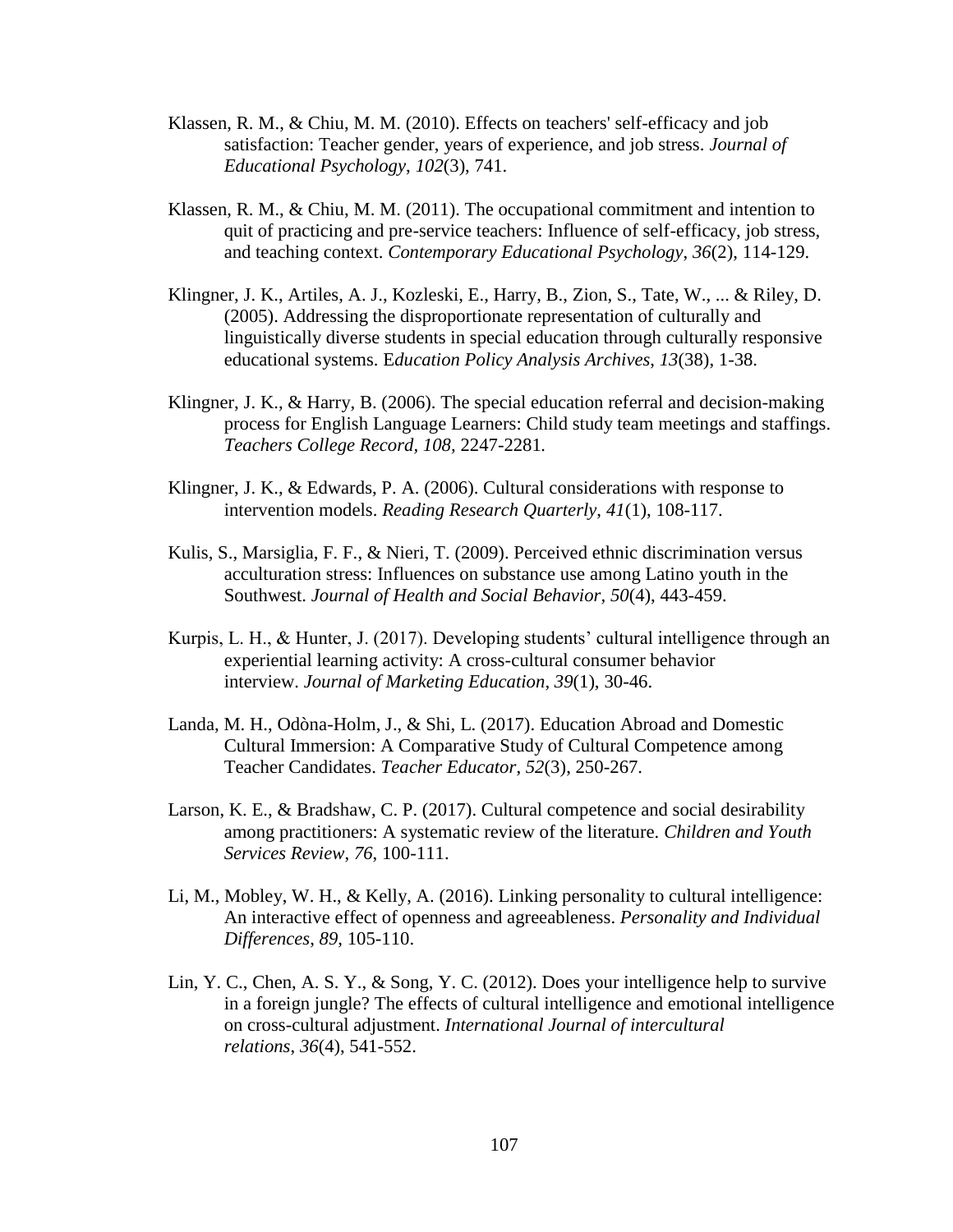- Liu, Y. J., Ortiz, A. A., Wilkinson, C. Y., Robertson, P., & Kushner, M. I. (2008). From early childhood special education to special education resource rooms: Identification, assessment, and eligibility determinations for English language learners with reading-related disabilities. *Assessment for Effective Intervention*, *33*(3), 177-187.
- Lopes-Murphy, S. A., & Murphy, C. G. (2016). The Influence of Cross-Cultural Experiences & Location on Teachers' Perceptions of Cultural Competence. *Journal of The Scholarship Of Teaching And Learning*, 16(*3*), 57-71.
- Lopez, E. C., & Bursztyn, A. M. (2013). Future challenges and opportunities: Toward culturally responsive training in school psychology. *Psychology in the Schools*, *50*(3), 212-228.
- Luthans, F., Youssef, C.M. and Avolio, B.J. (2007). *Psychological capital: Developing the human competitive edge*. New York, NY: Oxford University Press.
- MacNab, B. R. (2012). An experiential approach to cultural intelligence education. *Journal of Management Education*, *36*(1), 66-94.
- MacNab, B. R., & Worthley, R. (2012). Individual characteristics as predictors of cultural intelligence development: The relevance of self-efficacy. *International Journal of Intercultural Relations*, *36*(1), 62-71.
- Mahatmya, D., Lohman, B. J., Brown, E. L., & Conway-Turner, J. (2016). The role of race and teachers' cultural awareness in predicting low-income, Black and Hispanic students' perceptions of educational attainment. *Social Psychology of Education*, *19*(2), 427-449.
- Mahn, H. (1999). Vygotsky's methodological contribution to sociocultural theory. *Remedial and Special Education*, *20*(6), 341-350.
- Malo-Juvera, V., Correll, P., & Cantrell, S. (2018). A mixed methods investigation of teachers' self-efficacy for culturally responsive instruction. *Teaching and Teacher Education*, *74*, 146-156.
- Mancilla-Martinez, J., & Lesaux, N. K. (2011). Early home language use and later vocabulary development. *Journal of Educational Psychology*, *103*(3), 535.
- Meijer, C., & Foster, S. (1988). The effect of teacher self-efficacy on referral chance. J*ournal of Special Education*, *22*(3).
- Meyer, M. M., & Behar-Horenstein, L. S. (2015). When leadership matters: Perspectives from a teacher team implementing response to intervention. *Education and Treatment of Children*, *38*(3), 383-402.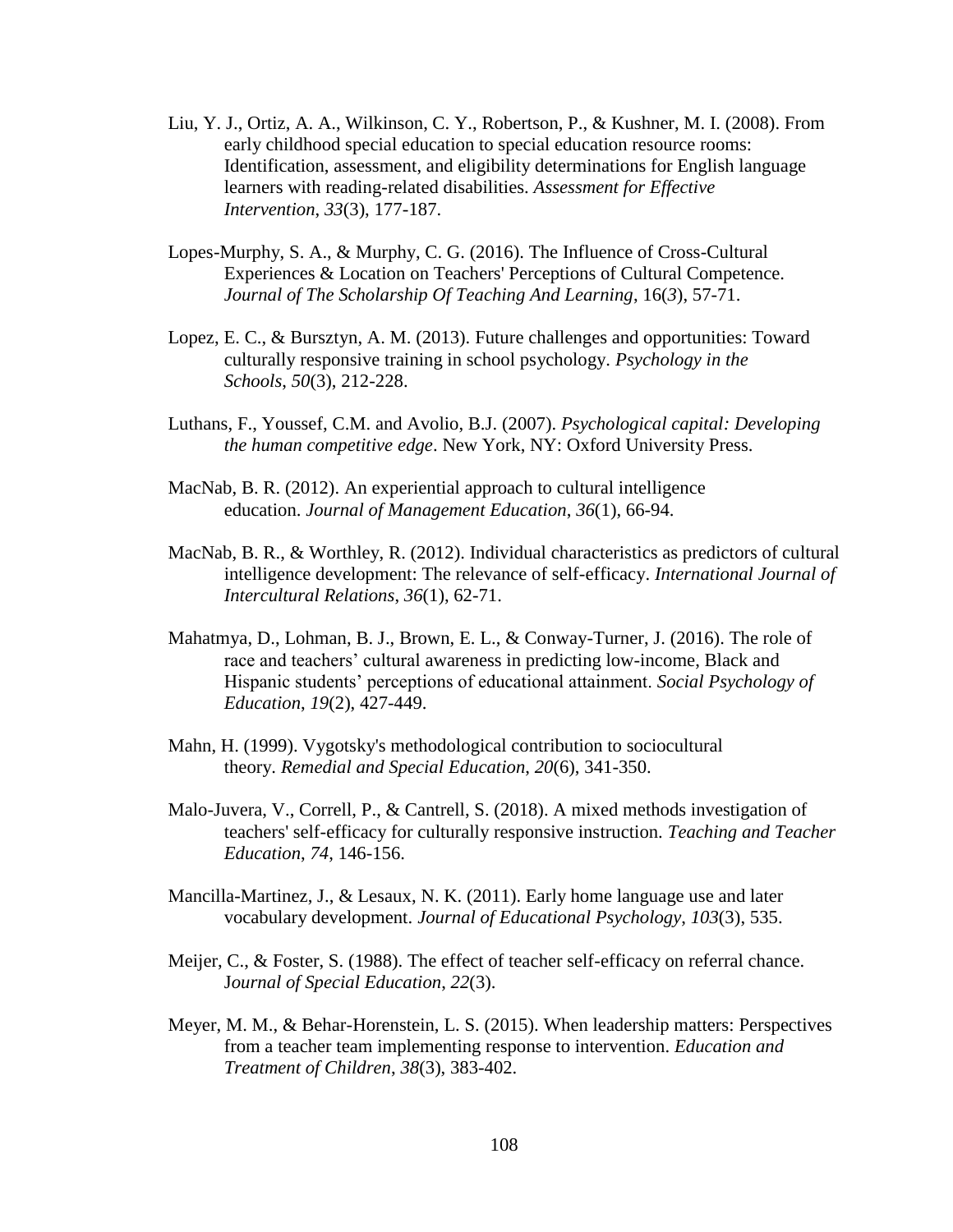- Molina, S. C. (2013). Romanticizing culture: The role of teachers' cultural intelligence in working with diversity. *CATESOL Journal*, *24*(1), 220-244.
- Moon, K. H., Choi, K. B., & Jung, S. J. (2012). Previous international experience, crosscultural training, and expatriates' cross‐cultural adjustment: Effects of cultural intelligence and goal orientation. *Human Resource Development Quarterly*, *23*(3), 285-330.
- Morgan, P. L., Farkas, G., Hillemeier, M. M., & Maczuga, S. (2017). Replicated evidence of racial and ethnic disparities in disability identification in U.S. schools. *Educational Researcher*, *46*(6), 305-322.
- Morrell, D. L., Ravlin, E. C., Ramsey, J. R., & Ward, A. K. (2013). Past experience, cultural intelligence, and satisfaction with international business studies. *Journal of Teaching in International Business*, *24*(1), 31-43.
- Mulvey, P. W., & Klein, H. J. (1998). The impact of perceived loafing and collective efficacy on group goal processes and group performance. *Organizational Behavior and Human Decision Processes*, *74*(1), 62-87.
- Murawski, W. W., & Hughes, C. E. (2009). Response to intervention, collaboration, and co-teaching: A logical combination for successful systemic change. *Preventing School Failure: Alternative Education for Children and Youth*, *53*(4), 267-277.
- National Center for Education Statistics. (2011). Projections of Education Statistics to 2020. Retrieved from https://nces.ed.gov/pubs2011/2011026.pdf
- Nellis, L. M. (2012). Maximizing the effectiveness of building teams in response to intervention implementation. *Psychology in the Schools*, *49*(3), 245-256.
- Nelson, J., Bustamante, R., Wilson, E., & Onwuegbuzie, A. (2008). The school-wide cultural competence observation checklist for school counselors: An exploratory factor analysis. *Professional School Counseling*, *11*(4), 207-217.
- Orosco, M. J., & Klingner, J. (2010). One school's implementation of RTI with English language learners: "Referring into RTI." *Journal of Learning Disabilities*, 43(3), 269-288.
- Ortiz, A. A. (1997). Learning disabilities occurring concomitantly with linguistic differences. *Journal of Learning disabilities*, *30*(3), 321-332.
- Overton, T., Fielding, C., & Simonsson, M. (2004). Decision-making in determining eligibility of culturally and linguistically diverse learners: Reasons given by assessment personnel. *Journal of learning disabilities*, *37*(4), 319-330.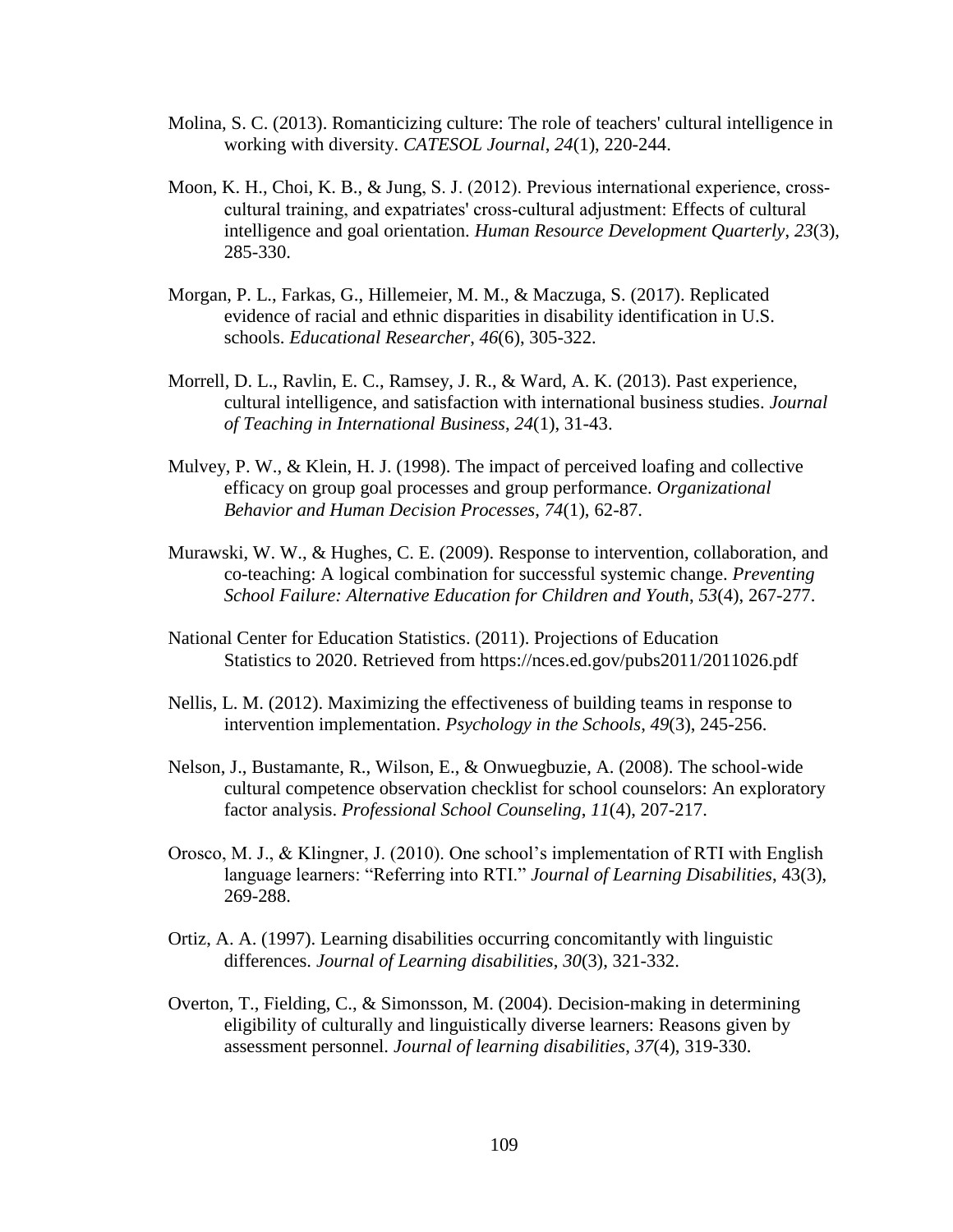Paige, R. (2004). The legacy of brown versus board of education. *Society*, *41*(5), 7-11.

- Palacios, N., & Kibler, A. (2016). Oral English language proficiency and reading mastery: The role of home language and school supports. *The Journal of Educational Research*, *109*(2), 122-136.
- Park, Y., & Thomas, R. (2012). Educating English-language learners with special needs: Beyond cultural and linguistic considerations. *Journal of Education and Practice*, *3*(9), 52-58.
- Pas, E. T., Bradshaw, C. P., Hershfeldt, P. A., & Leaf, P. J. (2010). A multilevel exploration of the influence of teacher efficacy and burnout on response to student problem behavior and school-based service use. *School Psychology Quarterly*, *25*(1), 13-27.
- Pantić, N., & Wubbels, T. (2012). Teachers' moral values and their interpersonal relationships with students and cultural competence. *Teaching and Teacher Education*, 28(*3*), 451-460.
- Petrović, D. S. (2011). How do teachers perceive their cultural intelligence? *Procedia Social and Behavioral Sciences*, *11*, 276-280.
- Pfeiffer, S. I. (1982). The superiority of team decision-making. *Exceptional Children*, *49*(1), 68-69.
- Pfeiffer, S. I., & Naglieri, J. A. (1983). An investigation of multidisciplinary team decision-making. *Journal of Learning Disabilities*, *16*(10), 588-590.
- Presbitero, A. (2016). Cultural intelligence (CQ) in virtual, cross-cultural interactions: Generalizability of measure and links to personality dimensions and task performance. *International Journal of Intercultural Relations*, 50, 29-38.
- Rehg, M. T., Gundlach, M. J., & Grigorian, R. A. (2012). Examining the influence of cross-cultural training on cultural intelligence and specific self-efficacy. *Cross Cultural Management: An International Journal*, *19*(2), 215-232.
- Reichard, R. J., Dollwet, M., & Louw-Potgieter, J. (2014). Development of cross-cultural psychological capital and its relationship with cultural intelligence and ethnocentrism. *Journal of Leadership & Organizational Studies*, *21*(2), 150-164.
- Riley, T. (2015). "I know I'm generalizing but…": How teachers' perceptions influence ESL learner placement. *TESOL Quarterly*, *49*(4), 659-680.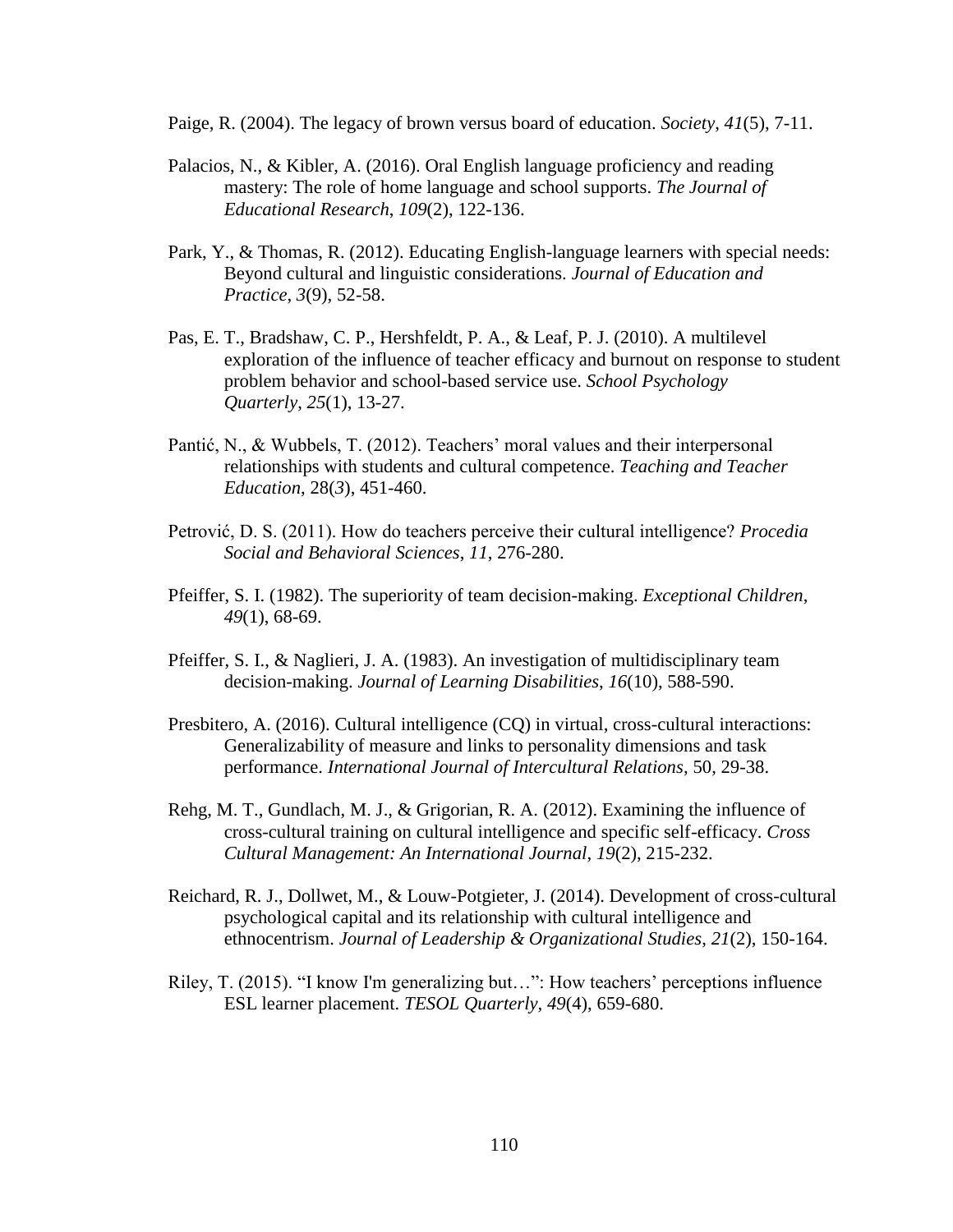- Robinson, G. G. (2016). Culturally responsive beliefs and practices of general and special education teachers within a response to intervention framework*. Multiple Voices for Ethnically Diverse Exceptional Learners*, 16(*2*), 22-36.
- Rockstuhl, T., Seiler, S., Ang, S., Van Dyne, L., & Annen, H. (2011). Beyond general intelligence (IQ) and emotional intelligence (EQ): The role of cultural intelligence (CQ) on cross‐border leadership effectiveness in a globalized world. *Journal of Social Issues*, *67*(4), 825-840.
- Rockstuhl, T., & Van Dyne, L. (2018). A bi-factor theory of the four-factor model of cultural intelligence: Meta-analysis and theoretical extensions. *Organizational Behavior and Human Decision Processes*, *148*, 124-144.
- Rubio, D. M., Berg-Weger, M., Tebb, S. S., Lee, E. S., & Rauch, S. (2003). Objectifying content validity: Conducting a content validity study in social work research. *Social work research*, *27*(2), 94-104.
- Sahin, F., Gurbuz, S., & Köksal, O. (2014). Cultural intelligence (CQ) in action: The effects of personality and international assignment on the development of CQ. *International Journal of Intercultural Relations*, *39*, 152-163.
- Samson, J. F., & Lesaux, N. K. (2009). Language-minority learners in special education: Rates and predictors of identification for services. *Journal of Learning Disabilities*, *42*(2), 148-162.
- Sanchez, M.T., Parker, C., Akbayin, B., &McTigue, A. (2010). Processes and challenges in identifying learning disabilities among students who are English language learners in there New York state districts. Retrieved from [http://ies.ed.gov/ncee/edlabs.](http://ies.ed.gov/ncee/edlabs)
- Sarraj, H., Carter, S., & Burley, H. (2015). Literature review of multicultural instrumentation. *Multicultural Perspectives*, 17(*4*), 225-233.
- Scott, L. A., Alexander, Q., Fritton, S., & Thoma, C. (2017). An Evaluation of Culturally Responsive Practices in Special Education Program for Preservice Educators. *Journal of Curriculum and Teaching*, *3*(2), 79-93.
- Shifrer, D., Muller, C., & Callahan, R. (2011). Disproportionality and learning disabilities: Parsing apart race, socioeconomic status, and language. *Journal of Learning Disabilities*, *44*(3), 246-257.
- Shore, J. R., & Sabatini, J. (2009). English language learners with reading disabilities: A review of the literature and the foundation for a research agenda. *ETS Research Report Series*, 1-48.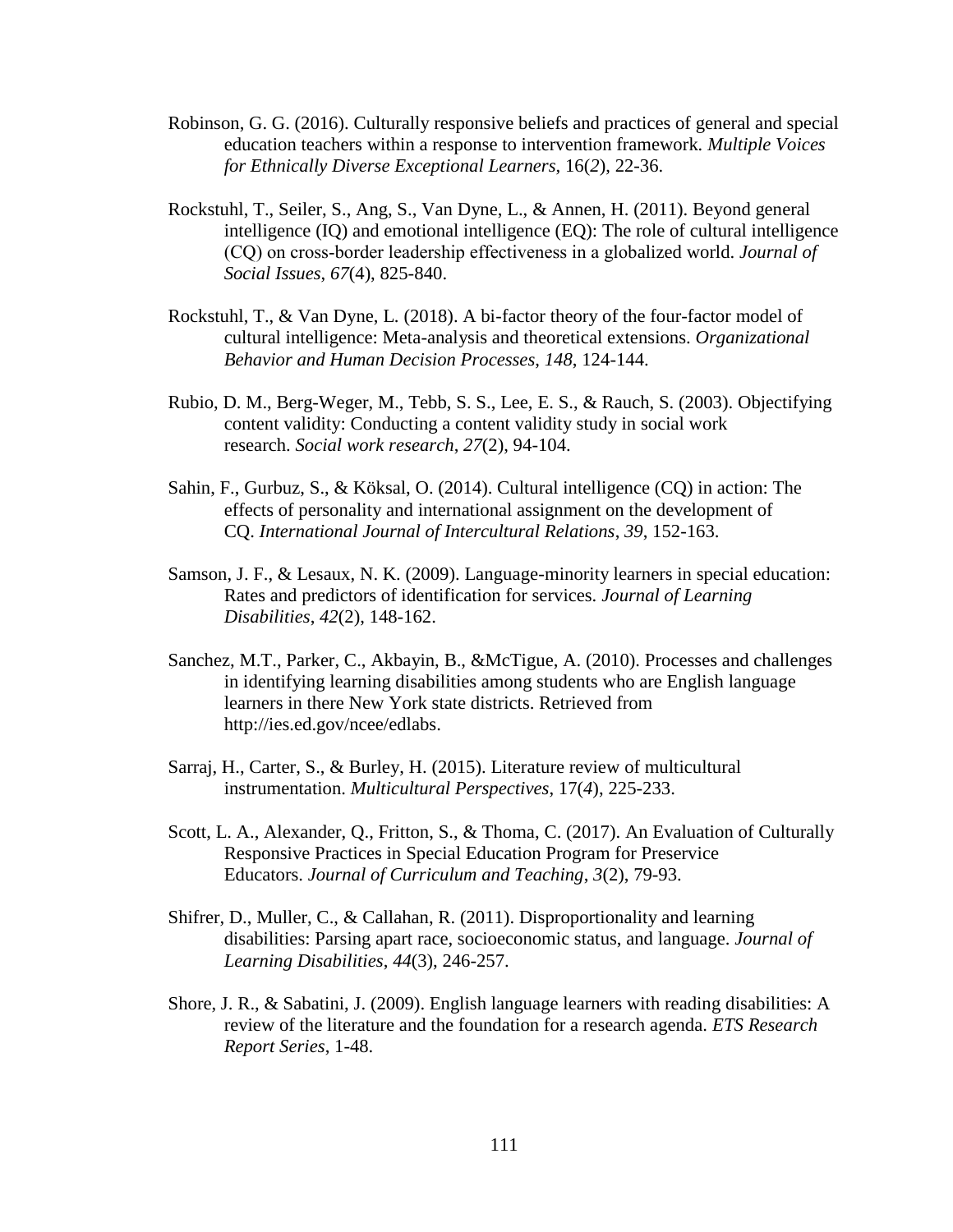- Siwatu, K. O. (2007). Preservice teachers' culturally responsive teaching self-efficacy and outcome expectancy beliefs. *Teaching and Teacher Education*, 23*(7*), 1086- 1101.
- Skaalvik, E. M., & Skaalvik, S. (2007). Dimensions of teacher self-efficacy and relations with strain factors, perceived collective teacher efficacy, and teacher burnout. *Journal of educational psychology*, *99*(3), 611.
- Skiba, R. J., Simmons, A. B., Ritter, S., Gibb, A. C., Rausch, M. K., Cuadrado, J., & Chung, C. (2008). Achieving equity in special education: History, status, and current challenges. *Exceptional Children, 74*(3), 264-288. Retrieved from http://ezproxy.fiu.edu/login?url=https://search-proquestcom.ezproxy.fiu.edu/docview/201209818?accountid=10901
- Soodak, L. C., & Podell, D. M. (1993). Teacher efficacy and student problem as factors in special education referral. *The Journal of Special Education*, *27*(1), 66-81.
- Sosa, L. V., & McGrath, B. (2013). Collaboration from the ground up: Creating effective teams. *School Social Work Journal, 38*(1), 34-48.
- Stajkovic, A. D., Lee, D., & Nyberg, A. J. (2009). Collective efficacy, group potency, and group performance: Meta-analyses of their relationships, and test of a mediation model. *Journal of Applied Psychology*, *94*(3), 814-828.
- Stark, P., & Noel, A. M. (2015). Trends in High School Dropout and Completion Rates in the United States: 1972-2012. Compendium Report. NCES 2015-015. *National Center for Education Statistics*.
- Sternberg, R. J., & Detterman, D. K. (Eds.). (1986). *What is intelligence?: Contemporary viewpoints on its nature and definition*. Norwood, New Jersey: Ablex Publishing Corporation.
- Suarez-Morales, L., & Lopez, B. (2009). The impact of acculturative stress and daily hassles on pre-adolescent psychological adjustment: Examining anxiety symptoms. *The Journal of Primary Prevention*, *30*(3-4), 335-349.
- Sue, D. W., & Sue, D. (2012). *Counseling the culturally diverse: Theory and practice*. Hoboken, New Jersey: John Wiley & Sons.
- Sullivan, A. L. (2011). Disproportionality in special education identification and placement of English language learners. *Exceptional Children*, *77*(3), 317-334.
- Sullivan, A. L., & Bal, A. (2013). Disproportionality in special education: Effects of individual and school variables on disability risk. *Exceptional Children*, *79*(4), 475-494.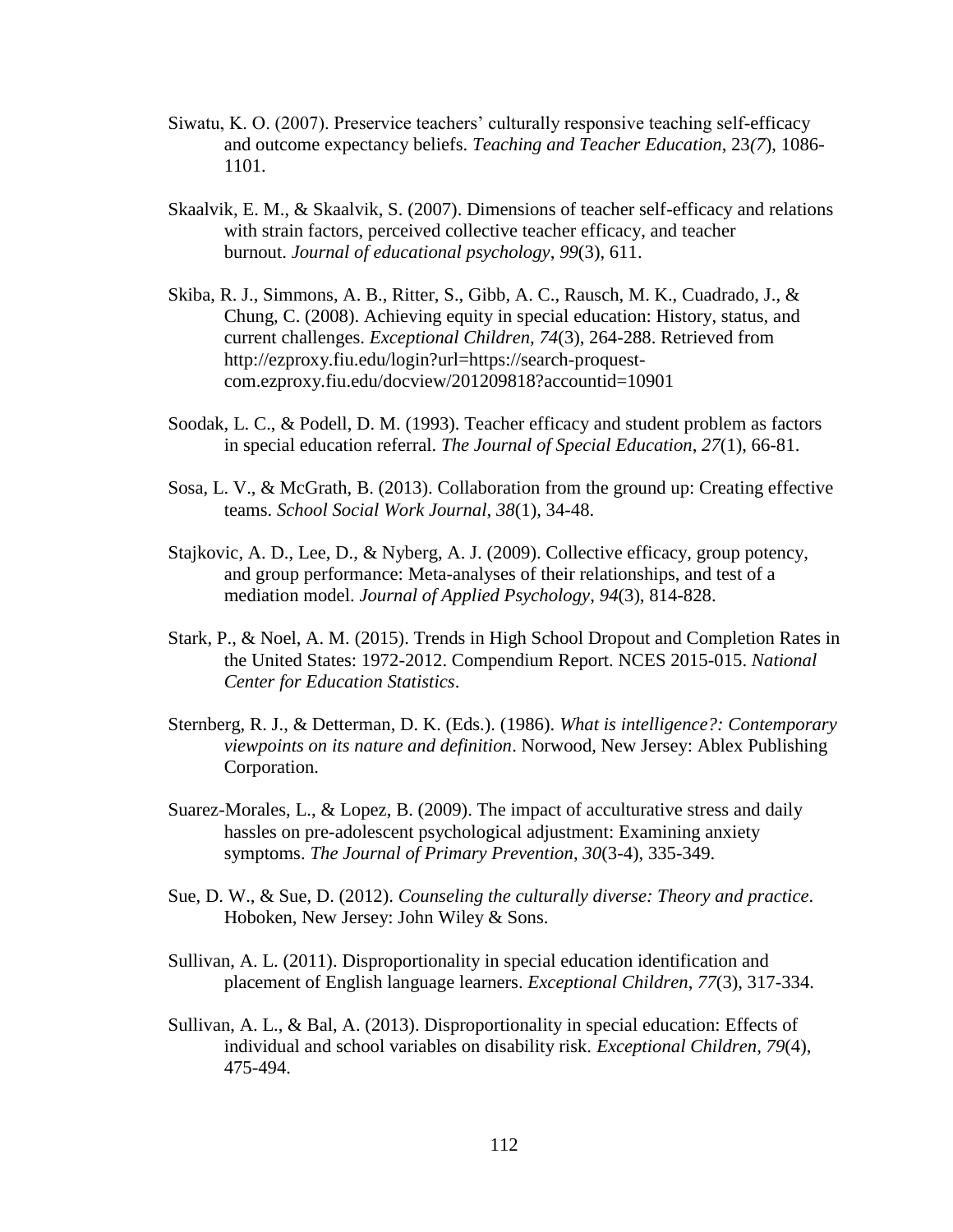- Sulkowski, M. L., Wingfield, R. J., Jones, D., & Coulter, W. A. (2011). Response to intervention and interdisciplinary collaboration: Joining hands to support children's healthy development. *Journal of Applied School Psychology*, *27*(2), 118-133.
- Trent, S. C., Rodriguez, D., Oh, K., Stewart, S., Kea, C., Artiles, A., & Hull, M. (2014). Beyond" Brown": Empirical Research on Diverse Learners with or At-Risk for Specific Learning Disabilities from 1994-2012. *Multiple Voices for Ethnically Diverse Exceptional Learners*, *14*(2), 12-29.
- U.S. Department of Education Office of Special Education Programs. (2017). Individuals with Disabilities Education Act (IDEA). Retrieved from https://www2.ed.gov/programs/osepidea/618-data/state-level-datafiles/index.html#bcc
- Van Dyne, L., Ang, S., & Koh, C. (2008). Development and validation of the CQS. In S. Ang & L. Van Dyne (Eds.), *Handbook of cultural intelligence*, (pp.16-40). Armonk, New York: M.E. Sharp.
- Van Selm, M., & Jankowski, N. W. (2006). Conducting online surveys. *Quality and Quantity*, *40*(3), 435-456.
- Vazquez-Montilla, E., Just, M., & Triscari, R. (2014). Teachers' Dispositions and Beliefs about Cultural and Linguistic Diversity. *Universal Journal of Educational Research*, *2*(8), 577-587.
- Viel-Ruma, K., Houchins, D., Jolivette, K., & Benson, G. (2010). Efficacy beliefs of special educators: The relationships among collective efficacy, teacher selfefficacy, and job satisfaction. *Teacher Education and Special Education*, *33*(3), 225-233.
- Vygotsky, L. (1978). Interaction between learning and development. In *Mind and Society* (pp.79-91). Cambridge, MA: Harvard University Press.
- Watkins, M., & Noble, G. (2016). Thinking beyond recognition: Multiculturalism, cultural intelligence, and the professional capacities of teachers. *Review of Education, Pedagogy, and Cultural Studies*, *38*(1), 42-57.
- Will, M. C. (1986). Educating children with learning problems: A shared responsibility. *Exceptional Children*, *52*(5), 411-415.
- Winsler, A., Burchinal, M. R., Tien, H. C., Peisner-Feinberg, E., Espinosa, L., Castro, D. C., ... & De Feyter, J. (2014). Early development among dual language learners: The roles of language use at home, maternal immigration, country of origin, and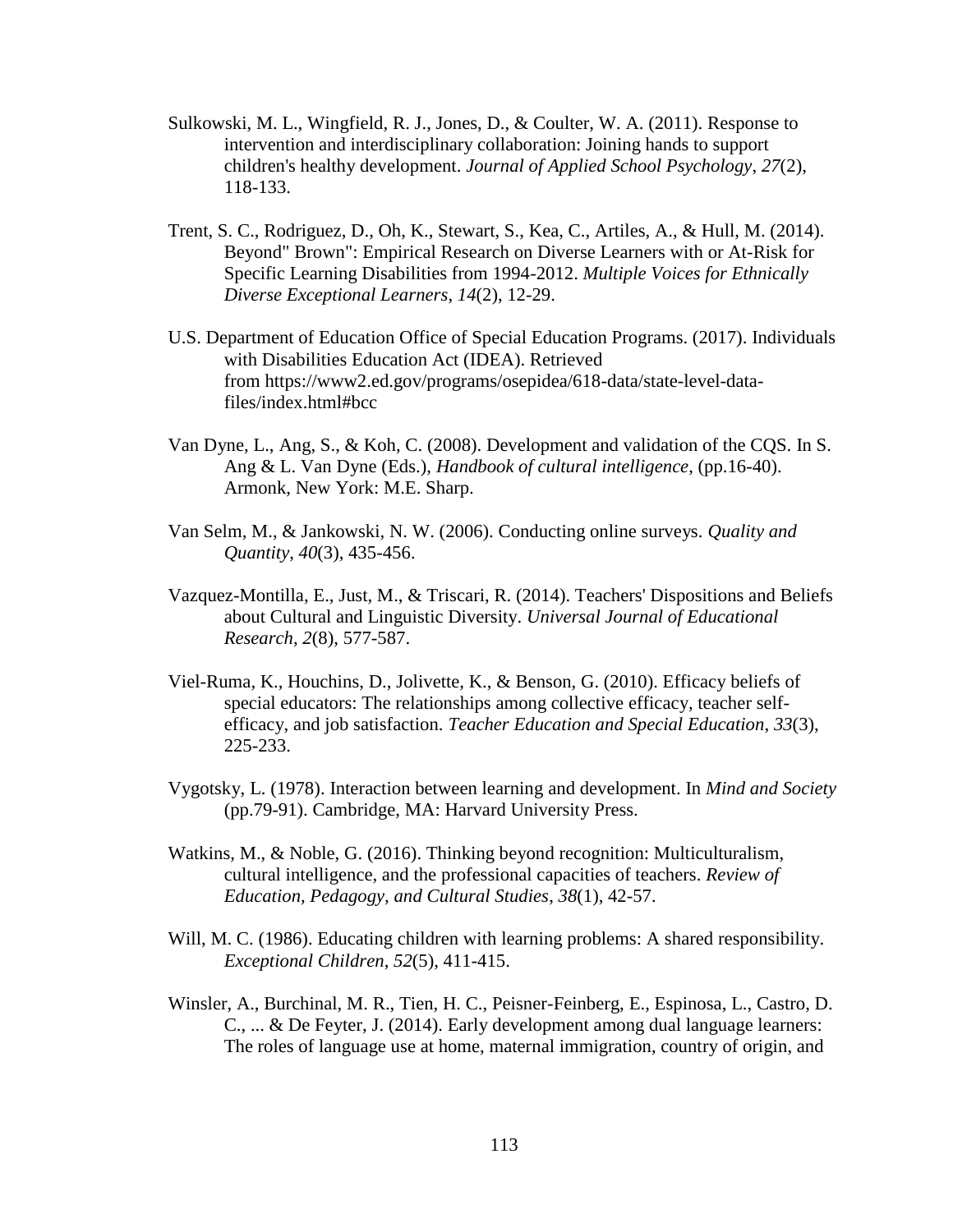socio-demographic variables. *Early Childhood Research Quarterly*, *29*(4), 750- 764.

- Woodcock, S., Vialle, W. (2010). Attributional beliefs of students with learning disabilities. *International Journal of Learning*, *17*(7), 177-191.
- Woodcock, S., & Vialle, W. (2011). Are we exacerbating students' learning disabilities? An investigation of preservice teachers' attributions of the educational outcomes of students with learning disabilities. *Annals of Dyslexia*, *61*(2), 223-241.
- Yeke, S., & Semerciöz, F. (2016). Relationships between personality traits, cultural intelligence and intercultural communication competence. *Procedia - Social and Behavioral Sciences*, *235*, 313-319.
- Zhang, D., Katsiyannis, A., Ju, S., & Roberts, E. (2014). Minority representation in special education: 5-year trends. *Journal of Child and Family Studies*, *23*(1), 118- 127.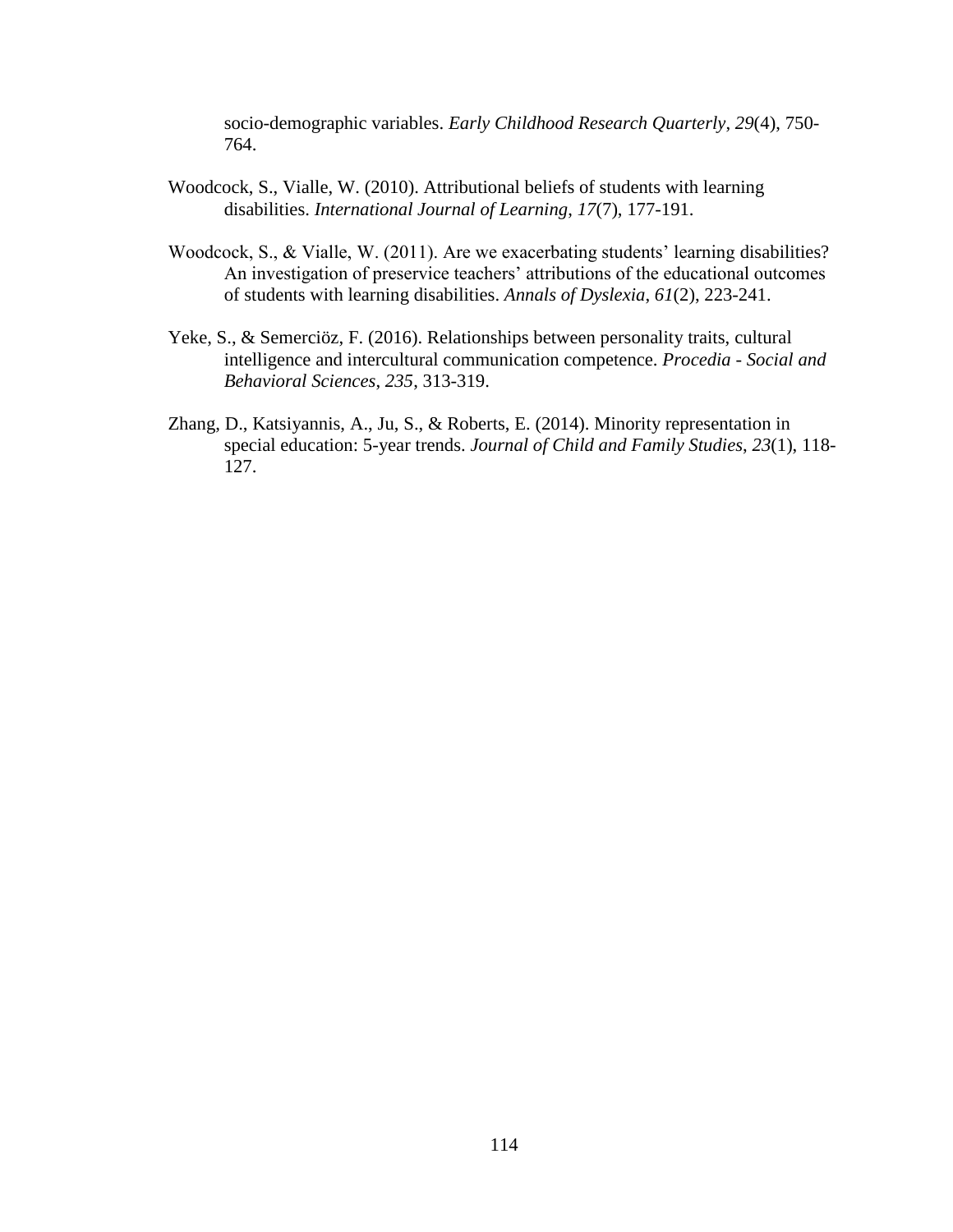### APPENDIX

### **Sociodemographic Questionnaire**

### 1. **What is your gender?**

- a. Male
- b. Female
- c. Prefer not respond

### 2. **Which ethnic/racial group best describes you?**

- a. White, Non-Hispanic
- b. Hispanic
- c. Black or African American
- d. Native American/Native Alaskan
- e. Asian
- f. Native Hawaiian/Pacific Islander
- g. Multiracial

### 3. **What grade level do you primarily work with? Check all that apply.**

- a. Preschool
- b. Elementary
- c. Middle
- d. High

### 4. **Which best describes your current role?**

- a. General education teacher
- b. Local Education Agent (i.e., ESE or staffing specialist)
- c. School Psychologist
- d. Other \_\_\_\_\_\_\_\_\_\_\_\_\_\_\_\_\_\_\_\_\_\_\_\_\_\_\_\_\_\_\_\_\_\_\_\_\_\_\_\_\_\_\_\_\_\_\_\_\_\_\_\_

### 5. **What is the highest degree you have received?**

- a. Bachelor's degree
- b. Master's degree
- c. Educational Specialist
- d. Doctorate

### 6. **How many years of experience in the field of education do you have?**

- 7. **Do you hold a certification to teach in a world language subject area?**
	- a. Yes

**\_\_\_\_\_\_\_\_\_\_\_\_\_**

b. No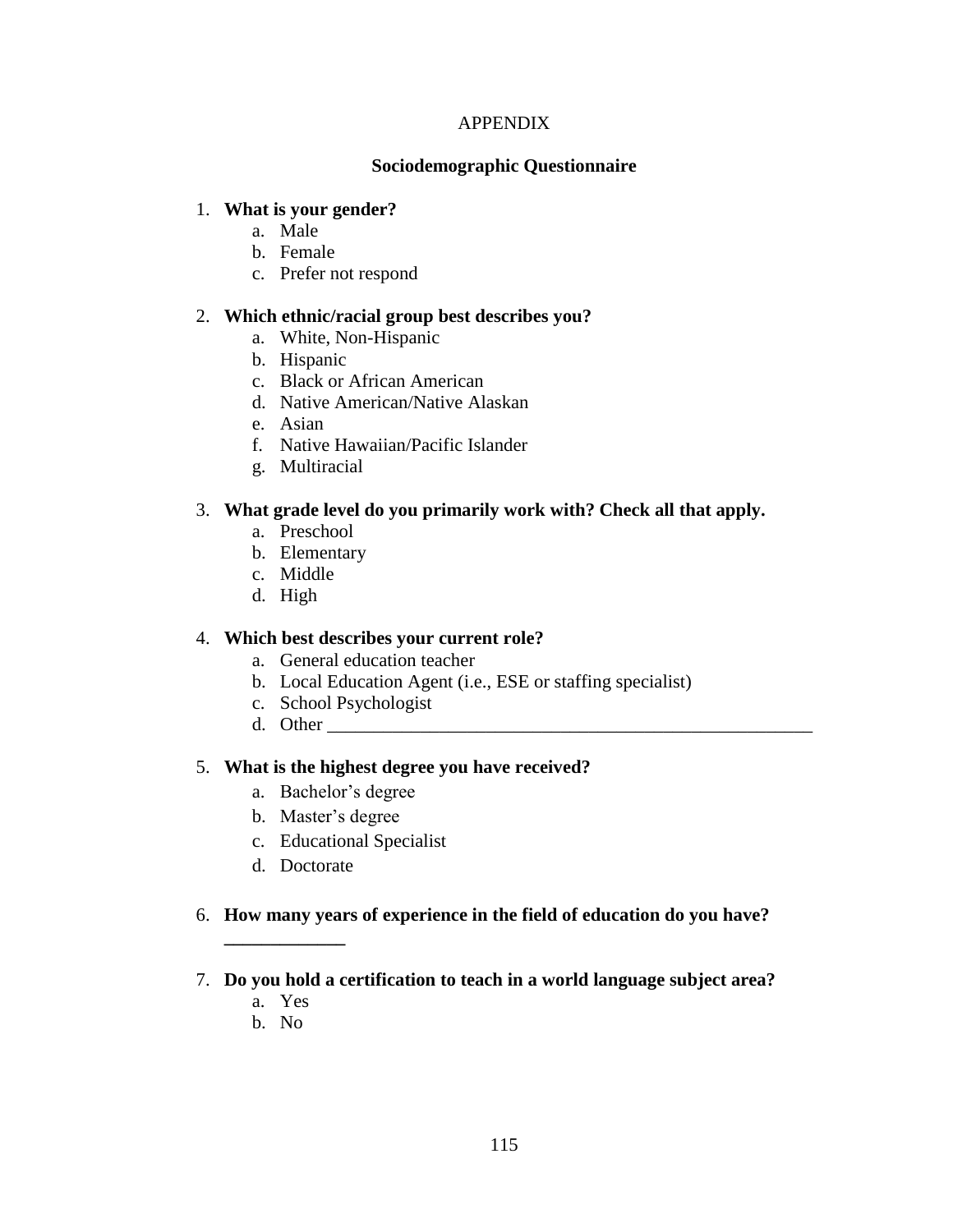- 8. **Do you hold an English for Speakers of Other Languages (ESOL) certification endorsement?**
	- a. Yes
	- b. No
- 9. **Do you hold any other specialization or credential for working with students who are culturally and linguistically diverse (CLD) or are you designated as a bilingual professional in your field (e.g., bilingual school psychologist)?**
	- a. Yes
	- b. No
- 10. **Do you hold a certification in Exceptional Student Education (ESE) or Special Education?** 
	- a. Yes
	- b. No

#### 11. **Do you fluently speak a language other than English?**

- a. Yes
- b. No

#### 12. **Have you lived in a country outside of the United States?**

- a. Yes
- b. No

#### 13. **Have you visited a country outside the United States?**

- a. Yes
- b. No

#### 14. **How frequently have you attended professional development trainings on topics related to cultural and linguistic diverse learners?**

| Never | Rarely | Occasionally | Frequently |
|-------|--------|--------------|------------|
|       |        |              |            |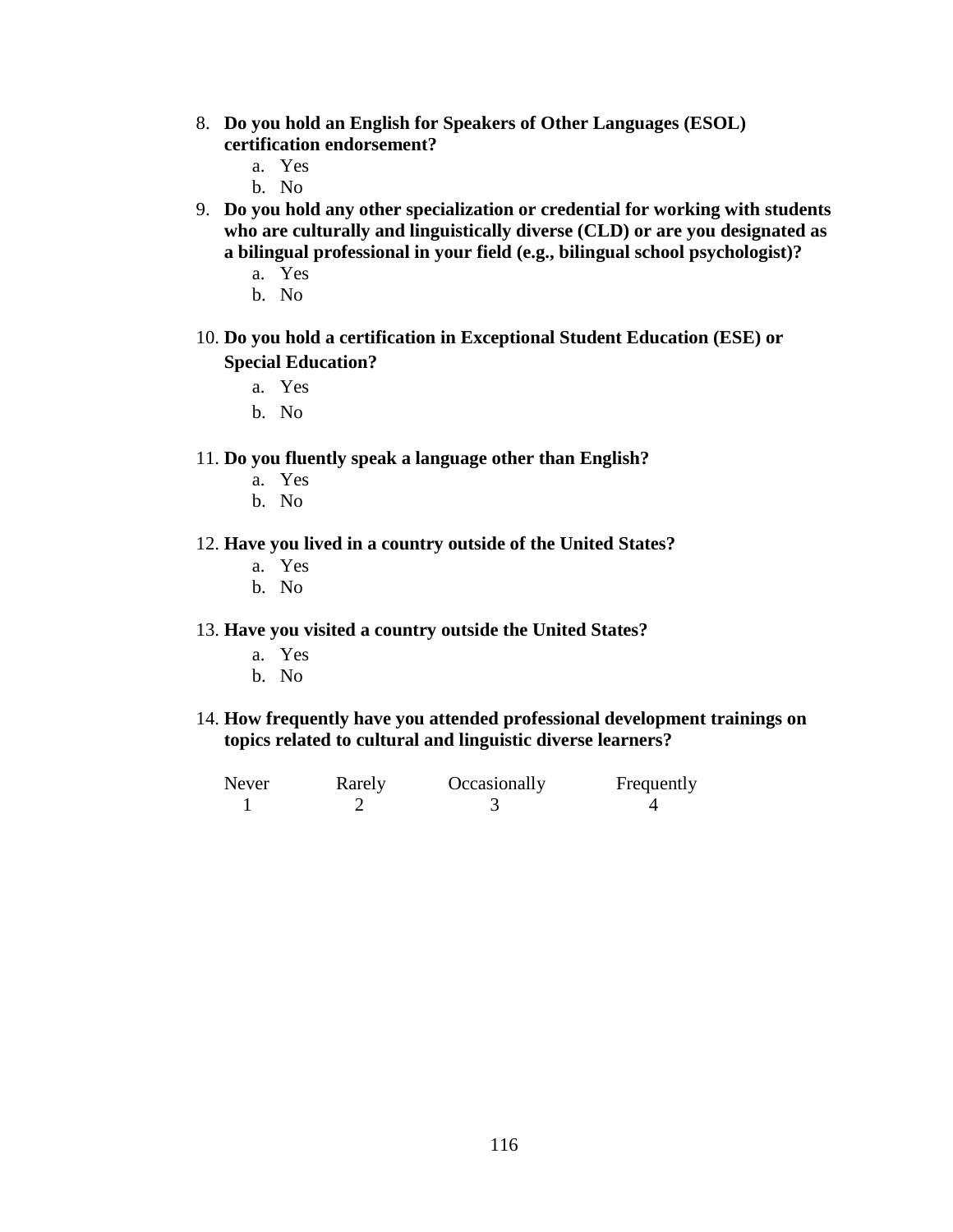## **The Cultural Intelligence Scale (CQS)**

Read each statement and select the response that best describes your capabilities. Select the answer that BEST describes you AS YOU REALLY ARE  $(1 = \text{strongly})$ disagree;  $7 =$  strongly agree).

## **Metacognitive CQ**

- 1. I am conscious of the cultural knowledge I use when interacting with people with different cultural backgrounds.
- 2. I adjust my cultural knowledge as I interact with people from a culture that is unfamiliar to me.
- 3. I am conscious of the cultural knowledge I apply to cross-cultural interactions.
- 4. I check the accuracy of my cultural knowledge as I interact with people from different cultures.

### **Cognitive CQ**

- 1. I know the legal and economic systems of other cultures.
- 2. I know the rules (e.g., vocabulary, grammar) of other languages.
- 3. I know the cultural values and religious beliefs of other cultures.
- 4. I know the marriage systems of other cultures.
- 5. I know the arts and crafts of other cultures.
- 6. I know the rules for expressing nonverbal behaviors in other cultures.

## **Motivational CQ**

- 1. I enjoy interacting with people from different cultures.
- 2. I am confident that I can socialize with locals in a culture that is unfamiliar to me.
- 3. I am sure I can deal with the stresses of adjusting to a culture that is new to me.
- 4. I enjoy living in cultures that are unfamiliar to me.
- 5. I am confident that I can get accustomed to the shopping conditions in a different culture.

## **Behavioral CQ**

- 1. I change my verbal behavior (e.g., accent, tone) when a cross-cultural interaction requires it.
- 2. I use pause and silence differently to suit different cross-cultural situations.
- 3. I vary the rate of my speaking when a cross-cultural situation requires it.
- 4. I change my nonverbal behavior when a cross-cultural situation requires it.
- 5. I alter my facial expressions when a cross-cultural interaction requires it.

© Cultural Intelligence Center 2005. Used by permission of Cultural Intelligence Center. Note. Use of this scale granted to academic researchers for research purposes only. For information on using the scale for purposes other than academic research (e.g., consultants and non-academic organizations), please send an email to [info@culturalq.com](mailto:info@culturalq.com).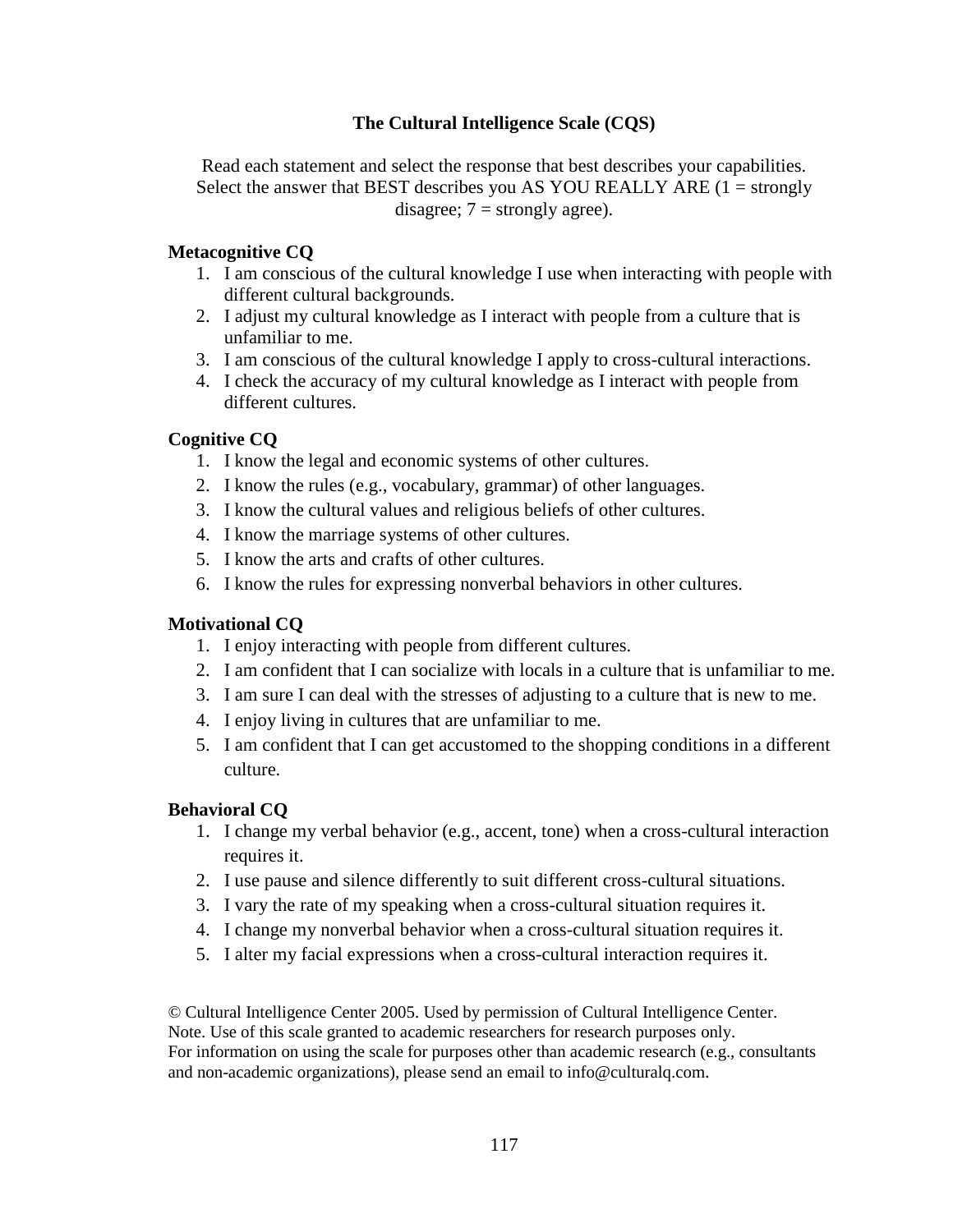#### **Perceptions of Factors that Relate to Educational Decision-Making**

- I. Consider a scenario in which a general education student of culturally and linguistically diverse (CLD) background is performing below grade level expectations (i.e., academically, behaviorally, and/or socially). The student is referred to the school-based team (e.g., teacher, school psychologist, academic coaches). The school-based team meets to review information about the student's progress and make decisions about the next steps regarding progress monitoring and referral processes such as Response to Intervention (RTI).
	- 1. Please indicate the level of importance for each of the following **factors** for the educational decision-making that occurs during **progress monitoring and referral processes** such as Response to Intervention (RTI):
		- a. Collaboration among members of the school-based teams.

| Not Important Somewhat Important Important Very Important |  |
|-----------------------------------------------------------|--|
|                                                           |  |

b. Availability of instructional programs and resources including interventions and progress monitoring tools that are appropriate for students who are CLD.

| Not Important Somewhat Important Important Very Important |  |
|-----------------------------------------------------------|--|
|                                                           |  |

c. Clear school-wide progress monitoring/referral processes.

| Not Important Somewhat Important Important Very Important |  |
|-----------------------------------------------------------|--|
|                                                           |  |

d. The knowledge school-based team members have about the purpose of progress monitoring and referral processes such as RTI.

| Not Important Somewhat Important Important Very Important |  |
|-----------------------------------------------------------|--|
|                                                           |  |

e. The knowledge school-based team members have about the impact of culture and language on learning.

| Not Important Somewhat Important Important Very Important |  |
|-----------------------------------------------------------|--|
|                                                           |  |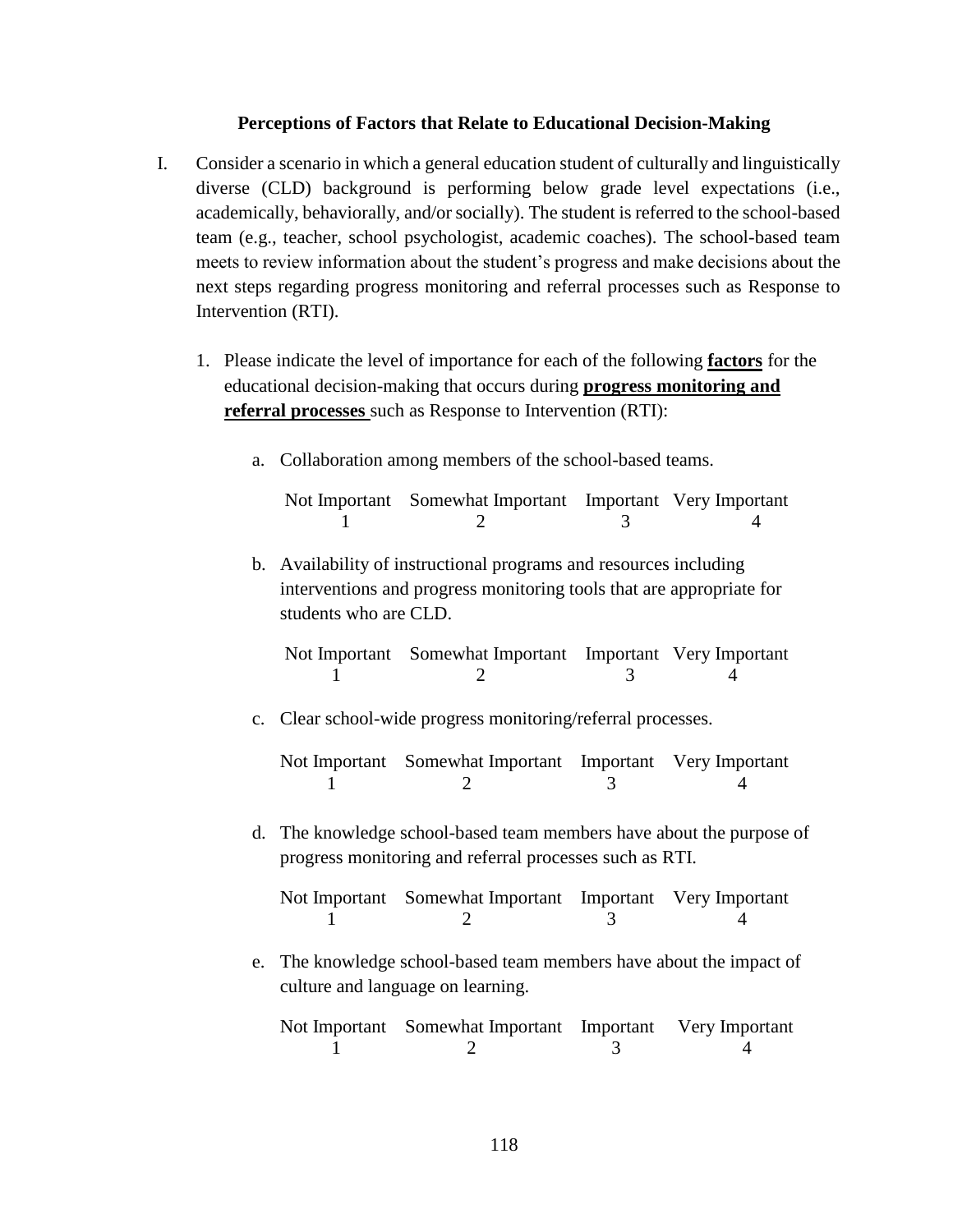f. The skills classroom teachers have for instructing students who are CLD.

Not Important Somewhat Important Important Very Important 1 2 3 4

2. What other factors may impact educational decision-making in **progress monitoring and referral processes** such as Response to Intervention (RTI) involving students who are CLD?

Please specify:

3. Indicate the number on the scale which most accurately reflects your confidence in making educational decisions in **progress monitoring and referral processes** for students who are **culturally and linguistically diverse**. One represents the lowest level of confidence and 10 represents the highest level of confidence.

| Lowest               |  |  |  |  | Highest |
|----------------------|--|--|--|--|---------|
| 1 2 3 4 5 6 7 8 9 10 |  |  |  |  |         |

- II. Consider another scenario in which a student of culturally and linguistically diverse (CLD) background is referred for an evaluation to determine if the student has a disability and a need for special education. The school-based team (e.g., teacher, school psychologist, academic coaches) meets to review the completed evaluation(s). The team must decide whether the student meets eligibility for a suspected disability (e.g., specific learning disability, emotional/behavioral disability, autism spectrum disorder).
	- 4. Please indicate the level of importance for each of the following **factors** for the educational decision-making that occurs during **eligibility determination:**
		- a. Collaboration among members of the school-based team.

| Not Important Somewhat Important Important Very Important |  |
|-----------------------------------------------------------|--|
|                                                           |  |

b. Availability of students' records (e.g., cumulative school records, health records).

| Not Important Somewhat Important Important Very Important |  |
|-----------------------------------------------------------|--|
|                                                           |  |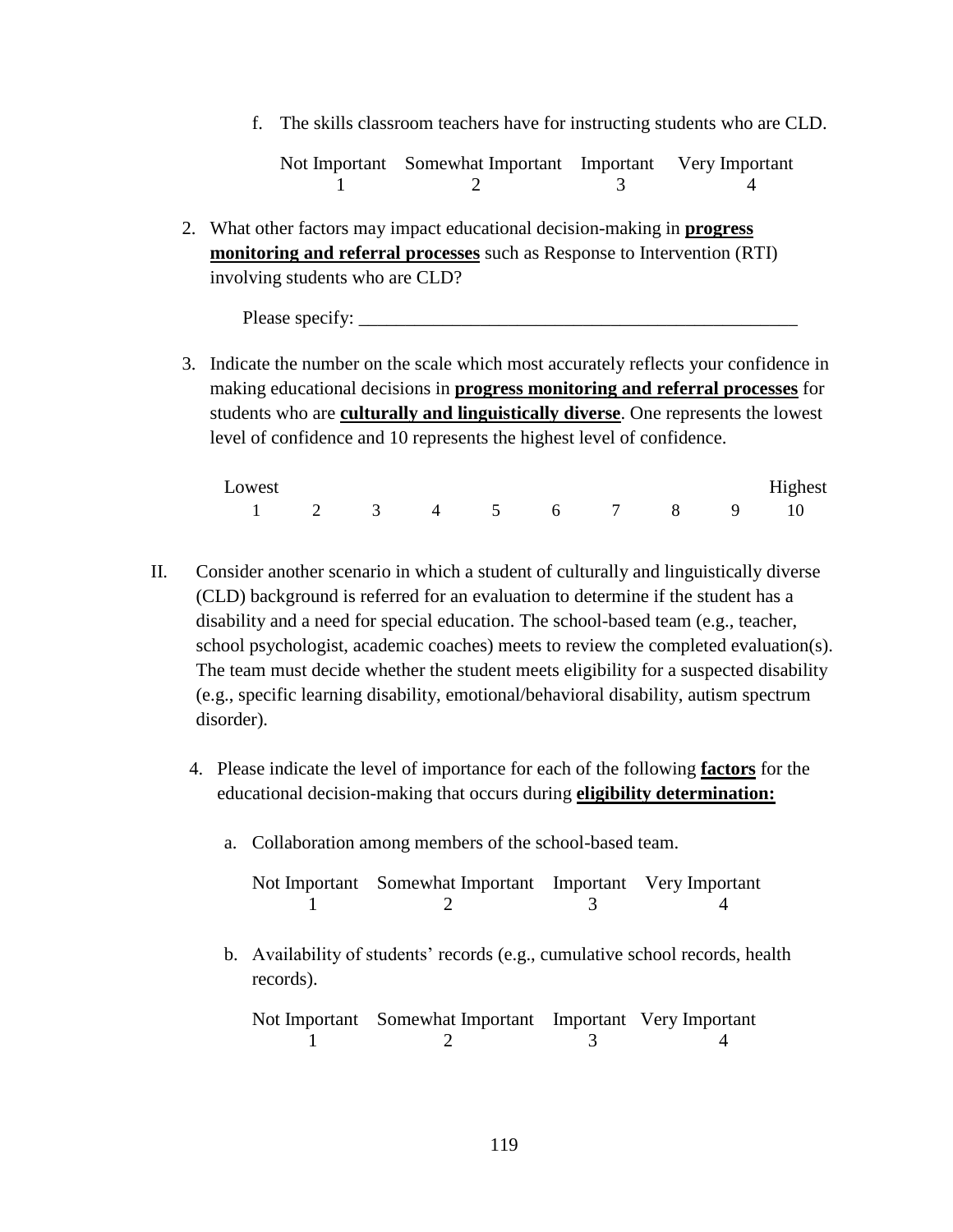c. The knowledge school-based team members have about the criteria for determining eligibility for a suspected disability.

| Not Important Somewhat Important Important | Very Important |
|--------------------------------------------|----------------|
|                                            |                |

d. The knowledge school-based team members have about the impact of culture and language on learning.

| Not Important Somewhat Important Important | Very Important |
|--------------------------------------------|----------------|
|                                            |                |

e. The skills classroom teachers have for instructing CLD students.

| Not Important Somewhat Important Important | Very Important |
|--------------------------------------------|----------------|
|                                            |                |

f. The skills evaluators (e.g., speech-language pathologists, school psychologists) have for administering and interpreting standardized assessments given to CLD students as part of formal evaluations.

| Not Important Somewhat Important Important | Very Important |
|--------------------------------------------|----------------|
|                                            |                |

5. What other factors may impact educational decision-making in **eligibility determination** involving students who are CLD?

Please specify: \_\_\_\_\_\_\_\_\_\_\_\_\_\_\_\_\_\_\_\_\_\_\_\_\_\_\_\_\_\_\_\_\_\_\_\_\_\_\_\_\_\_\_\_\_\_

6. Indicate the number on the scale which most accurately reflects your confidence in making educational decisions regarding **eligibility determination** for students who are culturally and linguistically diverse. One represents the lowest level of confidence and 10 represents the highest level of confidence.

| Lowest               |  |  |  |  | Highest |
|----------------------|--|--|--|--|---------|
| 1 2 3 4 5 6 7 8 9 10 |  |  |  |  |         |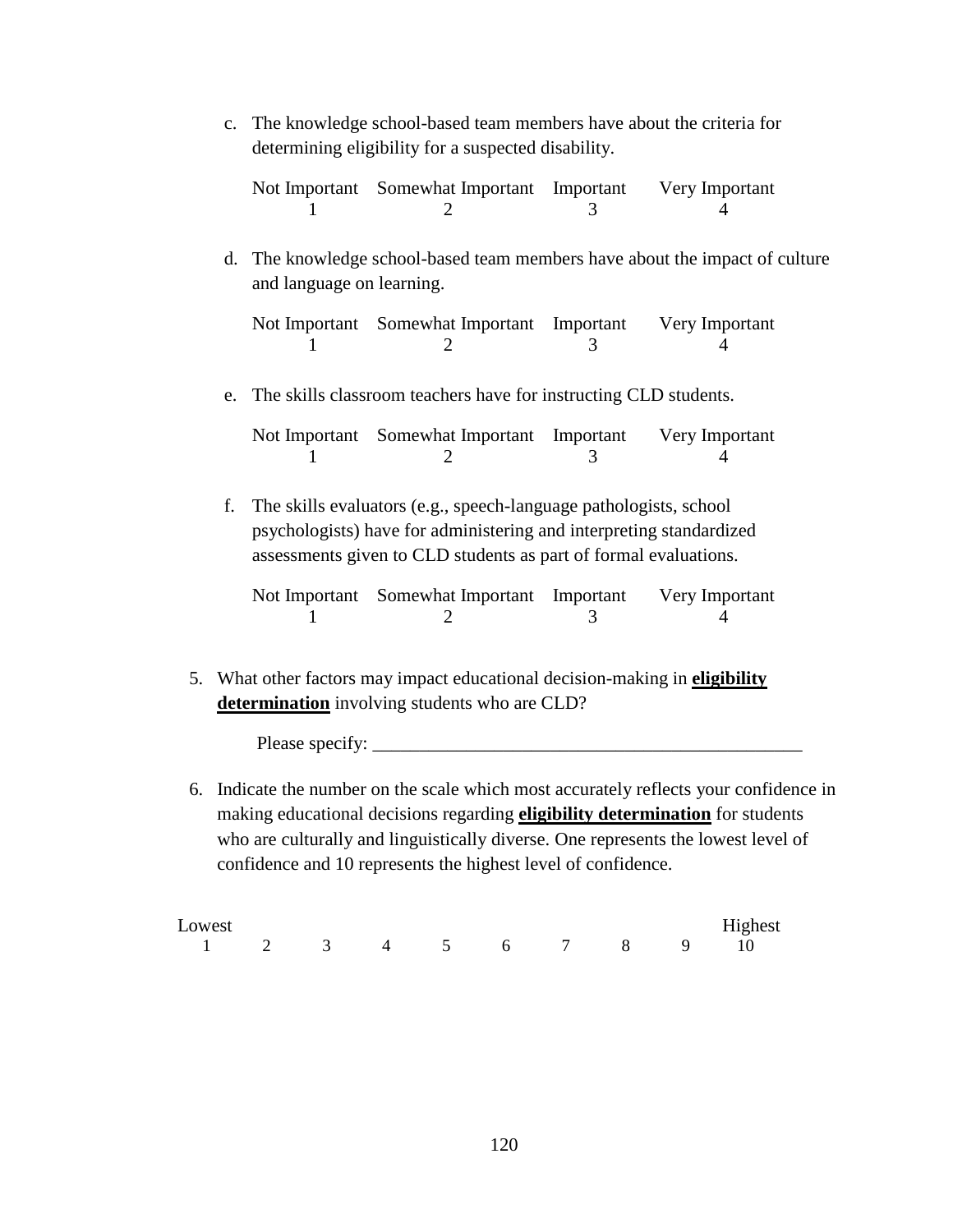# **Socially Desirable Response Set Five-Item Survey (SDRS-5)**

Listed below are a few statements about your relationships with others. How much is each statement TRUE or FALSE for you?

| Definitely True                                         | <b>Mostly True</b>          | Don't Know | <b>Mostly False</b>                                            | <b>Definitely False</b> |
|---------------------------------------------------------|-----------------------------|------------|----------------------------------------------------------------|-------------------------|
| 1                                                       | $\mathcal{D}_{\mathcal{L}}$ | 3          | 4                                                              | 5                       |
|                                                         |                             |            | 1. I am always courteous even to people who are disagreeable.  |                         |
|                                                         |                             |            | 2. There have been occasions when I took advantage of someone. |                         |
|                                                         |                             |            | 3. I sometimes try to get even rather than forgive and forget. |                         |
| 4. I sometimes feel resent ful when I don't get my way. |                             |            |                                                                |                         |
|                                                         |                             |            |                                                                |                         |

5. No matter who I'm talking to, I'm always a good listener.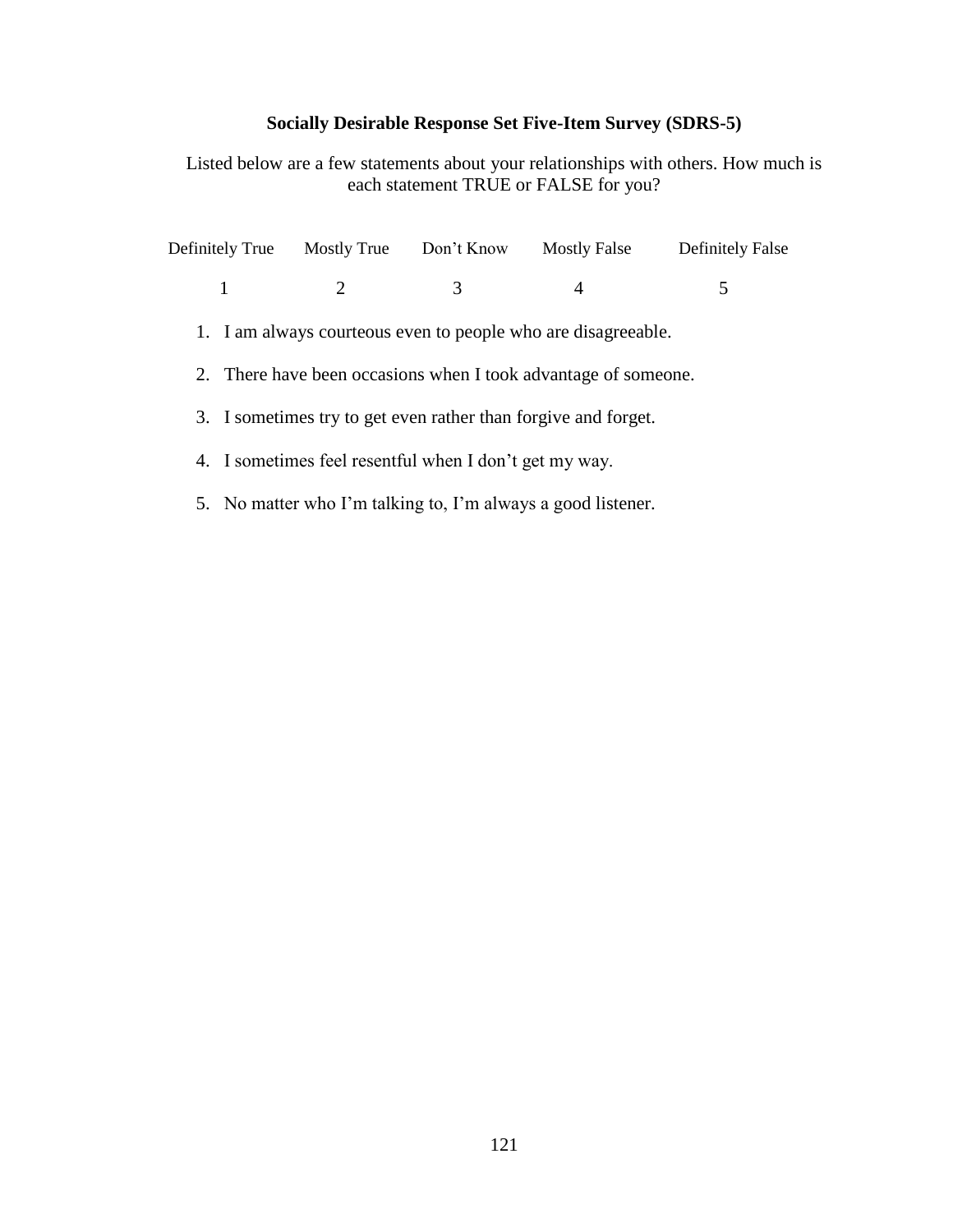#### VITA

### ANNELA COSTA

|              | Born, Miami, Florida                                                                           |
|--------------|------------------------------------------------------------------------------------------------|
| 2010-2011    | A.A., Associates in Arts<br><b>Edison State College</b><br>Fort Myers, Florida                 |
| 2012-2013    | B.A., Psychology<br>Minor in Education<br>Florida Gulf Coast University<br>Fort Myers, Florida |
| 2013-2016    | Ed.S., School Psychology<br>Florida International University<br>Miami, Florida                 |
| 2014-2015    | Graduate Assistant<br>Florida International University<br>Miami Florida                        |
| 2016-2019    | Doctoral Candidate<br>Florida International University<br>Miami, Florida                       |
| 2016-Present | School Psychologist<br><b>Broward County Public Schools</b><br>Ft. Lauderdale, Florida         |

#### PUBLICATIONS AND PRESENTATIONS

Costa, A., Beyra, J., & Monem, R. (in press). A Systematic review of peerassisted, parent-assisted, and technology-mediated social skills interventions for high school students with autism spectrum disorder*. Special Education Research, Policy, & Practice, 3*(1).

Costa, A., & Pelaez, M. (2014). Implementing intensive tact instruction to increase frequency of spontaneous mands and tacts in typically developing children. *Behavioral Development Bulletin, 19*(1), 19-24.